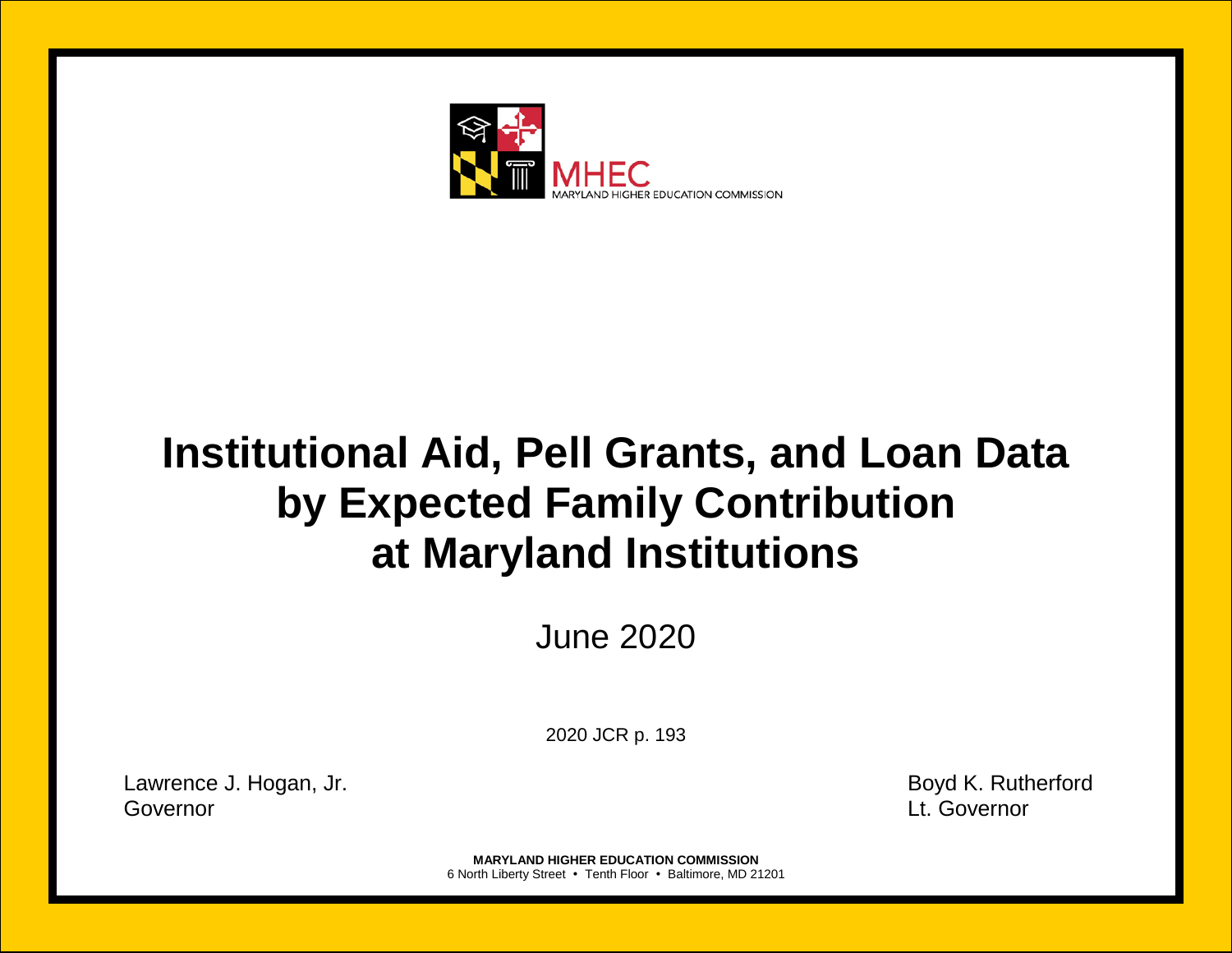## **Introduction**

The Joint Chairmen's Report charged the Maryland Higher Education Commission to provide data on financial aid, as follows:

In order to more fully understand all types of aid available to students, the committees request that data be submitted for each community college, public four-year institution, and independent institution on institutional aid, Pell grants, and student loans. Data should include, by expected family contribution (EFC), the number of loans and average loan size of federal subsidized and unsubsidized loans, and loans from private sources as reported to the Maryland Higher Education Commission (MHEC). Additionally, data should be provided on Pell grants, including the number and average award size by EFC. Finally, data should include the number of institutional aid awards and average award size by EFC for institutional grants, institutional athletic scholarships, and other institutional scholarships. The data in the response should differentiate between need-based aid and merit scholarships. Data should also include the number of institutional aid awards and average award size by EFC for tuition waivers/remissions of fees to employees and dependents and students. Waiver information for students should be reported by each type of waiver in State law. This report should cover fiscal 2019 data received by MHEC from State institutions and is to be submitted in an electronic format (Excel file).

The Joint Chairmen's Report charged MHEC with providing FY2019 data by June 30, 2020. The present report is submitted in fulfillment of this request.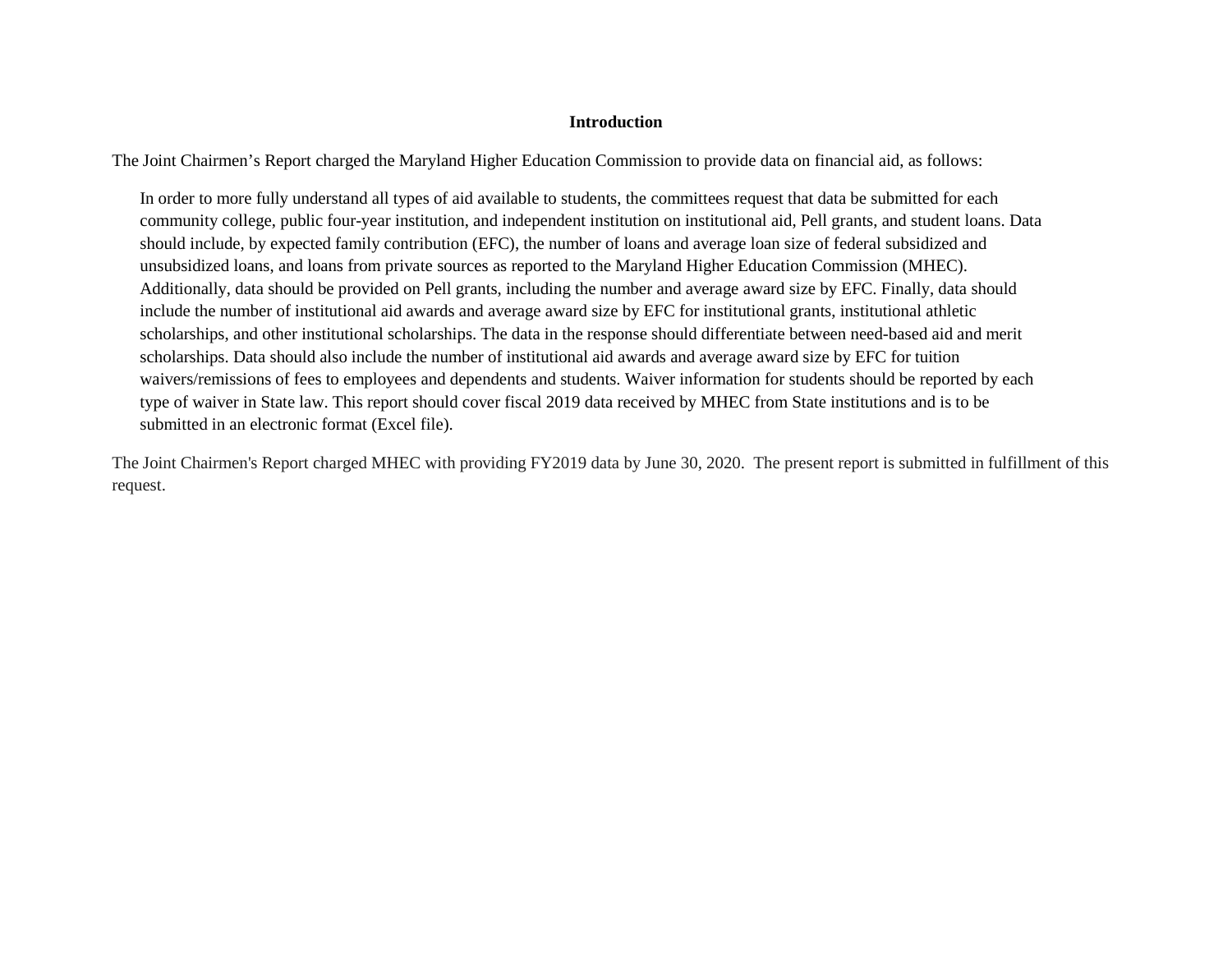| <b>Aid Program</b>                                                                                                                                                                                                                                                                                                        | <b>Source of Aid</b> | <b>Type of Aid</b> |
|---------------------------------------------------------------------------------------------------------------------------------------------------------------------------------------------------------------------------------------------------------------------------------------------------------------------------|----------------------|--------------------|
|                                                                                                                                                                                                                                                                                                                           |                      |                    |
| Federal Pell Grants (aid category code = 1101) - This grant program is administered by the federal<br>government and is based on need and is awarded to undergraduate students. Report the amount<br>of Pell Grant funds received by the undergraduate student.                                                           | <b>FEDERAL</b>       | <b>GRANT</b>       |
|                                                                                                                                                                                                                                                                                                                           |                      |                    |
| Federal Perkins Loans (aid category code $= 1201$ ) – Report the amount of Federal Perkins loans<br>received by the student. Expired in 2017.                                                                                                                                                                             | <b>FEDERAL</b>       | <b>LOAN</b>        |
|                                                                                                                                                                                                                                                                                                                           |                      |                    |
| Federal Subsidized Loans - William D. Ford Direct Loans (aid category code = 1202) - Report the<br>total amount actually borrowed for the year by the student. Include subsidized Stafford loans from<br>the Federal Direct Student loan program (FDSL) and from the Federal Family Education Loans<br>(FFEL) program.    | <b>FEDERAL</b>       | <b>LOAN</b>        |
|                                                                                                                                                                                                                                                                                                                           |                      |                    |
| Federal Unsubsidized Stafford Loans (aid category code = 1203) – Report the total amount actually<br>borrowed for the year by the student. Include unsubsidized Stafford loans from the Federal Direct<br>Student loan program (FDSL) and from the Federal Family Education Loans (FFEL) program.                         | <b>FEDERAL</b>       | <b>LOAN</b>        |
|                                                                                                                                                                                                                                                                                                                           |                      |                    |
| Federal Parent Loans for Undergraduate Students (PLUS Loans) (aid category code = 1204) -<br>Report the total amount actually borrowed for the year. Include PLUS loans from both the Federal<br>Direct Student Ioan program (FDSL) and from the Federal Family Education Loans program (e.g.,<br>Direct PLUS, and PLUS). | <b>FEDERAL</b>       | <b>LOAN</b>        |
|                                                                                                                                                                                                                                                                                                                           |                      |                    |
| Other Federal Loans (aid category code = 1205) - Report the total amount actually borrowed for<br>the year. Include other Federal loans such as Federal Health Professions Student Loans, Federally<br>Insured Nursing Loans, etc. For FY 2017, no Other Federal Loans were awarded.                                      | <b>FEDERAL</b>       | <b>LOAN</b>        |
|                                                                                                                                                                                                                                                                                                                           |                      |                    |
| Other Federal Grants and Scholarships (aid category codes = 1102, 1103, 1113, 1114, 1316, and<br>1329) – Report the total amount federal grants and scholarships received by the undergraduate<br>student. May be need based.                                                                                             | <b>FEDERAL</b>       | <b>SCHOLARSHIP</b> |
|                                                                                                                                                                                                                                                                                                                           |                      |                    |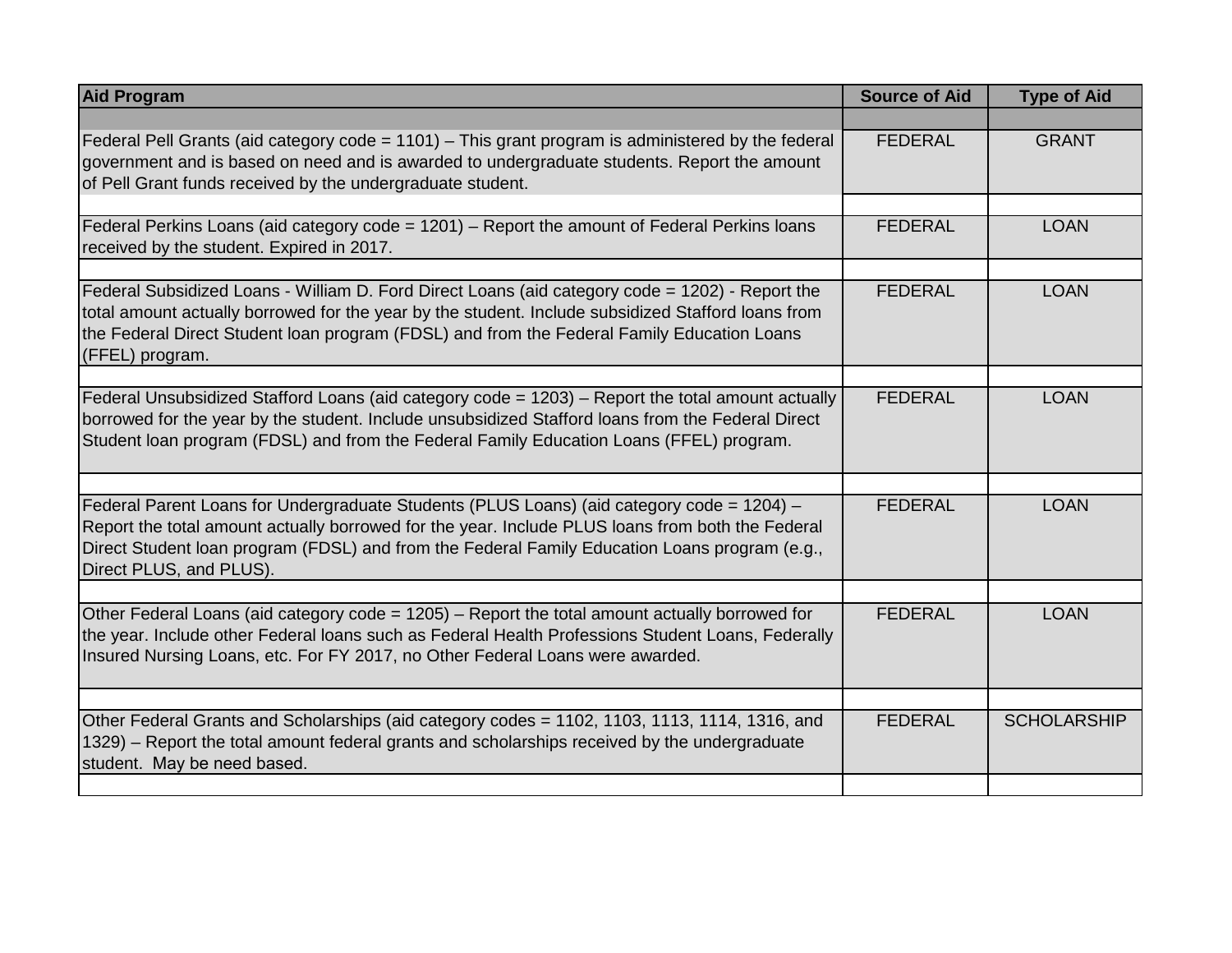| <b>Aid Program</b>                                                                                                                                                                                                                                                                                                                                                                                                                                               | <b>Source of Aid</b> | <b>Type of Aid</b> |
|------------------------------------------------------------------------------------------------------------------------------------------------------------------------------------------------------------------------------------------------------------------------------------------------------------------------------------------------------------------------------------------------------------------------------------------------------------------|----------------------|--------------------|
|                                                                                                                                                                                                                                                                                                                                                                                                                                                                  |                      |                    |
| Federal Work-Study (aid category code = 1401) – Report the aggregate job compensation to<br>students who receive subsidies under the federal work-study program. Awards under these<br>programs must be administered by the institution and funded by both the institution and the federal<br>government. The employment must be administered through the financial aid office and be<br>considered part of the student's financial aid package.                 | <b>FEDERAL</b>       | <b>WORK STUDY</b>  |
| Loans from Private Sources (aid category code = 1207) – Report the total amount actually<br>borrowed for the year. Include loans awarded and funded by private sources outside the institution.<br>Also include loans from foundations.                                                                                                                                                                                                                          | <b>PRIVATE</b>       | <b>LOAN</b>        |
| Other Private Scholarships (aid category = 1320) - Report the total amount<br>awarded to the student that are awarded and funded by private sources outside the<br>institution that does not include athletic ability as a criterion (need, merit). The<br>institution may distribute the money awarded. Also include scholarships awarded by<br>other states and Maryland state agencies other than MHEC.                                                       | <b>PRIVATE</b>       | <b>SCHOLARSHIP</b> |
| Private Athletic Scholarships (aid category = 1319) - Report other<br>scholarships based on athletic ability, which are awarded and funded by private<br>sources outside the institution. The institution may distribute the money<br>awarded. Programs for which athletic ability is an award criterion should be<br>reported in this category regardless of additional award criteria. Report the total<br>amount awarded to the student through this program. | <b>PRIVATE</b>       | <b>SCHOLARSHIP</b> |
| Private Grants (aid category = 1107) - Report only need-based<br>grants, which are awarded and funded by private sources outside the institution but<br>are processed through the institution. Include private/outside source grants from<br>foundations, individuals, corporations, other states and Maryland state agencies<br>other than MHEC. Criterion unknown (may be need or merit based).                                                                | <b>PRIVATE</b>       | <b>GRANT</b>       |
| Institutional Grants (aid category code = 1108) - Report need-based grants awarded, disbursed,<br>and funded by the institution. These are grants primarily based on need, even though other non-<br>need criteria may be used in programs.                                                                                                                                                                                                                      | <b>INSTITUTIONAL</b> | <b>GRANT</b>       |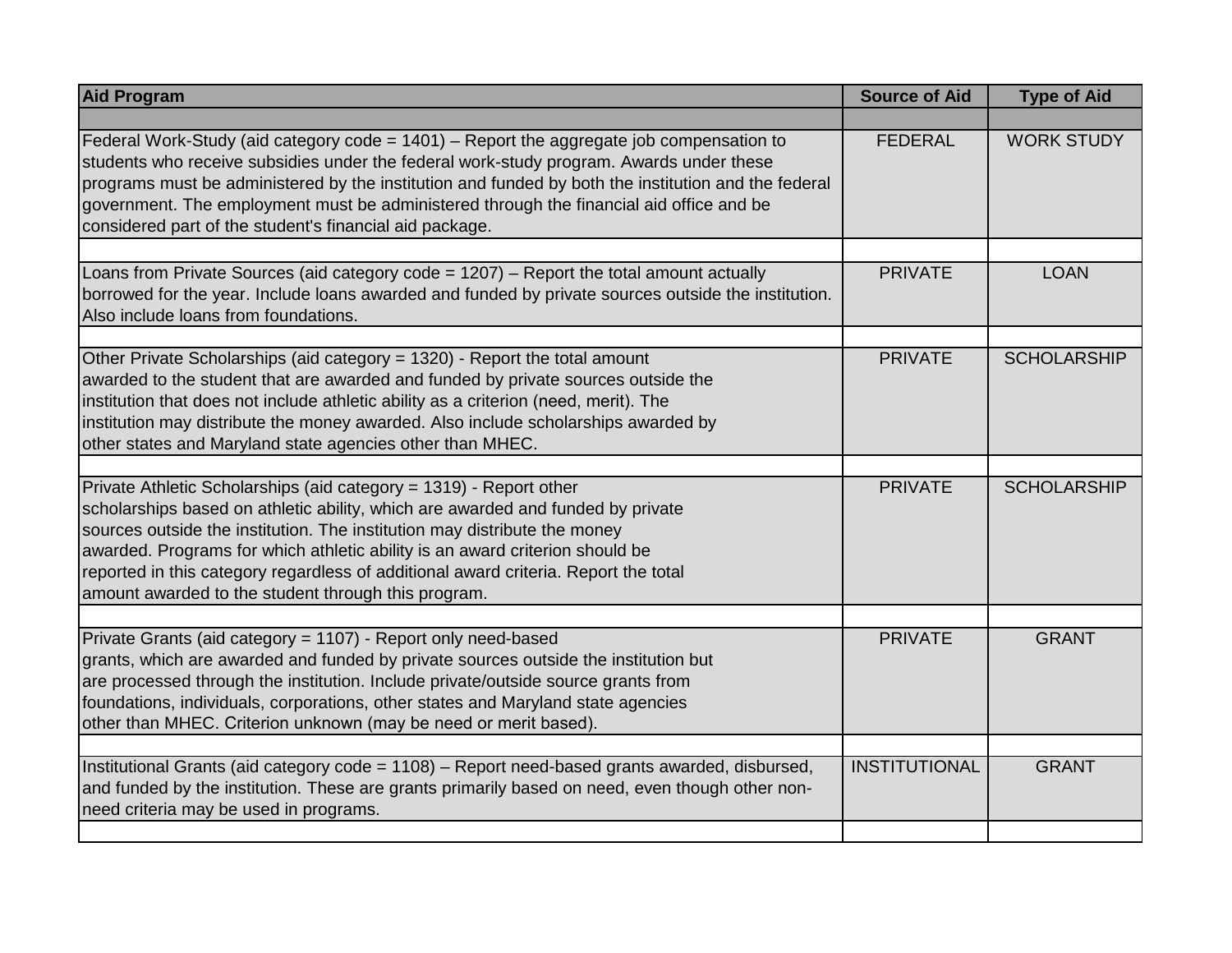| <b>Aid Program</b>                                                                                                                                                                                                                                                                                                                                                                                                                                                                                                                                  | <b>Source of Aid</b> | <b>Type of Aid</b> |
|-----------------------------------------------------------------------------------------------------------------------------------------------------------------------------------------------------------------------------------------------------------------------------------------------------------------------------------------------------------------------------------------------------------------------------------------------------------------------------------------------------------------------------------------------------|----------------------|--------------------|
|                                                                                                                                                                                                                                                                                                                                                                                                                                                                                                                                                     |                      |                    |
| Institutional Loans (aid category code = 1206) - Report the total amount actually borrowed for the<br>year. This includes loans awarded, disbursed, and funded by the institution. Do not include<br>emergency short-term loans funded by the institution, which require repayment within six months of<br>the loan award date.                                                                                                                                                                                                                     | <b>INSTITUTIONAL</b> | <b>LOAN</b>        |
|                                                                                                                                                                                                                                                                                                                                                                                                                                                                                                                                                     |                      |                    |
| Institutional Scholarships includes "Diversity Grants" and "Other Institutional Scholarships"                                                                                                                                                                                                                                                                                                                                                                                                                                                       | <b>INSTITUTIONAL</b> | <b>SCHOLARSHIP</b> |
| Diversity Grants (aid category code = 1315) - Report the total amount awarded to the student<br>through this program. Include awards granted to students for the promotion of desegregation<br>efforts. Include state, federal, or institutional awards. Criterion unknown.                                                                                                                                                                                                                                                                         |                      |                    |
| Other Institutional Scholarships (aid category code = 1318) - Report other institutional scholarships<br>where athletic ability is not a criterion (other criterion unknown) Report the total amount awarded<br>to the student through this institutional program.                                                                                                                                                                                                                                                                                  |                      |                    |
|                                                                                                                                                                                                                                                                                                                                                                                                                                                                                                                                                     |                      |                    |
| Institutional Athletic Scholarships (aid category code = 1317) - Report institutional funds<br>administered by the institution allocated to students based on athletic ability. Programs for which<br>athletic ability is an award criteria should be reported in this category regardless of additional award<br>criteria. Report the total amount awarded to the student through this institutional program.                                                                                                                                      | <b>INSTITUTIONAL</b> | <b>SCHOLARSHIP</b> |
|                                                                                                                                                                                                                                                                                                                                                                                                                                                                                                                                                     |                      |                    |
| Institutional Work-Study/Student Employment (aid category code = 1402) - Report the aggregate<br>job compensation to students who receive subsidies under the institutional work-study program.<br>Awards under these programs must be administered and funded by the institution. The employment<br>must be administered through the financial aid office and be considered part of the student's<br>financial aid package. Does not include regular employees taking courses or employment that is<br>not part of a formal financial aid package. | <b>INSTITUTIONAL</b> | <b>WORK STUDY</b>  |
|                                                                                                                                                                                                                                                                                                                                                                                                                                                                                                                                                     |                      |                    |
| Tuition Waivers/Remission of Fees to Employees and Dependents (aid category code = 1321) -<br>Report any tuition and fee charges, which are either waived or paid for students enrolled at the<br>institution that are awarded as part of an employment benefit by an institution of higher education in<br>Maryland.                                                                                                                                                                                                                               | <b>INSTITUTIONAL</b> | <b>WAIVER</b>      |
|                                                                                                                                                                                                                                                                                                                                                                                                                                                                                                                                                     |                      |                    |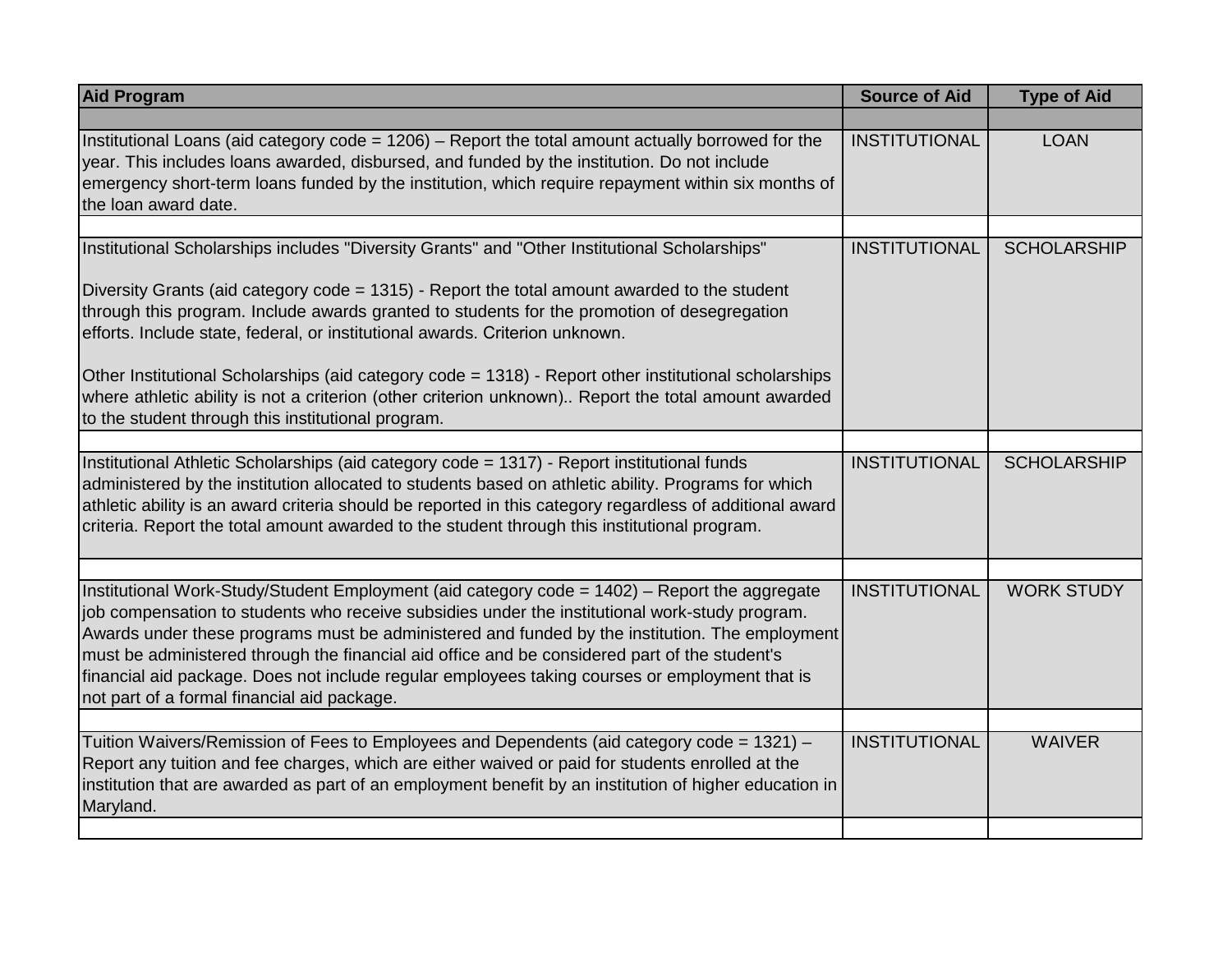| <b>Aid Program</b>                                                                                                                                                                                                                                                                                                                                                                                   | <b>Source of Aid</b> | <b>Type of Aid</b> |
|------------------------------------------------------------------------------------------------------------------------------------------------------------------------------------------------------------------------------------------------------------------------------------------------------------------------------------------------------------------------------------------------------|----------------------|--------------------|
|                                                                                                                                                                                                                                                                                                                                                                                                      |                      |                    |
| Tuition Waivers/Remission of Fees to Senior Citizens (aid category code = 1322) – Report any<br>tuition and fee charges that are either waived or paid with institutional funds for senior citizens who<br>are enrolled at the institution. Tuition Waivers/Remission of Fees to Disabled is no longer reported<br>in this category. Report in separate category for Disabled - 1332.                | <b>INSTITUTIONAL</b> | <b>WAIVER</b>      |
|                                                                                                                                                                                                                                                                                                                                                                                                      |                      |                    |
| Tuition Waivers/Remission of Fees to Disabled Students (aid category code = 1332) – Report any<br>tuition waivers or remission of fees that do not require repayment in service or cash and which are<br>not need-based for other students enrolled at the institution.                                                                                                                              | <b>INSTITUTIONAL</b> | <b>WAIVER</b>      |
|                                                                                                                                                                                                                                                                                                                                                                                                      |                      |                    |
| Tuition Waivers/Remission of Fees to Students (aid categories code = 1323) – Report any tuition<br>waivers or remission of fees that do not require repayment in service or cash and which are not<br>need-based for other students enrolled at the institution. Include tuition reductions and waivers<br>under the programs for Health Manpower Shortage Program for Nonresident Nursing Students. | <b>INSTITUTIONAL</b> | <b>WAIVER</b>      |
|                                                                                                                                                                                                                                                                                                                                                                                                      |                      |                    |
| Tuition Waivers/Remission of Fees to Foster Care Recipients (aid category code = 1333) – Report NSTITUTIONAL<br>any tuition and fee charges that are either waived or paid with<br>institutional funds for foster care recipients who are enrolled at the institution.                                                                                                                               |                      | <b>WAIVER</b>      |
|                                                                                                                                                                                                                                                                                                                                                                                                      |                      |                    |
| Tuition Waivers/Remission of Fees for Unaccompanied Homeless Youth (aid category code =<br>1334) - Report any tuition and fee charges that are either waived or paid with<br>institutional funds for unaccompanied homeless youth who are enrolled at the institution.                                                                                                                               | <b>INSTITUTIONAL</b> | <b>WAIVER</b>      |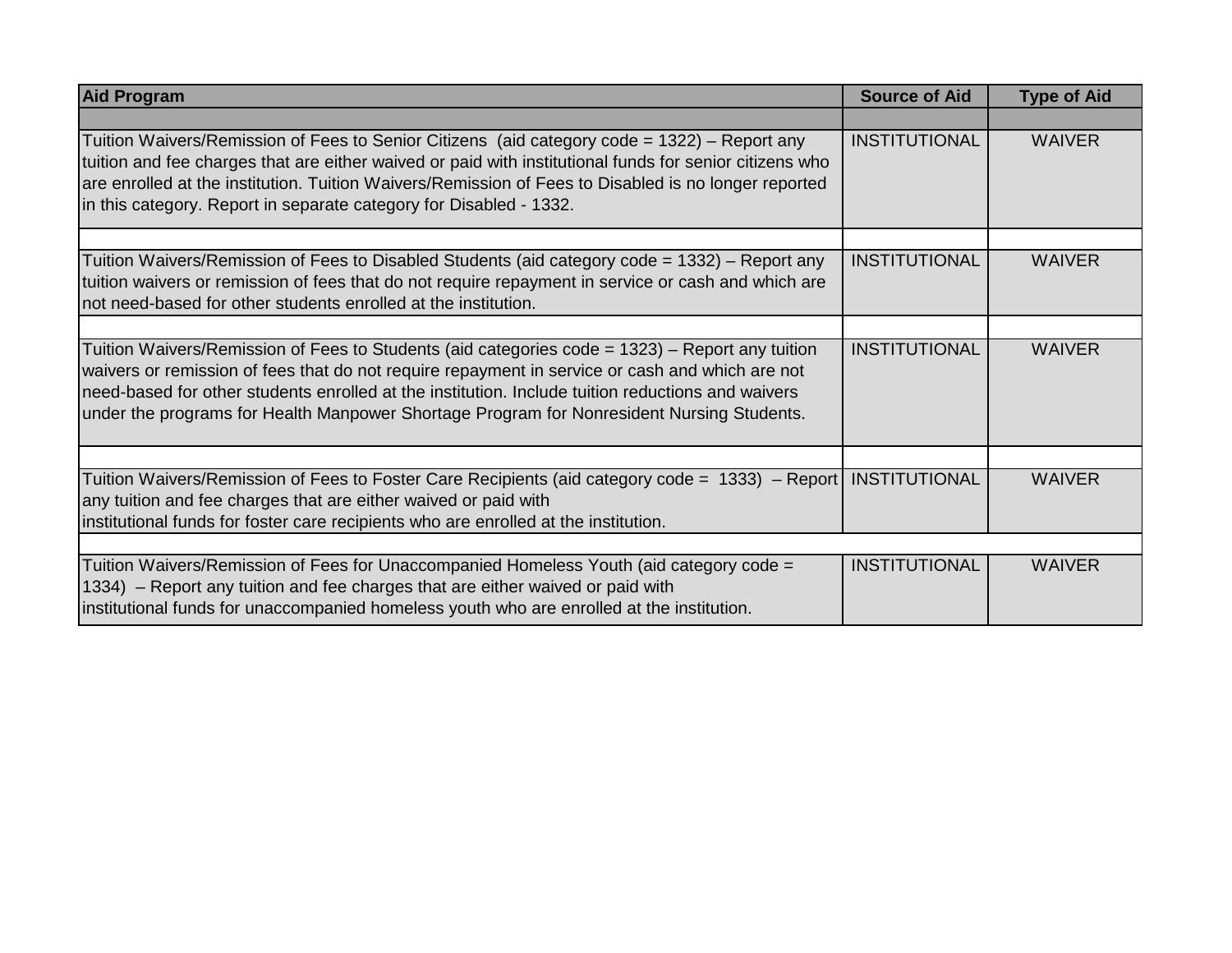|                                   |                                      |                |                      | PELL                        |               |                      | PERKINS LOANS               |                   |               | STAFFORD SUBSIDIZED LOANS<br>(FEDERAL) |                     |                | STAFFORD UNSUBSIDIZED LOANS<br>(FEDERAL) |                |                | PLUS LOANS                 |                |
|-----------------------------------|--------------------------------------|----------------|----------------------|-----------------------------|---------------|----------------------|-----------------------------|-------------------|---------------|----------------------------------------|---------------------|----------------|------------------------------------------|----------------|----------------|----------------------------|----------------|
| <b>INSTITUTION</b>                | EFC<br>Pell Max EFC: \$5,486         | CASES          | Awards               | Mean Award<br>per Recipient | Sum           | Awards               | Mean Award<br>per Recipient | Sum               | Awards        | Mean Award<br>per Recipient            | Sum                 | Awards         | Mean Award<br>per Recipient              | Sum            | Awards         | Mean Award<br>per Recipien | Sum            |
| Allegany College of Maryland      | <b>MAX PELL</b>                      | 1312           | 1156                 | 3778                        | 4367385       | $\bf{0}$             | $\mathbf 0$                 | $\mathsf{C}$      | 701           | 3027                                   | 1949615             | 652            | 3540                                     | 2127281        | 24             | 6415                       | 141131         |
|                                   | EFC+1 TO 6,999                       | 72             | $\Omega$             | $\mathbf{0}$                |               | $\mathbf{0}$         | $\mathsf 0$                 | $\sqrt{ }$        | 47            | 2935                                   | 126189              | 46             | 3179                                     | 130324         | $\overline{2}$ | 4024                       | 8048           |
|                                   | 7,000 TO 9,999                       | 98             | $\Omega$             | $\mathbf{0}$                | $\Omega$      | $\Omega$             | $\mathbf{0}$                | C                 | 75            | 3183                                   | 232367              | 70             | 3014                                     | 201923         | 5              | 8529                       | 42644          |
|                                   | 10,000 TO 14,999                     | 123            | $\Omega$             | $\mathbf 0$                 | $\Omega$      | $\Omega$             | $\mathbf{0}$                | $\sqrt{ }$        | 63            | 3132                                   | 191062              | 79             | 3086                                     | 225290         | 5              | 12588                      | 62940          |
|                                   | 15,000 TO 19,999                     | 70             | $\Omega$             | $\mathbf 0$                 | $\mathbf 0$   | $\Omega$             | $\mathbf{0}$                | C                 | 26            | 2735                                   | 71100               | 46             | 3821                                     | 171946         | 3              | 13908                      | 41725          |
|                                   | 20,000 TO 99,999                     | 104            | $\Omega$             | $\Omega$                    | $\mathbf 0$   | $\Omega$             | $\mathbf{0}$                | C                 | 6             | 1960                                   | 11758               | 60             | 5045                                     | 287580         | 6              | 10820                      | 54100          |
|                                   | 100,000 AND UP                       | 4              | $\mathbf{0}$         | $\mathbf 0$                 | $\mathbf 0$   | $\Omega$             | $\pmb{0}$                   | O                 | $\Omega$      | $\overline{0}$                         | 0                   | -1             | 6926                                     | 6926           | $\Omega$       | $\mathbf 0$                | $\mathbf{0}$   |
|                                   | <b>UNKNOWN</b>                       | 1057           | $\mathbf{0}$         | $\mathbf{0}$                | $\Omega$      | $\Omega$             | $\mathbf 0$                 | $\epsilon$        | $\Omega$      | $\overline{0}$                         | $\mathsf{C}$        | $\Omega$       | $\overline{0}$                           |                | $\Omega$       | $\mathbf 0$                | $\mathbf 0$    |
| Anne Arundel Community College    | <b>MAX PELL</b>                      | 3480           | 3307                 | 3045                        | 10071425      | $\mathbf 0$          | 0                           |                   | 613           | 2956                                   | 1812160             | 426            | 3233                                     | 1377464        | 0              | 0                          | $\mathbf 0$    |
|                                   | EFC+1 TO 6,999                       | 148            | $\mathbf 0$          | $\mathbf 0$                 |               | $\mathbf 0$          | 0                           | C                 | 116           | 2854                                   | 331017              | 72             | 1969                                     | 141766         | 0              | $\mathbf 0$                | $\mathbf 0$    |
|                                   | 7,000 TO 9,999                       | 201            | 0                    | $\mathbf 0$                 | C             | $\Omega$             | 0                           |                   | 153           | 3029                                   | 463507              | 101            | 2074                                     | 209504         | 1              | 2000                       | 2000           |
|                                   | 10,000 TO 14,999                     | 211            | $\Omega$             | $\mathbf 0$                 | $\Omega$      | $\Omega$             | 0                           | $\mathsf{C}$      | 148           | 2464                                   | 364638              | 111            | 2433                                     | 270105         | 0              | $\mathsf 0$                | $\mathbf 0$    |
|                                   | 15,000 TO 19,999                     | 161            | $\Omega$             | $\Omega$                    | $\Omega$      | $\Omega$             | $\mathbf 0$                 | $\mathsf{C}$      | 62            | 2529                                   | 156776              | 111            | 3566                                     | 395861         | 0              | $\mathsf 0$                | $\mathbf 0$    |
|                                   | 20,000 TO 99,999                     | 292            | $\Omega$             | $\Omega$                    | C             | $\Omega$             | $\mathbf 0$                 | $\mathsf{C}$      | 15            | 1279                                   | 19183               | 195            | 4219                                     | 822755         | $\overline{2}$ | 6250                       | 12500          |
|                                   | 100,000 AND UP                       | 8              | $\Omega$             | $\Omega$                    | C             | $\Omega$             | 0                           | -0                | $\Omega$      | $\mathbf 0$                            | 0                   | $\overline{2}$ | 2375                                     | 4750           | $\Omega$       | 0                          | $\mathbf 0$    |
|                                   | <b>UNKNOWN</b>                       | 923            | $\Omega$             | $\mathbf 0$                 | $\Omega$      | $\Omega$             | 0                           | C                 | $\Omega$      | $\mathbf 0$                            | $\Omega$            | $\overline{2}$ | 5000                                     | 10000          | 0              | $\mathbf 0$                | $\mathbf 0$    |
| <b>Carroll Community College</b>  | <b>MAX PELL</b>                      | 715            | 675                  | 3056                        | 2062859       | $\Omega$             | $\mathbf 0$                 |                   | 94            | 3197                                   | 300523              | 80             | 3817                                     | 305384         | $\mathbf{1}$   | 4400                       | 4400           |
|                                   | EFC+1 TO 6,999                       | 52             | $\mathbf{0}$         | $\mathbf{0}$                |               | $\mathbf{0}$         | $\mathbf 0$                 | C                 | 26            | 2864                                   | 74459               | 25             | 3154                                     | 78841          | $\mathbf{0}$   | $\mathbf 0$                | $\mathbf{0}$   |
|                                   | 7,000 TO 9,999                       | 58             | $\Omega$             | $\mathbf{0}$                | 0             | $\Omega$             | $\mathbf{0}$                | -C                | 22            | 2765                                   | 60840               | 27             | 4572                                     | 123445         | $\mathbf{1}$   | 1600                       | 1600           |
|                                   | 10,000 TO 14,999                     | 55             | $\Omega$             | $\Omega$                    | $\Omega$      | $\Omega$             | $\mathbf{0}$                | O                 | 11            | 1928                                   | 21206               | 26             | 4802                                     | 124862         | $\Omega$       | $\mathbf 0$                | $\mathbf 0$    |
|                                   | 15,000 TO 19,999                     | 43             | $\Omega$             | $\Omega$                    | O             | $\Omega$             | $\mathbf{0}$                | C                 |               | 844                                    | 844                 | 20             | 4818                                     | 96358          | $\Omega$       | $\mathbf 0$                | $\mathbf 0$    |
|                                   | 20,000 TO 99,999                     | 91             | $\Omega$             | $\Omega$                    | $\mathbf 0$   | $\Omega$             | $\mathbf{0}$                |                   | $\Omega$      | $\overline{0}$                         | $\mathbf 0$         | 34             | 5878                                     | 199849         | $\overline{2}$ | 5290                       | 10580          |
|                                   | 100,000 AND UP                       |                | $\mathbf{0}$         | $\mathbf 0$                 | C             | $\mathbf{0}$         | $\mathbf{0}$                |                   | $\mathbf{0}$  | $\overline{0}$                         | $\mathsf{C}$        | $\mathbf{0}$   | $\overline{0}$                           |                | $\mathbf 0$    | $\mathbf 0$                | $\mathbf 0$    |
|                                   | <b>UNKNOWN</b>                       | 168            | $\mathbf{0}$         | $\mathbf 0$                 | $\mathbf{0}$  | $\mathbf{0}$         | $\bf 0$                     | C                 | $\mathbf{0}$  | $\overline{0}$                         | $\mathbf 0$         | $\mathbf 0$    | $\overline{0}$                           | $\overline{0}$ | $\mathbf{0}$   | $\mathbf 0$                | $\mathbf 0$    |
| Cecil College                     | MAX PELL                             | 837            | 753                  | 3282                        | 2471222       | 0                    | $\mathbf 0$                 | -0                | 204           | 3074                                   | 627021              | 176            | 3201                                     | 563355         | 0              | $\mathbf 0$                | $\mathbf 0$    |
|                                   | EFC+1 TO 6,999                       | 48             | $\mathbf 0$          | $\mathbf 0$                 | C             | $\Omega$             | $\mathbf 0$                 | -C                | 32            | 2994.65625                             | 95829               | 31             | 3140.387097                              | 97352          | 0              | $\mathsf 0$                | $\mathbf 0$    |
|                                   | 7,000 TO 9,999                       | 62             | $\Omega$             | $\mathbf 0$<br>$\Omega$     | C             | $\Omega$             | $\mathbf 0$                 | $\mathsf{C}$      |               | 34 2307.794118                         | 78465               | 40             | 3042.925                                 | 121717         | $\mathbf{1}$   | 12841                      | 12841          |
|                                   | 10,000 TO 14,999                     | 86             | $\Omega$             |                             | C             | $\Omega$             | 0                           | $\mathsf{C}$      | 26            | 1963.961538                            | 51063               | 57             | 4603.245614                              | 262385         | 0              | $\mathbf 0$                | $\mathbf 0$    |
|                                   | 15,000 TO 19,999<br>20,000 TO 99,999 | 57             | $\Omega$<br>$\Omega$ | 0<br>0                      | $\Omega$<br>0 | $\Omega$<br>$\Omega$ | 0<br>0                      | $\mathsf{C}$<br>C | 6<br>$\Omega$ | 2137<br>$\mathbf 0$                    | 12822<br>$^{\circ}$ | 37             | 4867.837838                              | 180110         | 1<br>1         | 6181                       | 6181<br>2051   |
|                                   | 100,000 AND UP                       | 87             | $\Omega$             | $\Omega$                    | 0             | $\Omega$             | $\mathbf 0$                 | -C                | $\Omega$      | $\mathbf 0$                            | 0                   | 48             | 4681.4375                                | 224709         | $\Omega$       | 2051<br>$\mathsf 0$        | $\Omega$       |
|                                   | <b>UNKNOWN</b>                       | э              | $\mathbf 0$          | $\mathbf 0$                 | $\Omega$      | $\Omega$             | $\mathbf 0$                 | -C                | $\mathbf 0$   |                                        |                     | 3<br>$\Omega$  | 4420<br>$\mathbf 0$                      | 13260          | $\Omega$       | $\mathbf 0$                | $\mathbf 0$    |
| College of Southern Maryland      | <b>MAX PELL</b>                      | 710<br>1871    | 1751                 | 3124                        | 5469749       | $\Omega$             | $\mathbf{0}$                | $\sqrt{ }$        | 216           | $\mathbf 0$<br>2869                    | $\Omega$<br>579581  | 157            | 3357                                     | 493501         | $\overline{4}$ | 4570                       | 18281          |
|                                   | EFC+1 TO 6,999                       | 105            | $\mathbf{0}$         | $\mathbf{0}$                |               | $\Omega$             | $\mathbf{0}$                | C                 | 48            | 3066                                   | 137988              | 37             | 2001                                     | 72039          | 1              | 9519                       | 9519           |
|                                   | 7,000 TO 9,999                       | 176            | $\Omega$             | $\mathbf 0$                 | $\sqrt{ }$    | $\Omega$             | $\mathbf{0}$                | C                 | 76            | 2962                                   | 207308              | 64             | 2485                                     | 144134         | 3              | 8518                       | 25553          |
|                                   | 10,000 TO 14,999                     | 154            | $\mathbf{0}$         | $\mathbf{0}$                | C             | $\mathbf 0$          | $\mathbf{0}$                | C                 | 63            | 1900                                   | 115904              | 69             | 3391                                     | 233983         | 6              | 4619                       | 23095          |
|                                   | 15,000 TO 19,999                     | 93             | $\Omega$             | $\mathbf 0$                 | $\mathbf 0$   | $\Omega$             | $\bf 0$                     | $\sqrt{ }$        | 19            | 1511                                   | 28701               | 53             | 3727                                     | 178894         | $\overline{4}$ | 5627                       | 22506          |
|                                   | 20,000 TO 99,999                     | 273            | $\Omega$             | $\mathbf 0$                 | $\Omega$      | $\Omega$             | $\pmb{0}$                   | $\sqrt{ }$        | $\Omega$      | $\overline{0}$                         | 0                   | 154            | 4560                                     | 633906         | 10             | 7360                       | 73601          |
|                                   | 100,000 AND UP                       | 5              | $\Omega$             | $\mathbf 0$                 | $\Omega$      | $\Omega$             | $\mathbf 0$                 | $\sqrt{ }$        | $\Omega$      | $\overline{0}$                         | $\mathbf{0}$        |                | 4422                                     | 4422           | $\mathbf{0}$   | $\mathbf 0$                | $\mathbf 0$    |
|                                   | unknown                              | 348            | $\mathbf{0}$         | $\mathsf{O}\xspace$         | $\sqrt{ }$    | $\Omega$             | $\mathbf 0$                 | C                 | $\Omega$      | $\overline{0}$                         | 0                   | 3              | 4040                                     | 12121          | $\mathbf{0}$   | $\mathbf 0$                | $\mathbf 0$    |
| Chesapeake College                | <b>MAX PELL</b>                      | 869            | 826                  | 3067                        | 2532954       | 0                    | $\mathsf 0$                 | c                 | $\Omega$      | $\mathbf 0$                            | $\mathbf 0$         | 0              | 0                                        |                | $\mathbf 0$    | 0                          | $\mathbf 0$    |
|                                   | EFC+1 TO 6,999                       | 18             | 0                    | 0                           |               | 0                    | $\mathbf 0$                 | $\epsilon$        | $\Omega$      | $\mathbf 0$                            | 0                   | $\mathbf 0$    | 0                                        |                | $\Omega$       | 0                          | $\mathbf 0$    |
|                                   | 7,000 TO 9,999                       | 32             | 0                    | $\mathbf 0$                 | C             | $\Omega$             | $\Omega$                    | c                 | $\Omega$      | $\Omega$                               | 0                   | $\Omega$       | $\mathbf 0$                              |                | $\Omega$       | 0                          | $\mathbf 0$    |
|                                   | 10,000 TO 14,999                     | 33             | $\Omega$             | 0                           | 0             | $\Omega$             | 0                           | C                 | $\Omega$      | $\Omega$                               | 0                   | $\Omega$       | $\mathbf 0$                              |                | O              | $\Omega$                   | $\mathbf 0$    |
|                                   | 15,000 TO 19,999                     | 26             | $\Omega$             | $\Omega$                    | 0             | $\Omega$             | $\Omega$                    | C                 | $\Omega$      | $\Omega$                               | 0                   | $\Omega$       | 0                                        |                | 0              | $\Omega$                   | $\mathbf 0$    |
|                                   | 20,000 TO 99,999                     | 59             | $\Omega$             | $\Omega$                    | 0             | $\Omega$             | $\Omega$                    | C                 | $\Omega$      | $\Omega$                               | $\Omega$            | $\Omega$       | $\Omega$                                 | 0              | $\Omega$       | $\Omega$                   | 0              |
|                                   | 100,000 AND UP                       | $\overline{2}$ | 0                    | 0                           | 0             | 0                    | $\mathbf 0$                 | $\mathsf{C}$      | 0             | 0                                      | 0                   | $\mathbf 0$    | $\mathbf 0$                              | $\Omega$       | 0              | $\mathbf 0$                |                |
|                                   | <b>UNKNOWN</b>                       | 238            | $\mathbf 0$          | $\mathbf 0$                 | $\mathbf 0$   | 0                    | $\mathbf 0$                 | $\mathsf{C}$      | $\mathsf 0$   | $\mathbf 0$                            | $\mathbf 0$         | $\mathbf 0$    | $\mathbf 0$                              | $\Omega$       | 0              | $\mathbf 0$                | $\mathbf 0$    |
| Community Colleges of Balt County | <b>MAX PELL</b>                      | 8617           | 8135                 | 3135                        | 25505186      | $\mathbf 0$          | $\mathbf 0$                 | $\mathbf 0$       | 2437          | 3224                                   | 7858053             | 2069           | 4133                                     | 8551724        | 26             | 8427                       | 219107         |
|                                   | EFC+1 TO 6,999                       | 368            | $\mathsf{O}\xspace$  | $\mathsf{O}\xspace$         |               | $\mathbf{0}$         | $\mathsf{O}\xspace$         | $\sqrt{ }$        | 262           | 3199                                   | 838042              | 216            | 3788                                     | 818123         | 11             | 9587                       | 105461         |
|                                   | 7,000 TO 9,999                       | 471            | $\mathbf{0}$         | $\pmb{0}$                   | $\mathbf 0$   | $\mathbf 0$          | $\mathsf{O}\xspace$         | $\mathbf 0$       | 332           | 3050                                   | 1012544             | 287            | 3927                                     | 1126965        | 10             | 10534                      | 105341         |
|                                   | 10,000 TO 14,999                     | 408            | $\Omega$             | $\mathbf{0}$                | $\Omega$      | $\mathbf{0}$         | $\mathbf 0$                 | $\sqrt{ }$        | 202           | 2361                                   | 476963              | 276            | 4543                                     | 1253909        | 10             | 8479                       | 84790          |
|                                   | 15,000 TO 19,999                     | 216            | $\mathbf{0}$         | $\mathbf 0$                 | $\mathbf 0$   | $\mathbf{0}$         | $\mathbf 0$                 | $\mathbf 0$       | 42            | 1758                                   | 73842               | 173            | 5960                                     | 1031152        | 11             | 10099                      | 111093         |
|                                   | 20,000 TO 99,999                     | 372            | $\mathbf{0}$         | $\mathbf 0$                 | $\mathbf 0$   | $\Omega$             | $\mathbf{0}$                | C                 | 10            | 2422                                   | 24218               | 288            | 5620                                     | 1618449        | 22             | 13096                      | 288121         |
|                                   | 100,000 AND UP                       | 9              | $\mathbf{0}$         | $\mathbf 0$                 | $\mathbf 0$   | $\mathbf 0$          | $\mathbf 0$                 | C                 | $\mathbf{0}$  | $\overline{0}$                         | $\mathbf 0$         | 5              | 3810                                     | 19050          | $\mathbf 0$    | $\mathbf 0$                | $\overline{0}$ |
|                                   | <b>UNKNOWN</b>                       | 886            | $\mathbf 0$          | $\mathbf 0$                 | $\mathbf 0$   | $\mathsf 0$          | $\mathsf{O}\xspace$         | $\mathbf 0$       | $\mathsf 0$   | $\mathbf 0$                            | $\mathbf 0$         | $\mathbf{0}$   | $\mathbf 0$                              | $\mathbf 0$    | $\mathbf 0$    | $\mathbf 0$                | $\mathbf 0$    |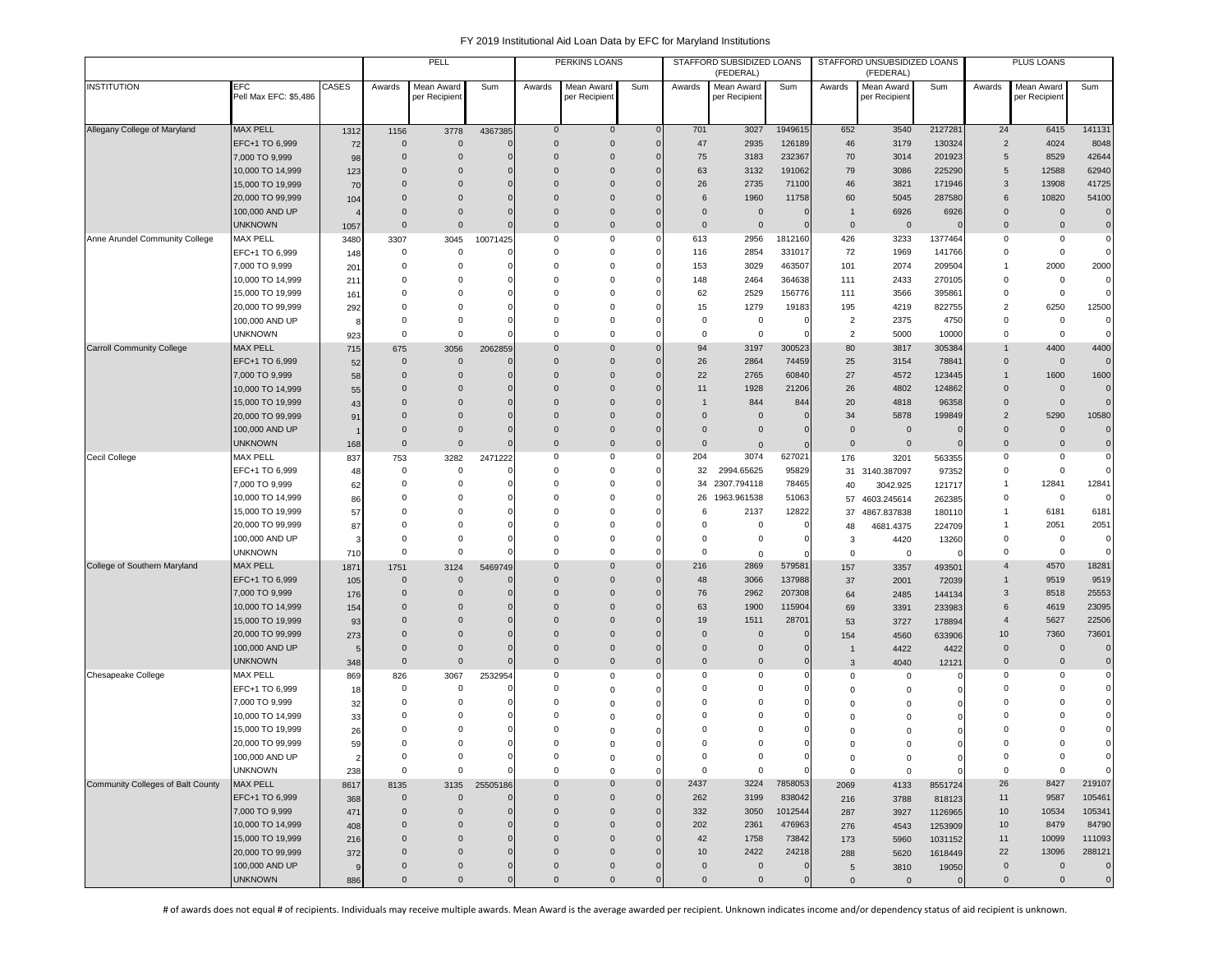|                                   |                                    |             | OTHER FEDERAL LOANS        |                                            |                         | OTHER FEDERAL GRANTS AND<br><b>SCHOLARSHIPS</b> |                            |              | FEDERAL WORKSTUDY          |                              |                          | PRIVATE LOANS                  |                             |                   | OTHER PRIVATE<br><b>SCHOLARSHIPS</b> |                     |                   |
|-----------------------------------|------------------------------------|-------------|----------------------------|--------------------------------------------|-------------------------|-------------------------------------------------|----------------------------|--------------|----------------------------|------------------------------|--------------------------|--------------------------------|-----------------------------|-------------------|--------------------------------------|---------------------|-------------------|
| <b>INSTITUTION</b>                | EFC<br>Pell Max EFC: \$5,486       | CASES       | Awards                     | Mean Award<br>per Recipient                | Sum                     | Awards                                          | Mean<br>Award per          | Sum          | Awards                     | Mean<br>Award per            | Sum                      | Awards                         | Mean Award<br>per Recipient | Sum               | Awards                               | Mean<br>Award per   | Sum               |
|                                   |                                    |             |                            |                                            |                         |                                                 | Recipient                  |              |                            | Recipient                    |                          |                                |                             |                   |                                      | Recipient           |                   |
| Allegany College of Maryland      | <b>MAX PELL</b>                    | 1312        | $\mathbf 0$                | $\mathsf{O}\xspace$                        | $\mathbf 0$             | 190                                             | 1563                       | 287672       | 98                         | 1979                         | 193893                   | 18                             | 7422                        | 118750            | 212                                  | 1280                | 220231            |
|                                   | EFC+1 TO 6,999                     | 72          | $\mathsf{O}\xspace$        | $\mathsf{O}\xspace$                        | $\mathbf 0$             | 5                                               | 2604                       | 13022        | 9                          | 2374                         | 21364                    | $\overline{2}$                 | 5250                        | 10500             | 36                                   | 1571                | 36125             |
|                                   | 7,000 TO 9,999                     | 98          | $\mathbf 0$                | $\mathsf{O}\xspace$                        | $\mathbf 0$             | $\overline{4}$                                  | 1607                       | 6429         | 6                          | 1497                         | 8983                     | 5                              | 4724                        | 23622             | 37                                   | 2294                | 52752             |
|                                   | 10,000 TO 14,999                   | 123         | $\mathbf 0$                | $\mathbf 0$                                | $\Omega$                | $\overline{2}$                                  | 3210                       | 6420         | 11                         | 2387                         | 26262                    | $\overline{7}$                 | 8579                        | 42897             | 80                                   | 2088                | 93977             |
|                                   | 15,000 TO 19,999                   | 70          | $\Omega$<br>$\Omega$       | $\mathsf{O}\xspace$                        | $\Omega$                | $\overline{4}$<br>$\overline{2}$                | 2865<br>1390               | 8594<br>2779 | $\overline{2}$             | 291                          | 581                      | 8<br>6                         | 6548<br>3976                | 45839<br>19882    | 24<br>57                             | 1275<br>2237        | 20395<br>71597    |
|                                   | 20,000 TO 99,999<br>100,000 AND UP | 104         | $\mathbf 0$                | $\mathbf{0}$                               | $\Omega$                | $\mathbf{0}$                                    | $\overline{0}$             |              | $\Omega$                   | $\Omega$                     | $\epsilon$               | $\mathbf 0$                    | $\overline{0}$              | $\mathbf 0$       | $\overline{2}$                       | 1949                | 1949              |
|                                   | <b>UNKNOWN</b>                     | 1057        | $\mathbf 0$                | $\mathbf 0$<br>$\mathbf 0$                 | 0<br>$\overline{0}$     | 23                                              | 3686                       | 84773        | $\Omega$<br>$\mathbf 0$    | $\mathbf{0}$<br>$\mathbf{0}$ | $\sqrt{ }$<br>$\epsilon$ | 22                             | 5813                        | 110453            | 311                                  | 700                 | 214098            |
| Anne Arundel Community College    | MAX PELL                           | 3480        | 0                          | $\mathsf 0$                                | 0                       | 449                                             | 806                        | 354582       | 64                         | 3877                         | 248128                   | 8                              | 7873                        | 62981             | 53                                   | 1430                | 61497             |
|                                   | EFC+1 TO 6,999                     | 148         | 0                          | $\mathsf 0$                                | $\Omega$                | $\overline{2}$                                  | 3000                       | 6000         | 3                          | 2189                         | 6568                     | $\overline{1}$                 | 11383                       | 11383             | $\overline{7}$                       | 1865                | 7458              |
|                                   | 7,000 TO 9,999                     | 201         | $\Omega$                   | $\mathsf 0$                                | 0                       | 3                                               | 3333                       | 10000        | 10                         | 2927                         | 29266                    | $\overline{4}$                 | 5020                        | 20078             | 8                                    | 1458                | 8750              |
|                                   | 10,000 TO 14,999                   | 211         | $\Omega$                   | $\mathbf 0$                                | 0                       | $\overline{2}$                                  | 3000                       | 6000         | 3                          | 1410                         | 4230                     | $\mathbf 0$                    | 0                           | C                 | 17                                   | 1115                | 13377             |
|                                   | 15,000 TO 19,999                   | 161         | $\Omega$                   | $\mathbf 0$                                | 0                       | 0                                               | 0                          |              | $\Omega$                   | $\mathbf 0$                  |                          | $\overline{1}$                 | 1500                        | 1500              | 12                                   | 1418                | 14175             |
|                                   | 20,000 TO 99,999                   | 292         | 0                          | $\mathsf 0$                                | 0                       | 0                                               | $^{\circ}$                 |              | $\Omega$                   | $\mathbf 0$                  | 0                        | $\overline{2}$                 | 10889                       | 21778             | 24                                   | 1145                | 24050             |
|                                   | 100,000 AND UP                     |             | 0                          | $\mathsf 0$                                | $\Omega$                | 0                                               | 0                          |              | $^{\circ}$                 | 0                            | $\epsilon$               | $\mathbf 0$                    | 0                           |                   | $\mathbf 0$                          | $\mathbf 0$         | $\mathbf 0$       |
|                                   | <b>UNKNOWN</b>                     | 923         | 0                          | $\mathbf 0$                                | $\Omega$                | $\Omega$                                        | $\overline{0}$             |              | $\mathbf 0$                | $\mathbf 0$                  | $\sqrt{ }$               | 11                             | 5764                        | 63400             | 78                                   | 1487                | 93669             |
| <b>Carroll Community College</b>  | <b>MAX PELL</b>                    | 715         | $\Omega$                   | $\mathbf{0}$                               | $\Omega$                | 280                                             | 561                        | 157160       | 39                         | 2530                         | 98668                    | $\mathbf{1}$                   | 1500                        | 1500              | 27                                   | 792                 | 20579             |
|                                   | EFC+1 TO 6,999                     | 52          | $\Omega$                   | $\mathbf 0$                                | $\mathbf 0$             | $\mathbf{0}$                                    | $\mathbf 0$                |              | $\overline{2}$             | 1118                         | 2235                     | $\mathbf{1}$                   | 5220                        | 5220              | 5                                    | 880                 | 4400              |
|                                   | 7,000 TO 9,999<br>10,000 TO 14,999 | 58          | $\mathbf 0$<br>$\mathbf 0$ | $\mathbf 0$                                | 0                       | $\mathbf 0$<br>$\mathbf 0$                      | $\mathbf 0$<br>$\mathbf 0$ |              | $\overline{2}$<br>$\Omega$ | 783<br>$\mathbf 0$           | 1565<br>C                | $\mathbf{1}$<br>$\overline{1}$ | 7000<br>3000                | 7000<br>3000      | 12<br>10                             | 1018<br>900         | 11200<br>9003     |
|                                   | 15,000 TO 19,999                   | 55<br>43    | $\mathbf 0$                | $\mathsf{O}\xspace$                        | 0                       | $\mathbf 0$                                     | $\mathbf 0$                |              | $\Omega$                   | $\mathbf{0}$                 | 0                        | $\mathbf 0$                    | $\mathbf 0$                 | $\mathbf 0$       | 8                                    | 1181                | 9450              |
|                                   | 20,000 TO 99,999                   | 91          | $\Omega$                   | $\mathsf{O}\xspace$<br>$\mathsf{O}\xspace$ | 0<br>$\Omega$           | $\Omega$                                        | $\Omega$                   |              | $\Omega$                   | $\Omega$                     | $\Omega$                 | $\mathbf 0$                    | $\mathsf{O}\xspace$         | $\mathbf 0$       | 30                                   | 1130                | 30521             |
|                                   | 100,000 AND UP                     |             | $\Omega$                   | $\mathbf 0$                                | 0                       | $\Omega$                                        | $\Omega$                   |              | $\Omega$                   | $\Omega$                     | $\sqrt{ }$               | $\mathbf 0$                    | $\mathbf 0$                 | $\Omega$          | $\overline{1}$                       | 300                 | 300               |
|                                   | <b>UNKNOWN</b>                     | 168         | $\mathbf 0$                | $\mathbf{0}$                               | $\Omega$                | $\Omega$                                        | $\mathbf 0$                |              | $\mathbf{0}$               | $\mathbf{0}$                 | $\sqrt{ }$               | 10                             | 6450                        | 64500             | 22                                   | 1098                | 24160             |
| Cecil College                     | <b>MAX PELL</b>                    | 837         | 0                          | 0                                          | 0                       | 438                                             | 176                        | 77278        | 27                         | 1375                         | 37113                    | 0                              | 0                           | $\Omega$          | 47                                   | 1898                | 89196             |
|                                   | EFC+1 TO 6,999                     | 48          | 0                          | $\mathsf{O}\xspace$                        | 0                       | 0                                               | $^{\circ}$                 |              | 0                          | 0                            | 0                        | $\mathbf 0$                    | 0                           | $\Omega$          | $\overline{4}$                       | 4325                | 17300             |
|                                   | 7,000 TO 9,999                     | 62          | 0                          | $\mathbf 0$                                | 0                       | 0                                               | 0                          |              | 3                          | 1130                         | 3389                     | $\mathbf 0$                    | 0                           | 0                 | 5                                    | 1183                | 5913              |
|                                   | 10,000 TO 14,999                   | 86          | $\Omega$                   | $\mathsf 0$                                | 0                       | $\Omega$                                        | 0                          |              | $\overline{2}$             | 987                          | 1974                     | $\Omega$                       | 0                           | $\Omega$          | 18                                   | 3016                | 54296             |
|                                   | 15,000 TO 19,999                   | 57          | $\Omega$                   | $\mathbf 0$                                | $\Omega$                | $\Omega$                                        | 0                          |              | $\Omega$                   | $\mathsf 0$                  | C                        | $\Omega$                       | 0                           | $\Omega$          | $\overline{4}$                       | 1525                | 6098              |
|                                   | 20,000 TO 99,999                   | 87          | $\Omega$                   | $\mathbf 0$                                | 0                       | $\Omega$                                        | $\Omega$                   |              | $\Omega$                   | $\Omega$                     | C                        | $\Omega$                       | $\Omega$                    | $\Omega$          | 13                                   | 2588                | 33643             |
|                                   | 100,000 AND UP                     |             | $\Omega$                   | $\mathbf 0$                                | 0                       | 0                                               | $\mathbf 0$                |              | $\Omega$                   | $\mathbf 0$                  |                          | $\mathbf 0$                    | 0                           | $\Omega$          | $\mathbf 0$                          | $\mathbf 0$         | $\Omega$          |
|                                   | <b>UNKNOWN</b>                     | 710         | $\Omega$<br>$\mathbf 0$    | $\mathsf 0$                                | $\Omega$                | $\Omega$                                        | $\mathbf 0$                |              | $^{\circ}$<br>30           | $\mathbf 0$                  |                          | $\mathbf 0$                    | $\mathbf 0$                 | $\Omega$          | 293                                  | 761                 | 223000            |
| College of Southern Maryland      | <b>MAX PELL</b><br>EFC+1 TO 6,999  | 1871        | $\mathbf 0$                | $\mathbf 0$                                | $\mathbf 0$             | 203<br>$\pmb{0}$                                | 1176<br>$\overline{0}$     | 237561       | $\mathbf{0}$               | 3130<br>$\mathbf 0$          | 93889<br>$\sqrt{ }$      | 12<br>$\overline{4}$           | 4660<br>5375                | 55922<br>21500    | 117<br>15                            | 1284<br>968         | 127081<br>13550   |
|                                   | 7,000 TO 9,999                     | 105<br>176  | $\mathbf 0$                | $\mathbf 0$                                | $\mathbf 0$             | $\overline{2}$                                  | 2069                       | 4137         | 3                          | 3487                         | 10461                    | $\overline{4}$                 | 4875                        | 19500             | 36                                   | 1531                | 42870             |
|                                   | 10,000 TO 14,999                   | 154         | $\Omega$                   | $\mathbf 0$<br>$\Omega$                    | $\mathbf 0$<br>$\Omega$ | $\mathbf 0$                                     | $\overline{0}$             |              | $\overline{2}$             | 1580                         | 3159                     | 3                              | 7588                        | 22763             | 39                                   | 1460                | 39425             |
|                                   | 15,000 TO 19,999                   | 93          | $\mathbf 0$                | $\mathsf{O}\xspace$                        | $\Omega$                | $\mathbf 0$                                     | $\mathbf 0$                |              | $\Omega$                   | $\mathbf{0}$                 | $\Omega$                 | $\overline{1}$                 | 12500                       | 12500             | 26                                   | 1494                | 28380             |
|                                   | 20,000 TO 99,999                   | 273         | $\mathbf 0$                | $\mathbf 0$                                | 0                       | $\overline{2}$                                  | 1933                       | 3866         | $\Omega$                   | $\mathbf{0}$                 | $\sqrt{ }$               | 8                              | 8474                        | 67790             | 62                                   | 1409                | 67638             |
|                                   | 100,000 AND UP                     |             | $\mathbf 0$                | $\mathbf 0$                                | $\mathbf 0$             | $\mathbf 0$                                     | $\overline{0}$             |              | $\Omega$                   | $\mathbf{0}$                 | C                        | $\mathbf 0$                    | $\mathbf 0$                 | C                 | $\overline{1}$                       | 1000                | 1000              |
|                                   | <b>UNKNOWN</b>                     | 348         | $\mathbf 0$                | $\mathbf 0$                                | $\mathbf 0$             | 5                                               | 1205                       | 6025         | $\mathbf 0$                | $\mathbf 0$                  | $\sqrt{ }$               | 27                             | 4280                        | 115552            | 63                                   | 1010                | 61622             |
| Chesapeake College                | <b>MAX PELL</b>                    | 869         | 0                          | $\mathsf 0$                                | $\mathbf 0$             | 810                                             | 158                        | 127377       | 42                         | 2008                         | 84321                    | 13                             | 6322                        | 82188             | 60                                   | 905                 | 54313             |
|                                   | EFC+1 TO 6,999                     | 18          | $\Omega$                   | $\mathbf 0$                                | 0                       | 0                                               | $^{\circ}$                 |              | $\overline{1}$             | 1954                         | 1954                     | 0                              | $\mathsf 0$                 | $\Omega$          | 8                                    | 1621                | 12970             |
|                                   | 7,000 TO 9,999                     | 32          | $\Omega$                   | 0                                          | O                       | $\Omega$                                        | $^{\circ}$                 |              | $\overline{2}$             | 2046                         | 4092                     | $\overline{2}$                 | 8000                        | 16000             | 13                                   | 1589                | 20654             |
|                                   | 10,000 TO 14,999                   | 33          | $\Omega$                   | 0                                          |                         | $\Omega$                                        | 0                          |              | $\mathbf 0$                | $\mathbf 0$                  |                          | 3                              | 5447                        | 16340             | 10                                   | 2368                | 23678             |
|                                   | 15,000 TO 19,999                   | 26          | $\Omega$                   | $\mathbf 0$                                | 0                       | $\Omega$                                        | 0                          |              | $\Omega$                   | $\mathbf 0$                  | C                        | $\Omega$                       | 0                           | C                 | $\overline{4}$                       | 2524                | 10094             |
|                                   | 20,000 TO 99,999<br>100,000 AND UP | 59          | $\Omega$<br>0              | $\Omega$                                   | 0                       | $\Omega$<br>0                                   | $\Omega$<br>$\mathsf 0$    | $\Omega$     | $\Omega$<br>0              | $\Omega$<br>$\mathsf 0$      | $\Omega$<br>$\mathbf 0$  | 6<br>$\mathbf 0$               | 6110<br>$\mathbf 0$         | 36661<br>$\Omega$ | 25<br>$\mathbf 0$                    | 1640<br>$\mathbf 0$ | 40990<br>$\Omega$ |
|                                   | <b>UNKNOWN</b>                     | 2           | 0                          | $\mathsf 0$                                | 0                       | $\overline{7}$                                  | 1329                       | 9306         | $\mathbf 0$                | $\mathbf 0$                  | C                        | 13                             | 5004                        | 65054             | 28                                   | 1255                | 35152             |
| Community Colleges of Balt County | MAX PELL                           | 238<br>8617 | $\mathbf 0$                | $\mathbf 0$<br>$\mathbf{0}$                | $\Omega$<br>$\Omega$    | 1511                                            | 816                        | 1232568      | 165                        | 2972                         | 490408                   | 39                             | 6069                        | 236672            | $\mathsf 0$                          | $\mathbf 0$         | $\mathbf{0}$      |
|                                   | EFC+1 TO 6,999                     | 368         | $\mathbf 0$                | $\mathbf 0$                                | $\mathbf 0$             | $\mathbf{1}$                                    | 1000                       | 1000         | 5                          | 3002                         | 15010                    | 6                              | 7219                        | 43312             | $\mathbf{0}$                         | $\mathbf 0$         | $\mathbf{0}$      |
|                                   | 7,000 TO 9,999                     | 471         | $\mathbf 0$                | $\mathbf 0$                                | $\mathbf 0$             | $\mathbf{0}$                                    | $\mathbf 0$                |              | $\overline{7}$             | 2280                         | 15963                    | 3                              | 9767                        | 29300             | $\mathbf{0}$                         | $\mathbf 0$         | $\mathbf{0}$      |
|                                   | 10,000 TO 14,999                   | 408         | $\mathbf 0$                | $\mathbf 0$                                | 0                       | $\mathbf{0}$                                    | $\mathbf 0$                |              | $\mathbf 0$                | $\mathbf 0$                  | $\sqrt{ }$               | 8                              | 7455                        | 59643             | $\overline{0}$                       | $\mathbf 0$         | $\mathbf{0}$      |
|                                   | 15,000 TO 19,999                   | 216         | $\mathbf 0$                | $\mathbf 0$                                | $\Omega$                | $\mathbf{0}$                                    | $\mathbf 0$                |              | $\mathbf 0$                | $\mathbf 0$                  | $\mathbf 0$              | $\mathbf{3}$                   | 10097                       | 30292             | $\mathbf 0$                          | $\mathbf 0$         | $\mathbf{0}$      |
|                                   | 20,000 TO 99,999                   | 372         | $\mathbf 0$                | $\mathbf 0$                                | $\Omega$                | $\mathbf{0}$                                    | $\pmb{0}$                  |              | $\mathbf 0$                | $\mathbf 0$                  | $\mathbf 0$              | 11                             | 8224                        | 90466             | $\overline{0}$                       | $\mathbf 0$         | $\mathbf{0}$      |
|                                   | 100,000 AND UP                     |             | $\mathbf 0$                | $\mathsf{O}\xspace$                        | $\Omega$                | $\mathbf 0$                                     | $\mathbf 0$                |              | $\mathbf 0$                | $\mathbf 0$                  | $\mathbf 0$              | $\mathsf 0$                    | $\overline{0}$              | $\Omega$          | $\mathbf{0}$                         | $\mathbf 0$         | $\mathbf{0}$      |
|                                   | <b>UNKNOWN</b>                     | 886         | $\mathbf 0$                | $\mathbf 0$                                | $\Omega$                | $\mathbf{0}$                                    | $\mathbf{0}$               |              | $\mathsf{O}\xspace$        | $\Omega$                     | $\mathbf{0}$             | 21                             | 6584                        | 138254            | $\mathbf{0}$                         | $\mathbf 0$         | $\mathbf 0$       |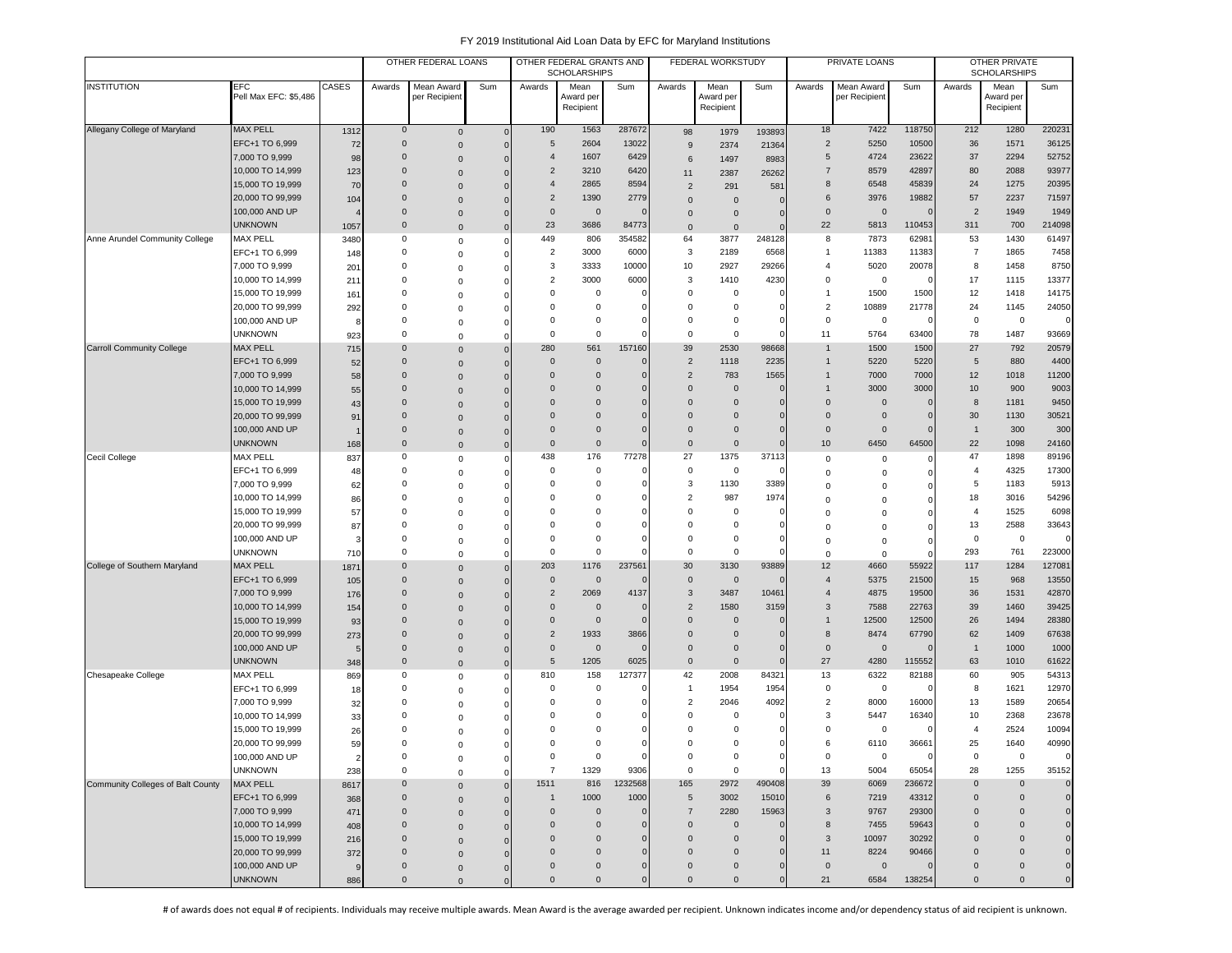|                                   |                                      |                |                               | PRIVATE ATHLETIC<br><b>SCHOLARSHIPS</b> |                |                         | PRIVATE GRANTS             |                            |                     | <b>INSTITUTIONAL GRANTS</b> |               |                      | <b>INSTITUTIONAL LOANS</b>   |              |                      | INSTITUTIONAL SCHOLARSHIPS |                |
|-----------------------------------|--------------------------------------|----------------|-------------------------------|-----------------------------------------|----------------|-------------------------|----------------------------|----------------------------|---------------------|-----------------------------|---------------|----------------------|------------------------------|--------------|----------------------|----------------------------|----------------|
| <b>INSTITUTION</b>                | EFC                                  | CASES          | Awards                        | Mean                                    | Sum            | Awards                  | Mean                       | Sum                        | Awards              | Mean Award                  | Sum           | Awards               | Mean Award                   | Sum          | Awards               | Mean Award                 | Sum            |
|                                   | Pell Max EFC: \$5,486                |                |                               | Award per                               |                |                         | Award per                  |                            |                     | per                         |               |                      | per Recipient                |              |                      | per Recipient              |                |
|                                   |                                      |                |                               | Recipient                               |                |                         | Recipient                  |                            |                     | Recipient                   |               |                      |                              |              |                      |                            |                |
| Allegany College of Maryland      | <b>MAX PELL</b>                      | 1312           | $\mathbf{1}$                  | 1000                                    | 1000           | 438                     | 1440                       | 485126                     | 6                   | 869                         | 5215          | $\mathbf 0$          | $\mathsf{O}\xspace$          | $\mathbf 0$  | 425                  | 1092                       | 285012         |
|                                   | EFC+1 TO 6,999                       | 72             | $\mathbf 0$                   | $\mathbf 0$                             | $\mathbf 0$    | 21                      | 1187                       | 20174                      | $\mathbf 0$         | $\mathbf 0$                 | 0             | $\Omega$             | $\mathbf 0$                  | $\mathbf{0}$ | 58                   | 1403                       | 46307          |
|                                   | 7,000 TO 9,999                       | 98             | $\overline{0}$                | $\mathbf 0$                             | $\mathbf{0}$   | 29                      | 1054                       | 27397                      | $\mathbf 0$         | $\mathbf{0}$                |               | $\Omega$             | $\mathbf{0}$                 | $\Omega$     | 35                   | 1053                       | 25278          |
|                                   | 10,000 TO 14,999                     | 123            | $\overline{0}$                | $\mathbf 0$                             | $\overline{0}$ | 28                      | 915                        | 24705                      | $\mathbf 0$         | $\mathbf{0}$                |               | $\Omega$             | $\mathbf{0}$                 |              | 72                   | 1401                       | 60223          |
|                                   | 15,000 TO 19,999                     | 70             | $\overline{0}$                | $\mathbf 0$                             | $\mathbf 0$    | 18                      | 1430                       | 25741                      | $\mathbf{0}$        | $\mathbf{0}$                | O             | $\Omega$             | $\mathbf 0$                  |              | 26                   | 975                        | 13649          |
|                                   | 20,000 TO 99,999                     | 104            | $\Omega$                      | $\mathbf 0$                             | $\Omega$       | 26                      | 1403                       | 35085                      | $\mathbf{0}$        | $\mathbf{0}$                | O             | $\Omega$             | $\mathbf 0$                  | $\Omega$     | 58                   | 1431                       | 52930          |
|                                   | 100,000 AND UP                       |                | $\mathbf 0$                   | $\mathbf 0$                             | $\bf{0}$       | $\mathbf 0$             | $\overline{0}$             | $\Omega$                   | $\mathbf{0}$        | $\mathbf{0}$                | $\Omega$      | $\Omega$             | $\mathbf 0$                  | $\Omega$     | $\overline{1}$       | 242                        | 242            |
|                                   | <b>UNKNOWN</b>                       | 1057           | $\overline{0}$                | $\mathbf 0$                             | $\mathbf{0}$   | 576                     | 294                        | 169210                     | $\mathbf{1}$        | 1045                        | 1045          | $\mathbf 0$          | $\mathbf 0$                  | $\mathbf{0}$ | 1463                 | 900                        | 748398         |
| Anne Arundel Community College    | <b>MAX PELL</b>                      | 3480           | 0                             | $^{\circ}$                              |                | 0                       | 0                          | 0                          | $\mathbf 0$         | 0                           | 0             | $\Omega$             | 0                            | $\Omega$     | 458                  | 1443                       | 556915         |
|                                   | EFC+1 TO 6,999                       | 148            | $^{\circ}$                    | $^{\circ}$                              | $\Omega$       | 0                       | $^{\circ}$                 | 0<br>$\mathbf 0$           | $\mathbf 0$         | 0                           | $\Omega$      | $\Omega$<br>$\Omega$ | 0                            |              | 32                   | 1709                       | 47860          |
|                                   | 7,000 TO 9,999                       | 201            | $^{\circ}$<br>$\overline{0}$  | $^{\circ}$<br>$\mathbf 0$               |                | 0<br>$\Omega$           | $^{\circ}$<br>$\Omega$     | $\mathbf 0$                | 0                   | 0                           |               | $\Omega$             | 0<br>0                       |              | 55                   | 1658                       | 79590          |
|                                   | 10,000 TO 14,999<br>15,000 TO 19,999 | 211            | $\overline{0}$                | $\mathbf 0$                             |                | $\Omega$                | $^{\circ}$                 | $\mathbf 0$                | $\mathbf 0$         | $\mathbf 0$                 |               | $\Omega$             | 0                            |              | 60                   | 1478                       | 73884          |
|                                   | 20,000 TO 99,999                     | 161            | $^{\circ}$                    | $^{\circ}$                              |                | $\Omega$                | $^{\circ}$                 | $\mathbf 0$                | 0<br>0              | $\mathbf 0$<br>0            |               | $\Omega$             | 0                            |              | 42                   | 1588                       | 47654          |
|                                   | 100,000 AND UP                       | 292<br>8       | $\Omega$                      | 0                                       |                | $\Omega$                | $\overline{0}$             | $\mathbf 0$                | $\mathbf 0$         | $\mathbf 0$                 |               | $\Omega$             | 0                            |              | 73<br>8              | 1666                       | 79976          |
|                                   | <b>UNKNOWN</b>                       | 923            | $\Omega$                      | $^{\circ}$                              | 0              | 0                       | $\overline{\mathbf{0}}$    | $\mathbf 0$                | $\mathbf 0$         | $\mathbf 0$                 | O             | $\mathbf 0$          | 0                            | $\Omega$     | 60                   | 1632<br>768                | 6527           |
| <b>Carroll Community College</b>  | <b>MAX PELL</b>                      | 715            | $\overline{0}$                | $\mathbf 0$                             | $\mathbf 0$    | 72                      | 1200                       | 50399                      | $\mathbf 0$         | $\mathbf 0$                 | $\Omega$      | $\mathbf{0}$         | $\mathbf{0}$                 | $\mathbf 0$  | 24                   | 856                        | 43757<br>18825 |
|                                   | EFC+1 TO 6,999                       | 52             | $\overline{0}$                | $\mathbf 0$                             | $\mathbf 0$    | 31                      | 1711                       | 23950                      | $\mathbf 0$         | $\mathbf{0}$                | $\Omega$      | $\Omega$             | $\mathbf 0$                  | 0            | 13                   | 3017                       | 36209          |
|                                   | 7,000 TO 9,999                       | 58             | $\overline{0}$                | $\mathbf 0$                             | $\mathbf 0$    | 18                      | 1211                       | 10900                      | $\mathbf{0}$        | $\mathbf{0}$                |               | $\Omega$             | $\mathbf 0$                  |              | 19                   | 2869                       | 54510          |
|                                   | 10,000 TO 14,999                     | 55             | $\Omega$                      | $\Omega$                                | $\Omega$       | $\overline{4}$          | 688                        | 2750                       | $\mathbf{0}$        | $\overline{0}$              | $\Omega$      | $\Omega$             | $\mathbf 0$                  |              | 20                   | 3521                       | 70418          |
|                                   | 15,000 TO 19,999                     | 43             | $\Omega$                      | $\Omega$                                | $\Omega$       | -1                      | 550                        | 550                        | $\mathbf{0}$        | $\mathbf{0}$                |               | $\Omega$             | $\Omega$                     |              | 17                   | 3258                       | 55388          |
|                                   | 20,000 TO 99,999                     | 91             | $\mathbf 0$                   | $\mathbf 0$                             |                | 9                       | 861                        | 7750                       | $\mathbf{0}$        | $\mathbf 0$                 |               | $\Omega$             | $\mathbf 0$                  |              | 28                   | 3469                       | 97144          |
|                                   | 100,000 AND UP                       |                | $\overline{0}$                | $\mathbf 0$                             | $\mathbf 0$    | $\mathbf 0$             | $\overline{0}$             | $\mathbf 0$                | $\mathbf{0}$        | $\mathbf 0$                 | $\Omega$      | $\Omega$             | $\mathbf 0$                  |              | $\mathbf 0$          | $\mathbf 0$                | $\mathbf 0$    |
|                                   | <b>UNKNOWN</b>                       | 168            | $\overline{0}$                | $\mathbf 0$                             | $\mathbf 0$    | $\overline{2}$          | 1000                       | 2000                       | $\mathbf{0}$        | $\mathbf{0}$                | $\mathbf 0$   | $\Omega$             | $\mathbf 0$                  | $\mathbf 0$  | $\mathbf{0}$         | $\mathbf 0$                | $\mathbf 0$    |
| Cecil College                     | <b>MAX PELL</b>                      | 837            | $\mathbf 0$                   | $^{\circ}$                              | $\Omega$       | $\Omega$                | $\mathbf 0$                | 0                          | 0                   | 0                           | 0             | $\mathbf 0$          | 0                            | - 0          | 138                  | 962                        | 132778         |
|                                   | EFC+1 TO 6,999                       | 48             | $\overline{0}$                | $^{\circ}$                              |                | 0                       | $^{\circ}$                 | $\mathbf 0$                | $\mathbf 0$         | $\mathbf 0$                 |               | $\Omega$             | 0                            |              | 19                   | 1272                       | 24164          |
|                                   | 7,000 TO 9,999                       | 62             | $^{\circ}$                    | $^{\circ}$                              |                | $\Omega$                | $\Omega$                   | $\mathbf 0$                | $\mathbf 0$         | $\mathbf 0$                 |               | $\Omega$             | 0                            |              | 25                   | 813                        | 20334          |
|                                   | 10,000 TO 14,999                     | 86             | 0                             | $^{\circ}$                              |                | $\Omega$                | $\Omega$                   | $\mathbf 0$                | 0                   | $\mathbf 0$                 |               | $\Omega$             | 0                            |              | 35                   | 949                        | 33217          |
|                                   | 15,000 TO 19,999                     | 57             | 0                             | $^{\circ}$                              |                | $\Omega$                | $\mathbf 0$                | $\mathbf 0$                | 0                   | $\mathbf 0$                 |               | $\Omega$             | 0                            |              | 19                   | 746                        | 14169          |
|                                   | 20,000 TO 99,999                     | 87             | $^{\circ}$                    | $^{\circ}$                              |                | $\Omega$                | $^{\circ}$                 | $\mathbf 0$                | $\mathbf 0$         | $\mathbf 0$                 |               | $\Omega$             | 0                            |              | 41                   | 992                        | 40685          |
|                                   | 100,000 AND UP                       | З              | $\Omega$                      | $\mathbf 0$                             |                | $\Omega$                | $\overline{\mathbf{0}}$    | $\mathbf 0$                | $\mathbf 0$         | 0                           |               | $\Omega$             | 0                            | $\Omega$     | $\overline{2}$       | 1117                       | 2234           |
|                                   | <b>UNKNOWN</b>                       | 710            | $\Omega$                      | $\mathsf 0$                             | $\Omega$       | $\Omega$                | $\mathbf 0$                | $\mathbf 0$                | $\mathbf 0$         | $\mathbf 0$                 | O             | $\mathbf 0$          | 0                            | $\Omega$     | 117                  | 780                        | 91267          |
| College of Southern Maryland      | <b>MAX PELL</b>                      | 1871           | $\mathbf 0$                   | $\Omega$                                | $\Omega$       |                         | 5307                       | 5307                       | 87                  | 596                         | 51832         | $\Omega$             | $\mathbf 0$                  | $\Omega$     | 171                  | 1035                       | 151080         |
|                                   | EFC+1 TO 6,999                       | 105            | $\mathbf 0$                   | $\mathbf 0$                             | 0              | $\mathbf 0$             | $\mathbf 0$                | $\mathbf 0$                | 24                  | 645                         | 15473         | $\Omega$             | $\mathbf{0}$                 |              | 21                   | 1006                       | 17095          |
|                                   | 7,000 TO 9,999<br>10,000 TO 14,999   | 176            | $\mathbf 0$<br>$\overline{0}$ | $\mathbf 0$<br>$\mathbf 0$              | 0<br>$\Omega$  | $\Omega$<br>$\mathbf 0$ | $\mathbf 0$<br>$\mathbf 0$ | $\mathbf 0$<br>$\mathbf 0$ | 64<br>13            | 650<br>626                  | 41575<br>8138 | $\Omega$             | $\mathbf{0}$<br>$\mathbf{0}$ |              | 44                   | 1270                       | 44458          |
|                                   | 15,000 TO 19,999                     | 154            | $\overline{0}$                | $\mathbf 0$                             | $\Omega$       | $\Omega$                | $\mathbf 0$                | $\mathbf 0$                | $\overline{2}$      | 625                         | 1250          | $\Omega$             | $\mathbf 0$                  |              | 17                   | 1123                       | 17975          |
|                                   | 20,000 TO 99,999                     | 93<br>273      | $\overline{0}$                | $\mathbf 0$                             | $\mathbf 0$    | $\Omega$                | $\overline{0}$             | $\mathbf 0$                | 8                   | 262                         | 2095          | $\Omega$<br>$\Omega$ | $\mathbf 0$                  | $\Omega$     | 21                   | 1587                       | 25390          |
|                                   | 100,000 AND UP                       | 5              | $\overline{0}$                | $\mathbf 0$                             | $\mathbf 0$    | $\Omega$                | $\overline{0}$             | $\mathbf 0$                | $\mathbf 0$         | $\overline{0}$              | $\mathbf 0$   | $\mathbf 0$          | $\mathbf 0$                  | $\Omega$     | 54<br>$\overline{4}$ | 1315<br>1932               | 60484          |
|                                   | <b>UNKNOWN</b>                       | 348            | $\overline{0}$                | $\Omega$                                | $\mathbf 0$    | $\Omega$                | $\overline{0}$             | $\mathbf 0$                | $\overline{4}$      | 656                         | 2625          | $\mathbf{0}$         | $\mathbf 0$                  | $\Omega$     | 37                   | 885                        | 3863<br>31863  |
| Chesapeake College                | <b>MAX PELL</b>                      | 869            | $^{\circ}$                    | $^{\circ}$                              | 0              | 0                       | $^{\circ}$                 | $\mathbf 0$                | $\overline{2}$      | 900                         | 1800          | 0                    | 0                            | $\Omega$     | 195                  | 975                        | 190177         |
|                                   | EFC+1 TO 6,999                       | 18             | $^{\circ}$                    | $^{\circ}$                              | Ω              | 0                       | $^{\circ}$                 | $\mathbf 0$                | $\mathbf 0$         | $\mathbf 0$                 |               | $\Omega$             | 0                            | 0            | 15                   | 1322                       | 19834          |
|                                   | 7,000 TO 9,999                       | 32             | $^{\circ}$                    | $^{\circ}$                              |                | 0                       | 0                          | $\mathbf 0$                | $\mathbf 0$         | 0                           |               | $\Omega$             | 0                            |              | 24                   | 1804                       | 43301          |
|                                   | 10,000 TO 14,999                     | 33             | $\Omega$                      | $^{\circ}$                              |                | $\Omega$                | $\Omega$                   | $\mathbf 0$                | $\mathbf 0$         | 0                           |               | $\Omega$             | 0                            |              | 22                   | 1321                       | 29058          |
|                                   | 15,000 TO 19,999                     | 26             | $\Omega$                      | $\Omega$                                |                | $\Omega$                | $\Omega$                   | $\mathbf 0$                | 0                   | 0                           |               | $\Omega$             | $\Omega$                     |              | 21                   | 2286                       | 48015          |
|                                   | 20,000 TO 99,999                     | 59             | $\Omega$                      | $\Omega$                                |                | $\Omega$                | $\Omega$                   | $\mathbf 0$                | $\Omega$            | $\Omega$                    | $\Omega$      | $^{\circ}$           | $\Omega$                     |              | 38                   | 1367                       | 51952          |
|                                   | 100,000 AND UP                       | $\overline{2}$ | $\mathbf 0$                   | 0                                       |                | 0                       | 0                          | $\mathbf 0$                | $\mathbf 0$         | $\mathbf 0$                 | 0             | 0                    | 0                            | 0            | $\mathbf 0$          | $\mathbf 0$                | $\mathbf 0$    |
|                                   | <b>UNKNOWN</b>                       | 238            | $\mathsf 0$                   | $\mathsf 0$                             | $\Omega$       | $\mathbf 0$             | $\mathbf 0$                | $\mathbf 0$                | $\mathbf 0$         | $\mathbf 0$                 | 0             | $\mathsf 0$          | $\mathbf 0$                  | 0            | 80                   | 1104                       | 88318          |
| Community Colleges of Balt County | MAX PELL                             | 8617           | $\overline{0}$                | $\mathbf 0$                             | $\Omega$       | $\mathbf 0$             | $\mathbf 0$                | $\mathsf{O}\xspace$        | 650                 | 539                         | 350103        | $\mathbf{0}$         | $\mathbf 0$                  | $\mathbf 0$  | 538                  | 987                        | 531134         |
|                                   | EFC+1 TO 6,999                       | 368            | $\mathbf 0$                   | $\mathbf 0$                             | $\Omega$       | $\mathbf 0$             | $\mathbf 0$                | $\mathbf 0$                | 137                 | 805                         | 110332        | $\mathbf{0}$         | $\mathbf 0$                  | $\Omega$     | 60                   | 1289                       | 77365          |
|                                   | 7,000 TO 9,999                       | 471            | $\mathbf 0$                   | $\mathbf 0$                             | $\Omega$       | $\mathbf 0$             | $\mathbf 0$                | $\mathbf 0$                | 173                 | 770                         | 133275        | $\mathbf{0}$         | $\mathbf 0$                  | $\Omega$     | 79                   | 1087                       | 85880          |
|                                   | 10,000 TO 14,999                     | 408            | $\overline{0}$                | $\mathbf 0$                             | $\Omega$       | $\Omega$                | $\overline{0}$             | $\mathbf 0$                | 106                 | 726                         | 76932         | $\mathbf 0$          | $\mathbf 0$                  | $\Omega$     | 82                   | 1012                       | 82981          |
|                                   | 15,000 TO 19,999                     | 216            | $\overline{0}$                | $\mathbf 0$                             | $\mathbf{0}$   | $\Omega$                | $\overline{0}$             | $\mathbf 0$                | 16                  | 784                         | 12551         | $\mathbf{0}$         | $\mathbf 0$                  | $\Omega$     | 45                   | 1157                       | 52045          |
|                                   | 20,000 TO 99,999                     | 372            | $\overline{0}$                | $\mathbf 0$                             | $\Omega$       | $\Omega$                | $\overline{0}$             | $\mathbf 0$                | $\overline{2}$      | 1745                        | 3489          | $\mathbf{0}$         | $\mathbf 0$                  | $\Omega$     | 79                   | 875                        | 69148          |
|                                   | 100,000 AND UP                       | 9              | $\mathbf 0$                   | $\mathbf 0$                             | 0              | $\mathbf 0$             | $\overline{0}$             | $\mathbf 0$                | $\mathsf{O}\xspace$ | $\mathbf 0$                 |               | $\mathbf{0}$         | $\mathbf 0$                  |              | $\mathbf{3}$         | 3267                       | 9800           |
|                                   | <b>UNKNOWN</b>                       | 886            | $\mathbf 0$                   | $\mathsf{O}\xspace$                     | $\mathbf{0}$   | $\mathbf 0$             | $\mathbf 0$                | $\mathbf 0$                | $\mathbf{0}$        | $\mathbf 0$                 | $\bf{0}$      | $\mathbf{0}$         | $\mathbf 0$                  | $\Omega$     | 221                  | 1137                       | 251211         |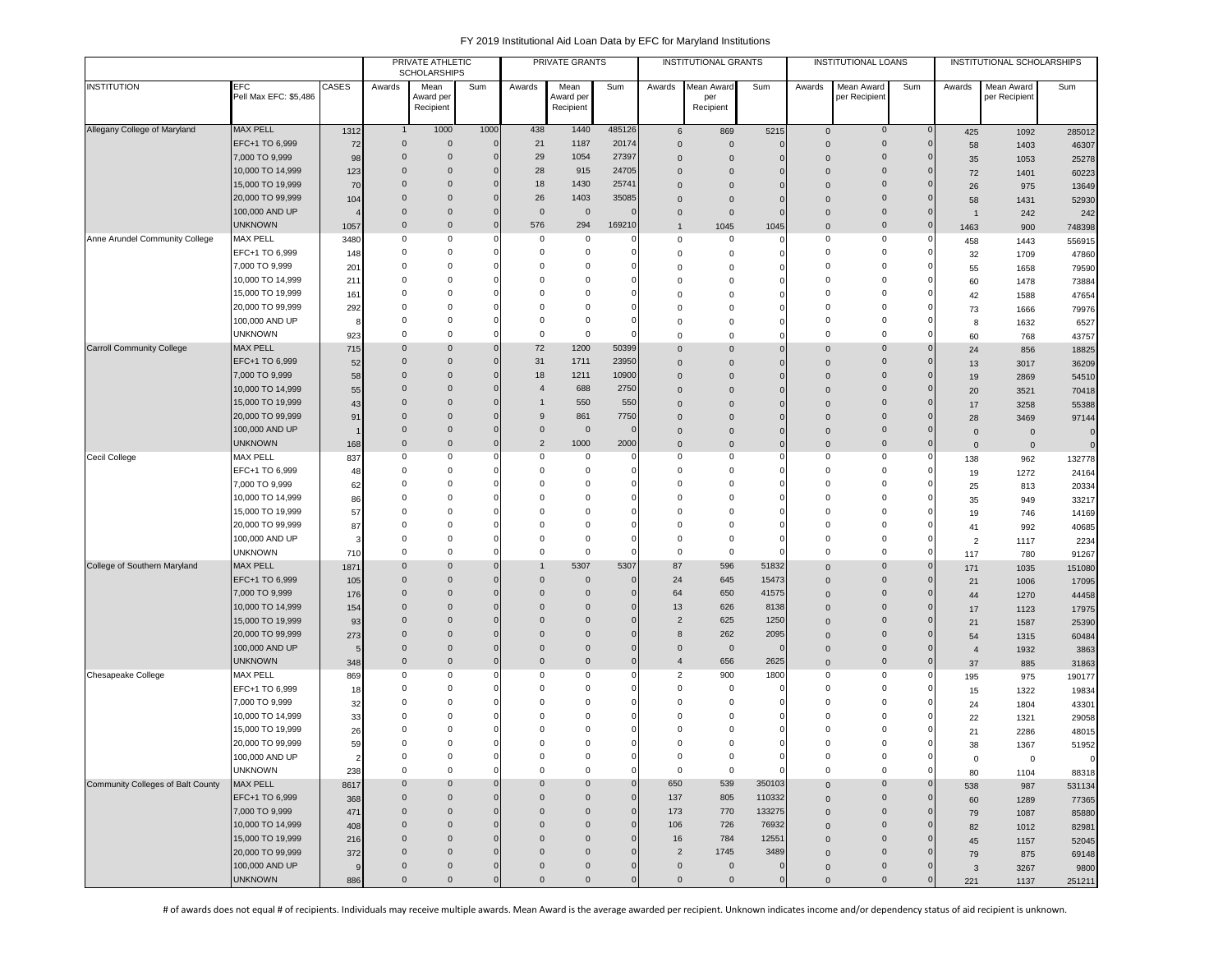|                                   |                                  |                |                     | INSTITUTIONAL ATHLETIC<br><b>SCHOLARSHIPS</b> |              |                | <b>INSTITUTIONAL WORK STUDY</b> |             |                                  | EMPLOYEE AND DEPENDENT<br><b>TUITION WAIVER</b> |               |                               | SENIOR CITIZEN TUITION WAIVER |                        |                      | DISABLED STUDENT TUITION<br>WAIVER |                            |
|-----------------------------------|----------------------------------|----------------|---------------------|-----------------------------------------------|--------------|----------------|---------------------------------|-------------|----------------------------------|-------------------------------------------------|---------------|-------------------------------|-------------------------------|------------------------|----------------------|------------------------------------|----------------------------|
| <b>INSTITUTION</b>                | EFC<br>Pell Max EFC: \$5,486     | CASES          | Awards              | Mean Award<br>per Recipient                   | Sum          | Awards         | Mean Award<br>per Recipient     | Sum         | Awards                           | Mean Award<br>per Recipient                     | Sum           | Awards                        | Mean Award<br>per Recipient   | Sum                    | Awards               | Mean<br>Award per<br>Recipient     | Sum                        |
| Allegany College of Maryland      | <b>MAX PELL</b>                  | 1312           | $\overline{2}$      | 1452                                          | 2904         | 5              | 205                             | 1025        | 352                              | 519                                             | 182055        | $\overline{2}$                | 581                           | 1162                   | 5                    | 794                                | 3970                       |
|                                   | EFC+1 TO 6,999                   | 72             | $\mathbf{0}$        | $\mathbf 0$                                   | $\Omega$     | $\Omega$       | $\mathbf 0$                     | $\mathbf 0$ | 23                               | 796,7826087                                     | 18326         | $\mathbf 0$                   | $\mathbf{0}$                  | $\overline{0}$         | $\Omega$             | $\Omega$                           | $\mathbf 0$                |
|                                   | 7,000 TO 9,999                   | 98             | $\mathbf{0}$        | $\mathbf 0$                                   |              | $\overline{0}$ | $\mathbf{0}$                    | $\Omega$    | 30                               | 564                                             | 16918         | $\overline{0}$                | $\mathbf{0}$                  | $\overline{0}$         | $\Omega$             | $\mathbf 0$                        | $\mathbf 0$                |
|                                   | 10,000 TO 14,999                 | 123            | $\mathbf 0$         | $\mathbf{0}$                                  |              | $\Omega$       | $\mathbf{0}$                    |             | 39                               | 561                                             | 21897         | $\overline{0}$                | $\Omega$                      | $\Omega$               | $\Omega$             | $\mathbf 0$                        | $\mathbf 0$                |
|                                   | 15,000 TO 19,999                 | 70             | $\mathbf 0$         | $\mathbf 0$                                   |              | $\mathbf 0$    | $\mathbf 0$                     | $\Omega$    | 21                               | 616                                             | 12937         | $\overline{0}$                | $\mathbf{0}$                  | C                      | $\Omega$             | $\mathbf 0$                        | $\mathbf 0$                |
|                                   | 20,000 TO 99,999                 | 104            | $\mathbf{1}$        | 1029                                          | 1029         | $\mathbf{1}$   | 874                             | 874         | 29                               | 799.75                                          | 22393         | $\mathbf{0}$                  | $\mathbf 0$                   | $\sqrt{ }$             | $\overline{2}$       | 4893                               | 9786                       |
|                                   | 100,000 AND UP                   |                | $\mathbf 0$         | $\mathbf{0}$                                  |              | $\mathbf 0$    | $\mathbf 0$                     | $\Omega$    | $\overline{1}$                   | 630                                             | 630           | $\mathbf{0}$                  | $\mathbf{0}$                  | $\sqrt{ }$             | $\Omega$             | $\mathbf 0$                        | $\mathbf 0$                |
|                                   | <b>UNKNOWN</b>                   | 1057           | $\mathbf{1}$        | 1634                                          | 1634         | $\Omega$       | $\mathbf 0$                     | $\Omega$    | 533                              | 329                                             | 175273        | 11                            | 538                           | 5921                   | $\Omega$             | $\mathbf 0$                        | $\mathbf 0$                |
| Anne Arundel Community College    | <b>MAX PELL</b>                  | 3480           | 0                   | 0                                             |              | $\mathbf{1}$   | 151                             | 151         | 12                               | 2224                                            | 26684         | 12                            | 1768                          | 21220                  | 25                   | 1450                               | 36255                      |
|                                   | EFC+1 TO 6,999                   | 148            | $\mathbf 0$         | $\mathbf 0$                                   |              | 0              | $^{\circ}$                      | $\epsilon$  | $\mathbf 0$                      | $\mathbf 0$                                     |               | $\mathbf 0$                   | $\mathbf 0$                   | O                      | $\overline{1}$       | 1254                               | 1254                       |
|                                   | 7,000 TO 9,999                   | 201            | 0                   | $\mathbf 0$                                   |              | 0              | $\mathbf 0$                     |             | $\overline{2}$                   | 784                                             | 1568          | 0                             | $\mathsf 0$                   | O                      | $\overline{1}$       | 336                                | 336                        |
|                                   | 10,000 TO 14,999                 | 211            | 0                   | 0                                             |              | $\mathbf{1}$   | 5065                            | 5065        | $\overline{2}$                   | 5475                                            | 10950         | $\overline{1}$                | 1314                          | 1314                   | 6                    | 1308                               | 7848                       |
|                                   | 15,000 TO 19,999                 | 161            | $\Omega$            | $\mathbf 0$                                   |              | 0              | $\mathbf 0$                     | $\Omega$    | $\overline{4}$                   | 2993                                            | 11973         | $\mathbf 0$                   | $\mathsf 0$                   | $\Omega$               | 3                    | 1078                               | 3233                       |
|                                   | 20,000 TO 99,999                 | 292            | $\Omega$            | $\Omega$                                      |              | 10             | 3338.6                          | 33386       | $\overline{2}$                   | 4665                                            | 9330          | $\overline{4}$                | 1036                          | 4144                   | 12                   | 1536                               | 18426                      |
|                                   | 100,000 AND UP                   | -8             | $\Omega$            | $\mathbf 0$                                   |              | $\mathbf 0$    | $\mathbf 0$                     | $\epsilon$  | $\mathbf 0$                      | $\mathbf 0$                                     | C             | $\overline{1}$                | 1344                          | 1344                   | $\overline{1}$       | 3024                               | 3024                       |
|                                   | unknown                          | 923            | $\Omega$            | 0                                             |              | 11             | 3569.818182                     | 39268       | 201                              | 1174                                            | 235895        | 485                           | 848                           | 411263                 | 13                   | 935                                | 12160                      |
| <b>Carroll Community College</b>  | <b>MAX PELL</b>                  | 715            | $\Omega$            | $\mathbf{0}$                                  |              | $\mathbf 0$    | $\mathbf{0}$                    | $\Omega$    | 5                                | 2278                                            | 11390         | $\mathbf{3}$                  | 1892                          | 5676                   | $\overline{2}$       | 2244                               | 4488                       |
|                                   | EFC+1 TO 6,999                   | 52             | $\mathbf 0$         | $\mathbf 0$                                   |              | $\mathbf 0$    | $\mathbf{0}$                    | $\Omega$    | $\overline{1}$                   | 3315                                            | 3315          | $\mathbf 0$                   | $\mathbf 0$                   | C                      | $\overline{2}$       | 1936                               | 3872                       |
|                                   | 7,000 TO 9,999                   | 58             | $\mathbf 0$         | $\mathbf{0}$                                  |              | $\Omega$       | $\overline{0}$                  |             | 1                                | 1020                                            | 1020          | $\mathbf 0$                   | $\mathbf{0}$                  | $\Omega$               |                      | 2040                               | 2040                       |
|                                   | 10,000 TO 14,999                 | 55             | $\Omega$            | $\Omega$                                      |              | $\Omega$       | $\Omega$                        |             | -1                               | 5194                                            | 5194          | $\Omega$                      | $\Omega$                      | $\Omega$               | $\Omega$             | $\mathbf 0$                        | $\Omega$                   |
|                                   | 15,000 TO 19,999                 | 43             | $\Omega$            | $\Omega$                                      |              | $\Omega$       | $\Omega$                        |             | $\overline{0}$                   | $\overline{0}$                                  | $\mathcal{C}$ | $\Omega$                      | $\Omega$                      | $\Omega$               |                      | 816                                | 816                        |
|                                   | 20,000 TO 99,999                 | 91             | $\Omega$            | 0                                             |              | $\Omega$       | $\overline{0}$                  |             | $\mathbf{1}$                     | 5100                                            | 5100          | $\overline{0}$                | $\Omega$                      | C                      | $\overline{5}$       | 2502.4                             | 12512                      |
|                                   | 100,000 AND UP                   |                | $\mathbf 0$         | $\mathbf{0}$                                  |              | $\mathbf 0$    | $\mathbf 0$                     |             | $\mathbf 0$                      | $\overline{0}$                                  |               | $\mathbf 0$                   | $\mathbf 0$                   | $\sqrt{ }$             | $\Omega$             | $\mathbf 0$                        | $\mathbf 0$                |
|                                   | <b>UNKNOWN</b>                   | 168            | $\mathbf 0$         | $\mathbf{0}$                                  |              | $\mathbf 0$    | 0                               | $\mathbf 0$ | 29                               | 1438                                            | 41709         | 38                            | 884                           | 33596                  |                      | 816                                | 816                        |
| Cecil College                     | MAX PELL                         | 837            | 20                  | 1039                                          | 20779        | 0              | $\mathbf 0$                     | $\Omega$    | $\overline{7}$                   | 5703                                            | 39924         | 5                             | 1541                          | 7704                   | $\Omega$             | 0                                  | $\mathbf 0$                |
|                                   | EFC+1 TO 6,999                   | 48             | $\overline{1}$      | 1000                                          | 1000         | $\Omega$       | $\mathbf 0$                     | C           | $\overline{1}$                   | 15096                                           | 15096         | $\mathbf 0$                   | 0                             | $\Omega$               | $\Omega$             | 0                                  | $\mathbf 0$                |
|                                   | 7,000 TO 9,999                   | 62             | 3                   | 1093.333333                                   | 3280         | $\Omega$       | $\mathbf 0$                     | $\Omega$    | $\mathbf 0$<br>$\overline{1}$    | 0                                               | c             | $\mathbf 0$                   | 0                             | C                      | $\Omega$             | $\Omega$                           | $\mathbf 0$                |
|                                   | 10,000 TO 14,999                 | 86             | $\mathbf{1}$        | 1257                                          | 1257         | $\mathbf 0$    | $\mathbf 0$                     |             |                                  | 6188                                            | 6188          | $\overline{0}$                | 0                             | $\Omega$               | $\Omega$             | 0                                  | $\mathbf 0$                |
|                                   | 15,000 TO 19,999                 | 57             | 1<br>$\overline{2}$ | 1500                                          | 1500         | $\mathbf 0$    | 0<br>$\mathbf 0$                |             | $\overline{0}$<br>$\overline{1}$ | 0                                               |               | $\overline{1}$<br>$\mathbf 0$ | 6664                          | 6664<br>$\overline{0}$ | $\Omega$<br>$\Omega$ | 0<br>0                             | $\mathbf 0$                |
|                                   | 20,000 TO 99,999                 | 87             | $\mathbf{1}$        | 1050<br>1000                                  | 2100<br>1000 | 0<br>$\Omega$  | $\Omega$                        | $\Omega$    | $\mathbf 0$                      | 7854<br>$\mathbf 0$                             | 7854<br>C     | $\mathbf 0$                   | 0<br>$\mathsf 0$              | $\Omega$               | $\Omega$             | $\mathbf 0$                        | $\mathbf 0$<br>$\mathbf 0$ |
|                                   | 100,000 AND UP<br><b>UNKNOWN</b> |                | 11                  | 1641.727273                                   | 18059        | 0              | $\Omega$                        | $\Omega$    | 32                               | 2845.53125                                      | 91057         | 57                            | 1450.45614                    | 82676                  | $\Omega$             | 0                                  | $\mathbf 0$                |
| College of Southern Maryland      | <b>MAX PELL</b>                  | <b>710</b>     | 16                  | 1413                                          | 22600        | $\Omega$       | $\overline{0}$                  | $\Omega$    | 66                               | 1778                                            | 23110         | 39                            | 1589                          | 14299                  | 30                   | 1123                               | 11232                      |
|                                   | EFC+1 TO 6,999                   | 1871           | $\overline{2}$      | 1075                                          | 2150         | $\mathbf 0$    | $\overline{0}$                  | $\Omega$    | $\overline{0}$                   | $\overline{0}$                                  |               | $\mathbf 0$                   | $\mathbf 0$                   | $\mathbf 0$            | $\mathbf{0}$         | $\mathbf 0$                        | $\mathbf 0$                |
|                                   | 7,000 TO 9,999                   | 105<br>176     | 6                   | 683                                           | 4100         | $\mathbf 0$    | $\overline{0}$                  | $\Omega$    | 5                                | 1915                                            | 1915          | $\mathbf 0$                   | $\mathbf 0$                   | $\mathbf 0$            | 5                    | 957.5                              | 1915                       |
|                                   | 10,000 TO 14,999                 | 154            | 9                   | 1300                                          | 10400        | $\mathbf 0$    | $\overline{0}$                  | $\Omega$    | 11                               | 2107                                            | 4213          | $\overline{4}$                | 1532                          | 1532                   | 9                    | 3447                               | 3447                       |
|                                   | 15,000 TO 19,999                 | 93             | 8                   | 1400                                          | 11200        | $\overline{0}$ | $\mathbf 0$                     | $\Omega$    | 18                               | 3320                                            | 6639          | $\mathbf 0$                   | $\mathbf 0$                   | $\overline{0}$         | 25                   | 3107                               | 9320                       |
|                                   | 20,000 TO 99,999                 | 273            | 21                  | 1281                                          | 25625        | $\Omega$       | $\overline{0}$                  | $\Omega$    | 36                               | 2757                                            | 13786         | $\overline{2}$                | 766                           | 766                    | 25                   | 1762                               | 8810                       |
|                                   | 100,000 AND UP                   | -5             | $\overline{2}$      | 1650                                          | 3300         | $\overline{0}$ | $\mathbf 0$                     | $\Omega$    | 11                               | 3448                                            | 3448          | $\mathbf 0$                   | $\mathbf 0$                   | $\overline{0}$         | $\Omega$             | $\mathbf 0$                        | $\mathbf 0$                |
|                                   | UNKNOWN                          | 348            | 41                  | 1016                                          | 41656        | $\overline{0}$ | $\mathbf{0}$                    | $\mathbf 0$ | 359                              | 1210                                            | 131871        | 122                           | 823                           | 42771                  | 11                   | 1404                               | 4213                       |
| Chesapeake College                | MAX PELL                         | 869            | 17                  | 762                                           | 12950        | 0              | $\mathbf 0$                     | $\Omega$    | 3                                | 1667                                            | 5002          | 4                             | 671                           | 2684                   | $\overline{4}$       | 900                                | 3599                       |
|                                   | EFC+1 TO 6,999                   | 18             | $\mathbf{1}$        | 1400                                          | 1400         | 0              | 0                               | $\Omega$    | $\mathbf 0$                      | $^{\circ}$                                      |               | $\overline{0}$                | 0                             | O                      | $\Omega$             | 0                                  | $\mathbf 0$                |
|                                   | 7,000 TO 9,999                   | 32             | $\mathbf{1}$        | 600                                           | 600          | 0              | $\mathbf 0$                     |             | 0                                | $\mathbf 0$                                     |               | $\overline{0}$                | 0                             | C                      | $\Omega$             | 0                                  | $\mathbf 0$                |
|                                   | 10,000 TO 14,999                 | 33             | 5                   | 745                                           | 3727         | $\Omega$       | $\Omega$                        |             | $\overline{1}$                   | 1952                                            | 1952          | $^{\circ}$                    | 0                             | C                      | $\Omega$             | $\mathbf 0$                        | $\mathbf 0$                |
|                                   | 15,000 TO 19,999                 | 26             | $\Omega$            | $\mathbf 0$                                   |              | $\Omega$       | $\Omega$                        |             | $\Omega$                         | $\mathbf 0$                                     | c             |                               | 2196                          | 2196                   |                      | 2410                               | 2410                       |
|                                   | 20,000 TO 99,999                 | 59             | 8                   | 1268                                          | 10145        | $\Omega$       | $\Omega$                        |             | $\overline{2}$                   | 2745                                            | 5490          | $\Omega$                      | $\Omega$                      | $\Omega$               | $\Omega$             | $\Omega$                           | $\mathbf 0$                |
|                                   | 100,000 AND UP                   | $\overline{2}$ | $\overline{1}$      | 500                                           | 500          | $\mathbf 0$    | 0                               | $\Omega$    | $\mathbf 0$                      | 0                                               | $\Omega$      | 0                             | 0                             | 0                      | 0                    | 0                                  | 0                          |
|                                   | <b>UNKNOWN</b>                   | 238            | 20                  | 731                                           | 14613        | $\mathbf 0$    | $\mathsf 0$                     | $\Omega$    | 27                               | 1017                                            | 27470         | 18                            | 806                           | 14508                  | 3                    | 1627                               | 4880                       |
| Community Colleges of Balt County | MAX PELL                         | 8617           | 67                  | 1000                                          | 66991        | $\mathbf 0$    | $\mathbf{0}$                    | $\Omega$    | 8                                | 1750                                            | 13998         | 52                            | 2055                          | 106856                 | 60                   | 1146                               | 68746                      |
|                                   | EFC+1 TO 6,999                   | 368            | $\mathbf{3}$        | 1167                                          | 3500         | $\mathsf 0$    | $\pmb{0}$                       | $\Omega$    | $\overline{2}$                   | 2504                                            | 5007          | $\sqrt{2}$                    | 2079                          | 4158                   | $\overline{4}$       | 1855                               | 7420                       |
|                                   | 7,000 TO 9,999                   | 471            | 14                  | 950                                           | 13300        | $\mathbf 0$    | $\pmb{0}$                       | $\Omega$    | $\overline{2}$                   | 1525                                            | 3050          | $\sqrt{5}$                    | 1834                          | 9168                   | $\mathbf{3}$         | 526                                | 1579                       |
|                                   | 10,000 TO 14,999                 | 408            | 13                  | 1119                                          | 14550        | $\mathbf 0$    | $\mathbf 0$                     | $\Omega$    | $\mathbf{3}$                     | 2644                                            | 7932          | $\overline{2}$                | 2452                          | 4904                   | 3                    | 4397                               | 13191                      |
|                                   | 15,000 TO 19,999                 | 216            | $\overline{7}$      | 814                                           | 5700         | $\mathbf 0$    | $\mathbf{0}$                    | $\Omega$    | $\overline{1}$                   | 6930                                            | 6930          | $\mathbf{1}$                  | 4338                          | 4338                   | $\overline{4}$       | 2265                               | 9060                       |
|                                   | 20,000 TO 99,999                 | 372            | 17                  | 1062                                          | 18050        | $\mathbf 0$    | $\mathbf 0$                     | $\Omega$    | 3                                | 1938                                            | 5814          | 3                             | 1649                          | 4948                   | 12                   | 1803                               | 21635                      |
|                                   | 100,000 AND UP                   | 9              | $\mathbf 0$         | $\mathbf 0$                                   | $\mathbf 0$  | $\mathbf 0$    | $\mathbf 0$                     | $\mathbf 0$ | $\overline{1}$                   | 2928                                            | 2928          | $\mathbf 0$                   | $\mathbf 0$                   | O                      | $\overline{1}$       | 854                                | 854                        |
|                                   | <b>UNKNOWN</b>                   | 886            | 58                  | 1189                                          | 68954        | $\mathbf 0$    | $\mathbf 0$                     | $\Omega$    | 108                              | 1191                                            | 128584        | 431                           | 851                           | 366913                 | $\overline{2}$       | 2379                               | 4758                       |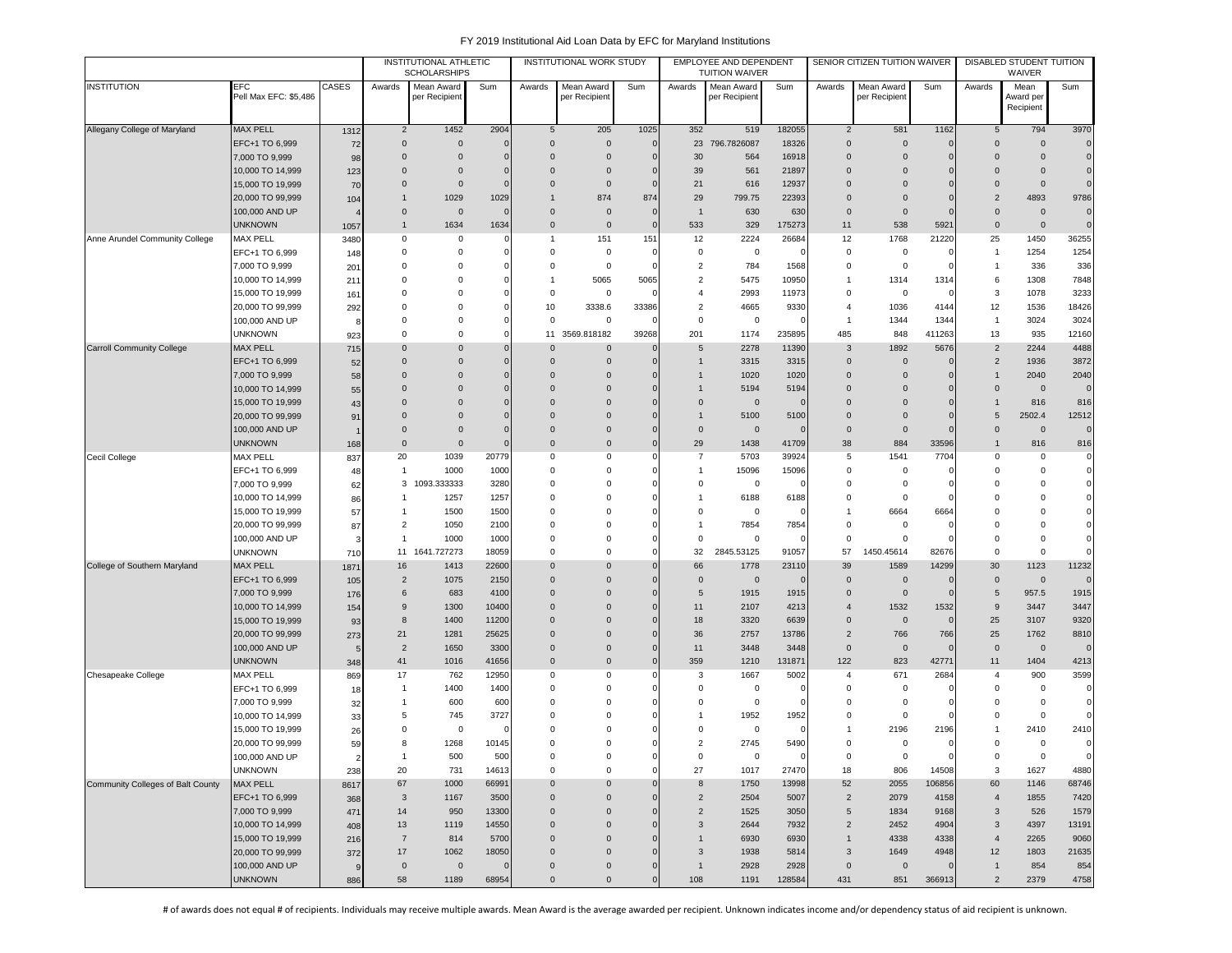|                                   |                              |                |                | STUDENT TUITION WAIVER      |             |                | FOSTER CARE TUITION WAIVER     |                |                | HOMELESS YOUTH TUITION<br>WAIVER |              |
|-----------------------------------|------------------------------|----------------|----------------|-----------------------------|-------------|----------------|--------------------------------|----------------|----------------|----------------------------------|--------------|
| <b>INSTITUTION</b>                | EFC<br>Pell Max EFC: \$5,486 | CASES          | Awards         | Mean Award<br>per Recipient | Sum         | Awards         | Mean<br>Award per<br>Recipient | Sum            | Awards         | Mean<br>Award per<br>Recipient   | Sum          |
| Allegany College of Maryland      | <b>MAX PELL</b>              | 1312           | 67             | 1743                        | 116796      | 10             | 4545                           | 45448          | $\sqrt{2}$     | 2024                             | 4048         |
|                                   | EFC+1 TO 6,999               | 72             | $\overline{2}$ | 1848                        | 3696        | 0              | $\pmb{0}$                      | $\mathbf{0}$   | $\bf 0$        | $\mathsf{O}\xspace$              | $\mathbf 0$  |
|                                   | 7,000 TO 9,999               | 98             | 6              | 3035                        | 18212       | 0              | 0                              | $\mathbf 0$    | $\pmb{0}$      | $\mathsf{O}\xspace$              | $\mathbf 0$  |
|                                   | 10,000 TO 14,999             | 123            | 10             | 2405                        | 24050       | 0              | 0                              | $\Omega$       | $\pmb{0}$      | $\mathsf{O}\xspace$              | $\mathbf{0}$ |
|                                   | 15,000 TO 19,999             | 70             | 6              | 2570                        | 15418       | 0              | 0                              | $\Omega$       | $\overline{0}$ | $\pmb{0}$                        | $\mathbf 0$  |
|                                   | 20,000 TO 99,999             | 104            | 7              | 2397                        | 16780       | $\mathbf{1}$   | 1364                           | 1364           | $\bf 0$        | $\mathsf{O}\xspace$              | $\mathbf{0}$ |
|                                   | 100,000 AND UP               | $\overline{4}$ | 1              | 1680                        | 1680        | 0              | 0                              | $\mathbf 0$    | 0              | $\pmb{0}$                        | $\mathbf 0$  |
|                                   | <b>UNKNOWN</b>               | 1057           | 28             | 1272                        | 35626       | 0              | $\pmb{0}$                      | $\overline{0}$ | $\pmb{0}$      | $\mathsf 0$                      | $\pmb{0}$    |
| Anne Arundel Community College    | <b>MAX PELL</b>              | 3480           | 0              | 0                           | 0           | 3              | 2283                           | 6849           | 49             | 2637                             | 129195       |
|                                   | EFC+1 TO 6,999               | 148            | 0              | 0                           | 0           | 0              | 0                              | 0              | 0              | 0                                | 0            |
|                                   | 7,000 TO 9,999               | 201            | 0              | 0                           | $\mathbf 0$ | 0              | 0                              | $\Omega$       | 0              | 0                                | 0            |
|                                   | 10,000 TO 14,999             | 211            | 0              | 0                           | $\pmb{0}$   | 0              | 0                              | 0              | 1              | 2661                             | 2661         |
|                                   | 15,000 TO 19,999             | 161            | 0              | 0                           | $\mathbf 0$ | 0              | 0                              | $\Omega$       | 0              | $\mathsf 0$                      | 0            |
|                                   | 20,000 TO 99,999             | 292            | 0              | 0                           | $\pmb{0}$   | 1              | 4498                           | 4498           | 0              | $\mathsf 0$                      | 0            |
|                                   | 100,000 AND UP               | 8              | 0              | 0                           | 0           | 0              | 0                              | $\mathbf 0$    | 0              | 0                                | 0            |
|                                   | <b>UNKNOWN</b>               | 923            | 0              | $\mathbf 0$                 | 0           | 0              | 0                              | $\Omega$       | 0              | 0                                | $\mathbf 0$  |
| <b>Carroll Community College</b>  | <b>MAX PELL</b>              | 715            | 48             | 1230                        | 59020       | 3              | 3497                           | 10492          | 0              | $\pmb{0}$                        | $\mathbf{0}$ |
|                                   | EFC+1 TO 6,999               | 52             | 4              | 1216                        | 4865        | 0              | 0                              | $\Omega$       | 0              | $\pmb{0}$                        | $\mathbf{0}$ |
|                                   | 7,000 TO 9,999               | 58             | 3              | 1498                        | 4495        | 0              | 0                              | $\Omega$       | $\bf 0$        | $\pmb{0}$                        | $\mathbf 0$  |
|                                   | 10,000 TO 14,999             | 55             | $\pmb{0}$      | $\pmb{0}$                   | $\mathbf 0$ | $\mathbf{1}$   | 1497                           | 1497           | $\bf 0$        | $\mathsf{O}\xspace$              | $\pmb{0}$    |
|                                   | 15,000 TO 19,999             | 43             | 1              | 1395                        | 1395        | 0              | 0                              | $\mathbf 0$    | $\bf 0$        | $\pmb{0}$                        | $\mathbf 0$  |
|                                   | 20,000 TO 99,999             | 91             | $\pmb{0}$      | $\mathbf 0$                 | $\mathbf 0$ | 0              | $\mathbf 0$                    | $\mathbf 0$    | $\pmb{0}$      | $\pmb{0}$                        | $\mathbf 0$  |
|                                   | 100,000 AND UP               | $\mathbf 1$    | $\pmb{0}$      | 0                           | $\mathbf 0$ | 0              | 0                              | $\mathbf 0$    | $\pmb{0}$      | $\pmb{0}$                        | $\mathbf{0}$ |
|                                   | <b>UNKNOWN</b>               | 168            | 69             | 925                         | 63853       | 0              | $\mathbf 0$                    | $\mathbf 0$    | $\mathbf 0$    | $\pmb{0}$                        | $\mathbf 0$  |
| Cecil College                     | <b>MAX PELL</b>              | 837            | 33             | 2435                        | 80345       | 6              | 4578                           | 27466          | 0              | $\mathsf 0$                      | 0            |
|                                   | EFC+1 TO 6,999               | 48             | 1              | 1284                        | 1284        | 0              | 0                              | 0              | 0              | $\mathsf 0$                      | 0            |
|                                   | 7,000 TO 9,999               | 62             | 1              | 1712                        | 1712        | 0              | 0                              | 0              | 0              | 0                                | 0            |
|                                   | 10,000 TO 14,999             | 86             | 1              | 1498                        | 1498        | 0              | 0                              | 0              | 0              | 0                                | 0            |
|                                   | 15,000 TO 19,999             | 57             | 3              | 1094                        | 3282        | 0              | 0                              | 0              | 0              | 0                                | 0            |
|                                   | 20,000 TO 99,999             | 87             | 1              | 4066                        | 4066        | 0              | 0                              | 0              | 0              | 0                                | 0            |
|                                   | 100,000 AND UP               | 3              | 0              | $\mathbf 0$                 | 0           | 0              | 0                              | $\overline{0}$ | 0              | $\pmb{0}$                        | 0            |
|                                   | <b>UNKNOWN</b>               | 710            | 449            | 1041.565702                 | 467663      | 0              | 0                              | $\Omega$       | 0              | $\mathsf 0$                      | 0            |
| College of Southern Maryland      | <b>MAX PELL</b>              | 1871           | 3              | 702                         | 702         | 38             | 1952                           | 13661          | $\bf 0$        | $\mathsf{O}\xspace$              | $\pmb{0}$    |
|                                   | EFC+1 TO 6,999               | 105            | $\pmb{0}$      | 0                           | $\mathbf 0$ | $\pmb{0}$      | 0                              | $\mathbf 0$    | $\bf 0$        | $\mathsf{O}\xspace$              | $\mathbf 0$  |
|                                   | 7,000 TO 9,999               | 176            | $\pmb{0}$      | $\pmb{0}$                   | $\mathbf 0$ | $\pmb{0}$      | $\mathbf 0$                    | $\Omega$       | $\pmb{0}$      | $\pmb{0}$                        | $\mathbf 0$  |
|                                   | 10,000 TO 14,999             | 154            | $\pmb{0}$      | $\pmb{0}$                   | $\mathbf 0$ | 0              | 0                              | $\mathbf 0$    | $\pmb{0}$      | $\pmb{0}$                        | $\mathbf{0}$ |
|                                   | 15,000 TO 19,999             | 93             | $\pmb{0}$      | $\mathbf 0$                 | $\mathbf 0$ | 0              | 0                              | 0              | 0              | $\pmb{0}$                        | $\mathbf 0$  |
|                                   | 20,000 TO 99,999             | 273            | $\pmb{0}$      | 0                           | $\mathbf 0$ | 0              | 0                              | $\mathbf 0$    | 0              | $\pmb{0}$                        | $\mathbf{0}$ |
|                                   | 100,000 AND UP               | 5              | $\pmb{0}$      | 0                           | $\mathbf 0$ | 0              | $\mathbf 0$                    | 0              | $\mathbf 0$    | $\pmb{0}$                        | $\mathbf 0$  |
|                                   | <b>UNKNOWN</b>               | 348            | 6              | 426                         | 1278        | $\overline{c}$ | 766                            | 766            | $\pmb{0}$      | $\mathsf 0$                      | $\mathbf 0$  |
| Chesapeake College                | <b>MAX PELL</b>              | 869            | 4              | 391                         | 1564        | 2              | 643                            | 1286           | 1              | 1924                             | 1924         |
|                                   | EFC+1 TO 6,999               | 18             | 0              | 0                           | 0           | 0              | 0                              | $\mathbf C$    | 0              | $\mathsf 0$                      | $\mathbf 0$  |
|                                   | 7,000 TO 9,999               | 32             | 1              | 1428                        | 1428        | 0              | 0                              | C              | 0              | $\mathsf 0$                      | 0            |
|                                   | 10,000 TO 14,999             | 33             | 0              | 0                           | 0           | 0              | 0                              | 0              | 0              | 0                                | 0            |
|                                   | 15,000 TO 19,999             | 26             | $\Omega$       | 0                           | 0           | 0              | 0                              | 0              | 0              | 0                                | 0            |
|                                   | 20,000 TO 99,999             | 59             | 0              | 0                           | 0           | 0              | 0                              | 0              | 0              | 0                                | 0            |
|                                   | 100,000 AND UP               | 2              | 0              | $\pmb{0}$                   | 0           | 0              | 0                              | 0              | 0              | 0                                | $\mathbf 0$  |
|                                   | <b>UNKNOWN</b>               | 238            | $\overline{7}$ | 1030                        | 7208        | $\pmb{0}$      | 0                              | 0              | 0              | $\mathsf 0$                      | 0            |
| Community Colleges of Balt County | MAX PELL                     | 8617           | 113            | 2156                        | 243608      | 141            | 2222                           | 313338         | 27             | 2111                             | 57009        |
|                                   | EFC+1 TO 6,999               | 368            | $\mathbf{1}$   | 1386                        | 1386        | $\mathbf{1}$   | 1683                           | 1683           | $\pmb{0}$      | $\mathbf 0$                      | $\pmb{0}$    |
|                                   | 7,000 TO 9,999               | 471            | $\pmb{0}$      | $\pmb{0}$                   | $\pmb{0}$   | $\pmb{0}$      | $\mathbf 0$                    | $\mathbf 0$    | $\pmb{0}$      | $\mathsf{O}\xspace$              | $\mathbf 0$  |
|                                   | 10,000 TO 14,999             | 408            | $\bf 0$        | $\mathbf 0$                 | $\pmb{0}$   | $\pmb{0}$      | $\mathsf{O}\xspace$            | $\pmb{0}$      | $\pmb{0}$      | $\mathsf{O}\xspace$              | $\pmb{0}$    |
|                                   | 15,000 TO 19,999             | 216            | $\pmb{0}$      | 0                           | $\pmb{0}$   | 0              | $\pmb{0}$                      | $\mathbf 0$    | $\pmb{0}$      | $\pmb{0}$                        | $\pmb{0}$    |
|                                   | 20,000 TO 99,999             | 372            | $\pmb{0}$      | 0                           | $\pmb{0}$   | 0              | $\pmb{0}$                      | 0              | $\pmb{0}$      | $\pmb{0}$                        | $\pmb{0}$    |
|                                   | 100,000 AND UP               | 9              | $\pmb{0}$      | $\pmb{0}$                   | $\mathbf 0$ | 0              | 0                              | $\mathbf 0$    | 0              | $\pmb{0}$                        | $\mathbf 0$  |
|                                   | <b>UNKNOWN</b>               | 886            | $\pmb{0}$      | $\pmb{0}$                   | $\mathbf 0$ | 0              | $\pmb{0}$                      | $\pmb{0}$      | 0              | $\mathbf 0$                      | $\pmb{0}$    |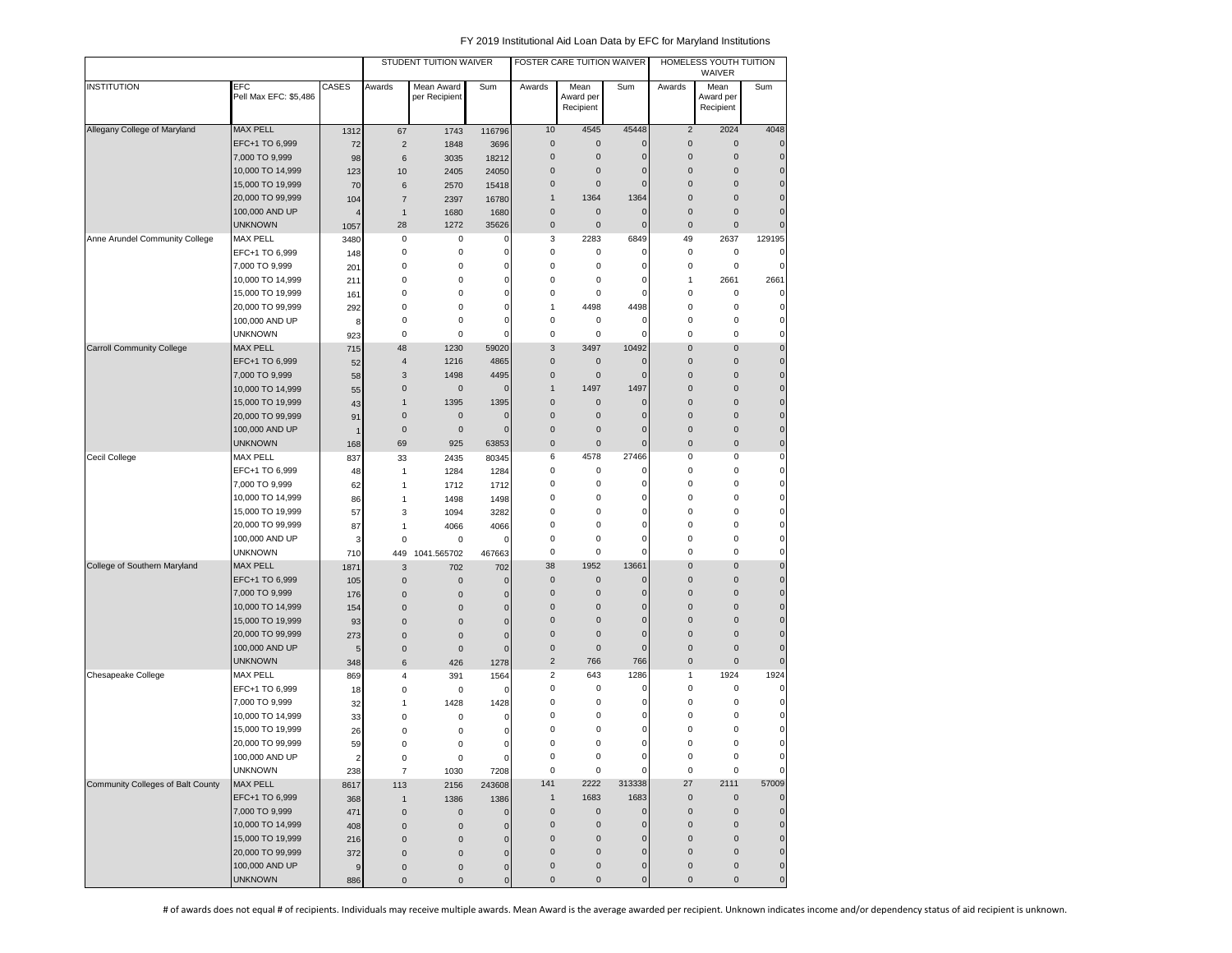|                                         |                                     |                |                      | PELL                             |                             |                 | PERKINS LOANS                |             |                            | STAFFORD SUBSIDIZED LOANS<br>(FEDERAL) |                             |                | STAFFORD UNSUBSIDIZED LOANS<br>(FEDERAL) |                   |                     | PLUS LOANS                  |                |
|-----------------------------------------|-------------------------------------|----------------|----------------------|----------------------------------|-----------------------------|-----------------|------------------------------|-------------|----------------------------|----------------------------------------|-----------------------------|----------------|------------------------------------------|-------------------|---------------------|-----------------------------|----------------|
| <b>INSTITUTION</b>                      | <b>EFC</b><br>Pell Max EFC: \$5,486 | CASES          | Awards               | Mean Award<br>per Recipient      | Sum                         | Awards          | Mean Award<br>per Recipient  | Sum         | Awards                     | Mean Award<br>per Recipient            | Sum                         | Awards         | Mean Award<br>per Recipient              | Sum               | Awards              | Mean Award<br>per Recipient | Sum            |
|                                         |                                     |                |                      |                                  |                             |                 |                              |             |                            |                                        |                             |                |                                          |                   |                     |                             |                |
| <b>Baltimore City Community College</b> | <b>MAX PELL</b>                     | 2749           | 2575                 | 3255                             | 8381122                     | 0               | 0                            |             | $^{\circ}$                 | 0                                      | 0                           | $\mathsf 0$    | 0                                        |                   | 0                   | 0                           | $\mathbf 0$    |
|                                         | EFC+1 TO 6,999                      | 17             | $\Omega$             | $\overline{0}$                   |                             | $^{\circ}$      | 0                            | c           | $\Omega$                   | $\mathbf 0$                            | $\mathbf 0$                 | $\Omega$       | $\mathbf 0$                              | $\Omega$          | $\Omega$            | $\mathbf 0$                 | $\mathbf 0$    |
|                                         | 7,000 TO 9,999                      | 23             | $\Omega$             | $\mathbf 0$                      | $\Omega$                    | $\Omega$        | 0                            | C           | $\Omega$                   | $\Omega$                               | $\mathbf 0$                 | $\Omega$       | $\mathbf 0$                              |                   | $\Omega$            | $\Omega$                    | $\mathbf 0$    |
|                                         | 10,000 TO 14,999                    | 26             | $\Omega$             | $\Omega$                         |                             | $\Omega$        | 0                            |             | $\Omega$                   | $\Omega$                               | $\Omega$                    | $\Omega$       | $\mathbf 0$                              |                   | $\Omega$            | $\Omega$                    | $\mathbf 0$    |
|                                         | 15,000 TO 19,999                    | 6              |                      | $\Omega$                         | $\Omega$                    | $\Omega$        | 0                            |             | $\Omega$                   | 0                                      | $\mathbf 0$                 | $\Omega$       | 0                                        |                   | $\Omega$            | $\Omega$                    | $\mathbf 0$    |
|                                         | 20,000 TO 99,999                    | 10             | $\Omega$             | $\Omega$                         | C                           | O               | 0                            |             | $\Omega$                   | $\Omega$                               | $\mathbf 0$                 | $\Omega$       | 0                                        |                   | $\Omega$            | $\Omega$                    | $\mathbf 0$    |
|                                         | 100,000 AND UP                      |                | $\Omega$             | 0                                | C                           | $\Omega$        | 0                            |             | $\Omega$                   | $\mathbf 0$                            | $\mathbf 0$                 | $\Omega$       | 0                                        |                   | $\Omega$            | 0                           | $\mathbf 0$    |
|                                         | <b>UNKNOWN</b>                      | 371            | $\Omega$             | $\overline{0}$                   |                             | $\Omega$        | 0                            |             | $\mathbf 0$                | $\mathbf 0$                            | $\Omega$                    | $\Omega$       | $\mathbf 0$                              |                   | $\Omega$            | $\Omega$                    | $\mathbf 0$    |
| <b>Frederick Community College</b>      | <b>MAX PELL</b>                     | 1457           | 1297                 | 3258                             | 4225366                     | $\Omega$        | $\mathbf 0$                  | O           | 230                        | 3038                                   | 689525                      | 157            | 2825                                     | 443528            | $\Omega$            | $\Omega$                    | $\mathbf 0$    |
|                                         | EFC+1 TO 6,999                      | 71             | $\Omega$             | $\mathbf 0$                      | $\Omega$                    | $\Omega$        | $\mathbf{0}$                 | C           | 47                         | 2751                                   | 129285                      | 28             | 2534                                     | 70951             | $\Omega$            | $\Omega$                    | $\mathbf 0$    |
|                                         | 7,000 TO 9,999                      | 86             | $\Omega$             | $\overline{0}$                   | $\sqrt{ }$                  | 0               | $\mathbf{0}$                 |             | 57                         | 2660                                   | 151640                      | 38             | 2172                                     | 82548             | $\Omega$            | $\Omega$                    | $\mathbf 0$    |
|                                         | 10,000 TO 14,999                    | 94             | $\Omega$             | $\overline{0}$                   | $\Omega$                    | 0               | $\mathbf{0}$                 | $\sqrt{ }$  | 37                         | 1841                                   | 66263                       | 50             | 3133                                     | 156649            | $\Omega$            | $\Omega$                    | $\mathbf 0$    |
|                                         | 15,000 TO 19,999                    | 72             | $\Omega$<br>$\Omega$ | $\overline{0}$<br>$\overline{0}$ | $\Omega$<br>$\Omega$        | 0<br>$\Omega$   | $\mathbf{0}$<br>$\mathbf{0}$ | $\sqrt{ }$  | $\overline{4}$<br>$\Omega$ | 1407                                   | 5627<br>$\mathbf{0}$        | 49             | 3985                                     | 195243            | $\Omega$            | $\Omega$                    | $\mathbf 0$    |
|                                         | 20,000 TO 99,999                    | 176            | $\Omega$             | $\overline{0}$                   | $\mathbf{0}$                | $\Omega$        | $\pmb{0}$                    | C           | $\Omega$                   | $\overline{0}$                         |                             | 96             | 3956                                     | 379792            | $\Omega$            | $\Omega$                    | $\mathbf 0$    |
|                                         | 100,000 AND UP<br><b>UNKNOWN</b>    | 7              | $\Omega$             | $\mathbf 0$                      | $\Omega$                    | $\Omega$        | $\mathbf{0}$                 | $\Omega$    | $\Omega$                   | $\overline{0}$<br>$\overline{0}$       | $\mathbf{0}$<br>$\Omega$    | 3              | 4750                                     | 14250             | 0                   | $\mathbf{0}$                | $\mathbf 0$    |
| Garrett College                         | <b>MAX PELL</b>                     | 470            |                      |                                  |                             | $\mathbf 0$     | 0                            |             | 174                        | 3026                                   | 523535                      | $\mathbf 0$    | $\overline{0}$                           |                   | $\mathbf{0}$        | $\mathbf 0$                 | $\mathbf 0$    |
|                                         | EFC+1 TO 6,999                      | 336            | 306<br>$^{\circ}$    | 4162<br>$\mathbf 0$              | 1273474                     | $\Omega$        | 0                            |             | 12                         | 3167                                   | 38000                       | 157            | 3069                                     | 454226            | 26                  | 7498                        | 149955         |
|                                         | 7,000 TO 9,999                      | 27<br>32       | $\Omega$             | $\mathbf 0$                      | C                           | $\Omega$        | 0                            |             | 11                         | 2683                                   | 29511                       | 11<br>10       | 3230<br>2271                             | 32300<br>22711    | $\overline{2}$<br>3 | 14431<br>9337               | 28862<br>18674 |
|                                         | 10,000 TO 14,999                    | 43             | $\Omega$             | $\Omega$                         | $\Omega$                    | $\Omega$        | 0                            | C           | 16                         | 2842                                   | 45476                       | 22             | 3296                                     | 69206             | 8                   | 9748                        | 58490          |
|                                         | 15,000 TO 19,999                    | 16             | $\Omega$             | $\Omega$                         | C                           | $\Omega$        | 0                            |             | $\overline{2}$             | 3418                                   | 6836                        | $\overline{7}$ | 4683                                     | 23414             | 1                   | 5350                        | 5350           |
|                                         | 20,000 TO 99,999                    | 35             | $\Omega$             | $\Omega$                         |                             | $\Omega$        | $\Omega$                     |             | $\Omega$                   | 0                                      | C                           | $\overline{7}$ | 3738                                     | 26166             | 0                   | 0                           | $\mathbf 0$    |
|                                         | 100,000 AND UP                      | $\overline{2}$ | $\Omega$             | 0                                |                             | $\Omega$        | 0                            |             | $\Omega$                   | $^{\circ}$                             | C                           | 0              | $\mathbf 0$                              | $\Omega$          | $\Omega$            | 0                           | $\mathbf 0$    |
|                                         | <b>UNKNOWN</b>                      | 248            | $\Omega$             | $\mathbf 0$                      |                             | $\Omega$        | 0                            |             | $\overline{0}$             | $^{\circ}$                             | C                           | $\mathbf 0$    | $\mathbf 0$                              |                   | $\Omega$            | $\mathbf 0$                 | $\mathbf 0$    |
| <b>Hagerstown Community College</b>     | <b>MAX PELL</b>                     | 2054           | 1927                 | 3052                             | 5881983                     | $\mathbf 0$     | $\mathbf{0}$                 |             | 838                        | 2904                                   | 2322950                     | 680            | 2435                                     | 1499767           | $\overline{4}$      | 8116                        | 24348          |
|                                         | EFC+1 TO 6,999                      | 104            | $\mathbf 0$          | $\mathbf{0}$                     |                             | 0               | $\mathbf{0}$                 |             | 76                         | 3284                                   | 233177                      | 65             | 2190                                     | 133575            | $\mathbf{1}$        | 6000                        | 6000           |
|                                         | 7,000 TO 9,999                      | 144            | $\Omega$             | $\overline{0}$                   | $\Omega$                    | $\Omega$        | $\pmb{0}$                    | $\Omega$    | 116                        | 2890                                   | 314994                      | 98             | 2328                                     | 211853            | $\mathbf 0$         | $\mathbf 0$                 | $\mathbf 0$    |
|                                         | 10,000 TO 14,999                    | 140            | $\Omega$             | $\Omega$                         | $\Omega$                    | $\Omega$        | $\mathbf{0}$                 | $\sqrt{ }$  | 82                         | 2450                                   | 193587                      | 103            | 3218                                     | 318609            | $\mathbf{1}$        | 2500                        | 2500           |
|                                         | 15,000 TO 19,999                    | 111            | $\Omega$             | $\Omega$                         | $\Omega$                    | $\Omega$        | $\mathbf{0}$                 | $\sqrt{ }$  | 21                         | 2169                                   | 45551                       | 80             | 4423                                     | 336127            | 3                   | 6692                        | 20077          |
|                                         | 20,000 TO 99,999                    | 187            | $\Omega$             | $\overline{0}$                   | $\Omega$                    | $\Omega$        | $\mathbf{0}$                 | O           | $\overline{1}$             | 1700                                   | 1700                        | 110            | 4768                                     | 491106            | 6                   | 3875                        | 23250          |
|                                         | 100,000 AND UP                      | 5              | $\Omega$             | $\mathbf 0$                      | $\mathbf 0$                 | $\mathbf 0$     | $\mathbf{0}$                 | $\sqrt{ }$  | $\mathbf{0}$               | $\overline{0}$                         | C                           | $\overline{2}$ | 5625                                     | 11250             | $\mathbf{0}$        | $\mathbf 0$                 | $\mathbf 0$    |
|                                         | <b>UNKNOWN</b>                      | 988            | $\mathbf 0$          | $\mathsf 0$                      | $\mathbf 0$                 | $\mathbf 0$     | $\mathbf{0}$                 | C           | $\mathbf 0$                | $\overline{0}$                         | $\mathbf 0$                 | $\mathbf 0$    | $\overline{0}$                           |                   | $\mathbf{0}$        | $\mathbf 0$                 | $\mathbf 0$    |
| <b>Harford Community College</b>        | <b>MAX PELL</b>                     | 1802           | 1687                 | 3205                             | 5405996                     | 0               | 0                            |             | 335                        | 3219                                   | 1078200                     | 270            | 3655                                     | 986790            | $\mathbf{1}$        | 1700                        | 1700           |
|                                         | EFC+1 TO 6,999                      | 119            | $^{\circ}$           | $\mathbf 0$                      | C                           | $^{\circ}$      | 0                            |             | 72                         | 3330                                   | 239746                      | 68             | 2534                                     | 172281            | 0                   | 0                           | $\mathbf 0$    |
|                                         | 7,000 TO 9,999                      | 139            | $\Omega$             | $\Omega$                         |                             | $\Omega$        | $\Omega$                     |             | 86                         | 2914                                   | 250633                      | 73             | 3011                                     | 219820            | 0                   | $\mathbf 0$                 | $\mathbf 0$    |
|                                         | 10,000 TO 14,999                    | 142            | $\Omega$             | 0                                |                             | $\Omega$        | 0                            |             | 54                         | 1729                                   | 93349                       | 91             | 3888                                     | 353846            | $\overline{2}$      | 4544                        | 9088           |
|                                         | 15,000 TO 19,999                    | 70             | $\Omega$             | 0                                | C                           | $\Omega$        | 0                            |             | 6                          | 2175                                   | 13049                       | 46             | 4724                                     | 217286            | 1                   | 5500                        | 5500           |
|                                         | 20,000 TO 99,999                    | 177            | $\Omega$             | 0                                | C                           | $\Omega$        | 0                            |             | $\Omega$                   | 0                                      | C                           | 110            | 4842                                     | 532630            | 5                   | 5902                        | 29511          |
|                                         | 100,000 AND UP                      | 5              | $\Omega$             | $\Omega$                         | C                           | $\Omega$        | 0                            | -0          | $\Omega$                   | $\overline{0}$                         | $\Omega$                    | 3              | 6683                                     | 20050             | 1                   | 10000                       | 10000          |
|                                         | <b>UNKNOWN</b>                      | 767            | $\mathbf 0$          | $\mathsf 0$                      | $\Omega$                    | $\mathbf 0$     | 0                            | C           | $\mathbf 0$                | $\overline{0}$                         | $\Omega$                    | $\overline{2}$ | 5500                                     | 11000             | 0                   | 0                           | $\mathbf 0$    |
| <b>Howard Community College</b>         | <b>MAX PELL</b>                     | 3683           | 3286                 | 3235                             | 10630506                    | $\Omega$        | $\mathbf{0}$                 | $\Omega$    | 739                        | 3103                                   | 2131951                     | 702            | 3911                                     | 2452363           | 6                   | 7396                        | 44377          |
|                                         | EFC+1 TO 6,999                      | 148            | $\mathbf 0$          | $\mathbf 0$                      |                             | $\Omega$        | $\mathbf{0}$                 | $\sqrt{ }$  | 82                         | 3185                                   | 238888                      | 74             | 3269                                     | 219020            | $\mathbf{1}$        | 14472                       | 14472          |
|                                         | 7,000 TO 9,999                      | 203            | $\Omega$             | $\mathbf 0$                      | $\Omega$                    | $\Omega$        | $\mathbf{0}$                 | $\sqrt{ }$  | 116                        | 2972                                   | 309042                      | 93             | 2629                                     | 226077            | $\overline{2}$      | 10385                       | 20770          |
|                                         | 10,000 TO 14,999                    | 227            | $\Omega$             | 0                                | $\mathbf 0$                 | 0               | $\mathbf{0}$                 |             | 125                        | 3079                                   | 366344                      | 111            | 2741                                     | 290537            | 3                   | 7660                        | 22980          |
|                                         | 15,000 TO 19,999                    | 128            | $\Omega$             | $\mathbf 0$                      | $\Omega$                    | $\Omega$        | $\mathbf{0}$                 |             | 55                         | 2322                                   | 123085                      | 61             | 3409                                     | 190928            | 3                   | 15338                       | 46014          |
|                                         | 20,000 TO 99,999                    | 231            | $\Omega$             | $\Omega$                         | $\mathbf 0$                 | $\Omega$        | $\Omega$                     | $\Omega$    | 11                         | 1854                                   | 20390                       | 113            | 4468                                     | 478081            | 3                   | 6263                        | 18789          |
|                                         | 100,000 AND UP                      | 16             | $\mathbf 0$          | $\mathbf 0$                      | $\mathbf 0$<br>$\mathbf{0}$ | $\bf{0}$        | $\mathbf 0$                  | $\Omega$    | $\mathbf 0$                | $\mathbf 0$                            | $\mathbf 0$<br>$\mathbf{0}$ | $\overline{2}$ | 6803                                     | 13606             | $\mathbf 0$         | $\mathbf{0}$                | $\mathbf 0$    |
|                                         | <b>UNKNOWN</b><br><b>MAX PELL</b>   | 2484           | $\mathsf{O}\xspace$  | $\mathsf{O}\xspace$              |                             | $\mathbf 0$     | $\mathbf 0$                  | $\mathbf 0$ | $\mathsf 0$                | $\mathbf 0$                            |                             | $\mathsf 0$    | $\mathbf 0$                              |                   | $\mathbf 0$         | $\mathsf 0$                 | $\overline{0}$ |
| Montgomery College-All Campuses         | EFC+1 TO 6,999                      | 8109           | 7523<br>0            | 3426                             | 25771045<br>0               | 0<br>0          | $\mathbf 0$                  | $\Omega$    | 1310                       | 3376                                   | 4422516<br>505713           | 980<br>93      | 4122<br>3281                             | 4039913<br>305125 | 6<br>$\overline{2}$ | 7401<br>4050                | 44405<br>8100  |
|                                         | 7,000 TO 9,999                      | 398            |                      | $\mathbf 0$                      | $\Omega$                    |                 | $\mathbf 0$                  | C           | 151                        | 3349                                   | 697397                      |                |                                          | 469865            | $\overline{2}$      |                             | 11325          |
|                                         | 10,000 TO 14,999                    | 475            | 0<br>0               | 0<br>$\mathbf 0$                 | $\Omega$                    | 0<br>$^{\circ}$ | 0                            | C           | 207<br>196                 | 3369<br>3178                           | 622962                      | 144<br>135     | 3263<br>3477                             | 469450            | $\overline{4}$      | 5663<br>7932                | 31727          |
|                                         | 15,000 TO 19,999                    | 296            | $\mathbf 0$          | $\Omega$                         | $\Omega$                    | $\mathbf 0$     | 0<br>0                       | C           | 96                         | 2487                                   | 238728                      | 97             | 3893                                     | 377631            | $\mathbf{1}$        | 5000                        | 5000           |
|                                         | 20,000 TO 99,999                    | 164            | $\Omega$             | $\Omega$                         | $\Omega$                    | 0               | 0                            |             | 14                         | 1856                                   | 25980                       | 200            | 5342                                     | 1068338           | 11                  | 5345                        | 58792          |
|                                         | 100,000 AND UP                      | 295<br>17      | 0                    | $\mathbf 0$                      | $\Omega$                    | 0               | 0                            |             | $\mathbf 0$                | $\mathbf 0$                            | 0                           | 3              | 5917                                     | 17750             | 0                   | $\mathbf 0$                 | $\mathbf 0$    |
|                                         | <b>UNKNOWN</b>                      | 6215           | 0                    | $\mathbf 0$                      | $\Omega$                    | $\mathbf 0$     | 0                            |             | $\mathsf 0$                | $\mathbf 0$                            | $\mathbf 0$                 | $\mathbf 0$    | $\mathbf 0$                              | 0                 | 0                   | $\mathbf 0$                 | $\mathsf{O}$   |
|                                         |                                     |                |                      |                                  |                             |                 |                              |             |                            |                                        |                             |                |                                          |                   |                     |                             |                |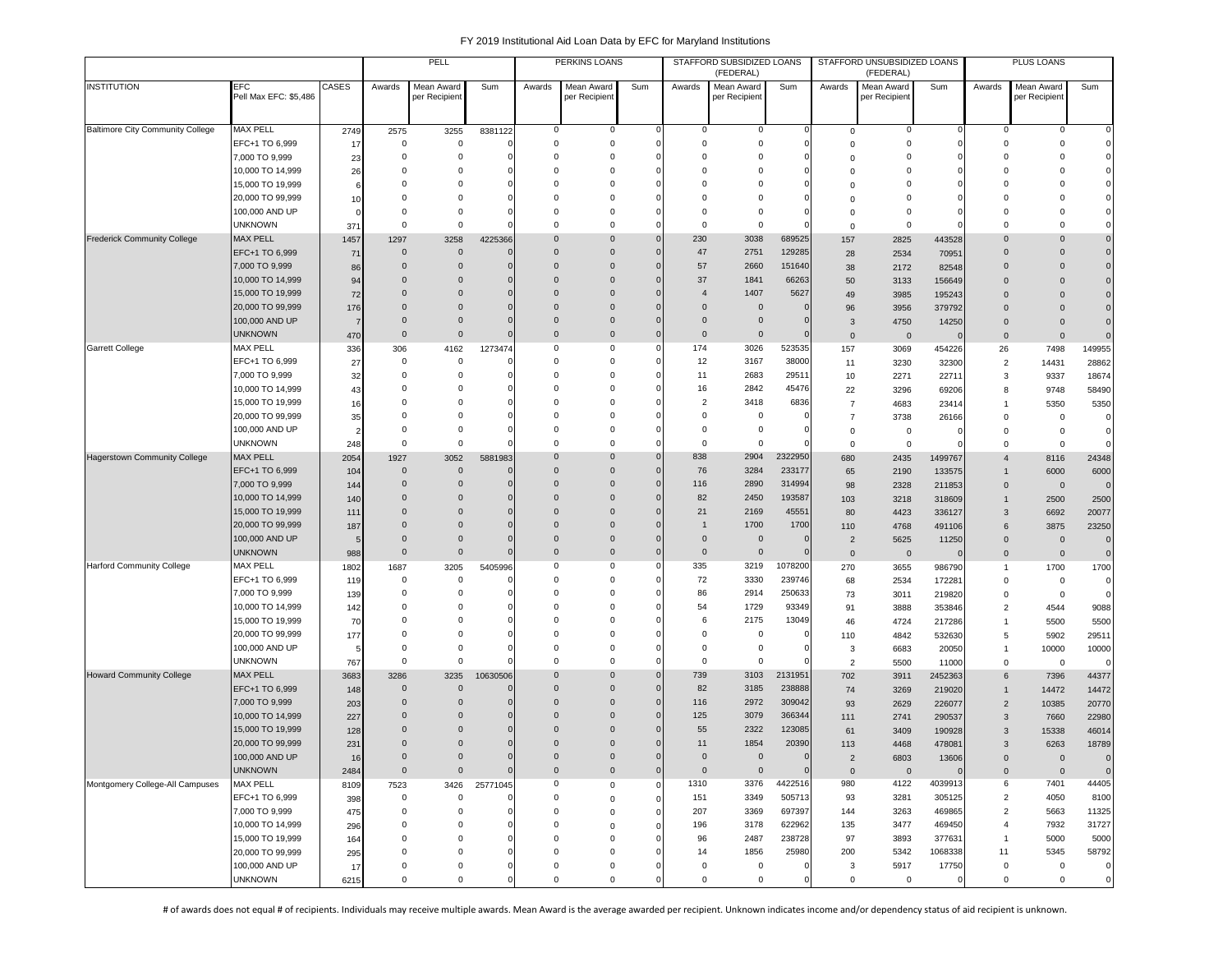|                                         |                                     |            |                             | OTHER FEDERAL LOANS         |                |                      | OTHER FEDERAL GRANTS AND<br><b>SCHOLARSHIPS</b> |              |                         | FEDERAL WORKSTUDY              |                 |                         | PRIVATE LOANS               |                                |                | OTHER PRIVATE<br><b>SCHOLARSHIPS</b> |                       |
|-----------------------------------------|-------------------------------------|------------|-----------------------------|-----------------------------|----------------|----------------------|-------------------------------------------------|--------------|-------------------------|--------------------------------|-----------------|-------------------------|-----------------------------|--------------------------------|----------------|--------------------------------------|-----------------------|
| <b>INSTITUTION</b>                      | <b>EFC</b><br>Pell Max EFC: \$5,486 | CASES      | Awards                      | Mean Award<br>per Recipient | Sum            | Awards               | Mean<br>Award per<br>Recipient                  | Sum          | Awards                  | Mean<br>Award per<br>Recipient | Sum             | Awards                  | Mean Award<br>per Recipient | Sum                            | Awards         | Mean<br>Award per<br>Recipient       | Sum                   |
| <b>Baltimore City Community College</b> | MAX PELL                            | 2749       | 0                           | $\mathsf 0$                 | $\mathbf 0$    | 1458                 | 680                                             | 988663       | 91                      | 2929                           | 266560          | 0                       | 0                           | $\Omega$                       | $\overline{1}$ | 500                                  | 500                   |
|                                         | EFC+1 TO 6,999                      | 17         | 0                           | $\mathsf 0$                 | 0              | 1                    | 4000                                            | 4000         | $^{\circ}$              | $\mathsf 0$                    | $\epsilon$      | $\mathbf 0$             | 0                           | 0                              | $\mathbf 0$    | $\mathbf 0$                          | $\circ$               |
|                                         | 7,000 TO 9,999                      | 23         | $\Omega$                    | $\mathsf 0$                 | $\Omega$       | $\overline{c}$       | 2710                                            | 5420         | 3                       | 2489                           | 7466            | $\Omega$                | 0                           | $\Omega$                       |                | 500                                  | 500                   |
|                                         | 10,000 TO 14,999                    | 26         | $\Omega$                    | $\mathsf 0$                 | 0              | 3                    | 2407                                            | 7220         | $\mathsf 0$             | 0                              | $\mathbf{C}$    | $\Omega$                | 0                           | $\Omega$                       |                | 500                                  | 500                   |
|                                         | 15,000 TO 19,999                    | $\epsilon$ | $\Omega$                    | $\mathbf 0$                 | C              | $\overline{2}$       | 2800                                            | 5600         | $\Omega$                | $\mathbf 0$                    | C               | $\Omega$                | 0                           | $\Omega$                       | $\Omega$       | 0                                    | $\mathbf{0}$          |
|                                         | 20,000 TO 99,999                    | 10         | $\Omega$                    | 0                           | O              | 3                    | 3007                                            | 9020         | $\Omega$                | $\Omega$                       |                 | $\Omega$                | 0                           | $\Omega$                       | $\Omega$       | $\mathbf 0$                          | $\mathbf 0$           |
|                                         | 100,000 AND UP                      |            | $\Omega$                    | 0                           | O              | 0                    | $\mathbf 0$                                     |              | $\Omega$                | $\mathbf 0$                    | C               | $\Omega$                | 0                           | $\Omega$                       | $\Omega$       | $\mathbf 0$                          | $\mathbf 0$           |
|                                         | <b>UNKNOWN</b>                      | 371        | $\Omega$                    | $\mathsf 0$                 | 0              | $\overline{2}$       | 605                                             | 1210         | $\mathbf 0$             | $\mathbf 0$                    |                 | $\mathbf 0$             | $\mathbf 0$                 | $\Omega$                       | $\mathbf 0$    | $\mathbf 0$                          | $\mathbf{0}$          |
| <b>Frederick Community College</b>      | <b>MAX PELL</b>                     | 1457       | $\mathbf 0$                 | $\mathbf 0$                 | $\mathbf 0$    | 589                  | 252                                             | 147922       | 56                      | 1856                           | 103953          | $\overline{2}$          | 7074                        | 14148                          | 52             | 1737                                 | 79922                 |
|                                         | EFC+1 TO 6,999                      | 71         | $\mathbf 0$                 | $\mathbf 0$                 | $\mathbf 0$    | $\mathbf{0}$         | $\overline{0}$                                  | $\Omega$     | $\overline{2}$          | 341                            | 682             | $\mathbf 0$             | $\mathbf 0$                 | $\Omega$                       | 9              | 2168                                 | 15173                 |
|                                         | 7,000 TO 9,999                      | 86         | $\Omega$                    | $\mathsf{O}\xspace$         | $\Omega$       | $\Omega$             | $\mathbf 0$                                     |              | 3                       | 2193                           | 6579            | $\mathbf{1}$            | 7000                        | 7000                           | 9              | 2096                                 | 14671                 |
|                                         | 10,000 TO 14,999                    | 94         | $\mathbf 0$                 | $\mathbf{0}$                | 0              | $\overline{0}$       | $\mathbf 0$                                     |              | 3                       | 569                            | 1707            | $\mathbf{1}$            | 2000                        | 2000                           | 13             | 1961                                 | 25490                 |
|                                         | 15,000 TO 19,999                    | 72         | $\Omega$                    | $\mathbf{0}$                | $\Omega$       | $\Omega$             | $\mathbf 0$                                     |              | $\Omega$                | $\mathbf{0}$                   | $\sqrt{ }$      | $\overline{1}$          | 2100                        | 2100                           | 9              | 2292                                 | 13750                 |
|                                         | 20,000 TO 99,999                    | 176        | $\mathbf 0$                 | $\mathsf{O}\xspace$         | 0              | $\mathbf 0$          | $\mathbf 0$                                     |              | $\Omega$                | $\mathbf 0$                    | $\mathsf{C}$    |                         | 3 4596.666667               | 13790                          | 30             | 2270                                 | 54483                 |
|                                         | 100,000 AND UP                      |            | $\mathbf 0$                 | $\mathsf{O}\xspace$         | $\mathbf 0$    | $\mathbf 0$          | $\mathbf 0$                                     |              | $\mathbf 0$             | $\mathbf 0$                    | C               | $\mathbf 0$             | $\mathbf 0$                 | C                              | $\mathbf 0$    | $\mathbf 0$                          | $\Omega$              |
|                                         | <b>UNKNOWN</b>                      | 470        | $\mathbf 0$                 | $\mathbf 0$                 | $\mathbf{0}$   | 5                    | 1044                                            | 5222         | $\mathbf 0$             | $\mathbf 0$                    | $\Omega$        | 3                       | 7313                        | 21939                          | 35             | 1646                                 | 52671                 |
| <b>Garrett College</b>                  | <b>MAX PELL</b>                     | 336        | $\mathbf 0$                 | $\mathsf 0$                 | $\Omega$       | 61                   | 642                                             | 39145        | 41                      | 881                            | 36137           | 4                       | 7434                        | 29736                          | 75             | 1010                                 | 64627                 |
|                                         | EFC+1 TO 6,999                      | 27         | $\Omega$                    | $\mathbf 0$                 | $\Omega$       | 0                    | $\overline{0}$                                  |              | $\overline{2}$          | 861                            | 1721            | $\mathbf{1}$            | 12306                       | 12306                          | 8              | 596                                  | 4768                  |
|                                         | 7,000 TO 9,999                      | 32         | $\Omega$                    | 0                           | O              | $\Omega$             | 0                                               |              | 6                       | 1103                           | 6615            | $\overline{2}$          | 10450                       | 20900                          | 15             | 793                                  | 10303                 |
|                                         | 10,000 TO 14,999                    | 43         | 0                           | $\mathsf 0$                 | $\Omega$       | 0                    | 0                                               |              | $\overline{2}$          | 970                            | 1940            | 0                       | 0                           | 0                              | 13             | 1094                                 | 10940                 |
|                                         | 15,000 TO 19,999                    | 16         | $\Omega$                    | $\mathsf 0$                 | 0              | 0                    | 0                                               |              |                         | 1414                           | 1414            | $\mathbf{1}$            | 8000                        | 8000                           | 10             | 2071                                 | 12426                 |
|                                         | 20,000 TO 99,999                    | 35         | $\Omega$                    | $\mathsf 0$                 | $\Omega$       | $\Omega$             | $\Omega$                                        |              | $\Omega$                | $\mathsf 0$                    | -0              | $\overline{1}$          | 5000                        | 5000                           | 17             | 1322                                 | 15859                 |
|                                         | 100,000 AND UP                      |            | $\Omega$                    | $\mathbf 0$                 | O              | $\Omega$             | $\Omega$                                        |              | $\Omega$                | 0                              |                 | $\Omega$                | 0                           | C                              | $\overline{c}$ | 2354                                 | 2354                  |
|                                         | <b>UNKNOWN</b>                      | 248        | $\Omega$                    | $\mathbf 0$                 | $\Omega$       | $\Omega$             | $\Omega$                                        |              | $^{\circ}$              | $\Omega$                       |                 | $\Omega$                | $\mathbf 0$                 | $\Omega$                       | $\overline{4}$ | 607                                  | 2427                  |
| <b>Hagerstown Community College</b>     | <b>MAX PELL</b>                     | 2054       | $\mathbf 0$                 | $\mathbf{0}$                | $\mathbf 0$    | 379                  | 1318                                            | 386270       | 56                      | 2169                           | 121472          | $\mathbf 0$             | $\mathbf 0$                 | $\Omega$                       | 53             | 1520                                 | 62332                 |
|                                         | EFC+1 TO 6,999                      | 104        | $\mathbf 0$                 | $\mathbf 0$                 | $\mathbf 0$    | 10                   | 1431                                            | 8583         |                         | 304                            | 304             | $\mathbf 0$             | $\mathbf 0$                 | 0                              | 8              | 1168                                 | 9342                  |
|                                         | 7,000 TO 9,999                      | 144        | $\mathbf 0$                 | $\mathbf 0$                 | $\mathbf 0$    | 16                   | 2072                                            | 22787        | $\overline{4}$          | 1191                           | 4764            | $\mathbf 0$             | $\mathbf 0$                 | 0                              | 17             | 1391                                 | 15300                 |
|                                         | 10,000 TO 14,999                    | 140        | $\mathbf 0$                 | $\mathbf 0$                 | $\mathbf 0$    | 10                   | 1998                                            | 13989        | $\overline{1}$          | 1318                           | 1318            | $\mathbf 0$             | $\mathbf 0$                 | $\overline{0}$                 | 12             | 915                                  | 9146                  |
|                                         | 15,000 TO 19,999                    | 111        | $\mathbf 0$                 | $\mathbf{0}$                | $\Omega$       | 10                   | 1170                                            | 8188         | $\mathbf 0$<br>$\Omega$ | $\mathbf 0$                    | $\mathbf 0$     | $\mathbf 0$<br>$\Omega$ | $\mathbf 0$                 | $\overline{0}$                 | 24             | 1373                                 | 20602                 |
|                                         | 20,000 TO 99,999                    | 187        | $\mathbf{0}$<br>$\mathbf 0$ | $\mathsf{O}\xspace$         | $\Omega$       | 41<br>$\overline{1}$ | 589                                             | 17083<br>127 | $\Omega$                | $\mathbf{0}$<br>$\mathbf{0}$   | $\Omega$        | $\mathbf 0$             | $\mathbf 0$                 | $\overline{0}$<br>$\mathbf{0}$ | 34             | 1564                                 | 42229<br>$\mathbf{0}$ |
|                                         | 100,000 AND UP                      |            | $\mathbf 0$                 | $\mathsf{O}\xspace$         | $\mathbf 0$    |                      | 127                                             | 267932       | $\mathbf 0$             | $\mathbf 0$                    | C<br>$\sqrt{ }$ | $\mathbf 0$             | $\mathbf 0$                 | $\overline{0}$                 | $\mathbf 0$    | $\mathbf 0$                          |                       |
| <b>Harford Community College</b>        | <b>UNKNOWN</b><br>MAX PELL          | 988        | 0                           | $\mathbf 0$                 | $\overline{0}$ | 985<br>195           | 372<br>1459                                     | 248110       | 42                      | 2577                           | 108213          | 9                       | $\mathbf 0$<br>7992         | 39959                          | 36<br>147      | 1288<br>1163                         | 41202<br>148915       |
|                                         | EFC+1 TO 6,999                      | 1802       | $\Omega$                    | $\mathsf 0$                 | 0              | 10                   | 2566                                            | 15396        | $\overline{2}$          | 2394                           | 4788            | $\overline{4}$          | 8218                        | 16436                          | 20             | 2365                                 | 33111                 |
|                                         | 7,000 TO 9,999                      | 119        | $\Omega$                    | $\mathsf 0$                 | $\Omega$       | 9                    | 3120                                            | 15599        | $^{\circ}$              | 0                              |                 | $\overline{1}$          | 10500                       | 10500                          | 24             | 834                                  | 15843                 |
|                                         | 10,000 TO 14,999                    | 139<br>142 | $\Omega$                    | $\mathsf 0$                 | $\Omega$       | $\overline{7}$       | 2105                                            | 1263'        | $\overline{2}$          | 1125                           | 2250            | $\overline{2}$          | 7500                        | 7500                           | 17             | 1040                                 | 16634                 |
|                                         | 15,000 TO 19,999                    | 70         | $\Omega$                    | $\mathbf 0$<br>$\mathbf 0$  | $\Omega$<br>O  | 5                    | 1854                                            | 5561         | $\Omega$                | $\mathbf 0$                    |                 | $\overline{4}$          | 5750                        | 11500                          | 9              | 750                                  | 5250                  |
|                                         | 20,000 TO 99,999                    | 177        | $\Omega$                    | $\mathbf 0$                 | 0              | 5                    | 3396                                            | 10189        | $^{\circ}$              | $\mathbf 0$                    | C               | 9                       | 7666                        | 45996                          | 37             | 627                                  | 18817                 |
|                                         | 100,000 AND UP                      |            | 0                           | $\mathsf 0$                 | 0              | 0                    | $\mathbf 0$                                     |              | $^{\circ}$              | $\mathbf 0$                    | C               | $\mathbf 0$             | 0                           |                                | $\overline{1}$ | 75                                   | 75                    |
|                                         | <b>UNKNOWN</b>                      | 767        | 0                           | $\mathbf 0$                 | $\mathbf{0}$   | 115                  | 2459                                            | 196730       | 0                       | $\mathsf 0$                    |                 | 20                      | 7686                        | 107603                         | 95             | 586                                  | 48033                 |
| <b>Howard Community College</b>         | <b>MAX PELL</b>                     | 3683       | $\mathbf 0$                 | $\mathsf{O}\xspace$         | $\mathbf{0}$   | 1296                 | 427                                             | 538358       | 92                      | 2111                           | 194234          | 18                      | 6479                        | 103666                         | 27             | 1277                                 | 34466                 |
|                                         | EFC+1 TO 6,999                      | 148        | $\Omega$                    | $\mathbf{0}$                | $\Omega$       | $\mathbf{1}$         | 4055                                            | 4055         | 6                       | 2148                           | 12887           | $5\phantom{.0}$         | 7327.25                     | 29309                          | $\overline{2}$ | 1625                                 | 3250                  |
|                                         | 7,000 TO 9,999                      | 203        | $\Omega$                    | $\mathbf 0$                 | $\Omega$       | 5                    | 2443                                            | 9770         | 6                       | 2259                           | 13556           | $\mathbf 0$             | $\overline{0}$              | $\Omega$                       | $\mathbf{3}$   | 1625                                 | 3250                  |
|                                         | 10,000 TO 14,999                    | 227        | $\Omega$                    | $\mathbf 0$                 | $\Omega$       | 5                    | 4266                                            | 17065        | 6                       | 2462                           | 14771           | 9                       | 7360                        | 58876                          | 3              | 1500                                 | 4500                  |
|                                         | 15,000 TO 19,999                    | 128        | $\Omega$                    | $\mathbf{0}$                | 0              | 7                    | 2312                                            | 13874        | $\overline{4}$          | 1433                           | 5732            | 5                       | 8002                        | 24005                          | $\overline{7}$ | 2010                                 | 10050                 |
|                                         | 20,000 TO 99,999                    | 231        | $\Omega$                    | $\Omega$                    | $\mathbf 0$    | 6                    | 750                                             | 4500         | $\Omega$                | $\Omega$                       | $\mathbf 0$     | 8                       | 6240                        | 43683                          | 5              | 950                                  | 4750                  |
|                                         | 100,000 AND UP                      | 16         | $\mathbf 0$                 | $\mathbf 0$                 | $\mathbf 0$    | 3                    | 833                                             | 2500         | $\mathbf 0$             | $\mathbf 0$                    | $\mathbf 0$     | $\mathbf{1}$            | 5500                        | 5500                           | $\mathbf 0$    | $\mathbf 0$                          | $\mathbf{0}$          |
|                                         | <b>UNKNOWN</b>                      | 2484       | $\mathbf 0$                 | $\mathsf{O}\xspace$         | $\Omega$       | 141                  | 1417                                            | 160145       | $\mathsf{O}\xspace$     | $\mathbf 0$                    | $\Omega$        | 17                      | 6749                        | 101234                         | 29             | 1775                                 | 44383                 |
| Montgomery College-All Campuses         | MAX PELL                            | 8109       | 0                           | $\mathsf 0$                 | $\Omega$       | 1940                 | 626                                             | 1201351      | 146                     | 3957                           | 577761          | 15                      | 6350                        | 95256                          | 814            | 1669                                 | 1358327               |
|                                         | EFC+1 TO 6,999                      | 398        | 0                           | $\mathsf 0$                 | $\Omega$       | 16                   | 4432                                            | 70915        | 6                       | 3524                           | 21145           | $\mathbf{1}$            | 12526                       | 12526                          | 96             | 2051                                 | 196924                |
|                                         | 7,000 TO 9,999                      | 475        | 0                           | $\mathsf 0$                 |                | 8                    | 5052                                            | 40417        | 5                       | 2695                           | 13476           | $\overline{7}$          | 7907                        | 55347                          | 112            | 2617                                 | 293123                |
|                                         | 10,000 TO 14,999                    | 296        | 0                           | $\mathsf 0$                 | 0              | 5                    | 5388                                            | 26939        | $\mathbf{1}$            | 2208                           | 2208            | $\overline{4}$          | 5331                        | 21324                          | 93             | 2086                                 | 194036                |
|                                         | 15,000 TO 19,999                    | 164        | 0                           | $\mathsf 0$                 | $\Omega$       | 6                    | 5791                                            | 34747        | $\mathsf 0$             | 0                              | C               | 6                       | 10409                       | 62454                          | 28             | 1594                                 | 44625                 |
|                                         | 20,000 TO 99,999                    | 295        | 0                           | $\mathsf 0$                 | 0              | 19                   | 4984                                            | 94694        | $\mathsf 0$             | $\mathbf 0$                    | C               | $\overline{4}$          | 6400                        | 25600                          | 41             | 2522                                 | 103407                |
|                                         | 100,000 AND UP                      | 17         | 0                           | $\mathsf 0$                 | 0              | 8                    | 5333                                            | 42663        | 0                       | 0                              | C               | $\mathbf{1}$            | 2000                        | 2000                           | $\overline{1}$ | 2059                                 | 2059                  |
|                                         | <b>UNKNOWN</b>                      | 6215       | $\mathbf 0$                 | $\Omega$                    |                | $\overline{7}$       | 7728                                            | 54097        | $\mathsf 0$             | $\Omega$                       | O               | 28                      | 9002.5                      | 252070                         | 1554           | 1874                                 | 2912466               |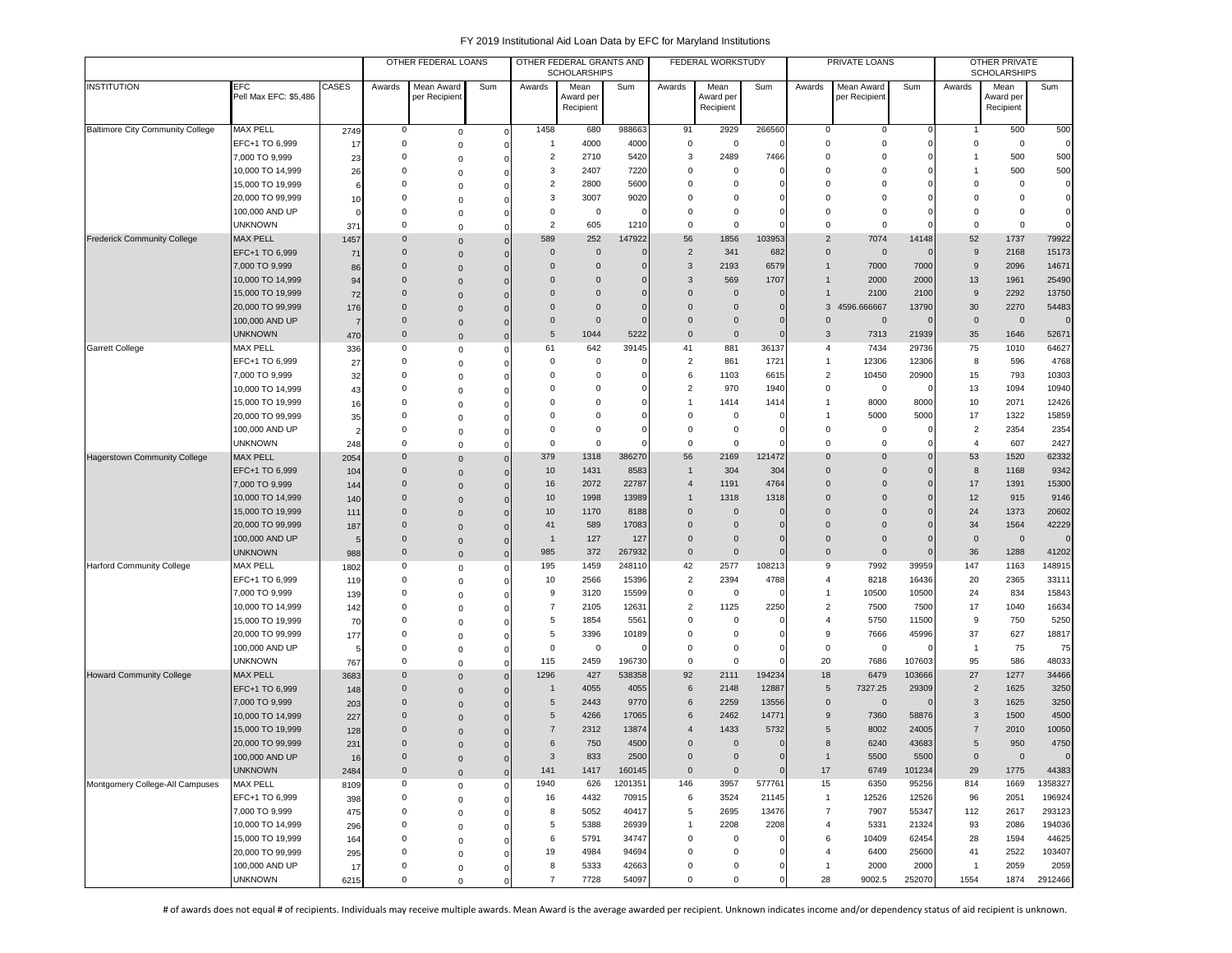|                                     |                                    |                | PRIVATE ATHLETIC<br><b>SCHOLARSHIPS</b> |                            |                         | PRIVATE GRANTS          |                                        |                             | <b>INSTITUTIONAL GRANTS</b> |                    |                      | <b>INSTITUTIONAL LOANS</b> |                            |                      | INSTITUTIONAL SCHOLARSHIPS |               |                  |
|-------------------------------------|------------------------------------|----------------|-----------------------------------------|----------------------------|-------------------------|-------------------------|----------------------------------------|-----------------------------|-----------------------------|--------------------|----------------------|----------------------------|----------------------------|----------------------|----------------------------|---------------|------------------|
| <b>INSTITUTION</b>                  | EFC                                | CASES          | Awards                                  | Mean                       | Sum                     | Awards                  | Mean                                   | Sum                         | Awards                      | Mean Award         | Sum                  | Awards                     | Mean Award                 | Sum                  | Awards                     | Mean Award    | Sum              |
|                                     | Pell Max EFC: \$5,486              |                |                                         | Award per<br>Recipient     |                         |                         | Award per<br>Recipient                 |                             |                             | per<br>Recipient   |                      |                            | per Recipient              |                      |                            | per Recipient |                  |
|                                     |                                    |                |                                         |                            |                         |                         |                                        |                             |                             |                    |                      |                            |                            |                      |                            |               |                  |
| Baltimore City Community College    | <b>MAX PELL</b>                    | 2749           | $\mathsf 0$                             | $\mathsf{O}\xspace$        |                         | 48                      | 529                                    | 23293                       | 127                         | 625                | 57539                | 0                          | 0                          | $^{\circ}$           | 169                        | 1189          | 196121           |
|                                     | EFC+1 TO 6,999                     | 17             | $\overline{0}$                          | $\mathsf 0$                |                         | $\overline{4}$          | 733                                    | 1465                        | 13                          | 681                | 5451                 | $^{\circ}$                 | 0                          | $\Omega$             | 5                          | 793           | 3171             |
|                                     | 7,000 TO 9,999                     | 23             | $^{\circ}$                              | $^{\circ}$                 |                         | 5                       | 512                                    | 2561                        | 18                          | 691                | 8289                 | $\Omega$                   | 0                          |                      | 5                          | 1925          | 7698             |
|                                     | 10,000 TO 14,999                   | 26             | $^{\circ}$                              | $^{\circ}$                 |                         | 5                       | 583                                    | 2914                        | 13                          | 753                | 6021                 | $\Omega$                   | 0                          |                      | 6                          | 1858          | 11149            |
|                                     | 15,000 TO 19,999                   | 6              | $\overline{0}$                          | $\mathbf 0$                |                         | 0                       | $\mathbf 0$                            | $\mathbf 0$                 | $\mathbf 0$                 | $\mathbf 0$        |                      | $\Omega$                   | 0                          |                      | 3                          | 2958          | 8875             |
|                                     | 20,000 TO 99,999                   | 10             | $\Omega$<br>$\Omega$                    | $\Omega$                   |                         | $\Omega$                | $\mathbf 0$                            | $\mathbf 0$                 | 3                           | 594                | 1188                 | $\Omega$<br>$\Omega$       | $\Omega$                   |                      | $\overline{4}$             | 2455          | 9818             |
|                                     | 100,000 AND UP<br><b>UNKNOWN</b>   | 371            | $\Omega$                                | $^{\circ}$<br>$^{\circ}$   | $\Omega$                | 0<br>$\Omega$           | $\overline{\mathbf{0}}$<br>$\mathbf 0$ | 0<br>$\Omega$               | $\mathbf 0$<br>87           | $\mathbf 0$<br>325 | O<br>28295           | $^{\circ}$                 | 0<br>$\Omega$              | $\Omega$             | $\mathbf 0$                | $\mathsf 0$   |                  |
| <b>Frederick Community College</b>  | <b>MAX PELL</b>                    | 1457           | $\mathbf 0$                             | $\mathbf 0$                | 0                       | 6                       | 1855                                   | 5564                        | 55                          | 651                | 33851                | $\Omega$                   | $\mathbf{0}$               | $\Omega$             | 100<br>502                 | 1304<br>1113  | 130383<br>387248 |
|                                     | EFC+1 TO 6,999                     | 71             | $\mathbf 0$                             | $\mathbf 0$                | $\Omega$                | $\mathbf 0$             | $\mathbf 0$                            | $\mathbf 0$                 | $\overline{2}$              | 476                | 951                  | $\mathbf{0}$               | $\mathbf 0$                |                      | 35                         | 1190          | 29738            |
|                                     | 7,000 TO 9,999                     | 86             | $\overline{0}$                          | $\mathbf 0$                |                         | $\mathbf 0$             | $\overline{0}$                         | $\mathbf 0$                 | $\mathbf{1}$                | 1426               | 1426                 | $\Omega$                   | $\mathbf{0}$               |                      | 33                         | 1474          | 38328            |
|                                     | 10,000 TO 14,999                   | 94             | $\overline{0}$                          | $\mathbf 0$                | $\mathbf 0$             | $\overline{2}$          | 1465                                   | 1465                        | $\mathbf{1}$                | 493                | 493                  | $\Omega$                   | $\mathbf 0$                | $\Omega$             | 28                         | 1072          | 24666            |
|                                     | 15,000 TO 19,999                   | 72             | $\overline{0}$                          | $\mathbf 0$                | $\Omega$                | $\Omega$                | $\overline{0}$                         | $\mathbf 0$                 | $\mathbf 0$                 | $\mathbf 0$        | $\Omega$             | $\Omega$                   | $\mathbf 0$                |                      | 18                         | 898           | 12566            |
|                                     | 20,000 TO 99,999                   | 176            | $\Omega$                                | $\Omega$                   | $\Omega$                | $\Omega$                | $\overline{0}$                         | $\mathbf 0$                 | $\mathbf 0$                 | $\mathbf 0$        | $\Omega$             | $\Omega$                   | $\mathbf 0$                | $\Omega$             | 68                         | 1338          | 70916            |
|                                     | 100,000 AND UP                     | $\overline{7}$ | $\overline{0}$                          | $\Omega$                   | $\mathbf{0}$            | $\mathbf{0}$            | $\overline{0}$                         | $\mathbf 0$                 | $\mathbf 0$                 | $\overline{0}$     | $\Omega$             | $\Omega$                   | $\mathbf 0$                | $\Omega$             | $\overline{4}$             | 797           | 3186             |
|                                     | <b>UNKNOWN</b>                     | 470            | $\overline{0}$                          | $\mathbf 0$                | $\mathbf{0}$            | 23                      | 2260                                   | 27119                       | 11                          | 833                | 8334                 | $\mathbf{0}$               | $\mathbf{0}$               | $\mathbf 0$          | 143                        | 991           | 128832           |
| Garrett College                     | <b>MAX PELL</b>                    | 336            | 0                                       | $^{\circ}$                 | 0                       | 17                      | 4643                                   | 65006                       | $\mathbf 0$                 | 0                  | 0                    | $\Omega$                   | 0                          | $\Omega$             | 98                         | 1193          | 106147           |
|                                     | EFC+1 TO 6,999                     | 27             | $^{\circ}$                              | $^{\circ}$                 | $\Omega$                | 0                       | $\overline{\mathbf{0}}$                | $\mathbf 0$                 | 0                           | 0                  |                      | $\Omega$                   | 0                          | 0                    | 23                         | 3059          | 55068            |
|                                     | 7,000 TO 9,999                     | 32             | $\overline{0}$                          | $^{\circ}$                 | $\Omega$                | 0                       | $\mathbf 0$                            | $\mathbf 0$                 | $\mathbf 0$                 | 0                  |                      | $\Omega$                   | 0                          |                      | 27                         | 2952          | 70836            |
|                                     | 10,000 TO 14,999                   | 43             | $\Omega$                                | $^{\circ}$                 |                         | $\Omega$                | $^{\circ}$                             | $\mathbf 0$                 | $\mathbf 0$                 | $\mathbf 0$        |                      | $\Omega$                   | $\Omega$                   |                      | 28                         | 3071          | 82930            |
|                                     | 15,000 TO 19,999                   | 16             | $\Omega$                                | $\Omega$                   |                         | $\Omega$                | $\Omega$                               | $\mathbf 0$                 | $\Omega$                    | $\Omega$           |                      | $\Omega$                   | $\Omega$                   |                      | 14                         | 3711          | 48238            |
|                                     | 20,000 TO 99,999                   | 35             | 0                                       | $^{\circ}$                 |                         | 0                       | $^{\circ}$                             | $\mathbf 0$                 | 0                           | $\mathbf 0$        |                      | $\Omega$                   | 0                          |                      | 27                         | 3566          | 92720            |
|                                     | 100,000 AND UP                     | 2              | $\mathbf 0$                             | $\mathsf 0$                |                         | 0                       | $\mathbf 0$                            | $\mathbf 0$                 | 0                           | $\mathbf 0$        |                      | $\Omega$                   | 0                          |                      | $\overline{1}$             | 4526          | 4526             |
|                                     | <b>UNKNOWN</b>                     | 248            | $\mathbf 0$                             | $\mathsf 0$                |                         | 0                       | $\mathbf 0$                            | $\mathbf 0$                 | $\mathbf 0$                 | $\mathbf 0$        |                      | $\Omega$                   | 0                          | $\Omega$<br>$\Omega$ | 231                        | 728           | 166008           |
| <b>Hagerstown Community College</b> | <b>MAX PELL</b><br>EFC+1 TO 6,999  | 2054           | 11<br>$\mathbf{1}$                      | 605<br>$\overline{2}$      | 6656<br>$\overline{2}$  | 23<br>$\mathbf{1}$      | 1269<br>1000                           | 26650<br>1000               | 136<br>$\mathbf 0$          | 619<br>$\mathbf 0$ | 84205<br>$\mathbf 0$ | $\Omega$                   | 0                          | $\Omega$             | 414                        | 916           | 277514           |
|                                     | 7,000 TO 9,999                     | 104<br>144     | $\mathbf{1}$                            | 950                        | 950                     | $\overline{2}$          | 1000                                   | 2000                        | $\mathbf 0$                 | $\overline{0}$     |                      | $\Omega$<br>$\Omega$       | $\mathbf 0$<br>$\mathbf 0$ | $\Omega$             | 25                         | 1206          | 25334            |
|                                     | 10,000 TO 14,999                   | 140            | -1                                      | 500                        | 500                     | $\mathbf{1}$            | 1000                                   | 1000                        | $\mathbf{0}$                | $\mathbf{0}$       |                      | $\Omega$                   | $\mathbf{0}$               | $\Omega$             | 23                         | 1170          | 22229            |
|                                     | 15,000 TO 19,999                   | 111            | 8                                       | 1193                       | 7160                    | $\mathbf{1}$            | 1000                                   | 1000                        | $\mathbf{0}$                | $\mathbf{0}$       |                      | $\Omega$                   | $\mathbf 0$                | $\Omega$             | 21<br>14                   | 1521<br>1285  | 25863<br>15422   |
|                                     | 20,000 TO 99,999                   | 187            | 6                                       | 1440                       | 7200                    | $\mathbf 0$             | $\overline{0}$                         | $\mathbf 0$                 | $\mathbf{0}$                | $\mathbf{0}$       |                      | $\Omega$                   | $\mathbf 0$                |                      | 31                         | 1136          | 30671            |
|                                     | 100,000 AND UP                     | 5              | $\mathbf 0$                             | $\mathbf 0$                |                         | $\mathbf 0$             | $\overline{0}$                         | $\mathbf 0$                 | $\mathbf 0$                 | $\mathbf 0$        | 0                    | $\Omega$                   | $\mathbf{0}$               | $\Omega$             | $\mathbf 0$                | $\mathbf 0$   | $\Omega$         |
|                                     | <b>UNKNOWN</b>                     | 988            | 10                                      | 1030                       | 9266                    | 20                      | 1550                                   | 17049                       | $\mathsf{O}\xspace$         | $\mathbf{0}$       | $\mathbf{0}$         | $\Omega$                   | $\mathbf 0$                | $\Omega$             | 24                         | 1446          | 26033            |
| <b>Harford Community College</b>    | MAX PELL                           | 1802           | $\overline{2}$                          | 625                        | 1250                    | 147                     | 1052                                   | 129451                      | 96                          | 1387               | 130406               | $\Omega$                   | $\Omega$                   | 0                    | 91                         | 683           | 61430            |
|                                     | EFC+1 TO 6,999                     | 119            | $^{\circ}$                              | $\mathbf 0$                | O                       | 20                      | 1125                                   | 19125                       | 23                          | 1489               | 34244                | $\Omega$                   | 0                          |                      | 10                         | 642           | 6421             |
|                                     | 7,000 TO 9,999                     | 139            | 0                                       | $^{\circ}$                 |                         | 17                      | 1018                                   | 15268                       | 11                          | 1432               | 15750                | $\Omega$                   | 0                          |                      | 14                         | 1120          | 14560            |
|                                     | 10,000 TO 14,999                   | 142            | $^{\circ}$                              | $^{\circ}$                 |                         | 11                      | 1375                                   | 11000                       | 5                           | 1169               | 5844                 | $\Omega$                   | 0                          |                      | 16                         | 896           | 14338            |
|                                     | 15,000 TO 19,999                   | 70             | $\overline{0}$                          | $\mathbf 0$                |                         | 4                       | 1000                                   | 4000                        | $\mathsf 0$                 | 0                  |                      | $\Omega$                   | 0                          |                      | 10                         | 1472          | 13244            |
|                                     | 20,000 TO 99,999                   | 177            | $\mathbf 0$                             | $\mathsf 0$                |                         | $\overline{2}$          | 750                                    | 1500                        | 0                           | 0                  |                      | $\Omega$                   | 0                          | $\Omega$             | 32                         | 2005          | 58134            |
|                                     | 100,000 AND UP                     | 5              | $^{\circ}$                              | $\mathsf 0$                |                         | 0                       | $\overline{0}$                         | $\mathsf 0$                 | 0                           | 0                  |                      | $\Omega$                   | 0                          |                      | $\overline{1}$             | 1450          | 1450             |
|                                     | <b>UNKNOWN</b>                     | 767            | 1                                       | 1000                       | 1000                    | 2                       | 625                                    | 1250                        | $\mathbf 0$                 | $^{\circ}$         | O                    | $\Omega$                   | $\Omega$                   | $\mathbf 0$          | 115                        | 726           | 82771            |
| <b>Howard Community College</b>     | <b>MAX PELL</b>                    | 3683           | $\overline{0}$                          | $\mathbf 0$                | $\mathbf 0$<br>$\Omega$ | $\Omega$                | $\mathbf 0$                            | $\mathbf 0$                 | 896                         | 927                | 682288               | $\mathbf{0}$               | $\mathbf{0}$               | $\mathbf 0$          | 798                        | 1098          | 618998           |
|                                     | EFC+1 TO 6,999                     | 148            | $\overline{0}$<br>$\overline{0}$        | $\mathbf 0$<br>$\mathbf 0$ | $\Omega$                | $\mathbf 0$             | $\mathbf 0$                            | $\mathbf 0$                 | 63                          | 1212               | 65474                | $\Omega$                   | $\mathbf{0}$               | $\mathbf 0$          | 32                         | 846           | 21990            |
|                                     | 7,000 TO 9,999<br>10,000 TO 14,999 | 203<br>227     | $\Omega$                                | $\mathbf 0$                | $\Omega$                | $\mathbf 0$<br>$\Omega$ | $\mathbf 0$<br>$\Omega$                | $\mathbf{0}$<br>$\mathbf 0$ | 100<br>85                   | 1029<br>1357       | 85395<br>89570       | $\Omega$<br>$\Omega$       | $\mathbf 0$<br>$\mathbf 0$ |                      | 56                         | 1127          | 45083            |
|                                     | 15,000 TO 19,999                   | 128            | $\Omega$                                | $\Omega$                   | $\Omega$                | $\Omega$                | $\Omega$                               | $\mathbf{0}$                | 37                          | 953                | 31439                | $\Omega$                   | $\Omega$                   |                      | 65                         | 1240          | 54563            |
|                                     | 20,000 TO 99,999                   | 231            | $\Omega$                                | $\Omega$                   | $\Omega$                | $\Omega$                | $\Omega$                               | $\mathbf 0$                 | 11                          | 1179               | 12968                | $\Omega$                   | $\Omega$                   |                      | 48<br>121                  | 1415<br>1317  | 45281            |
|                                     | 100,000 AND UP                     | 16             | $\mathbf 0$                             | $\mathbf 0$                | $\mathbf 0$             | $\mathbf 0$             | $\mathbf 0$                            | $\mathbf 0$                 | $\mathbf 0$                 | $\mathbf 0$        | $\mathbf{0}$         | $\mathbf 0$                | $\mathbf 0$                | $\mathbf 0$          | 9                          | 984           | 102760<br>5901   |
|                                     | <b>UNKNOWN</b>                     | 2484           | $\mathbf 0$                             | $\mathbf 0$                | $\mathbf 0$             | $\mathsf 0$             | $\overline{0}$                         | $\mathbf 0$                 | 8                           | 677                | 5415                 | $\mathbf{0}$               | $\mathbf 0$                | $\mathbf 0$          | 262                        | 1305          | 251890           |
| Montgomery College-All Campuses     | MAX PELL                           | 8109           | 9                                       | 2155                       | 19395                   | 5                       | 1595                                   | 7973                        | 4302                        | 707                | 3040694              | 0                          | 0                          | 0                    | 187                        | 2666          | 498560           |
|                                     | EFC+1 TO 6,999                     | 398            | $\mathbf{1}$                            | 397                        | 397                     | 0                       | $\mathsf 0$                            | $\mathbf 0$                 | 321                         | 1008               | 323546               | 0                          | 0                          | $\Omega$             | 17                         | 3112          | 52902            |
|                                     | 7,000 TO 9,999                     | 475            | $\mathbf 0$                             | $\mathsf 0$                | $\Omega$                | $\mathbf{1}$            | 1000                                   | 1000                        | 374                         | 1024               | 383141               | 0                          | 0                          | 0                    | 18                         | 2406          | 43301            |
|                                     | 10,000 TO 14,999                   | 296            | $\mathbf 0$                             | $\mathsf 0$                |                         | $\mathbf 0$             | $\overline{0}$                         | $\mathbf 0$                 | 17                          | 1171               | 19900                | 0                          | 0                          |                      | 20                         | 3143          | 62860            |
|                                     | 15,000 TO 19,999                   | 164            | $\overline{1}$                          | 2000                       | 2000                    | 0                       | $\overline{0}$                         | $\mathbf 0$                 | 5                           | 800                | 4000                 | $\Omega$                   | 0                          |                      | 17                         | 2062          | 35062            |
|                                     | 20,000 TO 99,999                   | 295            | $\overline{2}$                          | 1500                       | 3000                    | 0                       | $^{\circ}$                             | $\mathbf 0$                 | $\overline{2}$              | 534                | 1068                 | $\mathbf 0$                | 0                          |                      | 27                         | 3788          | 102277           |
|                                     | 100,000 AND UP                     | 17             | $\mathbf 0$                             | $\mathsf 0$                |                         | 0                       | $^{\circ}$                             | $\mathbf 0$                 | $\mathbf 0$                 | $\overline{0}$     |                      | 0                          | 0                          |                      | $\overline{2}$             | 715           | 1430             |
|                                     | <b>UNKNOWN</b>                     | 6215           | $\overline{2}$                          | 1500                       | 3000                    | $\mathbf 0$             | $\mathbf 0$                            | $\mathbf 0$                 | 275                         | 891                | 245102               | $\mathbf 0$                | 0                          | $\Omega$             | 516                        | 1523          | 785876           |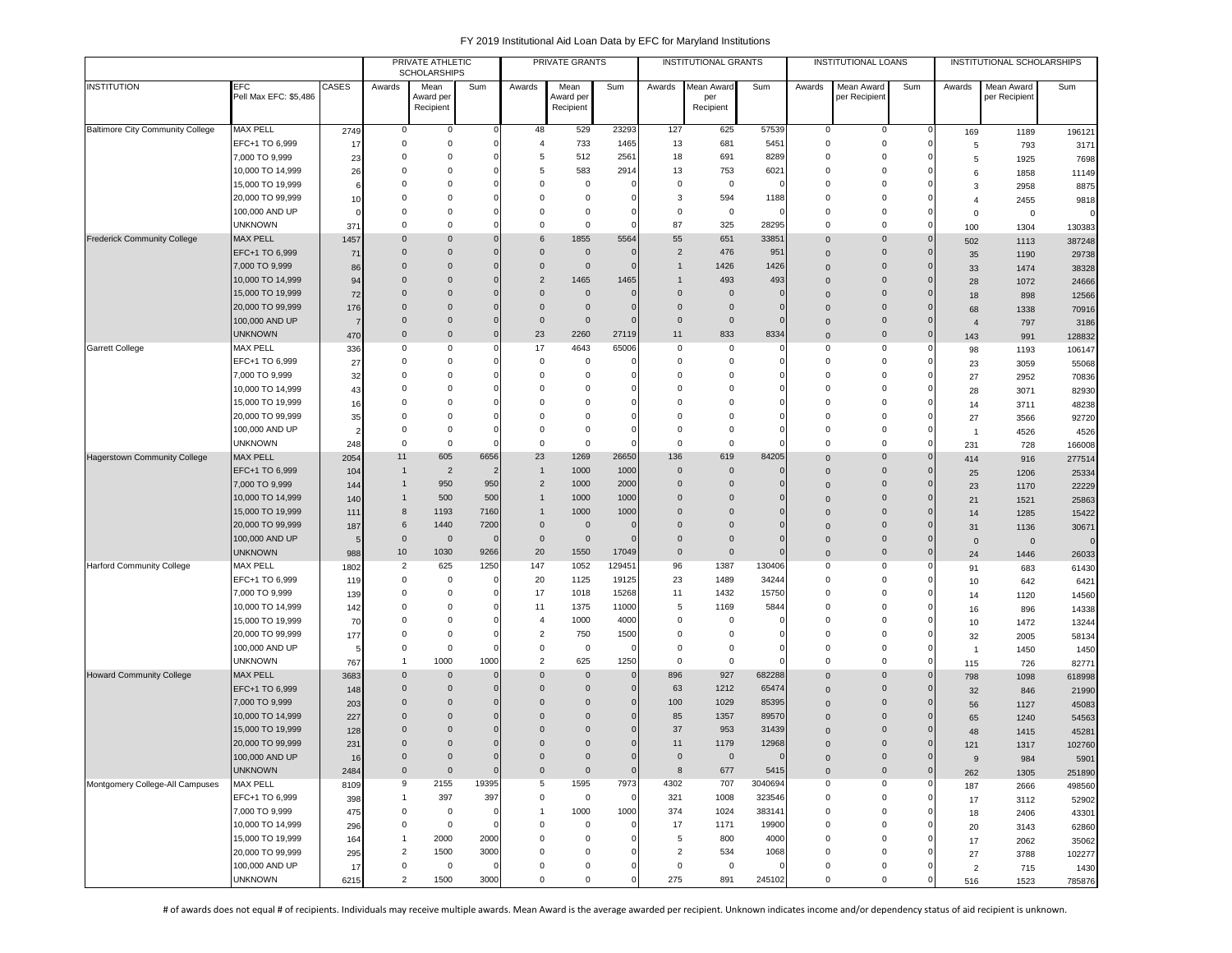|                                     |                                      |             |                               | INSTITUTIONAL ATHLETIC<br><b>SCHOLARSHIPS</b> |                   |                               | INSTITUTIONAL WORK STUDY      |                        |                               | EMPLOYEE AND DEPENDENT<br><b>TUITION WAIVER</b> |                |                               | SENIOR CITIZEN TUITION WAIVER |                      |                      | DISABLED STUDENT TUITION<br>WAIVER |                            |
|-------------------------------------|--------------------------------------|-------------|-------------------------------|-----------------------------------------------|-------------------|-------------------------------|-------------------------------|------------------------|-------------------------------|-------------------------------------------------|----------------|-------------------------------|-------------------------------|----------------------|----------------------|------------------------------------|----------------------------|
| <b>INSTITUTION</b>                  | EFC<br>Pell Max EFC: \$5,486         | CASES       | Awards                        | Mean Award<br>per Recipient                   | Sum               | Awards                        | Mean Award<br>per Recipient   | Sum                    | Awards                        | Mean Award<br>per Recipient                     | Sum            | Awards                        | Mean Award<br>per Recipient   | Sum                  | Awards               | Mean<br>Award per                  | Sum                        |
|                                     |                                      |             |                               |                                               |                   |                               |                               |                        |                               |                                                 |                |                               |                               |                      |                      | Recipient                          |                            |
| Baltimore City Community College    | <b>MAX PELL</b>                      | 2749        | 17                            | 3536                                          | 53033             | $\mathbf 0$                   | 0                             | $\Omega$               | 20                            | 1276                                            | 25520          | 26                            | 960                           | 24970                | 19                   | 844                                | 16043                      |
|                                     | EFC+1 TO 6,999                       | 17          | $\mathbf 0$                   | 0                                             |                   | 0                             | $\mathbf 0$                   | $\Omega$               | $\overline{1}$                | 880                                             | 880            | $\mathbf 0$                   | $\mathsf 0$                   | $\overline{0}$       | $\overline{1}$       | 274                                | 274                        |
|                                     | 7,000 TO 9,999                       | 23          | 0                             | $\mathbf 0$                                   |                   | 0                             | $\mathbf 0$                   | $\Omega$               | $\overline{2}$                | 1650                                            | 3300           | $\mathbf 0$                   | $\mathsf 0$                   | $\overline{0}$       | $^{\circ}$           | $\mathbf 0$                        | $\mathbf 0$                |
|                                     | 10,000 TO 14,999                     | 26          | $\mathbf{1}$                  | 7573                                          | 7573              | $\Omega$                      | $\mathbf 0$                   |                        | $\overline{4}$                | 1293                                            | 5170           | $\overline{1}$                | 990                           | 990                  | $\mathbf{1}$         | 2310                               | 2310                       |
|                                     | 15,000 TO 19,999                     | 6           | $\Omega$                      | 0                                             |                   | $\Omega$                      | $\Omega$                      |                        | $\mathbf 0$                   | $\mathbf 0$                                     | c              | $\overline{1}$                | 1320                          | 1320                 | $\Omega$             | 0                                  | $\mathbf 0$                |
|                                     | 20,000 TO 99,999                     | 10          | $\Omega$                      | $\mathbf 0$                                   |                   | $\Omega$                      | $\Omega$                      |                        | $\Omega$                      | 0                                               |                | $\overline{1}$                | 550                           | 550                  | $\Omega$             | $\mathbf 0$                        | $\mathbf 0$                |
|                                     | 100,000 AND UP                       |             | $\Omega$                      | $\Omega$                                      |                   | $\Omega$                      | $\Omega$                      | C                      | $\mathbf 0$                   | $\mathbf 0$                                     |                | $\mathbf 0$                   | 0                             | C                    | $\Omega$             | $\mathbf 0$                        | $\mathbf 0$                |
| <b>Frederick Community College</b>  | <b>UNKNOWN</b><br><b>MAX PELL</b>    | 371         | $\overline{7}$<br>9           | 8458<br>889                                   | 59208<br>8000     | $\mathbf 0$<br>$\mathbf 0$    | $\mathbf 0$<br>$\overline{0}$ | $\epsilon$<br>$\Omega$ | 73<br>10                      | 985<br>2804                                     | 71875<br>28044 | 96<br>5                       | 704<br>1118                   | 67622<br>5589        | 20                   | 660<br>971                         | 660<br>19429               |
|                                     | EFC+1 TO 6,999                       | 1457<br>71  | $\overline{4}$                | 1325                                          | 5300              | $\mathbf 0$                   | $\overline{0}$                | $\Omega$               | $\mathbf 0$                   | $\overline{0}$                                  |                | $\mathbf 0$                   | $\mathbf 0$                   | C                    | $\mathbf{0}$         | $\mathbf 0$                        | $\mathbf 0$                |
|                                     | 7,000 TO 9,999                       | 86          | 3                             | 733                                           | 2200              | $\mathbf 0$                   | $\mathbf 0$                   |                        | $\overline{0}$                | $\mathbf 0$                                     |                | $\overline{2}$                | 732                           | 1464                 | $\overline{4}$       | 702                                | 2806                       |
|                                     | 10,000 TO 14,999                     | 94          | $\mathbf{1}$                  | 1000                                          | 1000              | $\Omega$                      | $\overline{0}$                | $\Omega$               | $\overline{3}$                | 488                                             | 1464           | $\mathbf{0}$                  | $\mathbf 0$                   | $\overline{0}$       | $\overline{2}$       | 915                                | 1830                       |
|                                     | 15,000 TO 19,999                     | 72          | $\mathbf{1}$                  | 200                                           | 200               | $\Omega$                      | $\mathbf{0}$                  | $\Omega$               | $\overline{2}$                | 1220                                            | 2440           | $\mathbf 0$                   | $\mathbf 0$                   | $\Omega$             |                      | 732                                | 732                        |
|                                     | 20,000 TO 99,999                     | 176         | 12                            | 765                                           | 9175              | $\Omega$                      | $\overline{0}$                | $\Omega$               | $\overline{1}$                | 2928                                            | 2928           | $\overline{1}$                | 1647                          | 1647                 | 6                    | 1627                               | 9760                       |
|                                     | 100,000 AND UP                       | 7           | $\mathbf 0$                   | $\mathbf 0$                                   |                   | $\Omega$                      | $\mathbf{0}$                  |                        | $\overline{0}$                | $\mathbf 0$                                     | $\epsilon$     | $\mathbf 0$                   | $\mathbf 0$                   | $\Omega$             |                      | 732                                | 732                        |
|                                     | UNKNOWN                              | 470         | 22                            | 870                                           | 19150             | $\mathbf 0$                   | $\mathbf 0$                   | O                      | 81                            | 1311                                            | 104905         | 148                           | 639                           | 94639                | $\overline{4}$       | 822                                | 3286                       |
| Garrett College                     | MAX PELL                             | 336         | 22                            | 1686                                          | 30350             |                               | 6 300.6666667                 | 1804                   | 0                             | $^{\circ}$                                      | ſ              | 0                             | 0                             | $\Omega$             | $\overline{2}$       | 1230.5                             | 2461                       |
|                                     | EFC+1 TO 6,999                       | 27          | $\overline{2}$                | 500                                           | 500               | 0                             | $\mathbf 0$                   | C                      | 0                             | 0                                               |                | $\mathbf 0$                   | 0                             | $\Omega$             | $\Omega$             | 0                                  | $\mathbf 0$                |
|                                     | 7,000 TO 9,999                       | 32          | 2                             | 1375                                          | 2750              | 0                             | $^{\circ}$                    |                        | $\overline{1}$                | 1284                                            | 1284           | $\Omega$                      | $\Omega$                      | C                    | $\Omega$             | $\Omega$                           | $\mathbf 0$                |
|                                     | 10,000 TO 14,999                     | 43          | 1                             | 1500                                          | 1500              | 0                             | $\mathbf 0$                   |                        | $\mathbf 0$                   | $^{\circ}$                                      |                | $\Omega$                      | $\Omega$                      | $\Omega$             | $\Omega$             | 0                                  | $\mathbf 0$                |
|                                     | 15,000 TO 19,999                     | 16          | 1                             | 500                                           | 500               | 0                             | $\mathbf 0$                   |                        | $\mathbf 0$                   | $^{\circ}$                                      |                | $\Omega$                      | $\mathbf 0$                   |                      | $\Omega$             | $\Omega$                           | $\mathbf 0$                |
|                                     | 20,000 TO 99,999                     | 35          | $\overline{2}$<br>$\mathsf 0$ | 1500                                          | 3000              | $\overline{2}$<br>$\mathbf 0$ | 1130.5<br>$\mathbf 0$         | 2261<br>$\mathcal{C}$  | $\mathbf 0$<br>$\mathbf 0$    | 0<br>$\mathbf 0$                                |                | $\overline{0}$<br>$\mathbf 0$ | $\mathbf 0$<br>$\mathsf 0$    | $\Omega$<br>$\Omega$ | $\Omega$<br>$\Omega$ | 0<br>0                             | $\mathbf 0$<br>$\mathbf 0$ |
|                                     | 100,000 AND UP<br><b>UNKNOWN</b>     |             | 3                             | 0<br>1767                                     | 5300              | 10                            | 1565.5                        | 15655                  | 3                             | 642                                             | 1926           | 5                             | 684.8                         | 3424                 | $\Omega$             | 0                                  | $\mathbf 0$                |
| <b>Hagerstown Community College</b> | <b>MAX PELL</b>                      | 248<br>2054 | 54                            | 1321                                          | 39617             | $\mathbf 0$                   | $\overline{0}$                | $\Omega$               | 11                            | 1967                                            | 1377'          | $\Omega$                      | $\Omega$                      | $\Omega$             | $\Omega$             | $\Omega$                           | $\mathbf 0$                |
|                                     | EFC+1 TO 6,999                       | 104         | 8                             | 1188                                          | 4750              | $\overline{0}$                | $\mathbf{0}$                  | $\Omega$               | $\overline{0}$                | $\mathbf 0$                                     | C              | $\overline{0}$                | $\mathbf{0}$                  | $\mathbf 0$          | $\Omega$             | $\mathbf{0}$                       | $\mathbf 0$                |
|                                     | 7,000 TO 9,999                       | 144         | $\overline{4}$                | 600                                           | 1200              | $\Omega$                      | $\overline{0}$                | $\mathcal{C}$          | $\overline{4}$                | 908                                             | 1815           | $\overline{0}$                | $\Omega$                      | $\sqrt{ }$           | $\Omega$             | $\mathbf{0}$                       | $\mathbf 0$                |
|                                     | 10,000 TO 14,999                     | 140         | 22                            | 1412                                          | 12708             | $\mathbf 0$                   | $\mathbf{0}$                  | $\Omega$               | $\overline{0}$                | $\Omega$                                        |                | $\overline{0}$                | $\mathbf{0}$                  | $\sqrt{ }$           | $\Omega$             | $\mathbf{0}$                       | $\overline{0}$             |
|                                     | 15,000 TO 19,999                     | 111         | 17                            | 695                                           | 6251              | $\mathbf{0}$                  | $\mathbf{0}$                  | $\Omega$               | $\overline{0}$                | $\mathbf 0$                                     |                | $\overline{0}$                | $\mathbf{0}$                  | O                    | $\Omega$             | $\mathbf 0$                        | $\mathbf 0$                |
|                                     | 20,000 TO 99,999                     | 187         | 27                            | 1085                                          | 14100             | $\Omega$                      | $\overline{0}$                |                        | $\overline{2}$                | 3146                                            | 3146           | $\Omega$                      | $\Omega$                      | $\Omega$             | $\Omega$             | $\mathbf 0$                        | $\mathbf 0$                |
|                                     | 100,000 AND UP                       | -5          | $\mathbf 0$                   | $\overline{0}$                                |                   | $\Omega$                      | $\overline{0}$                | $\Omega$               | $\overline{0}$                | $\Omega$                                        |                | $\mathbf{0}$                  | $\Omega$                      | $\overline{0}$       | $\Omega$             | $\Omega$                           | $\mathbf 0$                |
|                                     | <b>UNKNOWN</b>                       | 988         | 17                            | 1077                                          | 12928             | $\Omega$                      | $\mathbf{0}$                  | $\Omega$               | 67                            | 1814                                            | 70746          | $\mathbf 0$                   | $\mathbf{0}$                  | $\overline{0}$       | $\Omega$             | $\mathbf 0$                        | $\mathbf 0$                |
| <b>Harford Community College</b>    | MAX PELL                             | 1802        | 31                            | 1608                                          | 49850             | 0                             | 0                             |                        | 13                            | 1624                                            | 12990          | 11                            | 2281                          | 11405                | 18                   | 1740                               | 15663                      |
|                                     | EFC+1 TO 6,999                       | 119         | 5                             | 1225                                          | 4900              | 0                             | 0                             | $\mathcal{C}$          | $\mathbf{3}$                  | 3597                                            | 3597           | $\overline{4}$                | 2451                          | 4902                 | $\overline{2}$       | 2451                               | 2451                       |
|                                     | 7,000 TO 9,999                       | 139         | $\overline{7}$<br>6           | 1896<br>933                                   | 13275<br>5600     | 0<br>0                        | $\mathbf 0$<br>$\mathbf 0$    | C<br>C                 | $\mathbf 0$<br>$\overline{1}$ | 0<br>1290                                       | C<br>1290      | 0<br>$\mathbf 0$              | 0<br>0                        | $\Omega$<br>$\Omega$ | $\overline{4}$<br>5  | 964<br>817                         | 1927<br>2451               |
|                                     | 10,000 TO 14,999<br>15,000 TO 19,999 | 142         | 4                             | 1175                                          | 4700              | $\Omega$                      | $\mathbf 0$                   |                        | $\overline{1}$                | 774                                             | 774            | $\Omega$                      | 0                             | $\Omega$             | $\Omega$             | 0                                  | $\mathbf 0$                |
|                                     | 20,000 TO 99,999                     | 70<br>177   | 17                            | 1720                                          | 27525             | $\Omega$                      | $\mathbf 0$                   | C                      | $\mathbf 0$                   | 0                                               | C              | $^{\circ}$                    | $\mathbf 0$                   | $\Omega$             | 5                    | 2258                               | 4515                       |
|                                     | 100,000 AND UP                       | -5          | $\mathbf 0$                   | 0                                             |                   | $\mathbf 0$                   | 0                             |                        | $\overline{0}$                | $\mathsf 0$                                     |                | $\mathbf 0$                   | $\mathsf 0$                   | $\Omega$             | $\Omega$             | 0                                  | $\mathbf 0$                |
|                                     | unknown                              | 767         | 54                            | 1313                                          | 66975             | 0                             | $\mathbf 0$                   | $\Omega$               | 97                            | 1795                                            | 91554          | 91                            | 741                           | 42952                | $\Omega$             | $\mathbf 0$                        | $\mathbf 0$                |
| <b>Howard Community College</b>     | <b>MAX PELL</b>                      | 3683        | 10                            | 1207                                          | 8450              | $\mathbf 0$                   | $\overline{0}$                |                        | 10                            | 2218                                            | 22181          | 20                            | 1668                          | 33358                | 24                   | 1026                               | 24633                      |
|                                     | EFC+1 TO 6,999                       | 148         | $\mathbf 0$                   | $\overline{0}$                                |                   | $\Omega$                      | $\overline{0}$                | $\Omega$               | $\overline{2}$                | 3994                                            | 7988           | $\mathbf 0$                   | $\mathbf 0$                   | $\Omega$             | $\Omega$             | $\mathsf{O}\xspace$                | $\mathbf 0$                |
|                                     | 7,000 TO 9,999                       | 203         | $\mathbf 0$                   | $\mathbf 0$                                   |                   | $\Omega$                      | $\overline{0}$                |                        | $\overline{2}$                | 2504                                            | 5008           | $\overline{2}$                | 1431                          | 2862                 |                      | 213                                | 213                        |
|                                     | 10,000 TO 14,999                     | 227         | 3                             | 1617                                          | 4850              | $\Omega$                      | $\Omega$                      |                        | $\mathbf{1}$                  | 786                                             | 786            | $\overline{1}$                | 1380                          | 1380                 |                      | 414                                | 414                        |
|                                     | 15,000 TO 19,999                     | 128         |                               | 3000                                          | 3000              | $\Omega$                      | $\overline{0}$                |                        | $\overline{0}$                | $\overline{0}$                                  | C              | $\mathbf 0$                   | $\mathbf 0$                   | $\sqrt{ }$           | 3                    | 1016                               | 3049                       |
|                                     | 20,000 TO 99,999                     | 231         | 5                             | 780                                           | 3900              | $\Omega$                      | $\Omega$                      |                        | 6                             | 3082                                            | 18492          | $\overline{2}$                | 1142                          | 2284                 | 10                   | 1003                               | 10025                      |
|                                     | 100,000 AND UP                       | 16          | $\mathbf 0$                   | $\mathbf 0$                                   |                   | $\mathbf{0}$                  | $\mathbf 0$                   | $\Omega$               | $\overline{0}$                | $\mathbf 0$                                     |                | $\mathbf 0$                   | $\mathbf 0$                   | $\Omega$             | $\overline{4}$       | 865                                | 3460                       |
|                                     | <b>UNKNOWN</b>                       | 2484        | $\overline{7}$                | 1100                                          | 7700              | $\mathbf{1}$                  | 1147                          | 1147                   | 82                            | 1431                                            | 117347         | 398                           | 488                           | 194096               | $\overline{1}$       | 1518                               | 1518                       |
| Montgomery College-All Campuses     | MAX PELL<br>EFC+1 TO 6,999           | 8109        | 3<br>0                        | 4430<br>$\mathbf 0$                           | 13290<br>$\Omega$ | $\mathbf 0$<br>$\mathbf 0$    | 0<br>0                        | $\Omega$               | 25<br>$\overline{4}$          | 3613<br>3488                                    | 90323<br>13952 | 16<br>$\mathsf 0$             | 2466<br>$\mathsf 0$           | 39455<br>$\mathbf 0$ | 60<br>3              | 1433<br>427                        | 85980<br>1280              |
|                                     | 7,000 TO 9,999                       | 398<br>475  | $\mathsf 0$                   | $\mathbf 0$                                   |                   | 0                             | 0                             | ſ                      | $\overline{2}$                | 5050                                            | 10099          | $\overline{2}$                | 1536                          | 3072                 | 3                    | 1948                               | 5845                       |
|                                     | 10,000 TO 14,999                     | 296         | $\mathbf{1}$                  | 4142                                          | 4142              | 0                             | $\mathbf 0$                   |                        | $\overline{1}$                | 8352                                            | 8352           | $\mathbf 0$                   | 0                             | $\overline{0}$       |                      | 3 1516.6667                        | 4550                       |
|                                     | 15,000 TO 19,999                     | 164         | 0                             | $\mathbf 0$                                   |                   | 0                             | $\mathsf 0$                   |                        | $\overline{1}$                | 4992                                            | 4992           | $\mathbf 0$                   | 0                             | 0                    | $\overline{2}$       | 896                                | 1792                       |
|                                     | 20,000 TO 99,999                     | 295         | $\mathbf{1}$                  | 3970                                          | 3970              | $\mathbf 0$                   | $^{\circ}$                    |                        | $\overline{2}$                | 5047                                            | 10094          | $\overline{1}$                | 62                            | 62                   | 12                   | 1688                               | 20259                      |
|                                     | 100,000 AND UP                       | 17          | $\mathbf 0$                   | $\mathbf 0$                                   |                   | 0                             | $\mathsf 0$                   |                        | $\mathbf 0$                   | $\mathbf 0$                                     | C              | $\mathbf 0$                   | $\mathsf 0$                   | $\overline{0}$       | 5                    | 2085                               | 10423                      |
|                                     | <b>UNKNOWN</b>                       | 6215        | $\mathbf{1}$                  | 4660                                          | 4660              | $\mathbf 0$                   | $\mathsf 0$                   | C                      | 257                           | 2035                                            | 523006         | 3742                          | 499                           | 1865408              | $\mathsf 0$          | 0                                  | $\mathbf 0$                |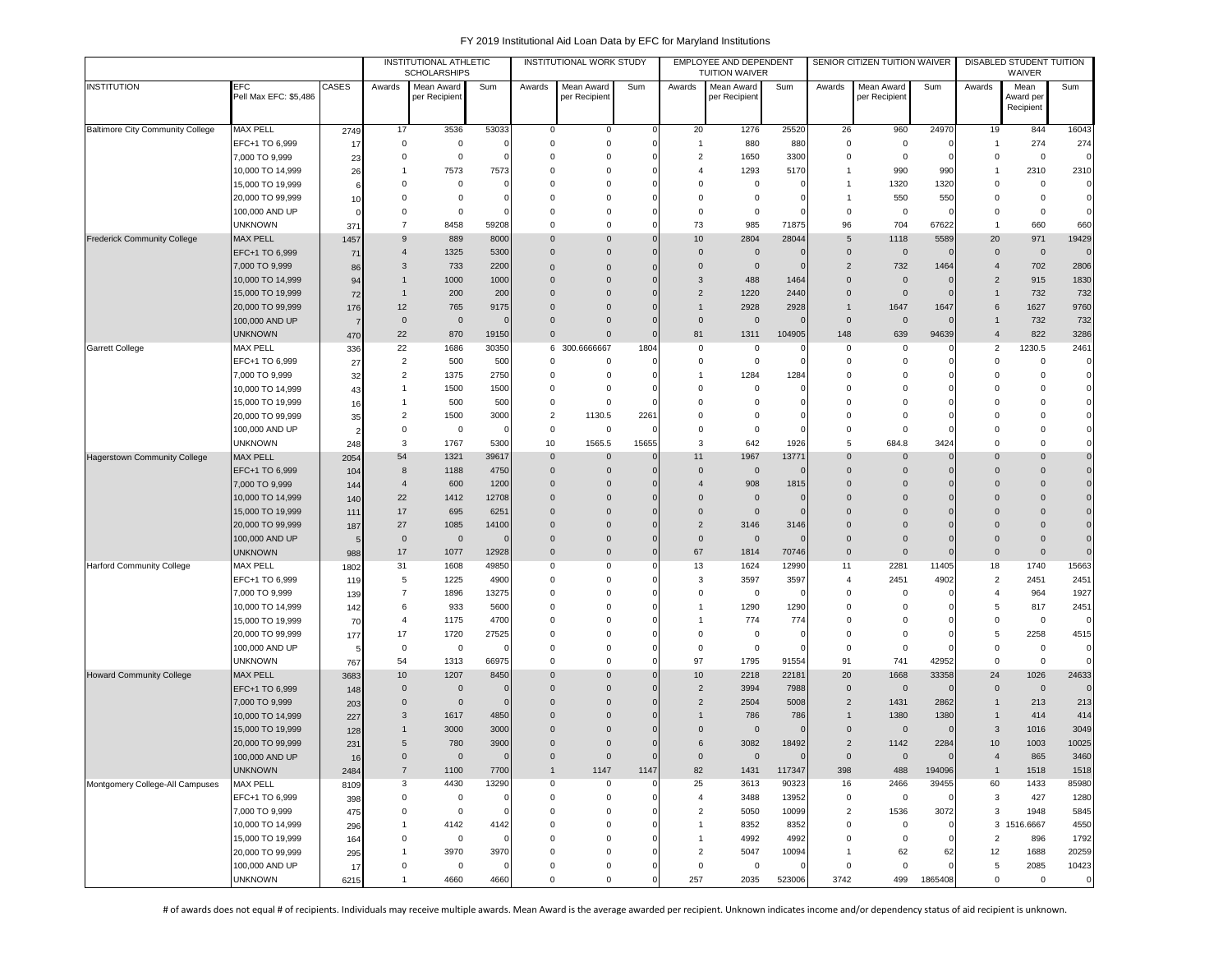|                                         |                                    |                | STUDENT TUITION WAIVER          |                             |                     | FOSTER CARE TUITION WAIVER |                                |                | HOMELESS YOUTH TUITION<br>WAIVER |                                |                      |
|-----------------------------------------|------------------------------------|----------------|---------------------------------|-----------------------------|---------------------|----------------------------|--------------------------------|----------------|----------------------------------|--------------------------------|----------------------|
| <b>INSTITUTION</b>                      | EFC<br>Pell Max EFC: \$5,486       | CASES          | Awards                          | Mean Award<br>per Recipient | Sum                 | Awards                     | Mean<br>Award per<br>Recipient | Sum            | Awards                           | Mean<br>Award per<br>Recipient | Sum                  |
| <b>Baltimore City Community College</b> | <b>MAX PELL</b>                    | 2749           | 0                               | $\mathsf 0$                 | 0                   | 29                         | 1559                           | 45225          | $\mathbf{1}$                     | 2638                           | 2638                 |
|                                         | EFC+1 TO 6,999                     | 17             | 0                               | 0                           | $\mathsf 0$         | 0                          | 0                              | 0              | 0                                | 0                              | 0                    |
|                                         | 7,000 TO 9,999                     | 23             | 0                               | 0                           | 0                   | 0                          | 0                              | 0              | 0                                | $\mathbf 0$                    | $\pmb{0}$            |
|                                         | 10,000 TO 14,999                   | 26             | $\mathbf 0$                     | 0                           | 0                   | 0                          | 0                              | 0              | 0                                | $\mathbf 0$                    | $\pmb{0}$            |
|                                         | 15,000 TO 19,999                   | 6              | 0                               | 0                           | 0                   | 0                          | $\mathbf 0$                    | 0              | 0                                | $\bf 0$                        | $\pmb{0}$            |
|                                         | 20,000 TO 99,999                   | 10             | $\mathbf 0$                     | 0                           | 0                   | 0                          | $\mathbf 0$                    | 0              | 0                                | $\mathbf 0$                    | 0                    |
|                                         | 100,000 AND UP                     | 0              | 0                               | 0                           | 0                   | 0                          | $\mathbf 0$                    | 0              | 0                                | $\mathbf 0$                    | 0                    |
|                                         | <b>UNKNOWN</b>                     | 371            | $\bf 0$                         | 0                           | 0                   | 0                          | 0                              | 0              | 0                                | $\bf 0$                        | $\pmb{0}$            |
| <b>Frederick Community College</b>      | <b>MAX PELL</b>                    | 1457           | 30                              | 1913                        | 51641               | 6                          | 2169                           | 13012          | $\pmb{0}$                        | $\bf 0$                        | $\mathbf 0$          |
|                                         | EFC+1 TO 6,999                     | 71             | $\mathbf 0$                     | $\pmb{0}$                   | 0                   | $\pmb{0}$                  | $\mathbf 0$                    | 0              | $\mathbf 0$                      | $\mathbf 0$                    | $\mathbf 0$          |
|                                         | 7,000 TO 9,999                     | 86             | $\sqrt{2}$                      | 3118                        | 6236                | $\bf 0$                    | $\pmb{0}$                      | $\mathbf 0$    | $\mathbf 0$                      | $\mathbf 0$                    | $\mathbf 0$          |
|                                         | 10,000 TO 14,999                   | 94             | $\overline{2}$                  | 1001                        | 2001                | $\pmb{0}$                  | $\mathbf 0$                    | $\Omega$       | $\mathbf{0}$                     | $\mathbf{0}$                   | $\pmb{0}$            |
|                                         | 15,000 TO 19,999                   | 72             | $\overline{2}$                  | 720                         | 1440                | $\pmb{0}$                  | $\mathbf 0$                    | $\Omega$       | $\mathbf{0}$                     | $\mathbf{0}$                   | $\pmb{0}$            |
|                                         | 20,000 TO 99,999                   | 176            | 3                               | 675                         | 2025                | 0                          | $\mathbf 0$                    | 0              | $\mathbf 0$                      | $\mathbf 0$                    | $\pmb{0}$            |
|                                         | 100,000 AND UP                     | $\overline{7}$ | $\mathbf 0$                     | $\mathbf 0$                 | 0                   | 0                          | $\mathbf 0$                    | 0              | $\mathbf 0$                      | $\mathbf 0$                    | $\pmb{0}$            |
|                                         | <b>UNKNOWN</b>                     | 470            | 29                              | 1003                        | 29100               | 0                          | $\mathbf 0$                    | $\pmb{0}$      | $\mathbf 0$                      | $\mathbf 0$                    | $\pmb{0}$            |
| Garrett College                         | <b>MAX PELL</b>                    | 336            | 3                               | 209                         | 626                 | 4                          | 2483                           | 9932           | 6                                | 7031                           | 42186                |
|                                         | EFC+1 TO 6,999                     | 27             | $\pmb{0}$                       | 0                           | 0                   | 0                          | 0                              | 0              | 0                                | $\mathbf 0$                    | 0                    |
|                                         | 7,000 TO 9,999                     | 32             | 1                               | 160                         | 160                 | 0                          | 0                              | 0              | 0                                | 0                              | 0                    |
|                                         | 10,000 TO 14,999                   | 43             | 0                               | 0                           | 0                   | 0                          | 0                              | 0              | 0                                | $\mathbf 0$                    | 0                    |
|                                         | 15,000 TO 19,999                   | 16             | $\mathbf 0$                     | 0                           | 0                   | 0                          | 0                              | 0              | 0                                | $\bf 0$                        | $\mathbf 0$          |
|                                         | 20,000 TO 99,999                   | 35             | $\overline{2}$                  | 109                         | 218                 | 0                          | 0                              | 0              | 0                                | $\bf 0$                        | $\mathbf 0$          |
|                                         | 100,000 AND UP                     | 2              | $\pmb{0}$                       | $\mathbf 0$                 | 0                   | 0                          | 0                              | 0              | 0                                | $\mathbf 0$                    | 0                    |
|                                         | <b>UNKNOWN</b>                     | 248            | 218                             | 288                         | 62887               | 0                          | $\mathbf 0$                    | 0              | 0                                | $\mathbf 0$                    | $\mathbf 0$          |
| Hagerstown Community College            | <b>MAX PELL</b>                    | 2054           | 379                             | 1270                        | 298512              |                            | 21 2475.6667                   | 51989          | $\overline{4}$                   | 2059.25                        | 8237                 |
|                                         | EFC+1 TO 6,999                     | 104            | 28                              | 1514                        | 25734               | $\mathbf{0}$               | $\mathbf 0$                    | 0              | $\mathbf 0$                      | $\mathbf 0$                    | $\mathbf{0}$         |
|                                         | 7,000 TO 9,999                     | 144            | 31                              | 1462                        | 24862               | $\mathbf{0}$               | $\mathbf{0}$                   | 0              | $\mathbf 0$                      | $\mathbf 0$                    | $\pmb{0}$            |
|                                         | 10,000 TO 14,999                   | 140            | 55                              | 1779                        | 49807               | $\pmb{0}$                  | $\mathbf 0$                    | 0              | $\mathbf 0$                      | $\mathbf 0$                    | $\mathbf 0$          |
|                                         | 15,000 TO 19,999                   | 111            | 39                              | 2138                        | 40619               | $\pmb{0}$                  | $\mathbf 0$                    | 0              | 0                                | $\mathbf 0$                    | $\mathbf 0$          |
|                                         | 20,000 TO 99,999                   | 187            | 64                              | 1643                        | 57510               | 0                          | $\mathbf 0$                    | $\mathbf 0$    | $\mathbf 0$                      | $\mathbf 0$                    | $\mathbf 0$          |
|                                         | 100,000 AND UP                     | 5              | 6                               | 2109                        | 6328                | 0                          | $\mathbf 0$                    | $\mathbf 0$    | $\mathbf 0$                      | $\pmb{0}$                      | $\pmb{0}$            |
|                                         | <b>UNKNOWN</b>                     | 988            | 308                             | 974                         | 194800              | $\pmb{0}$                  | $\mathbf 0$                    | $\overline{0}$ | $\pmb{0}$                        | $\pmb{0}$                      | $\pmb{0}$            |
| <b>Harford Community College</b>        | MAX PELL                           | 1802           | 103                             | 1206                        | 75998               | 9                          | 2160                           | 17278          | 0                                | 0                              | $\mathbf 0$          |
|                                         | EFC+1 TO 6,999                     | 119            | 11                              | 1399                        | 8396                | 0                          | 0                              | 0              | 0                                | 0                              | $\pmb{0}$            |
|                                         | 7,000 TO 9,999                     | 139            | 7                               | 1061                        | 4242                | 0                          | 0                              | 0              | 0                                | $\mathbf 0$                    | $\pmb{0}$            |
|                                         | 10,000 TO 14,999                   | 142            | 15                              | 1049                        | 8391                | 0                          | 0                              | 0              | 0                                | $\bf 0$                        | $\pmb{0}$            |
|                                         | 15,000 TO 19,999                   | 70             | $\overline{7}$                  | 1343                        | 5373                | 0                          | 0                              | 0              | 0                                | $\mathbf 0$                    | $\mathbf 0$          |
|                                         | 20,000 TO 99,999                   | 177            | 15                              | 528                         | 3170                | 0                          | 0                              | 0              | 0                                | $\mathbf 0$                    | 0                    |
|                                         | 100,000 AND UP                     | 5              | $\pmb{0}$                       | $\pmb{0}$                   | 0                   | 0                          | $\mathbf 0$                    | 0              | 0                                | $\bf 0$                        | 0                    |
|                                         | <b>UNKNOWN</b>                     | 767            | 675                             | 375                         | 149766              | 0<br>$\overline{7}$        | 0                              | 0<br>15087     | 0                                | $\mathbf 0$<br>2292            | 0                    |
| <b>Howard Community College</b>         | <b>MAX PELL</b>                    | 3683           | 708                             | 1054                        | 722972              | $\pmb{0}$                  | 2155<br>$\pmb{0}$              | 0              | 5<br>$\pmb{0}$                   | $\mathbf 0$                    | 11459<br>$\mathbf 0$ |
|                                         | EFC+1 TO 6,999                     | 148            | 39                              | 1150                        | 42548               |                            | $\pmb{0}$                      | $\Omega$       | $\pmb{0}$                        | $\mathbf 0$                    | $\mathbf 0$          |
|                                         | 7,000 TO 9,999<br>10,000 TO 14,999 | 203            | 55                              | 1150                        | 60961               | $\pmb{0}$<br>$\mathbf{0}$  | $\mathbf 0$                    | $\Omega$       | $\mathbf{1}$                     | 2166                           | 2166                 |
|                                         | 15,000 TO 19,999                   | 227            | 54                              | 1135                        | 58996               | $\overline{0}$             | $\mathbf 0$                    | 0              | $\mathbf 0$                      | $\pmb{0}$                      | $\mathbf{0}$         |
|                                         | 20,000 TO 99,999                   | 128            | 20                              | 1391                        | 25040               | $\mathbf{0}$               | $\mathbf 0$                    | 0              | $\mathbf 0$                      | $\pmb{0}$                      | $\mathbf 0$          |
|                                         | 100,000 AND UP                     | 231            | 38                              | 1166                        | 43153               | $\pmb{0}$                  | $\mathbf 0$                    | 0              | $\pmb{0}$                        | $\pmb{0}$                      | $\pmb{0}$            |
|                                         | <b>UNKNOWN</b>                     | 16             | $\ensuremath{\mathsf{3}}$       | 1173                        | 3520                | $\pmb{0}$                  | $\mathbf 0$                    | $\mathbf 0$    | $\mathsf{O}\xspace$              | $\mathbf 0$                    | $\mathbf 0$          |
| Montgomery College-All Campuses         | <b>MAX PELL</b>                    | 2484           | 1708<br>$\overline{\mathbf{c}}$ | 496<br>1568                 | 837134<br>3136      | 43                         | 3756                           | 161489         | 11                               | 3593                           | 39521                |
|                                         | EFC+1 TO 6,999                     | 8109           | $\pmb{0}$                       | 0                           | $\mathsf{O}\xspace$ | 0                          | 0                              | 0              | 0                                | $\mathsf 0$                    | $\mathsf{o}\,\,$     |
|                                         | 7,000 TO 9,999                     | 398<br>475     | $\pmb{0}$                       | 0                           | $\pmb{0}$           | 0                          | 0                              | 0              | $\pmb{0}$                        | $\pmb{0}$                      | $\mathsf{o}\,\,$     |
|                                         | 10,000 TO 14,999                   | 296            | $\pmb{0}$                       | 0                           | 0                   | 0                          | 0                              | 0              | 0                                | $\mathbf 0$                    | $\mathsf{o}\,\,$     |
|                                         | 15,000 TO 19,999                   | 164            | $\pmb{0}$                       | 0                           | $\mathsf{O}\xspace$ | 0                          | 0                              | 0              | 0                                | $\mathsf 0$                    | $\mathsf{o}\,\,$     |
|                                         | 20,000 TO 99,999                   |                | $\mathbf{1}$                    | 3506                        | 3506                | 0                          | 0                              | 0              | 0                                | $\mathsf 0$                    | $\mathsf{o}\,\,$     |
|                                         | 100,000 AND UP                     | 295<br>17      | $\pmb{0}$                       | 0                           | 0                   | 0                          | 0                              | 0              | 0                                | $\pmb{0}$                      | $\mathsf{o}\,\,$     |
|                                         | <b>UNKNOWN</b>                     | 6215           | 21                              | 815                         | 17109               | 0                          | 0                              | 0              | 0                                | $\mathsf 0$                    | $\mathbf{0}$         |
|                                         |                                    |                |                                 |                             |                     |                            |                                |                |                                  |                                |                      |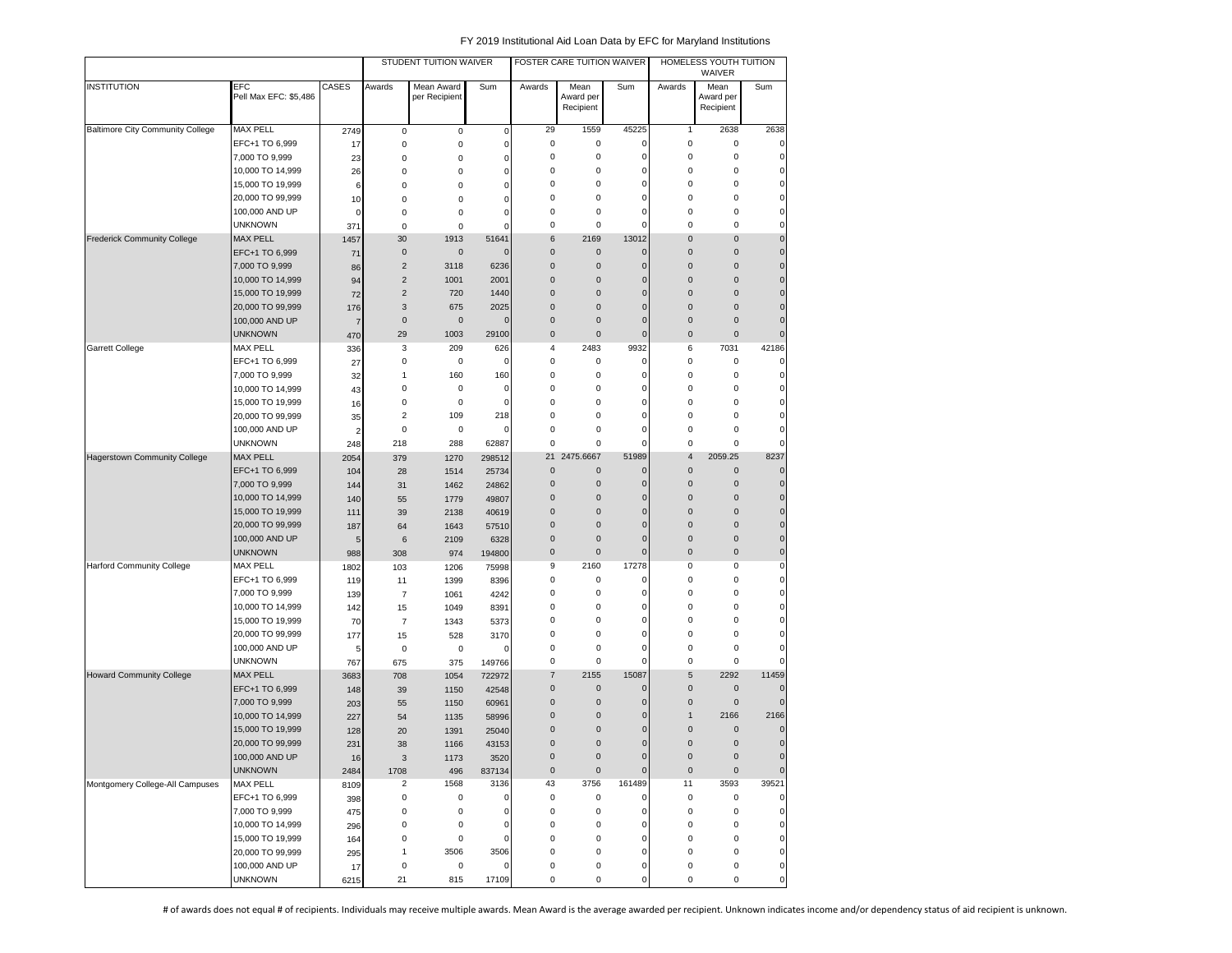|                                   |                                      |             |                          | PELL                         |                            |                              | PERKINS LOANS               |                            |                      | STAFFORD SUBSIDIZED LOANS<br>(FEDERAL) |                            |                      | STAFFORD UNSUBSIDIZED LOANS<br>(FEDERAL) |                    |                              | PLUS LOANS                 |                         |
|-----------------------------------|--------------------------------------|-------------|--------------------------|------------------------------|----------------------------|------------------------------|-----------------------------|----------------------------|----------------------|----------------------------------------|----------------------------|----------------------|------------------------------------------|--------------------|------------------------------|----------------------------|-------------------------|
| <b>INSTITUTION</b>                | EFC<br>Pell Max EFC: \$5,486         | CASES       | Awards                   | Mean Award<br>per Recipient  | Sum                        | Awards                       | Mean Award<br>per Recipient | Sum                        | Awards               | Mean Award<br>per Recipient            | Sum                        | Awards               | Mean Award<br>per Recipient              | Sum                | Awards                       | Mean Award<br>per Recipien | Sum                     |
|                                   |                                      |             |                          |                              |                            |                              |                             |                            |                      |                                        |                            |                      |                                          |                    |                              |                            |                         |
| Prince George's Community College | <b>MAX PELL</b>                      | 5570        | 5332                     | 3180                         | 16957616                   | $\bf{0}$                     | $\mathbf 0$                 | $\mathsf{C}$               | 1310                 | 2847                                   | 3709574                    | 1048                 | 3708                                     | 3833834            | 3                            | 7126                       | 21379                   |
|                                   | EFC+1 TO 6,999                       | 194         | $\Omega$                 | $\mathbf{0}$                 |                            | $\Omega$                     | $\mathsf 0$                 | $\sqrt{ }$                 | 140                  | 2760                                   | 386368                     | 101                  | 2856                                     | 288464             | $\mathbf{1}$                 | 3831                       | 3831                    |
|                                   | 7,000 TO 9,999                       | 306         | $\mathbf{0}$             | $\mathbf 0$                  | $\Omega$                   | $\Omega$                     | $\mathbf 0$                 | C                          | 216                  | 2857                                   | 617145                     | 186                  | 3384                                     | 629395             | $\mathbf{0}$                 | $\mathbf 0$                | $\mathbf 0$             |
|                                   | 10,000 TO 14,999                     | 282         | $\Omega$                 | $\mathbf 0$                  | $\mathbf 0$                | $\Omega$                     | $\mathbf{0}$                | C                          | 163                  | 2356                                   | 374641                     | 194                  | 4118                                     | 782473             | $\mathbf{1}$                 | 4788                       | 4788                    |
|                                   | 15,000 TO 19,999                     | 128         | $\Omega$                 | $\mathbf 0$                  | $\mathbf 0$                | $\Omega$                     | $\mathbf{0}$                | C                          | 31                   | 1740                                   | 52189                      | 95                   | 4908                                     | 456476             | $\overline{2}$               | 2876                       | 5751                    |
|                                   | 20,000 TO 99,999                     | 268         | $\Omega$                 | $\Omega$                     | $\mathbf 0$                | $\Omega$                     | $\mathbf{0}$                | $\sqrt{ }$                 | -1<br>$\Omega$       | 1082                                   | 1082                       | 183                  | 4959                                     | 897528             | 5                            | 7729                       | 38643                   |
|                                   | 100,000 AND UP<br><b>UNKNOWN</b>     | 7<br>694    | $\mathbf{0}$<br>$\Omega$ | $\mathbf 0$<br>$\mathbf{0}$  | $\mathbf 0$<br>$\Omega$    | $\Omega$<br>$\Omega$         | $\mathbf 0$<br>$\mathbf 0$  | O<br>-C                    | $\Omega$             | $\overline{0}$<br>$\overline{0}$       | $\mathbf 0$<br>$\mathbf 0$ | 3<br>$\Omega$        | 4535<br>$\overline{0}$                   | 13606              | $\mathbf{1}$<br>$\mathbf{0}$ | 2554<br>$\mathbf 0$        | 2554<br>$\mathbf 0$     |
| Wor-Wic Community College         | <b>MAX PELL</b>                      | 1653        | 1589                     | 2942                         | 4674918                    | $\mathbf 0$                  | 0                           |                            | 249                  | 2674                                   | 665732                     | 47                   | 3135                                     | 147358             | $\overline{2}$               | 6003                       | 12006                   |
|                                   | EFC+1 TO 6,999                       | 37          | $\mathbf 0$              | $\mathbf 0$                  |                            | $\mathbf 0$                  | 0                           | C                          | 24                   | 2676                                   | 64213                      | 3                    | 3134                                     | 9402               | 0                            | 0                          |                         |
|                                   | 7,000 TO 9,999                       | 54          | $^{\circ}$               | $\mathbf 0$                  | C                          | $\Omega$                     | 0                           | C                          | 39                   | 2559                                   | 99813                      | 8                    | 2330                                     | 18638              | 1                            | 10232                      | 10232                   |
|                                   | 10,000 TO 14,999                     | 60          | $\Omega$                 | $\mathbf 0$                  | $\Omega$                   | $\Omega$                     | 0                           | $\mathsf{C}$               | 36                   | 2302                                   | 82878                      | 21                   | 2206                                     | 46320              | 1                            | 3831                       | 3831                    |
|                                   | 15,000 TO 19,999                     | 25          | $\Omega$                 | $\Omega$                     | $\Omega$                   | $\Omega$                     | $\mathbf 0$                 | $\mathsf{C}$               | $\overline{4}$       | 1946                                   | 7783                       | 13                   | 1707                                     | 22194              | 0                            | $\mathsf 0$                | $\mathbf 0$             |
|                                   | 20,000 TO 99,999                     | 49          | $\Omega$                 | $\Omega$                     | $\Omega$                   | $\Omega$                     | $\mathbf 0$                 | $\epsilon$                 | 3                    | 1732                                   | 5196                       | 28                   | 2932                                     | 82100              | 6                            | 7113                       | 42678                   |
|                                   | 100,000 AND UP                       | 2           | $\Omega$                 | $\Omega$                     | $\Omega$                   | $\Omega$                     | 0                           | $\epsilon$                 | $\Omega$             | $\mathbf 0$                            | 0                          | $\overline{2}$       | 2721                                     | 5442               | 0                            | $\mathbf 0$                | $\mathbf 0$             |
|                                   | <b>UNKNOWN</b>                       | 318         | $\Omega$                 | $\mathbf 0$                  | $\Omega$                   | $\Omega$                     | 0                           | $\mathsf{C}$               | $\Omega$             | $\mathbf 0$                            | $\Omega$                   | $\mathbf 0$          | $\mathbf 0$                              |                    | $\Omega$                     | $\mathbf 0$                | $\mathbf 0$             |
| <b>Bowie State University</b>     | <b>MAX PELL</b>                      | 3403        | 3194                     | 4455                         | 12950175                   | $\mathbf{0}$                 | $\mathsf{O}\xspace$         | $\sqrt{ }$                 | 2328                 | 3751                                   | 8011921                    | 2114                 | 3626                                     | 6468108            | 390                          | 10939                      | 4003586                 |
|                                   | EFC+1 TO 6,999<br>7,000 TO 9,999     | 231         | $\mathbf{0}$<br>$\Omega$ | $\mathbf{0}$<br>$\mathbf{0}$ | 0                          | $\Omega$<br>$\Omega$         | $\mathbf 0$<br>$\mathbf{0}$ | $\sqrt{ }$<br>$\sqrt{ }$   | 186<br>252           | 3837<br>3945                           | 660040<br>935008           | 181<br>261           | 3088<br>3191                             | 481669<br>698781   | 50<br>81                     | 13331<br>15043             | 613236<br>1143230       |
|                                   | 10,000 TO 14,999                     | 343<br>349  | $\Omega$                 | $\mathbf 0$                  | $\Omega$                   | $\Omega$                     | $\mathbf{0}$                | O                          | 252                  | 3998                                   | 939537                     | 249                  | 2964                                     | 646202             | 90                           | 13398                      | 1138851                 |
|                                   | 15,000 TO 19,999                     | 221         | $\Omega$                 | $\Omega$                     | O                          | $\Omega$                     | $\mathbf{0}$                | O                          | 149                  | 3598                                   | 507337                     | 152                  | 2960                                     | 408464             | 57                           | 14363                      | 818687                  |
|                                   | 20,000 TO 99,999                     | 536         | $\Omega$                 | $\mathbf 0$                  | $\mathbf 0$                | $\Omega$                     | $\mathbf{0}$                | C                          | 58                   | 2620                                   | 144120                     | 422                  | 5836                                     | 2217622            | 186                          | 15330                      | 2698157                 |
|                                   | 100,000 AND UP                       | 10          | $\mathbf{0}$             | $\mathbf 0$                  | C                          | $\mathbf{0}$                 | $\mathbf{0}$                | C                          | $\mathbf{0}$         | $\overline{0}$                         | C                          | 9                    | 6857                                     | 48000              | 5                            | 13251                      | 53003                   |
|                                   | <b>UNKNOWN</b>                       | 63          | $\mathbf{0}$             | $\mathbf 0$                  | $\mathbf{0}$               | $\mathbf{0}$                 | $\mathbf 0$                 | C                          | $\mathbf{0}$         | $\overline{0}$                         | $\mathbf{0}$               | $\mathbf 0$          | $\overline{0}$                           |                    | $\mathbf{0}$                 | $\mathbf 0$                | $\mathbf 0$             |
| Coppin State University           | MAX PELL                             | 1964        | 1460                     | 4519                         | 6589102                    | 0                            | 0                           | C                          | 1124                 | 3831                                   | 4264260                    | 997                  | 4501                                     | 4136039            | 88                           | 8452                       | 659220                  |
|                                   | EFC+1 TO 6,999                       | 75          | $\mathbf 0$              | $\mathbf 0$                  | C                          | $\Omega$                     | 0                           |                            | 58                   | 3898                                   | 226063                     | 56                   | 4247                                     | 233582             | $\overline{4}$               | 6735                       | 26940                   |
|                                   | 7,000 TO 9,999                       | 113         | $\Omega$                 | $\mathbf 0$                  | C                          | $\mathbf 0$                  | 0                           | C                          | 79                   | 4024                                   | 313856                     | 83                   | 4459                                     | 329994             | 11                           | 10177                      | 91591                   |
|                                   | 10,000 TO 14,999                     | 126         | $\Omega$                 | 0                            | $\Omega$                   | $\Omega$                     | $\mathbf 0$                 | $\mathsf{C}$               | 84                   | 3782                                   | 317678                     | 94                   | 4499                                     | 400436             | 15                           | 11443                      | 160208                  |
|                                   | 15,000 TO 19,999                     | 56          | $\Omega$                 | 0                            | $\Omega$                   | $\Omega$                     | 0                           | C                          | 26                   | 3528                                   | 91727                      | 41                   | 4421                                     | 150308             | 10                           | 14066                      | 140658                  |
|                                   | 20,000 TO 99,999<br>100,000 AND UP   | 106         | $\Omega$<br>$\Omega$     | 0<br>$\mathbf 0$             | 0<br>0                     | $\Omega$<br>$\Omega$         | 0<br>$\mathbf 0$            | $\epsilon$<br>$\mathsf{C}$ | 6<br>$\Omega$        | 1917<br>$\mathbf 0$                    | 11500<br>0                 | 97<br>-1             | 6479<br>6432                             | 557235<br>6432     | 15<br>$\mathbf{1}$           | 12426<br>12066             | 186390<br>12066         |
|                                   | <b>UNKNOWN</b>                       | 2<br>O      | $\Omega$                 | $\mathbf 0$                  | $\Omega$                   | $\Omega$                     | $\mathbf 0$                 | $\mathsf{C}$               | $\Omega$             | $\mathbf 0$                            | $\mathbf 0$                | $\Omega$             | $\mathbf 0$                              |                    | 0                            | $\mathbf 0$                | $\Omega$                |
| <b>Frostburg State University</b> | <b>MAX PELL</b>                      | 2039        | 1785                     | 4370                         | 7674120                    | $\Omega$                     | $\mathbf{0}$                | $\sqrt{ }$                 | 1413                 | 3889                                   | 5121632                    | 1304                 | 3091                                     | 3449075            | 232                          | 8034                       | 1574710                 |
|                                   | EFC+1 TO 6,999                       | 186         | $\mathbf{0}$             | $\mathbf 0$                  | $\Omega$                   | $\Omega$                     | $\mathbf{0}$                | O                          | 146                  | 3945                                   | 536458                     | 136                  | 2808                                     | 322892             | 25                           | 11112                      | 255586                  |
|                                   | 7,000 TO 9,999                       | 264         | $\Omega$                 | $\mathbf 0$                  | $\mathbf 0$                | $\Omega$                     | $\mathbf{0}$                | $\epsilon$                 | 192                  | 4111                                   | 768686                     | 190                  | 2547                                     | 435524             | 44                           | 12022                      | 492918                  |
|                                   | 10,000 TO 14,999                     | 332         | $\mathbf{0}$             | $\mathbf 0$                  | C                          | $\mathbf{0}$                 | $\mathbf{0}$                | C                          | 216                  | 3761                                   | 789790                     | 251                  | 2980                                     | 661629             | 80                           | 14067                      | 928415                  |
|                                   | 15,000 TO 19,999                     | 251         | $\Omega$                 | $\mathbf 0$                  | $\mathbf 0$                | $\Omega$                     | $\bf 0$                     | $\sqrt{ }$                 | 144                  | 3807                                   | 529167                     | 187                  | 3155                                     | 539590             | 52                           | 13852                      | 651029                  |
|                                   | 20,000 TO 99,999                     | 647         | $\Omega$                 | $\mathbf 0$                  | $\mathbf 0$                | $\mathbf{0}$                 | $\pmb{0}$                   | $\mathbf{C}$               | 68                   | 2557                                   | 171338                     | 497                  | 5620                                     | 2624627            | 131                          | 13879                      | 1609957                 |
|                                   | 100,000 AND UP                       | 23          | $\Omega$                 | $\mathbf 0$                  | $\Omega$                   | $\Omega$                     | $\mathbf 0$                 | $\sqrt{ }$                 | $\Omega$             | $\overline{0}$                         | $\mathbf{C}$               | 12                   | 6208                                     | 74500              | $\mathbf{1}$                 | 9134                       | 9134                    |
| Salisbury University              | unknown<br><b>MAX PELL</b>           | 426         | $\Omega$                 | $\mathbf 0$                  | $\sqrt{ }$                 | $\Omega$<br>$\mathbf 0$      | $\mathbf 0$<br>0            | $\sqrt{ }$<br>$\epsilon$   | $\mathbf{0}$<br>1502 | $\overline{0}$<br>4115                 | $\mathsf{C}$<br>6180213    | $\mathbf{0}$<br>1237 | $\overline{0}$<br>3261                   | 4033537            | $\mathbf 0$<br>404           | $\mathbf 0$<br>10444       | $\mathbf{0}$<br>4219490 |
|                                   | EFC+1 TO 6,999                       | 2455        | 2008<br>0                | 4288<br>0                    | 8610832                    | 0                            | 0                           | C                          | 201                  | 4286                                   | 861522                     | 177                  | 2469                                     | 437000             | 87                           | 13979                      | 1216152                 |
|                                   | 7,000 TO 9,999                       | 264<br>415  | 0                        | $\mathbf 0$                  | 0                          | $\Omega$                     | 0                           | C                          | 311                  | 4166                                   | 1295757                    | 259                  | 2403                                     | 622372             | 131                          | 14421                      | 1889136                 |
|                                   | 10,000 TO 14,999                     | 549         | $\Omega$                 | 0                            | $\Omega$                   | $\Omega$                     | 0                           | C                          | 426                  | 4240                                   | 1806260                    | 374                  | 2259                                     | 844883             | 191                          | 15300                      | 2922205                 |
|                                   | 15,000 TO 19,999                     | 471         | $\Omega$                 | $\Omega$                     | 0                          | $\Omega$                     | 0                           | C                          | 330                  | 4093                                   | 1350784                    | 317                  | 2696                                     | 854751             | 155                          | 15157                      | 2349283                 |
|                                   | 20,000 TO 99,999                     | 1787        | $\Omega$                 | $\Omega$                     | 0                          | $\Omega$                     | $\Omega$                    | C                          | 271                  | 2641                                   | 715723                     | 1239                 | 5581                                     | 6914711            | 608                          | 15625                      | 9499705                 |
|                                   | 100,000 AND UP                       | 99          | 0                        | 0                            | 0                          | 0                            | $\mathbf 0$                 | $\mathsf{C}$               | 0                    | 0                                      | 0                          | 43                   | 6043                                     | 259838             | 12                           | 16679                      | 200144                  |
|                                   | <b>UNKNOWN</b>                       | 1164        | 0                        | $\mathsf{O}\xspace$          | $\mathbf 0$                | 0                            | $\mathsf 0$                 | C                          | $\mathsf 0$          | $\mathbf 0$                            | $^{\circ}$                 | $\mathbf 0$          | $\mathsf 0$                              |                    | 0                            | $\mathbf 0$                | $\mathbf 0$             |
| <b>Towson University</b>          | <b>MAX PELL</b>                      | 7545        | 6512                     | 4386                         | 28563149                   | $\mathbf 0$                  | $\mathbf 0$                 | $\mathbf{C}$               | 4357                 |                                        | 3970 17299354              | 3213                 | 3031                                     | 9737526            | 715                          | 10929                      | 7814453                 |
|                                   | EFC+1 TO 6,999                       | 700         | $\mathsf{O}\xspace$      | $\mathbf 0$                  | C                          | $\mathbf 0$                  | $\mathsf{O}\xspace$         | C                          | 543                  | 4012                                   | 2178262                    | 445                  | 2686                                     | 1195306            | 148                          | 14256                      | 2109838                 |
|                                   | 7,000 TO 9,999                       | 898         | $\mathbf 0$              | $\mathbf 0$                  | $\mathbf 0$                | $\mathbf 0$                  | $\mathbf 0$                 | $\mathbf 0$                | 716                  | 4085                                   | 2924654                    | 626                  | 2664                                     | 1667519            | 234                          | 16173                      | 3784535                 |
|                                   | 10,000 TO 14,999                     | 1197        | $\Omega$<br>$\mathbf{0}$ | $\mathbf{0}$<br>$\mathbf{0}$ | $\mathbf 0$<br>$\mathbf 0$ | $\mathbf{0}$<br>$\mathbf{0}$ | $\mathbf 0$<br>$\mathbf{0}$ | $\sqrt{ }$<br>$\mathbf 0$  | 919<br>642           | 3821<br>3967                           | 3511823<br>2546892         | 824<br>722           | 2607<br>2963                             | 2148577<br>2139126 | 342<br>309                   | 17631<br>17141             | 6029797<br>5296563      |
|                                   | 15,000 TO 19,999<br>20,000 TO 99,999 | 990         | $\mathbf{0}$             | $\mathbf 0$                  | $\mathbf 0$                | $\Omega$                     | $\mathbf{0}$                | C                          | 730                  | 3171                                   | 2314465                    | 2519                 | 5159                                     | 12995327           | 1070                         | 17279                      | 18488948                |
|                                   | 100,000 AND UP                       | 3443<br>189 | $\mathbf{0}$             | $\mathbf 0$                  | $\mathbf{0}$               | $\mathbf{0}$                 | $\mathbf 0$                 | C                          | $\mathbf{1}$         | 4000                                   | 4000                       | 117                  | 5731                                     | 670495             | 39                           | 18296                      | 713526                  |
|                                   | <b>UNKNOWN</b>                       | 1782        | $\mathbf 0$              | $\mathbf 0$                  | $\mathbf 0$                | $\mathsf 0$                  | $\mathsf{O}\xspace$         | $\mathbf 0$                | $\mathbf 0$          | $\mathbf 0$                            | $\overline{0}$             | $\overline{1}$       | 5500                                     | 5500               | $\overline{1}$               | 21334                      | 21334                   |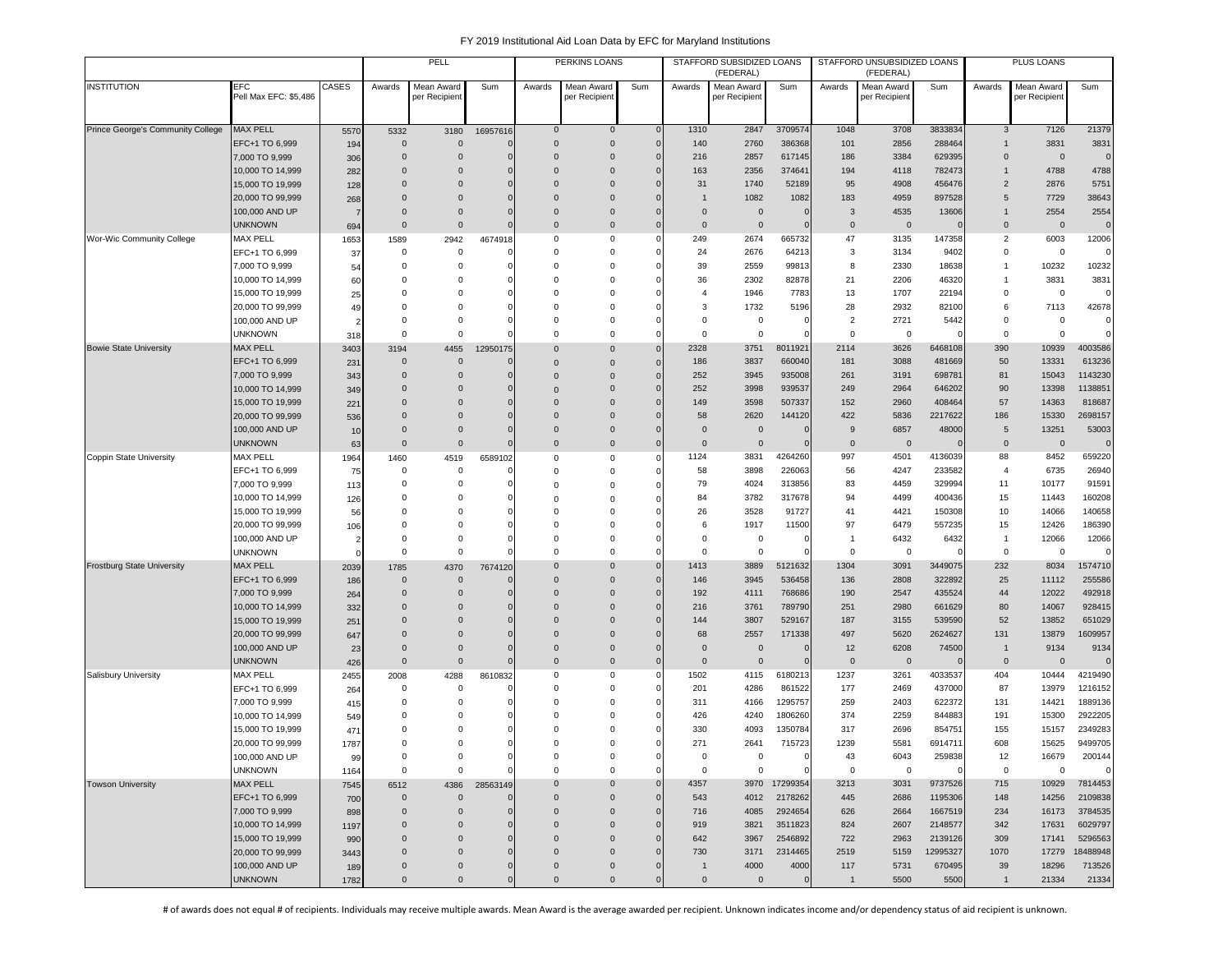|                                   |                                   |            |                  | OTHER FEDERAL LOANS |              |                | OTHER FEDERAL GRANTS AND<br><b>SCHOLARSHIPS</b> |                   |                      | FEDERAL WORKSTUDY      |                     |                  | PRIVATE LOANS  |                   |                | OTHER PRIVATE<br><b>SCHOLARSHIPS</b> |                  |
|-----------------------------------|-----------------------------------|------------|------------------|---------------------|--------------|----------------|-------------------------------------------------|-------------------|----------------------|------------------------|---------------------|------------------|----------------|-------------------|----------------|--------------------------------------|------------------|
| <b>INSTITUTION</b>                | <b>EFC</b>                        | CASES      | Awards           | Mean Award          | Sum          | Awards         | Mean                                            | Sum               | Awards               | Mean                   | Sum                 | Awards           | Mean Award     | Sum               | Awards         | Mean                                 | Sum              |
|                                   | Pell Max EFC: \$5,486             |            |                  | per Recipient       |              |                | Award per<br>Recipient                          |                   |                      | Award per<br>Recipient |                     |                  | per Recipient  |                   |                | Award per<br>Recipient               |                  |
|                                   |                                   |            |                  |                     |              |                |                                                 |                   |                      |                        |                     |                  |                |                   |                |                                      |                  |
| Prince George's Community College | MAX PELL                          | 557C       | $\mathbf 0$      | $\mathbf 0$         | $\Omega$     | 440            | 832                                             | 363601            | 102                  | 2856                   | 291265              | 3                | 4167           | 12500             | 209            | 2455                                 | 414888           |
|                                   | EFC+1 TO 6,999                    | 194        | $\mathbf 0$      | $\mathbf 0$         | $\Omega$     | $\bf 0$        | $\mathbf 0$                                     | $\Omega$          | $\mathbf{1}$         | 3565                   | 3565                | $\mathbf{1}$     | 4800           | 4800              | 9              | 1327                                 | 11945            |
|                                   | 7,000 TO 9,999                    | 306        | $\mathbf 0$      | $\mathbf 0$         | $\Omega$     | $\mathbf{0}$   | $\mathbf 0$                                     | $\Omega$          | 5                    | 2995                   | 14973               | 5                | 4782           | 23910             | 27             | 2382                                 | 54788            |
|                                   | 10,000 TO 14,999                  | 282        | $\mathbf 0$      | $\mathbf{0}$        | $\Omega$     | 1              | 317                                             | 317               | 2                    | 2513                   | 5026                | $\overline{2}$   | 4000           | 8000              | 20             | 1761                                 | 31691            |
|                                   | 15,000 TO 19,999                  | 128        | $\mathbf 0$      | $\mathbf 0$         |              | $\mathbf{0}$   | $\mathbf{0}$                                    | $\Omega$          | $\Omega$             | $\mathbf 0$            | C                   | $\mathbf{1}$     | 2000           | 2000              | 18             | 3463                                 | 45014            |
|                                   | 20,000 TO 99,999                  | 268        | $\mathbf 0$      | $\mathsf{O}\xspace$ |              | $\mathbf{0}$   | $\mathbf 0$                                     |                   | $\mathbf 0$          | $\mathbf 0$            | C                   | $\overline{2}$   | 5250           | 10500             | 39             | 2461                                 | 76300            |
|                                   | 100,000 AND UP                    |            | $\mathbf 0$      | $\mathbf 0$         |              | $\mathbf{0}$   | $\mathbf 0$                                     |                   | $\Omega$<br>$\Omega$ | $\mathbf 0$            | C                   | $\mathbf 0$      | $\mathbf 0$    | $\Omega$          | $\overline{2}$ | 2629                                 | 5258             |
|                                   | <b>UNKNOWN</b>                    | 694        | $\mathbf 0$<br>0 | $\mathsf{O}\xspace$ | $\Omega$     | 20<br>239      | 1753<br>599                                     | 17530<br>142449   | 33                   | $\mathbf 0$<br>2997    | $\epsilon$<br>98893 | 8<br>$\mathbf 0$ | 3659<br>0      | 29269<br>0        | 89<br>31       | 2182<br>913                          | 150589<br>26465  |
| Wor-Wic Community College         | <b>MAX PELL</b><br>EFC+1 TO 6,999 | 1653       | $\mathbf 0$      | 0                   | $\Omega$     | 0              | $\mathbf 0$                                     |                   | $\Omega$             | 0                      | $\epsilon$          | $\Omega$         | $\mathbf 0$    | $\Omega$          | 5              | 1875                                 | 3750             |
|                                   | 7,000 TO 9,999                    | 37         | 0                | $\mathbf 0$         | $\Omega$     | 0              | $^{\circ}$                                      |                   | $\mathbf 0$          | $\Omega$               | C                   | 0                | 0              |                   | 6              | 1667                                 | 5000             |
|                                   | 10,000 TO 14,999                  | 54         | 0                | 0                   |              | 1              | 4434                                            | 4434              | $\Omega$             | $\Omega$               | C                   | 0                | 0              |                   | 12             | 2050                                 | 10250            |
|                                   | 15,000 TO 19,999                  | 60<br>25   | 0                | 0                   | 0            | 0              | $\mathbf 0$                                     | $\mathbf 0$       | $\Omega$             | $\Omega$               | C                   | 0                | 0              |                   | $\overline{2}$ | 1500                                 | 3000             |
|                                   | 20,000 TO 99,999                  | 49         | $\mathbf 0$      | 0<br>$\mathbf 0$    | 0<br>O       | 0              | $\mathbf 0$                                     | $\Omega$          | $\Omega$             | $\Omega$               |                     | $\Omega$         | 0              | $\Omega$          | 5              | 650                                  | 3250             |
|                                   | 100,000 AND UP                    |            | $\mathbf 0$      | 0                   | 0            | 0              | $\mathbf 0$                                     |                   | $\Omega$             | $\Omega$               | C                   | $\mathbf 0$      | $\mathbf 0$    | ŋ                 | $\overline{0}$ | $\pmb{0}$                            | $\mathbf{0}$     |
|                                   | <b>UNKNOWN</b>                    | 318        | 0                | $\mathbf 0$         | O            | 27             | 2040                                            | 55075             | $\mathbf 0$          | $\mathsf 0$            | $\epsilon$          | $\Omega$         | $\mathbf 0$    | $\Omega$          | 10             | 1369                                 | 9580             |
| <b>Bowie State University</b>     | <b>MAX PELL</b>                   | 3403       | $\mathbf{0}$     | $\mathsf{O}\xspace$ | $\Omega$     | 602            | 4241                                            | 1742919           | 40                   | 2543                   | 101705              | 105              | 9451           | 888369            | 36             | 3097                                 | 95996            |
|                                   | EFC+1 TO 6,999                    | 231        | $\mathbf{0}$     | $\mathsf{O}\xspace$ | 0            | 12             | 8459                                            | 50752             |                      | 1001                   | 1001                | $\overline{7}$   | 11373          | 68238             | $\overline{2}$ | 1119                                 | 2238             |
|                                   | 7,000 TO 9,999                    | 343        | $\mathbf 0$      | $\mathsf{O}\xspace$ | $\Omega$     | 8              | 6134                                            | 36802             |                      | 1261                   | 1261                | 12               | 10732          | 107324            | $\overline{2}$ | 2000                                 | 4000             |
|                                   | 10,000 TO 14,999                  | 349        | $\mathbf 0$      | $\mathbf 0$         | $\Omega$     | 18             | 7418                                            | 81600             | $\boldsymbol{A}$     | 2448                   | 9790                | 21               | 11188          | 190190            | $\overline{2}$ | 750                                  | 1500             |
|                                   | 15,000 TO 19,999                  | 221        | $\mathbf 0$      | $\mathsf{O}\xspace$ | $\Omega$     | 15             | 9346                                            | 74768             | $\Omega$             | $\mathsf{O}\xspace$    | $\Omega$            | 13               | 8224           | 90460             | 3              | 2250                                 | 6750             |
|                                   | 20,000 TO 99,999                  | 536        | $\Omega$         | $\mathsf{O}\xspace$ | $\Omega$     | 14             | 11987                                           | 59935             | $\overline{2}$       | 1520                   | 3040                | 39               | 13883          | 472006            | 3              | 1983                                 | 5950             |
|                                   | 100,000 AND UP                    | 10         | $\mathbf 0$      | $\mathbf 0$         | $\Omega$     | $\mathbf 0$    | $\mathbf 0$                                     |                   | $\Omega$             | $\mathbf 0$            | $\epsilon$          | $\mathbf{0}$     | $\mathbf{0}$   |                   | $\overline{0}$ | $\mathbf 0$                          | $\mathbf{0}$     |
|                                   | <b>UNKNOWN</b>                    | 63         | $\mathbf 0$      | $\mathsf{O}\xspace$ | $\Omega$     | $\mathbf 0$    | $\mathbf 0$                                     |                   | $\mathbf{0}$         | $\mathbf 0$            | $\epsilon$          | 19               | 11369          | 193268            | $\mathbf 0$    | $\overline{0}$                       | $\Omega$         |
| Coppin State University           | <b>MAX PELL</b>                   | 1964       | 0                | $\mathbf 0$         | $\Omega$     | 530            | 1389                                            | 726332            | 156                  | 3475                   | 542151              | $\mathbf{1}$     | 9000           | 9000              | 87             | 3220                                 | 264004           |
|                                   | EFC+1 TO 6,999                    | 75         | 0                | $\mathbf 0$         | $\Omega$     | $\overline{2}$ | 7576                                            | 15151             | $\overline{4}$       | 3026                   | 12104               | 0                | 0              | C                 | 8              | 4015                                 | 28104            |
|                                   | 7,000 TO 9,999                    | 113        | $\mathbf 0$      | $\mathbf 0$         | O            | 3              | 8417                                            | 25252             | 4                    | 3688                   | 14750               | 0                | 0              | $\Omega$          | $\overline{7}$ | 3378                                 | 20270            |
|                                   | 10,000 TO 14,999                  | 126        | $\Omega$         | $\mathbf 0$         | $\Omega$     | 1              | 5050                                            | 5050              | $\mathbf{1}$         | 4000                   | 4000                | $\Omega$         | 0              |                   | 5              | 1722                                 | 8610             |
|                                   | 15,000 TO 19,999                  | 56         | $\Omega$         | 0                   |              | $\overline{1}$ | 10101                                           | 10101             | $\Omega$             | 0                      | $\Omega$            | $\Omega$         | 0              | C                 | $\Omega$       | $\mathsf 0$                          | $\mathbf{0}$     |
|                                   | 20,000 TO 99,999                  | 106        | 0                | 0                   |              | $\mathbf{1}$   | 10101                                           | 10101             | $\Omega$             | $\Omega$               | C                   | 1                | 3000           | 3000              | 8              | 2885                                 | 20198            |
|                                   | 100,000 AND UP                    |            | 0                | 0                   |              | 0              | $\mathbf 0$                                     |                   | 0                    | 0                      | C                   | $\mathbf 0$      | 0              |                   | $\overline{1}$ | 1500                                 | 1500             |
|                                   | <b>UNKNOWN</b>                    |            | 0                | $\mathbf 0$         | 0            | $\mathbf 0$    | $\mathbf 0$                                     | $\Omega$          | $\mathbf 0$          | $\mathsf 0$            | $\mathsf{C}$        | 0                | $\mathbf 0$    |                   | $\overline{0}$ | $\mathsf 0$                          | $\Omega$         |
| <b>Frostburg State University</b> | MAX PELL                          | 2039       | $\mathbf{0}$     | $\mathbf 0$         | $\Omega$     | 634            | 577                                             | 344240            | 97                   | 1446                   | 140284              | 105              | 9352           | 804258            | 557            | 2478                                 | 758278           |
|                                   | EFC+1 TO 6,999                    | 186        | $\mathbf 0$      | $\mathsf{O}\xspace$ | $\Omega$     | 3              | 2735                                            | 8204              | 8                    | 962                    | 7694                | 25               | 10866          | 184715            | 89             | 2236                                 | 107350           |
|                                   | 7,000 TO 9,999                    | 264        | $\mathbf 0$      | $\mathsf{O}\xspace$ | $\Omega$     | $\overline{2}$ | 1231                                            | 2462              | 11                   | 1021                   | 11233               | 30               | 8775           | 236915            | 110            | 2261                                 | 122099           |
|                                   | 10,000 TO 14,999                  | 332        | $\mathbf 0$      | $\mathbf{0}$        | $\Omega$     | 3              | 887                                             | 2662              | 3                    | 422                    | 1265                | 48               | 9788           | 362167            | 147            | 2096                                 | 176054           |
|                                   | 15,000 TO 19,999                  | 251        | $\mathbf 0$      | $\mathsf{O}\xspace$ | $\Omega$     | $\mathbf{1}$   | 1231                                            | 1231              |                      | 1116                   | 1116                | 49               | 12383          | 544869            | 97             | 2084                                 | 118797           |
|                                   | 20,000 TO 99,999                  | 647        | $\mathbf 0$      | $\mathsf{O}\xspace$ | $\Omega$     | 13             | 1174                                            | 15262<br>$\Omega$ | $\mathbf 0$          | $\mathbf 0$            | O                   | 138              | 12879          | 1468162           | 172            | 1933                                 | 222306           |
|                                   | 100,000 AND UP                    | 23         | $\mathbf 0$      | $\mathbf 0$         | $\Omega$     | $\mathbf 0$    | $\overline{0}$                                  |                   | $\mathbf{0}$         | $\mathbf 0$            | $\sqrt{ }$          | $\mathbf{3}$     | 9867           | 29602             | 12             | 2259                                 | 15815            |
|                                   | UNKNOWN<br><b>MAX PELL</b>        | 426        | $\mathbf 0$<br>0 | $\mathbf 0$         | $\mathbf{0}$ | $\overline{c}$ | 3472                                            | 6943<br>302405    | $\mathbf{0}$<br>71   | $\mathbf 0$<br>2210    | $\sqrt{ }$          | 82<br>139        | 13921          | 877041<br>1454457 | 76<br>310      | 1705                                 | 105740<br>931017 |
| Salisbury University              |                                   | 2455       | $\mathbf 0$      | $\mathbf 0$         | $\Omega$     | 392<br>0       | 781<br>$^{\circ}$                               |                   | $\mathbf{1}$         | 2853                   | 156895<br>2853      | 27               | 10464<br>11597 | 313111            | 37             | 3003<br>3972                         | 146967           |
|                                   | EFC+1 TO 6,999<br>7,000 TO 9,999  | 264        | $\Omega$         | $\mathbf 0$         |              | 0              | $^{\circ}$                                      |                   | $\overline{4}$       | 2747                   | 10987               | 45               | 12446          | 560055            | 63             | 3593                                 | 226329           |
|                                   | 10,000 TO 14,999                  | 415        | 0                | 0                   |              | 0              | $\mathbf 0$                                     |                   | 3                    | 2895                   | 8684                | 75               | 13969          | 1047709           | 80             | 2796                                 | 223673           |
|                                   | 15,000 TO 19,999                  | 549<br>471 | $\Omega$         | 0<br>0              | O            | $\Omega$       | $\Omega$                                        |                   | $\Omega$             | 0                      | $\mathsf{C}$        | 65               | 12866          | 836274            | 65             | 2582                                 | 167805           |
|                                   | 20,000 TO 99,999                  | 1787       | $\Omega$         | $\Omega$            | $\Omega$     | $\Omega$       | $\Omega$                                        |                   | $\Omega$             | $\Omega$               | $\Omega$            | 180              | 14046          | 2528231           | 226            | 2088                                 | 471964           |
|                                   | 100,000 AND UP                    | 99         | 0                | 0                   | $\Omega$     | 0              | 0                                               | $\Omega$          | 0                    | 0                      | 0                   | 5                | 15295          | 76474             | 13             | 2046                                 | 26600            |
|                                   | <b>UNKNOWN</b>                    | 1164       | 0                | 0                   | $\Omega$     | 0              | $\mathbf 0$                                     | $\Omega$          | $\mathbf 0$          | 0                      | $\mathbf{C}$        | 130              | 14585          | 1896111           | 110            | 2245                                 | 246938           |
| <b>Towson University</b>          | <b>MAX PELL</b>                   | 7545       | $\mathbf 0$      | $\mathsf{O}\xspace$ | $\mathbf{0}$ | 461            | 2655                                            | 1202521           | 364                  | 1509                   | 549156              | 491              | 9867           | 2920552           | 645            | 3323                                 | 2010262          |
|                                   | EFC+1 TO 6,999                    | 700        | $\mathbf 0$      | $\mathbf 0$         | $\mathbf{0}$ | $\mathbf 0$    | $\overline{0}$                                  | $\mathbf 0$       | 18                   | 1623                   | 29207               | 112              | 11559          | 774425            | 80             | 2978                                 | 223321           |
|                                   | 7,000 TO 9,999                    | 898        | $\mathbf 0$      | $\mathbf 0$         | $\Omega$     | 9              | 8474                                            | 67794             | 34                   | 1365                   | 46414               | 184              | 15119          | 1527001           | 96             | 3342                                 | 300799           |
|                                   | 10,000 TO 14,999                  | 1197       | $\mathbf 0$      | $\mathbf 0$         | $\Omega$     | 14             | 3761                                            | 48894             | 13                   | 1549                   | 20136               | 292              | 13531          | 2286678           | 149            | 2613                                 | 371055           |
|                                   | 15,000 TO 19,999                  | 990        | $\mathbf 0$      | $\mathbf 0$         | $\Omega$     | $\mathbf{3}$   | 3473                                            | 10420             | $\overline{2}$       | 1864                   | 3727                | 246              | 14132          | 1964374           | 124            | 2709                                 | 325102           |
|                                   | 20,000 TO 99,999                  | 3443       | $\mathbf 0$      | $\mathbf 0$         | $\Omega$     | 18             | 8647                                            | 129710            | $\overline{1}$       | 1327                   | 1327                | 730              | 16379          | 6797296           | 436            | 2944                                 | 1221567          |
|                                   | 100,000 AND UP                    | 189        | $\mathbf 0$      | $\mathsf{O}\xspace$ | 0            | $\overline{2}$ | 45748                                           | 45748             | $\mathbf 0$          | $\mathbf 0$            | $\mathbf 0$         | 18               | 15729          | 173020            | 21             | 2111                                 | 44332            |
|                                   | <b>UNKNOWN</b>                    | 1782       | $\mathbf 0$      | $\mathsf{O}\xspace$ |              | 30             | 8338                                            | 216786            | $\mathbf 0$          | $\mathbf 0$            | $\mathbf{0}$        | 423              | 14995          | 3703884           | 425            | 6623                                 | 2523461          |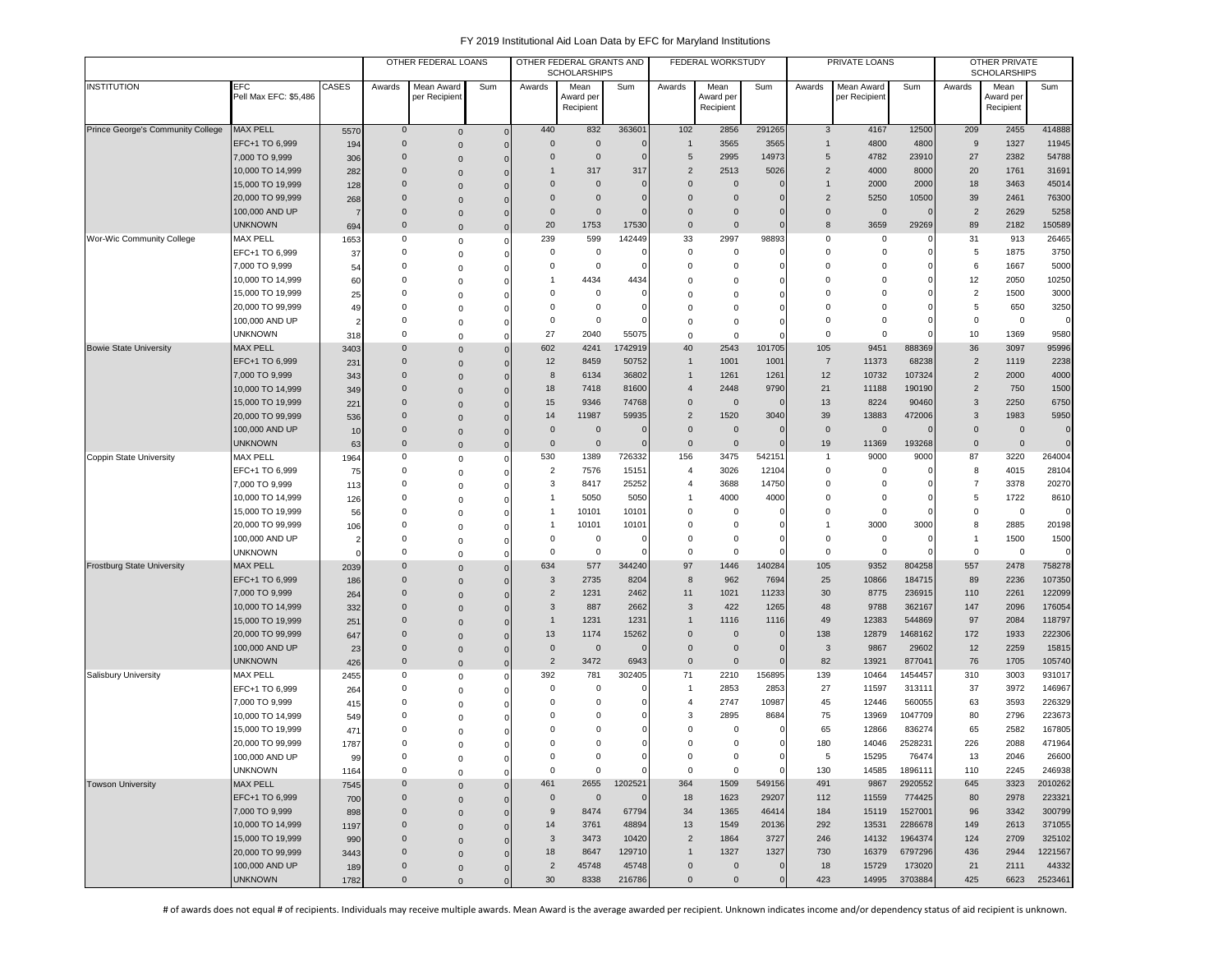|                                   |                       |       |                | PRIVATE ATHLETIC<br><b>SCHOLARSHIPS</b> |                |                     | PRIVATE GRANTS         |                     |                     | <b>INSTITUTIONAL GRANTS</b> |              |                     | <b>INSTITUTIONAL LOANS</b> |                     |                | INSTITUTIONAL SCHOLARSHIPS |              |
|-----------------------------------|-----------------------|-------|----------------|-----------------------------------------|----------------|---------------------|------------------------|---------------------|---------------------|-----------------------------|--------------|---------------------|----------------------------|---------------------|----------------|----------------------------|--------------|
| <b>INSTITUTION</b>                | EFC                   | CASES | Awards         | Mean                                    | Sum            | Awards              | Mean                   | Sum                 | Awards              | Mean Award                  | Sum          | Awards              | Mean Award                 | Sum                 | Awards         | Mean Award                 | Sum          |
|                                   | Pell Max EFC: \$5,486 |       |                | Award per<br>Recipient                  |                |                     | Award per<br>Recipient |                     |                     | per<br>Recipient            |              |                     | per Recipien               |                     |                | per Recipient              |              |
|                                   |                       |       |                |                                         |                |                     |                        |                     |                     |                             |              |                     |                            |                     |                |                            |              |
| Prince George's Community College | <b>MAX PELL</b>       | 5570  | $\overline{0}$ | $\mathbf 0$                             | $\Omega$       | $\mathbf{0}$        | $\mathbf 0$            | $\mathbf 0$         | $\mathbf 0$         | $\mathbf 0$                 | $\mathbf 0$  | $\mathbf 0$         | $\mathbf 0$                | $\mathbf 0$         | 543            | 1071                       | 549253       |
|                                   | EFC+1 TO 6,999        | 194   | $\overline{0}$ | $\mathbf 0$                             | $\mathbf{0}$   | $\Omega$            | $\mathbf 0$            | $\mathbf 0$         | $\mathbf{0}$        | $\mathbf 0$                 | $\mathbf 0$  | $\mathbf{0}$        | $\mathbf 0$                | $\mathbf 0$         | 58             | 3131                       | 140907       |
|                                   | 7,000 TO 9,999        | 306   | $\mathbf 0$    | $\mathbf 0$                             | 0              | $\mathbf 0$         | 0                      | $\mathbf 0$         | $\mathbf{0}$        | $\mathbf 0$                 | 0            | $\Omega$            | $\mathbf 0$                | $\mathsf{O}\xspace$ | 74             | 3457                       | 210869       |
|                                   | 10,000 TO 14,999      | 282   | $\overline{0}$ | $\mathbf 0$                             | $\Omega$       | $\Omega$            | 0                      | $\mathsf 0$         | $\mathbf{0}$        | $\mathbf 0$                 | 0            | $\Omega$            | $\mathbf 0$                | $\mathbf 0$         | 61             | 3626                       | 192154       |
|                                   | 15,000 TO 19,999      | 128   | $\mathbf 0$    | $\Omega$                                | $\Omega$       | $\Omega$            | $\Omega$               | $\mathsf 0$         | $\Omega$            | $\Omega$                    | 0            | $\Omega$            | $\mathbf 0$                | $\mathbf 0$         | 39             | 4053                       | 117550       |
|                                   | 20,000 TO 99,999      | 268   | $\Omega$       | $\Omega$                                | $\Omega$       | $\Omega$            | $\Omega$               | $\Omega$            | $\Omega$            | $\Omega$                    | $\Omega$     | $\Omega$            | $\Omega$                   | $\mathbf 0$         | 104            | 4143                       | 314842       |
|                                   | 100,000 AND UP        | 7     | $\Omega$       | $\Omega$                                | $\Omega$       | $\Omega$            | $\Omega$               | $\mathbf{0}$        | $\Omega$            | $\Omega$                    | $\Omega$     | $\mathbf 0$         | $\mathbf 0$                | $\mathbf 0$         | 6              | 2155                       | 8620         |
|                                   | <b>UNKNOWN</b>        | 694   | $\mathbf 0$    | $\mathbf 0$                             | $\overline{0}$ | $\Omega$            | $\mathbf{0}$           | $\mathbf{0}$        | $\mathbf 0$         | $\mathbf 0$                 | $\mathbf{0}$ | $\mathbf 0$         | $\mathbf 0$                | $\mathbf{0}$        | 77             | 1636                       | 114493       |
| Wor-Wic Community College         | <b>MAX PELL</b>       | 1653  | 0              | $^{\circ}$                              |                | 0                   | 0                      | $\mathbf 0$         | 0                   | 0                           | 0            | 0                   | 0                          | 0                   | 233            | 1246                       | 259260       |
|                                   | EFC+1 TO 6,999        | 37    | $^{\circ}$     | $^{\circ}$                              |                |                     | 1250                   | 1250                | 0                   | 0                           | 0            | 0                   | 0                          | $\Omega$            | 9              | 2840                       | 25564        |
|                                   | 7,000 TO 9,999        | 54    | $^{\circ}$     | $^{\circ}$                              |                | $\Omega$            | 0                      | $\mathbf 0$         | 0                   | 0                           | $\Omega$     | $\mathbf 0$         | 0                          |                     | 17             | 2064                       | 30961        |
|                                   | 10,000 TO 14,999      | 60    | $^{\circ}$     | $\Omega$                                |                | $\Omega$            | $\circ$                | $\Omega$            | $\Omega$            | $\Omega$                    | $\Omega$     | $\Omega$            | 0                          | $\Omega$            | 22             | 2610                       | 39157        |
|                                   | 15,000 TO 19,999      | 25    | $^{\circ}$     | $\Omega$                                |                | -1                  | 1400                   | 1400                | $\Omega$            | $\Omega$                    | $\Omega$     | $\Omega$            | 0                          |                     | 8              | 2995                       | 20964        |
|                                   | 20,000 TO 99,999      | 49    | $^{\circ}$     | $^{\circ}$                              |                |                     | 2400                   | 2400                | $\Omega$            | $\Omega$                    | $\Omega$     | $\mathbf 0$         | 0                          |                     | 15             | 2948                       | 41272        |
|                                   | 100,000 AND UP        |       | $\mathbf 0$    | $\Omega$                                |                | $\Omega$            | $\mathbf 0$            | $\mathbf 0$         | $\mathbf 0$         | $\mathbf 0$                 | $\Omega$     | $\mathbf 0$         | 0                          |                     | $\mathsf 0$    | $\mathsf 0$                | $\Omega$     |
|                                   | <b>UNKNOWN</b>        | 318   | $^{\circ}$     | $^{\circ}$                              | 0              | $\Omega$            | $\mathbf 0$            | $\mathbf 0$         | $\mathbf 0$         | $\mathsf 0$                 | 0            | $\mathbf 0$         | $\mathbf 0$                | $\mathbf 0$         | 200            | 304                        | 60169        |
| <b>Bowie State University</b>     | <b>MAX PELL</b>       | 3403  | $\mathbf 0$    | $\Omega$                                | $\Omega$       | $\Omega$            | $\Omega$               | $\mathsf{O}\xspace$ | 2481                | 1920                        | 3150569      | $\Omega$            | $\mathbf 0$                | $\mathbf{0}$        | 720            | 2137                       | 1241369      |
|                                   | EFC+1 TO 6,999        | 231   | $\mathbf 0$    | $\mathbf 0$                             | $\Omega$       | $\Omega$            | 0                      | $\mathsf{O}\xspace$ | 135                 | 546                         | 60573        | $\Omega$            | $\mathbf 0$                | $\mathbf 0$         | 41             | 5342                       | 181624       |
|                                   | 7,000 TO 9,999        | 343   | $\mathbf 0$    | $\Omega$                                | $\Omega$       | $\Omega$            | $\Omega$               | $\mathsf 0$         | 11                  | 925                         | 10175        | $\mathbf{0}$        | $\mathbf 0$                | $\Omega$            | 58             | 4847                       | 218127       |
|                                   | 10,000 TO 14,999      | 349   | $\mathbf 0$    | $\Omega$                                |                | $\Omega$            | 0                      | $\mathbf{0}$        | 6                   | 933                         | 5600         | $\Omega$            | $\mathbf 0$                | $\mathbf 0$         | 46             | 5228                       | 182968       |
|                                   | 15,000 TO 19,999      | 221   | $\mathbf 0$    | $\Omega$                                |                | $\Omega$            | 0                      | $\mathbf{0}$        | $\overline{7}$      | 1200                        | 7200         | $\Omega$            | $\mathbf 0$                | $\overline{0}$      | 34             | 5311                       | 148697       |
|                                   | 20,000 TO 99,999      | 536   | $\mathbf 0$    | $\mathbf 0$                             |                | $\Omega$            | 0                      | $\mathbf{0}$        | 5                   | 720                         | 3600         | $\Omega$            | $\mathbf 0$                | $\mathbf 0$         | 100            | 5345                       | 395504       |
|                                   | 100,000 AND UP        | 10    | $\overline{0}$ | $\mathbf 0$                             | $\Omega$       | $\Omega$            | $\mathbf{0}$           | $\mathsf 0$         | $\mathsf 0$         | $\mathbf 0$                 | 0            | $\Omega$            | $\mathbf 0$                | $\mathbf 0$         | $\overline{1}$ | 32520                      | 32520        |
|                                   | <b>UNKNOWN</b>        | 63    | $\mathbf 0$    | $\mathbf 0$                             | $\Omega$       | $\mathbf 0$         | $\mathbf{0}$           | $\mathbf 0$         | $\mathsf 0$         | $\mathbf 0$                 | 0            | $\mathbf 0$         | $\mathbf 0$                | $\mathbf 0$         | $\overline{2}$ | 1000                       | 2000         |
| Coppin State University           | <b>MAX PELL</b>       | 1964  | 5              | 3047                                    | 15233          | $\Omega$            | 0                      | $\mathsf 0$         | 657                 | 2417                        | 1273540      | $\mathbf 0$         | 0                          | $\mathbf 0$         | 180            | 5998                       | 989749       |
|                                   | EFC+1 TO 6,999        | 75    | $\overline{0}$ | $^{\circ}$                              | $\Omega$       | $\Omega$            | $\Omega$               | $\mathbf 0$         | 22                  | 2859                        | 45737        | 0                   | 0                          | 0                   | 9              | 5531                       | 44249        |
|                                   | 7,000 TO 9,999        | 113   | $^{\circ}$     | $^{\circ}$                              |                | $\Omega$            | $\Omega$               | $\mathsf 0$         | 39                  | 2942                        | 85321        | $\mathbf 0$         | 0                          |                     | 10             | 5358                       | 53578        |
|                                   | 10,000 TO 14,999      | 126   | $^{\circ}$     | $^{\circ}$                              |                | $\Omega$            | $\Omega$               | $\mathbf 0$         | 36                  | 3161                        | 85359        | 0                   | $\mathbf 0$                | n                   | 10             | 6136                       | 55224        |
|                                   | 15,000 TO 19,999      | 56    | $^{\circ}$     | $^{\circ}$                              |                | $\Omega$            | 0                      | $\mathbf 0$         | 17                  | 2648                        | 31776        | $\mathbf 0$         | 0                          | $\Omega$            | $\overline{c}$ | 4782                       | 9563         |
|                                   | 20,000 TO 99,999      | 106   | -1             | 6219                                    | 6219           | $\Omega$            | $\Omega$               | $\mathbf 0$         | 12                  | 2469                        | 27164        | $\Omega$            | 0                          | n                   | 17             | 6280                       | 87920        |
|                                   | 100,000 AND UP        | 2     | $\Omega$       | $^{\circ}$                              |                | $\Omega$            | $\Omega$               | $\Omega$            | 0                   | 0                           | 0            | $\mathbf 0$         | $\Omega$                   |                     | $\overline{2}$ | 14805                      | 14805        |
|                                   | <b>UNKNOWN</b>        |       | $\Omega$       | $\Omega$                                | $\Omega$       | $\Omega$            | $\mathbf 0$            | $\Omega$            | $\Omega$            | $\mathbf 0$                 | $\Omega$     | $\mathbf 0$         | $\Omega$                   | $\Omega$            | $\mathsf 0$    | $\mathbf 0$                | $\mathbf{0}$ |
| <b>Frostburg State University</b> | <b>MAX PELL</b>       | 2039  | $\mathbf 0$    | $\mathbf 0$                             |                | 34                  | 10200                  | 255000              | 1351                | 2353                        | 2604591      | $\Omega$            | $\mathbf 0$                | $\overline{0}$      | 356            | 2644                       | 801120       |
|                                   | EFC+1 TO 6,999        | 186   | $\mathbf 0$    | $\mathbf 0$                             | $\Omega$       | 3                   | 8000                   | 16000               | 140                 | 2913                        | 355416       | $\Omega$            | $\mathbf 0$                | $\overline{0}$      | 51             | 2674                       | 112313       |
|                                   | 7,000 TO 9,999        | 264   | $\mathbf 0$    | $\mathbf 0$                             |                |                     | 10000                  | 10000               | 130                 | 2704                        | 313637       | $\Omega$            | $\mathbf 0$                | $\overline{0}$      | 61             | 2847                       | 133826       |
|                                   | 10,000 TO 14,999      | 332   | $\overline{0}$ | $\mathbf 0$                             | $\Omega$       |                     | 10000                  | 10000               | 67                  | 2915                        | 186580       | $\Omega$            | $\mathbf 0$                | $\mathbf 0$         | 96             | 2319                       | 197092       |
|                                   | 15,000 TO 19,999      | 251   | $\mathbf 0$    | $\Omega$                                |                | $\Omega$            | $\circ$                | $\mathbf{0}$        | 35                  | 2864                        | 100250       | $\Omega$            | $\mathbf 0$                | $\mathbf{0}$        | 67             | 2466                       | 145513       |
|                                   | 20,000 TO 99,999      | 647   | $\Omega$       | $\Omega$                                | $\Omega$       | $\overline{2}$      | 10000                  | 20000               | 147                 | 2901                        | 426375       | 0                   | $\mathbf 0$                | $\mathbf 0$         | 168            | 2555                       | 372970       |
|                                   | 100,000 AND UP        | 23    | $\mathbf 0$    | $\mathbf 0$                             | $\Omega$       | $\mathbf 0$         | $\overline{0}$         | $\mathbf{0}$        | 9                   | 3083                        | 27750        | $\mathbf 0$         | $\mathbf 0$                | $\mathbf 0$         | $\overline{7}$ | 3357                       | 23500        |
|                                   | <b>UNKNOWN</b>        | 426   | $\overline{0}$ | $\mathbf 0$                             | $\overline{0}$ | $\mathbf 0$         | $\overline{0}$         | $\mathbf{0}$        | 50                  | 2779                        | 138953       | $\Omega$            | $\mathbf 0$                | $\mathbf 0$         | 123            | 2843                       | 324158       |
| <b>Salisbury University</b>       | <b>MAX PELL</b>       | 2455  | $^{\circ}$     | 0                                       | 0              | 16                  | 8869                   | 141897              | 763                 | 1835                        | 1400367      | 0                   | 0                          | 0                   | 789            | 2265                       | 1787401      |
|                                   | EFC+1 TO 6,999        | 264   | $^{\circ}$     | $\Omega$                                |                | -1                  | 9702                   | 9702                | 81                  | 3669                        | 297202       | $\Omega$            | $\mathbf 0$                | $\mathbf 0$         | 102            | 2775                       | 283000       |
|                                   | 7,000 TO 9,999        | 415   | $\Omega$       | $\Omega$                                |                |                     | 5362                   | 5362                | 74                  | 2911                        | 215405       | $\Omega$            | $\Omega$                   | $\Omega$            | 168            | 2463                       | 413750       |
|                                   | 10,000 TO 14,999      | 549   | $^{\circ}$     | $\Omega$                                |                | $\overline{2}$      | 9763                   | 19526               | 95                  | 2412                        | 229115       | $\Omega$            | $\Omega$                   |                     | 251            | 2530                       | 634950       |
|                                   | 15,000 TO 19,999      | 471   | $\mathbf 0$    | $\Omega$                                |                | 3                   | 9702                   | 29106               | 13                  | 2429                        | 31575        | $\mathbf 0$         | $\mathbf 0$                |                     | 222            | 2657                       | 589800       |
|                                   | 20,000 TO 99,999      | 1787  | $\Omega$       | $\Omega$                                |                | 6                   | 9749                   | 58491               | 10                  | 770                         | 7700         | $\mathbf 0$         | $\Omega$                   |                     | 932            | 2607                       | 2430050      |
|                                   | 100,000 AND UP        | 99    | $\mathbf 0$    | 0                                       | 0              |                     | 9702                   | 9702                | $\overline{1}$      | 1000                        | 1000         | 0                   | 0                          | 0                   | 67             | 2780                       | 186250       |
|                                   | <b>UNKNOWN</b>        | 1164  | $\mathsf 0$    | $\mathbf 0$                             | $\Omega$       | $\overline{4}$      | 9402                   | 37606               | 9                   | 611                         | 5500         | $\mathbf 0$         | $\mathsf{O}\xspace$        | $\mathbf 0$         | 723            | 2541                       | 1836820      |
| <b>Towson University</b>          | <b>MAX PELL</b>       | 7545  | 233            | 13665                                   | 1106868        | 204                 | 2538                   | 502529              | 4913                | 3401                        | 16350868     | $\mathsf{O}\xspace$ | $\mathbf 0$                | $\mathbf 0$         | 769            | 2744                       | 1690184      |
|                                   | EFC+1 TO 6,999        | 700   | 30             | 15825                                   | 221548         | 9                   | 2744                   | 24694               | 367                 | 3697                        | 1342129      | $\mathbf{0}$        | $\mathbf 0$                | $\mathbf 0$         | 99             | 3723                       | 264330       |
|                                   | 7,000 TO 9,999        | 898   | 21             | 10275                                   | 123297         | 11                  | 2409                   | 26498               | $\mathbf{3}$        | 4048                        | 12145        | $\mathbf 0$         | $\mathbf 0$                | $\overline{0}$      | 151            | 3634                       | 385250       |
|                                   | 10,000 TO 14,999      | 1197  | 14             | 6970                                    | 69699          | 13                  | 2239                   | 29112               | $\mathbf{1}$        | 7146                        | 7146         | $\mathbf 0$         | $\mathbf 0$                | $\mathbf 0$         | 278            | 4254                       | 770022       |
|                                   | 15,000 TO 19,999      | 990   | 26             | 15670                                   | 172373         | 5                   | 2083                   | 10414               | $\mathbf{1}$        | 1264                        | 1264         | $\Omega$            | $\mathbf 0$                | $\mathbf 0$         | 255            | 4113                       | 707358       |
|                                   | 20,000 TO 99,999      | 3443  | 121            | 9493                                    | 645505         | 5                   | 2631                   | 13156               | $\mathbf 0$         | $\mathbf 0$                 | $\mathbf 0$  | $\mathbf 0$         | $\mathbf 0$                | $\mathbf 0$         | 1131           | 4339                       | 3501854      |
|                                   | 100,000 AND UP        | 189   | 13             | 8491                                    | 67928          | $\mathsf{O}\xspace$ | $\mathbf 0$            | $\mathbf{0}$        | $\mathsf{O}\xspace$ | $\mathbf 0$                 | 0            | $\mathbf 0$         | $\mathbf 0$                | $\mathbf 0$         | 70             | 4323                       | 224814       |
|                                   | <b>UNKNOWN</b>        | 1782  | 332            | 14264                                   | 2125332        | $\mathbf 0$         | $\mathsf{O}\xspace$    | $\mathbf 0$         | $\mathsf{O}\xspace$ | $\mathbf 0$                 | $\mathbf 0$  | $\mathsf{O}\xspace$ | $\mathbf 0$                | $\overline{0}$      | 671            | 4216                       | 2175330      |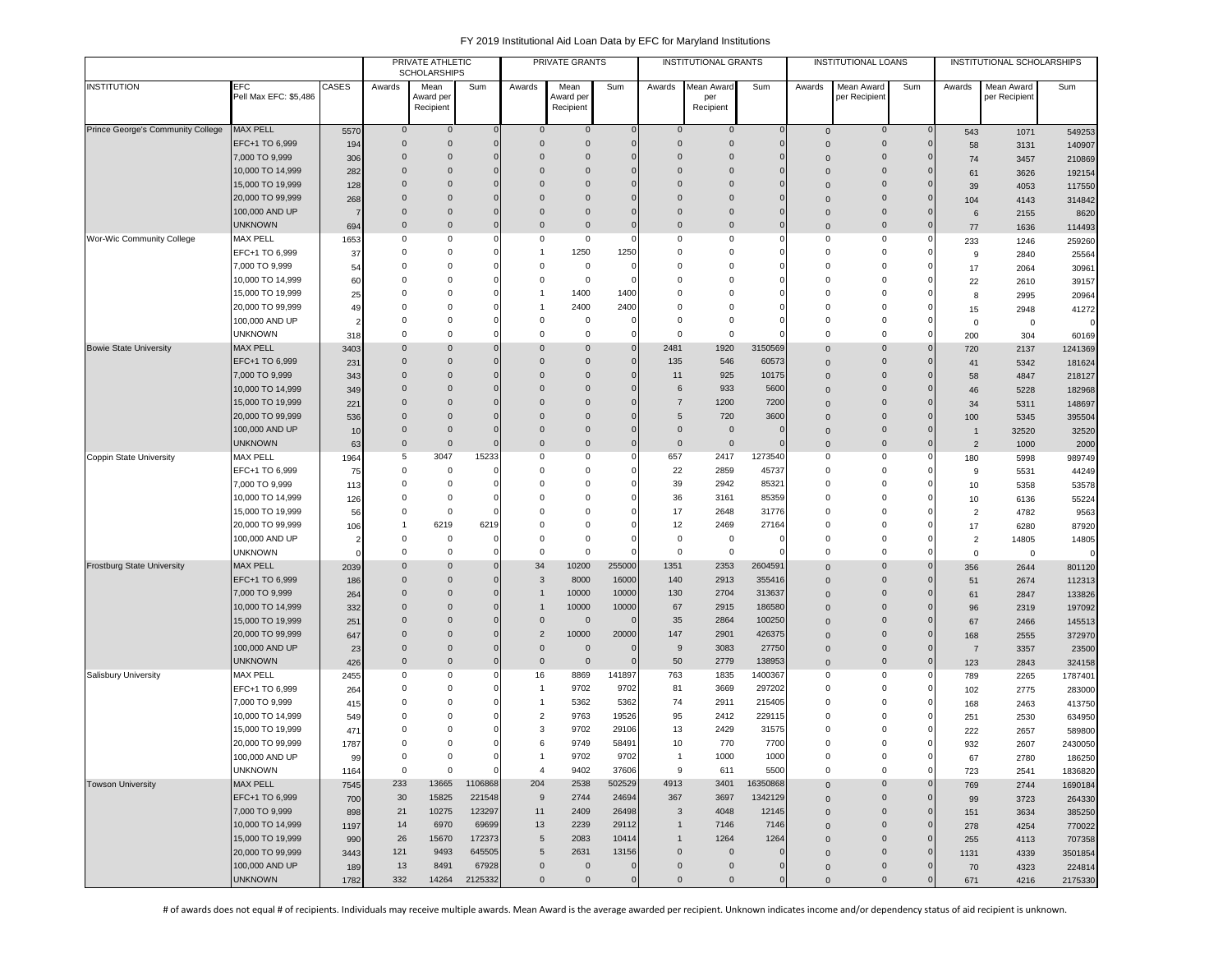| <b>EFC</b><br>CASES<br>Mean Award<br>Mean Award<br>Mean Award<br>Mean Award<br>Awards<br>Mean<br>Sum<br>Awards<br>Sum<br>Awards<br>Sum<br>Awards<br>Sum<br>Awards<br>Sum<br>Pell Max EFC: \$5,486<br>per Recipient<br>per Recipient<br>per Recipient<br>per Recipient<br>Award per<br>Recipient<br><b>MAX PELL</b><br>1848<br>36955<br>2041<br>55111<br>Prince George's Community College<br>20<br>27<br>$\mathbf 0$<br>$\mathbf 0$<br>$\overline{0}$<br>$\mathbf 0$<br>$\mathbf 0$<br>$\mathbf 0$<br>$\mathbf 0$<br>5570<br>$\Omega$<br>EFC+1 TO 6,999<br>$\mathbf 0$<br>$\overline{0}$<br>$\overline{4}$<br>1076<br>4303<br>1550<br>1550<br>$\mathbf 0$<br>$\mathbf 0$<br>$\mathbf{0}$<br>$\mathbf 0$<br>$\mathbf{1}$<br>194<br>$\Omega$<br>$\mathbf 0$<br>0<br>$\Omega$<br>$\mathbf 0$<br>$\overline{0}$<br>3<br>1860<br>5580<br>$\mathbf 0$<br>$\overline{0}$<br>7,000 TO 9,999<br>$\Omega$<br>$\Omega$<br>306<br>10,000 TO 14,999<br>3<br>2485<br>$\Omega$<br>$\mathbf{0}$<br>$\Omega$<br>$\Omega$<br>7455<br>5<br>1571<br>7855<br>$\mathbf 0$<br>$\overline{0}$<br>282<br>C<br>$\overline{2}$<br>15,000 TO 19,999<br>$\mathbf 0$<br>0<br>$\overline{0}$<br>$\overline{0}$<br>$\mathbf 0$<br>1938<br>3875<br>$\mathbf{0}$<br>$\overline{0}$<br>128<br>$\Omega$<br>$\Omega$<br>0<br>$\overline{0}$<br>$\overline{4}$<br>1819<br>465<br>465<br>$\mathbf{0}$<br>20,000 TO 99,999<br>$\mathbf 0$<br>$\Omega$<br>7276<br>$\mathbf{1}$<br>0<br>268<br>100,000 AND UP<br>$\overline{0}$<br>$\mathbf 0$<br>$\mathbf 0$<br>$\mathbf 0$<br>$\overline{0}$<br>$\mathbf 0$<br>$\mathbf 0$<br>0<br>$\mathbf 0$<br>$\mathbf 0$<br>$\Omega$<br>7<br><b>UNKNOWN</b><br>86<br>1227<br>105535<br>310<br>1137<br>352368<br>0<br>$\overline{0}$<br>$\mathbf 0$<br>$\mathbf 0$<br>$\mathbf 0$<br>$\mathbf 0$<br>$\mathbf 0$<br>694<br>2281<br>1334<br>8588<br><b>MAX PELL</b><br>$\mathbf 0$<br>$\mathbf 0$<br>$\mathbf 0$<br>3<br>6844<br>$\overline{2}$<br>2668<br>10<br>859<br>Wor-Wic Community College<br>0<br>$\Omega$<br>1653<br>EFC+1 TO 6,999<br>$\Omega$<br>$\mathbf 0$<br>$^{\circ}$<br>$\Omega$<br>0<br>0<br>$\Omega$<br>0<br>0<br>$\mathbf 0$<br>37<br>C<br>7,000 TO 9,999<br>1508<br>1508<br>$\mathbf 0$<br>$\mathbf 0$<br>$^{\circ}$<br>0<br>0<br>0<br>0<br>$\Omega$<br>$\overline{1}$<br>54<br>$\Omega$<br>3133<br>3133<br>723<br>723<br>$^{\circ}$<br>0<br>10,000 TO 14,999<br>0<br>0<br>$\Omega$<br>$\overline{1}$<br>0<br>$^{\circ}$<br>1<br>60<br>2204<br>15,000 TO 19,999<br>2204<br>$\mathbf 0$<br>$^{\circ}$<br>$^{\circ}$<br>$\mathbf 0$<br>0<br>25<br>0<br>$\Omega$<br>0<br>$\Omega$<br>1<br>$\mathbf 0$<br>$\mathbf 0$<br>1508<br>1508<br>$\mathbf 0$<br>0<br>$\mathbf 0$<br>0<br>0<br>20,000 TO 99,999<br>$\Omega$<br>ſ<br>$\mathbf{1}$<br>49<br>100,000 AND UP<br>$\mathbf 0$<br>0<br>$^{\circ}$<br>$^{\circ}$<br>0<br>$\Omega$<br>0<br>$\Omega$<br>0<br>$\Omega$<br>ſ<br>$\mathbf 0$<br>29<br>1192<br>747<br>11948<br><b>UNKNOWN</b><br>0<br>$^{\circ}$<br>$\mathbf 0$<br>$\Omega$<br>34580<br>16<br>$\Omega$<br>$\mathbf 0$<br>318<br><b>MAX PELL</b><br>83<br>6457<br>529494<br>$\overline{0}$<br>$\Omega$<br>$\overline{0}$<br>$\mathbf{0}$<br>$\mathbf 0$<br>$\mathbf{0}$<br>$\overline{0}$<br>3403<br>$\Omega$<br>$\mathbf 0$<br>$\mathbf 0$<br>EFC+1 TO 6,999<br>$\overline{4}$<br>8094<br>32375<br>$\overline{0}$<br>$\overline{0}$<br>$\mathbf{0}$<br>$\mathbf 0$<br>$\overline{0}$<br>$\mathbf{0}$<br>$\overline{0}$<br>231<br>$\Omega$<br>$\Omega$<br>$\mathbf 0$<br>7,000 TO 9,999<br>6302<br>37810<br>$\overline{0}$<br>$\overline{0}$<br>6<br>$\mathbf 0$<br>$\mathbf 0$<br>$\Omega$<br>$\mathbf 0$<br>$\mathbf 0$<br>$\mathbf{0}$<br>0<br>343<br>C<br>5950<br>59500<br>10<br>$\Omega$<br>$\overline{0}$<br>$\Omega$<br>10,000 TO 14,999<br>$\Omega$<br>$\Omega$<br>$\Omega$<br>$\mathbf 0$<br>$\mathbf{0}$<br>$\mathbf{0}$<br>O<br>349<br>15,000 TO 19,999<br>12<br>7693<br>92315<br>$\overline{0}$<br>$\Omega$<br>$\Omega$<br>$\Omega$<br>$\Omega$<br>$\Omega$<br>$\Omega$<br>$\Omega$<br>$\Omega$<br>221<br>C<br>20,000 TO 99,999<br>22<br>6580<br>138170<br>$\Omega$<br>$\Omega$<br>$\Omega$<br>$\Omega$<br>$\Omega$<br>$\Omega$<br>$\Omega$<br>536<br>$\overline{0}$<br>C<br>$\mathbf 0$<br>100,000 AND UP<br>$\mathbf 0$<br>$\overline{0}$<br>$\overline{0}$<br>$\Omega$<br>$\mathbf{0}$<br>$\Omega$<br>0<br>$\Omega$<br>Ω<br>10<br>$\overline{0}$<br>$\mathbf 0$<br><b>UNKNOWN</b><br>$\overline{2}$<br>15992<br>31984<br>$\overline{0}$<br>$\mathbf 0$<br>$\mathbf 0$<br>$\mathbf 0$<br>$\overline{0}$<br>$\mathbf{0}$<br>$\overline{0}$<br>63<br>$\mathbf 0$<br>$\mathbf 0$<br>$\mathbf 0$<br>1413<br>9894<br><b>MAX PELL</b><br>101<br>10205<br>938814<br>$\mathbf 0$<br>0<br>0<br>0<br>C<br>24<br>1503<br>H<br>1964<br>36061<br>$\mathbf 0$<br>$\mathbf 0$<br>EFC+1 TO 6,999<br>0<br>$\mathbf 0$<br>$\Omega$<br>0<br>$\Omega$<br>$\Omega$<br>$\Omega$<br>ſ<br>75<br>-0<br>$\overline{2}$<br>1710<br>3419<br>7,000 TO 9,999<br>7458<br>52204<br>$\mathbf 0$<br>9<br>$\overline{2}$<br>$\mathbf 0$<br>0<br>$\Omega$<br>$\Omega$<br>$\Omega$<br>C<br>$\Omega$<br>113<br>1455<br>2910<br>6931<br>41583<br>10,000 TO 14,999<br>6<br>$\mathbf 0$<br>$\Omega$<br>$\Omega$<br>$^{\circ}$<br>$\Omega$<br>126<br>C<br>3<br>2279<br>0<br>6837<br>17600<br>15,000 TO 19,999<br>3<br>5867<br>$^{\circ}$<br>0<br>0<br>$\Omega$<br>$\Omega$<br>56<br>$\Omega$<br>C<br>$\Omega$<br>$^{\circ}$<br>0<br>20,000 TO 99,999<br>19<br>6215<br>111869<br>$^{\circ}$<br>2<br>1455<br>2910<br>106<br>$\Omega$<br>2279<br>2279<br>$\Omega$<br>Ω<br>$\overline{1}$<br>0<br>0<br>$\mathbf 0$<br>0<br>0<br>100,000 AND UP<br>$\Omega$<br>0<br>$^{\circ}$<br>0<br>0<br>$\mathbf 0$<br>0<br>-2<br><b>UNKNOWN</b><br>0<br>0<br>$^{\circ}$<br>$\mathbf 0$<br>0<br>0<br>0<br>$\Omega$<br>$\Omega$<br>$\mathbf 0$<br>$^{\circ}$<br>$\mathbf 0$<br><b>MAX PELL</b><br><b>Frostburg State University</b><br>0<br>$\overline{0}$<br>$\mathbf 0$<br>$\mathbf{0}$<br>$\Omega$<br>$\mathbf 0$<br>$\Omega$<br>$\Omega$<br>28<br>$\mathbf 0$<br>$\Omega$<br>2039<br>5618<br>157304<br>EFC+1 TO 6,999<br>$\mathbf{0}$<br>0<br>$\Omega$<br>$\Omega$<br>$\Omega$<br>$\Omega$<br>$\Omega$<br>$\Omega$<br>$\Omega$<br>$\Omega$<br>186<br>3<br>7721<br>23164<br>7,000 TO 9,999<br>$\Omega$<br>$\Omega$<br>$\Omega$<br>$\Omega$<br>65883<br>$\Omega$<br>$\Omega$<br>$\Omega$<br>$\Omega$<br>$\Omega$<br>264<br>$\Omega$<br>11<br>5989<br>10,000 TO 14,999<br>$\mathbf 0$<br>$\mathbf{0}$<br>332<br>$\mathbf 0$<br>0<br>$\Omega$<br>9<br>5685<br>$\mathbf{0}$<br>$\mathbf 0$<br>$\Omega$<br>Ω<br>51164<br>15,000 TO 19,999<br>$\mathbf 0$<br>0<br>$\mathbf 0$<br>$\Omega$<br>$\mathbf{0}$<br>$\mathbf 0$<br>$\mathbf{0}$<br>$\mathbf 0$<br>0<br>6025<br>30127<br>251<br>5<br>20,000 TO 99,999<br>$\overline{0}$<br>$\mathbf 0$<br>$\mathbf{0}$<br>$\mathbf{0}$<br>0<br>0<br>$\Omega$<br>C<br>6659<br>99879<br>$\mathbf 0$<br>0<br>647<br>15<br>$\overline{0}$<br>$\mathbf 0$<br>$\mathbf 0$<br>0<br>$\mathbf 0$<br>$\overline{0}$<br>$\mathbf{0}$<br>$\mathbf 0$<br>$\overline{0}$<br>100,000 AND UP<br>23<br>$\Omega$<br>$\overline{1}$<br>7416<br>7416<br>$\overline{0}$<br>5682<br>5682<br>$\mathsf 0$<br><b>UNKNOWN</b><br>$\mathbf 0$<br>$\mathbf 0$<br>$\mathbf 0$<br>$\Omega$<br>$\overline{0}$<br>426<br>42<br>$\mathbf{1}$<br>4154<br>174467<br><b>MAX PELL</b><br>3212<br>3212<br>Salisbury University<br>0<br>$\mathbf 0$<br>$\mathbf 0$<br>$\mathbf 0$<br>$\overline{1}$<br>$^{\circ}$<br>$\mathbf 0$<br>2455<br>$\Omega$<br>144291<br>32<br>4509<br>EFC+1 TO 6,999<br>$\mathbf 0$<br>0<br>0<br>0<br>$^{\circ}$<br>$\Omega$<br>$\Omega$<br>$\Omega$<br>$\Omega$<br>$\Omega$<br>9<br>52633<br>264<br>5848<br>7,000 TO 9,999<br>$\mathbf 0$<br>0<br>0<br>$\mathbf 0$<br>415<br>$\Omega$<br>$\Omega$<br>C<br>10<br>7339<br>73386<br>$\Omega$<br>$\Omega$<br>O<br>10,000 TO 14,999<br>0<br>0<br>$\Omega$<br>$\Omega$<br>5431<br>92333<br>0<br>0<br>0<br>0<br>549<br>17<br>$\Omega$<br>$\Omega$<br>$\Omega$<br>$\Omega$<br>$\Omega$<br>15,000 TO 19,999<br>$\Omega$<br>$\Omega$<br>$\Omega$<br>$\Omega$<br>471<br>ſ<br>6610<br>59492<br>9<br>20,000 TO 99,999<br>$\Omega$<br>$\Omega$<br>$\mathbf 0$<br>1787<br>0<br>$\Omega$<br>$\Omega$<br>$\Omega$<br>0<br>O<br>$\Omega$<br>39<br>6151<br>239892<br>100,000 AND UP<br>0<br>0<br>0<br>0<br>$\mathbf 0$<br>0<br>$\mathbf 0$<br>0<br>0<br>0<br>$\Omega$<br>$\overline{2}$<br>99<br>3562<br>7123<br>$\mathbf 0$<br><b>UNKNOWN</b><br>$\mathbf 0$<br>$\mathbf 0$<br>$\mathbf 0$<br>10<br>2225<br>22249<br>$\mathsf 0$<br>$\mathbf 0$<br>$\mathbf 0$<br>$\Omega$<br>123<br>4708<br>1164<br>579134<br><b>MAX PELL</b><br><b>Towson University</b><br>74<br>12387<br>631755<br>$\mathbf 0$<br>6<br>5120<br>30717<br>$\overline{0}$<br>$\mathbf 0$<br>$\Omega$<br>$\mathbf{0}$<br>7545<br>63<br>4568<br>246653<br>EFC+1 TO 6,999<br>10<br>13249<br>105989<br>$\overline{0}$<br>$\mathbf 0$<br>$\mathbf 0$<br>$\overline{0}$<br>$\mathbf 0$<br>0<br>$\mathbf 0$<br>700<br>0<br>8<br>5171<br>36199<br>$\mathbf 0$<br>7,000 TO 9,999<br>11<br>$\overline{0}$<br>$\mathbf 0$<br>13086<br>117776<br>$\mathbf 0$<br>$\overline{0}$<br>$\mathbf{0}$<br>$\mathbf 0$<br>$\overline{0}$<br>898<br>$\mathbf 0$<br>13<br>4526<br>45259<br>10,000 TO 14,999<br>13<br>8667<br>95334<br>$\overline{0}$<br>$\overline{2}$<br>6826<br>13652<br>$\mathsf{O}\xspace$<br>$\mathbf 0$<br>$\mathbf 0$<br>1197<br>$\Omega$<br>21<br>5422<br>92178<br>15<br>9933<br>$\overline{0}$<br>3413<br>3413<br>15,000 TO 19,999<br>119195<br>$\mathbf 0$<br>$\overline{1}$<br>$\mathbf 0$<br>$\mathbf 0$<br>990<br>$\Omega$<br>27<br>5644<br>124164<br>20,000 TO 99,999<br>82<br>10241<br>675912<br>$\overline{0}$<br>6<br>5820<br>29098<br>3443<br>$\mathbf 0$<br>334214<br>$\mathbf 0$<br>$\mathbf 0$<br>$\Omega$<br>72<br>5305<br>100,000 AND UP<br>6<br>38147<br>$\mathsf 0$<br>$\overline{0}$<br>6358<br>$\overline{0}$<br>$\mathbf 0$<br>$\mathbf 0$<br>$\mathbf 0$<br>$\mathbf 0$<br>189<br>$\mathbf 0$<br>8<br>5820<br>29099<br>$\mathbf 0$<br>$\mathsf{O}\xspace$<br>13<br>$\mathsf{O}\xspace$<br>$\mathbf 0$<br>195 |                               |                |      |     | <b>INSTITUTIONAL ATHLETIC</b><br><b>SCHOLARSHIPS</b> |         | INSTITUTIONAL WORK STUDY |  | EMPLOYEE AND DEPENDENT<br><b>TUITION WAIVER</b> |        | SENIOR CITIZEN TUITION WAIVER |       | DISABLED STUDENT TUITION<br>WAIVER |  |
|---------------------------------------------------------------------------------------------------------------------------------------------------------------------------------------------------------------------------------------------------------------------------------------------------------------------------------------------------------------------------------------------------------------------------------------------------------------------------------------------------------------------------------------------------------------------------------------------------------------------------------------------------------------------------------------------------------------------------------------------------------------------------------------------------------------------------------------------------------------------------------------------------------------------------------------------------------------------------------------------------------------------------------------------------------------------------------------------------------------------------------------------------------------------------------------------------------------------------------------------------------------------------------------------------------------------------------------------------------------------------------------------------------------------------------------------------------------------------------------------------------------------------------------------------------------------------------------------------------------------------------------------------------------------------------------------------------------------------------------------------------------------------------------------------------------------------------------------------------------------------------------------------------------------------------------------------------------------------------------------------------------------------------------------------------------------------------------------------------------------------------------------------------------------------------------------------------------------------------------------------------------------------------------------------------------------------------------------------------------------------------------------------------------------------------------------------------------------------------------------------------------------------------------------------------------------------------------------------------------------------------------------------------------------------------------------------------------------------------------------------------------------------------------------------------------------------------------------------------------------------------------------------------------------------------------------------------------------------------------------------------------------------------------------------------------------------------------------------------------------------------------------------------------------------------------------------------------------------------------------------------------------------------------------------------------------------------------------------------------------------------------------------------------------------------------------------------------------------------------------------------------------------------------------------------------------------------------------------------------------------------------------------------------------------------------------------------------------------------------------------------------------------------------------------------------------------------------------------------------------------------------------------------------------------------------------------------------------------------------------------------------------------------------------------------------------------------------------------------------------------------------------------------------------------------------------------------------------------------------------------------------------------------------------------------------------------------------------------------------------------------------------------------------------------------------------------------------------------------------------------------------------------------------------------------------------------------------------------------------------------------------------------------------------------------------------------------------------------------------------------------------------------------------------------------------------------------------------------------------------------------------------------------------------------------------------------------------------------------------------------------------------------------------------------------------------------------------------------------------------------------------------------------------------------------------------------------------------------------------------------------------------------------------------------------------------------------------------------------------------------------------------------------------------------------------------------------------------------------------------------------------------------------------------------------------------------------------------------------------------------------------------------------------------------------------------------------------------------------------------------------------------------------------------------------------------------------------------------------------------------------------------------------------------------------------------------------------------------------------------------------------------------------------------------------------------------------------------------------------------------------------------------------------------------------------------------------------------------------------------------------------------------------------------------------------------------------------------------------------------------------------------------------------------------------------------------------------------------------------------------------------------------------------------------------------------------------------------------------------------------------------------------------------------------------------------------------------------------------------------------------------------------------------------------------------------------------------------------------------------------------------------------------------------------------------------------------------------------------------------------------------------------------------------------------------------------------------------------------------------------------------------------------------------------------------------------------------------------------------------------------------------------------------------------------------------------------------------------------------------------------------------------------------------------------------------------------------------------------------------------------------------------------------------------------------------------------------------------------------------------------------------------------------------------------------------------------------------------------------------------------------------------------------------------------------------------------------------------------------------------------------------------------------------------------------------------------------------------------------------------------------------------------------------------------------------------------------------------------------------------------------------------------------------------------------------------------------------------------------------------------------------------------------------------------------------------------------------------------------------------------------------------------------------------------------------------------------------------------------------------------------------------------------------------------------------------------------------------------------------------------------------------------------------------------------------------------------------------------------------------------------------------------------------------------------------------------------------------------------------------------------------------------------------------------------------------------------------------------------------------------------------------------------------------------------------------------------------------------------------------------------------------------------------------------------------------------------------------------------------------------------------------------------------------------------------------------------------------------------------------------------------------------------------------------------------------------------------------------------------------------------------------------------------------------------------------------------------------------------------------------------------------------------------------------------------------------------------------------------------------------------------------------------------------------------------------------------------------------------------------------------------------------------------------------------------------------------------------------------------------------------------------------------------------------------------------------------------------------------------------------|-------------------------------|----------------|------|-----|------------------------------------------------------|---------|--------------------------|--|-------------------------------------------------|--------|-------------------------------|-------|------------------------------------|--|
| $\Omega$                                                                                                                                                                                                                                                                                                                                                                                                                                                                                                                                                                                                                                                                                                                                                                                                                                                                                                                                                                                                                                                                                                                                                                                                                                                                                                                                                                                                                                                                                                                                                                                                                                                                                                                                                                                                                                                                                                                                                                                                                                                                                                                                                                                                                                                                                                                                                                                                                                                                                                                                                                                                                                                                                                                                                                                                                                                                                                                                                                                                                                                                                                                                                                                                                                                                                                                                                                                                                                                                                                                                                                                                                                                                                                                                                                                                                                                                                                                                                                                                                                                                                                                                                                                                                                                                                                                                                                                                                                                                                                                                                                                                                                                                                                                                                                                                                                                                                                                                                                                                                                                                                                                                                                                                                                                                                                                                                                                                                                                                                                                                                                                                                                                                                                                                                                                                                                                                                                                                                                                                                                                                                                                                                                                                                                                                                                                                                                                                                                                                                                                                                                                                                                                                                                                                                                                                                                                                                                                                                                                                                                                                                                                                                                                                                                                                                                                                                                                                                                                                                                                                                                                                                                                                                                                                                                                                                                                                                                                                                                                                                                                                                                                                                                                                                                                                                                                                                                                                                                                                                                                                                                                                                                                                                                                                                                                                                                                                                                                                                                                                                                                                                                                                                                                                                                                                                                                                                                                                                                                                                                                                                                                                                                                                                                                                                                                                                                                                                                                                                                                                                                                                                                                        | <b>INSTITUTION</b>            |                |      |     |                                                      |         |                          |  |                                                 |        |                               |       |                                    |  |
| $\overline{0}$<br>$\overline{0}$<br>$\overline{0}$<br>$\overline{0}$<br>$\overline{0}$<br>$\circ$<br>$\overline{0}$<br>$\mathbf 0$<br>$\mathbf 0$<br>$\circ$<br>$\overline{0}$<br>$\overline{0}$<br>$\overline{0}$<br>$\overline{0}$<br>$\overline{0}$<br>$\overline{0}$<br>$\overline{0}$<br>$\overline{0}$<br>$\mathbf 0$<br>$\mathbf 0$<br>$\circ$<br>$\mathbf{0}$<br>$\circ$<br>$\mathbf{0}$<br>$\mathbf 0$<br>$\overline{0}$<br>$\overline{0}$<br>$\overline{0}$<br>$\mathbf{0}$<br>$\overline{0}$<br>$\overline{0}$<br>$\overline{0}$<br>$\overline{0}$<br>$\overline{0}$<br>$\overline{0}$<br>$\overline{0}$<br>$\overline{0}$<br>$\circ$<br>$\mathbf 0$<br>$\mathbf{0}$<br>$\mathbf 0$<br>$\mathbf 0$<br>$\mathbf{0}$<br>$\mathbf 0$<br>$\overline{0}$<br>$\circ$                                                                                                                                                                                                                                                                                                                                                                                                                                                                                                                                                                                                                                                                                                                                                                                                                                                                                                                                                                                                                                                                                                                                                                                                                                                                                                                                                                                                                                                                                                                                                                                                                                                                                                                                                                                                                                                                                                                                                                                                                                                                                                                                                                                                                                                                                                                                                                                                                                                                                                                                                                                                                                                                                                                                                                                                                                                                                                                                                                                                                                                                                                                                                                                                                                                                                                                                                                                                                                                                                                                                                                                                                                                                                                                                                                                                                                                                                                                                                                                                                                                                                                                                                                                                                                                                                                                                                                                                                                                                                                                                                                                                                                                                                                                                                                                                                                                                                                                                                                                                                                                                                                                                                                                                                                                                                                                                                                                                                                                                                                                                                                                                                                                                                                                                                                                                                                                                                                                                                                                                                                                                                                                                                                                                                                                                                                                                                                                                                                                                                                                                                                                                                                                                                                                                                                                                                                                                                                                                                                                                                                                                                                                                                                                                                                                                                                                                                                                                                                                                                                                                                                                                                                                                                                                                                                                                                                                                                                                                                                                                                                                                                                                                                                                                                                                                                                                                                                                                                                                                                                                                                                                                                                                                                                                                                                                                                                                                                                                                                                                                                                                                                                                                                                                                                                                                                                                                                       |                               |                |      |     |                                                      |         |                          |  |                                                 |        |                               |       |                                    |  |
|                                                                                                                                                                                                                                                                                                                                                                                                                                                                                                                                                                                                                                                                                                                                                                                                                                                                                                                                                                                                                                                                                                                                                                                                                                                                                                                                                                                                                                                                                                                                                                                                                                                                                                                                                                                                                                                                                                                                                                                                                                                                                                                                                                                                                                                                                                                                                                                                                                                                                                                                                                                                                                                                                                                                                                                                                                                                                                                                                                                                                                                                                                                                                                                                                                                                                                                                                                                                                                                                                                                                                                                                                                                                                                                                                                                                                                                                                                                                                                                                                                                                                                                                                                                                                                                                                                                                                                                                                                                                                                                                                                                                                                                                                                                                                                                                                                                                                                                                                                                                                                                                                                                                                                                                                                                                                                                                                                                                                                                                                                                                                                                                                                                                                                                                                                                                                                                                                                                                                                                                                                                                                                                                                                                                                                                                                                                                                                                                                                                                                                                                                                                                                                                                                                                                                                                                                                                                                                                                                                                                                                                                                                                                                                                                                                                                                                                                                                                                                                                                                                                                                                                                                                                                                                                                                                                                                                                                                                                                                                                                                                                                                                                                                                                                                                                                                                                                                                                                                                                                                                                                                                                                                                                                                                                                                                                                                                                                                                                                                                                                                                                                                                                                                                                                                                                                                                                                                                                                                                                                                                                                                                                                                                                                                                                                                                                                                                                                                                                                                                                                                                                                                                                                 |                               |                |      |     |                                                      |         |                          |  |                                                 |        |                               |       |                                    |  |
|                                                                                                                                                                                                                                                                                                                                                                                                                                                                                                                                                                                                                                                                                                                                                                                                                                                                                                                                                                                                                                                                                                                                                                                                                                                                                                                                                                                                                                                                                                                                                                                                                                                                                                                                                                                                                                                                                                                                                                                                                                                                                                                                                                                                                                                                                                                                                                                                                                                                                                                                                                                                                                                                                                                                                                                                                                                                                                                                                                                                                                                                                                                                                                                                                                                                                                                                                                                                                                                                                                                                                                                                                                                                                                                                                                                                                                                                                                                                                                                                                                                                                                                                                                                                                                                                                                                                                                                                                                                                                                                                                                                                                                                                                                                                                                                                                                                                                                                                                                                                                                                                                                                                                                                                                                                                                                                                                                                                                                                                                                                                                                                                                                                                                                                                                                                                                                                                                                                                                                                                                                                                                                                                                                                                                                                                                                                                                                                                                                                                                                                                                                                                                                                                                                                                                                                                                                                                                                                                                                                                                                                                                                                                                                                                                                                                                                                                                                                                                                                                                                                                                                                                                                                                                                                                                                                                                                                                                                                                                                                                                                                                                                                                                                                                                                                                                                                                                                                                                                                                                                                                                                                                                                                                                                                                                                                                                                                                                                                                                                                                                                                                                                                                                                                                                                                                                                                                                                                                                                                                                                                                                                                                                                                                                                                                                                                                                                                                                                                                                                                                                                                                                                                                 |                               |                |      |     |                                                      |         |                          |  |                                                 |        |                               |       |                                    |  |
|                                                                                                                                                                                                                                                                                                                                                                                                                                                                                                                                                                                                                                                                                                                                                                                                                                                                                                                                                                                                                                                                                                                                                                                                                                                                                                                                                                                                                                                                                                                                                                                                                                                                                                                                                                                                                                                                                                                                                                                                                                                                                                                                                                                                                                                                                                                                                                                                                                                                                                                                                                                                                                                                                                                                                                                                                                                                                                                                                                                                                                                                                                                                                                                                                                                                                                                                                                                                                                                                                                                                                                                                                                                                                                                                                                                                                                                                                                                                                                                                                                                                                                                                                                                                                                                                                                                                                                                                                                                                                                                                                                                                                                                                                                                                                                                                                                                                                                                                                                                                                                                                                                                                                                                                                                                                                                                                                                                                                                                                                                                                                                                                                                                                                                                                                                                                                                                                                                                                                                                                                                                                                                                                                                                                                                                                                                                                                                                                                                                                                                                                                                                                                                                                                                                                                                                                                                                                                                                                                                                                                                                                                                                                                                                                                                                                                                                                                                                                                                                                                                                                                                                                                                                                                                                                                                                                                                                                                                                                                                                                                                                                                                                                                                                                                                                                                                                                                                                                                                                                                                                                                                                                                                                                                                                                                                                                                                                                                                                                                                                                                                                                                                                                                                                                                                                                                                                                                                                                                                                                                                                                                                                                                                                                                                                                                                                                                                                                                                                                                                                                                                                                                                                                 |                               |                |      |     |                                                      |         |                          |  |                                                 |        |                               |       |                                    |  |
|                                                                                                                                                                                                                                                                                                                                                                                                                                                                                                                                                                                                                                                                                                                                                                                                                                                                                                                                                                                                                                                                                                                                                                                                                                                                                                                                                                                                                                                                                                                                                                                                                                                                                                                                                                                                                                                                                                                                                                                                                                                                                                                                                                                                                                                                                                                                                                                                                                                                                                                                                                                                                                                                                                                                                                                                                                                                                                                                                                                                                                                                                                                                                                                                                                                                                                                                                                                                                                                                                                                                                                                                                                                                                                                                                                                                                                                                                                                                                                                                                                                                                                                                                                                                                                                                                                                                                                                                                                                                                                                                                                                                                                                                                                                                                                                                                                                                                                                                                                                                                                                                                                                                                                                                                                                                                                                                                                                                                                                                                                                                                                                                                                                                                                                                                                                                                                                                                                                                                                                                                                                                                                                                                                                                                                                                                                                                                                                                                                                                                                                                                                                                                                                                                                                                                                                                                                                                                                                                                                                                                                                                                                                                                                                                                                                                                                                                                                                                                                                                                                                                                                                                                                                                                                                                                                                                                                                                                                                                                                                                                                                                                                                                                                                                                                                                                                                                                                                                                                                                                                                                                                                                                                                                                                                                                                                                                                                                                                                                                                                                                                                                                                                                                                                                                                                                                                                                                                                                                                                                                                                                                                                                                                                                                                                                                                                                                                                                                                                                                                                                                                                                                                                                 |                               |                |      |     |                                                      |         |                          |  |                                                 |        |                               |       |                                    |  |
|                                                                                                                                                                                                                                                                                                                                                                                                                                                                                                                                                                                                                                                                                                                                                                                                                                                                                                                                                                                                                                                                                                                                                                                                                                                                                                                                                                                                                                                                                                                                                                                                                                                                                                                                                                                                                                                                                                                                                                                                                                                                                                                                                                                                                                                                                                                                                                                                                                                                                                                                                                                                                                                                                                                                                                                                                                                                                                                                                                                                                                                                                                                                                                                                                                                                                                                                                                                                                                                                                                                                                                                                                                                                                                                                                                                                                                                                                                                                                                                                                                                                                                                                                                                                                                                                                                                                                                                                                                                                                                                                                                                                                                                                                                                                                                                                                                                                                                                                                                                                                                                                                                                                                                                                                                                                                                                                                                                                                                                                                                                                                                                                                                                                                                                                                                                                                                                                                                                                                                                                                                                                                                                                                                                                                                                                                                                                                                                                                                                                                                                                                                                                                                                                                                                                                                                                                                                                                                                                                                                                                                                                                                                                                                                                                                                                                                                                                                                                                                                                                                                                                                                                                                                                                                                                                                                                                                                                                                                                                                                                                                                                                                                                                                                                                                                                                                                                                                                                                                                                                                                                                                                                                                                                                                                                                                                                                                                                                                                                                                                                                                                                                                                                                                                                                                                                                                                                                                                                                                                                                                                                                                                                                                                                                                                                                                                                                                                                                                                                                                                                                                                                                                                                 |                               |                |      |     |                                                      |         |                          |  |                                                 |        |                               |       |                                    |  |
|                                                                                                                                                                                                                                                                                                                                                                                                                                                                                                                                                                                                                                                                                                                                                                                                                                                                                                                                                                                                                                                                                                                                                                                                                                                                                                                                                                                                                                                                                                                                                                                                                                                                                                                                                                                                                                                                                                                                                                                                                                                                                                                                                                                                                                                                                                                                                                                                                                                                                                                                                                                                                                                                                                                                                                                                                                                                                                                                                                                                                                                                                                                                                                                                                                                                                                                                                                                                                                                                                                                                                                                                                                                                                                                                                                                                                                                                                                                                                                                                                                                                                                                                                                                                                                                                                                                                                                                                                                                                                                                                                                                                                                                                                                                                                                                                                                                                                                                                                                                                                                                                                                                                                                                                                                                                                                                                                                                                                                                                                                                                                                                                                                                                                                                                                                                                                                                                                                                                                                                                                                                                                                                                                                                                                                                                                                                                                                                                                                                                                                                                                                                                                                                                                                                                                                                                                                                                                                                                                                                                                                                                                                                                                                                                                                                                                                                                                                                                                                                                                                                                                                                                                                                                                                                                                                                                                                                                                                                                                                                                                                                                                                                                                                                                                                                                                                                                                                                                                                                                                                                                                                                                                                                                                                                                                                                                                                                                                                                                                                                                                                                                                                                                                                                                                                                                                                                                                                                                                                                                                                                                                                                                                                                                                                                                                                                                                                                                                                                                                                                                                                                                                                                                 |                               |                |      |     |                                                      |         |                          |  |                                                 |        |                               |       |                                    |  |
|                                                                                                                                                                                                                                                                                                                                                                                                                                                                                                                                                                                                                                                                                                                                                                                                                                                                                                                                                                                                                                                                                                                                                                                                                                                                                                                                                                                                                                                                                                                                                                                                                                                                                                                                                                                                                                                                                                                                                                                                                                                                                                                                                                                                                                                                                                                                                                                                                                                                                                                                                                                                                                                                                                                                                                                                                                                                                                                                                                                                                                                                                                                                                                                                                                                                                                                                                                                                                                                                                                                                                                                                                                                                                                                                                                                                                                                                                                                                                                                                                                                                                                                                                                                                                                                                                                                                                                                                                                                                                                                                                                                                                                                                                                                                                                                                                                                                                                                                                                                                                                                                                                                                                                                                                                                                                                                                                                                                                                                                                                                                                                                                                                                                                                                                                                                                                                                                                                                                                                                                                                                                                                                                                                                                                                                                                                                                                                                                                                                                                                                                                                                                                                                                                                                                                                                                                                                                                                                                                                                                                                                                                                                                                                                                                                                                                                                                                                                                                                                                                                                                                                                                                                                                                                                                                                                                                                                                                                                                                                                                                                                                                                                                                                                                                                                                                                                                                                                                                                                                                                                                                                                                                                                                                                                                                                                                                                                                                                                                                                                                                                                                                                                                                                                                                                                                                                                                                                                                                                                                                                                                                                                                                                                                                                                                                                                                                                                                                                                                                                                                                                                                                                                                 |                               |                |      |     |                                                      |         |                          |  |                                                 |        |                               |       |                                    |  |
|                                                                                                                                                                                                                                                                                                                                                                                                                                                                                                                                                                                                                                                                                                                                                                                                                                                                                                                                                                                                                                                                                                                                                                                                                                                                                                                                                                                                                                                                                                                                                                                                                                                                                                                                                                                                                                                                                                                                                                                                                                                                                                                                                                                                                                                                                                                                                                                                                                                                                                                                                                                                                                                                                                                                                                                                                                                                                                                                                                                                                                                                                                                                                                                                                                                                                                                                                                                                                                                                                                                                                                                                                                                                                                                                                                                                                                                                                                                                                                                                                                                                                                                                                                                                                                                                                                                                                                                                                                                                                                                                                                                                                                                                                                                                                                                                                                                                                                                                                                                                                                                                                                                                                                                                                                                                                                                                                                                                                                                                                                                                                                                                                                                                                                                                                                                                                                                                                                                                                                                                                                                                                                                                                                                                                                                                                                                                                                                                                                                                                                                                                                                                                                                                                                                                                                                                                                                                                                                                                                                                                                                                                                                                                                                                                                                                                                                                                                                                                                                                                                                                                                                                                                                                                                                                                                                                                                                                                                                                                                                                                                                                                                                                                                                                                                                                                                                                                                                                                                                                                                                                                                                                                                                                                                                                                                                                                                                                                                                                                                                                                                                                                                                                                                                                                                                                                                                                                                                                                                                                                                                                                                                                                                                                                                                                                                                                                                                                                                                                                                                                                                                                                                                                 |                               |                |      |     |                                                      |         |                          |  |                                                 |        |                               |       |                                    |  |
|                                                                                                                                                                                                                                                                                                                                                                                                                                                                                                                                                                                                                                                                                                                                                                                                                                                                                                                                                                                                                                                                                                                                                                                                                                                                                                                                                                                                                                                                                                                                                                                                                                                                                                                                                                                                                                                                                                                                                                                                                                                                                                                                                                                                                                                                                                                                                                                                                                                                                                                                                                                                                                                                                                                                                                                                                                                                                                                                                                                                                                                                                                                                                                                                                                                                                                                                                                                                                                                                                                                                                                                                                                                                                                                                                                                                                                                                                                                                                                                                                                                                                                                                                                                                                                                                                                                                                                                                                                                                                                                                                                                                                                                                                                                                                                                                                                                                                                                                                                                                                                                                                                                                                                                                                                                                                                                                                                                                                                                                                                                                                                                                                                                                                                                                                                                                                                                                                                                                                                                                                                                                                                                                                                                                                                                                                                                                                                                                                                                                                                                                                                                                                                                                                                                                                                                                                                                                                                                                                                                                                                                                                                                                                                                                                                                                                                                                                                                                                                                                                                                                                                                                                                                                                                                                                                                                                                                                                                                                                                                                                                                                                                                                                                                                                                                                                                                                                                                                                                                                                                                                                                                                                                                                                                                                                                                                                                                                                                                                                                                                                                                                                                                                                                                                                                                                                                                                                                                                                                                                                                                                                                                                                                                                                                                                                                                                                                                                                                                                                                                                                                                                                                                                 |                               |                |      |     |                                                      |         |                          |  |                                                 |        |                               |       |                                    |  |
|                                                                                                                                                                                                                                                                                                                                                                                                                                                                                                                                                                                                                                                                                                                                                                                                                                                                                                                                                                                                                                                                                                                                                                                                                                                                                                                                                                                                                                                                                                                                                                                                                                                                                                                                                                                                                                                                                                                                                                                                                                                                                                                                                                                                                                                                                                                                                                                                                                                                                                                                                                                                                                                                                                                                                                                                                                                                                                                                                                                                                                                                                                                                                                                                                                                                                                                                                                                                                                                                                                                                                                                                                                                                                                                                                                                                                                                                                                                                                                                                                                                                                                                                                                                                                                                                                                                                                                                                                                                                                                                                                                                                                                                                                                                                                                                                                                                                                                                                                                                                                                                                                                                                                                                                                                                                                                                                                                                                                                                                                                                                                                                                                                                                                                                                                                                                                                                                                                                                                                                                                                                                                                                                                                                                                                                                                                                                                                                                                                                                                                                                                                                                                                                                                                                                                                                                                                                                                                                                                                                                                                                                                                                                                                                                                                                                                                                                                                                                                                                                                                                                                                                                                                                                                                                                                                                                                                                                                                                                                                                                                                                                                                                                                                                                                                                                                                                                                                                                                                                                                                                                                                                                                                                                                                                                                                                                                                                                                                                                                                                                                                                                                                                                                                                                                                                                                                                                                                                                                                                                                                                                                                                                                                                                                                                                                                                                                                                                                                                                                                                                                                                                                                                                 |                               |                |      |     |                                                      |         |                          |  |                                                 |        |                               |       |                                    |  |
|                                                                                                                                                                                                                                                                                                                                                                                                                                                                                                                                                                                                                                                                                                                                                                                                                                                                                                                                                                                                                                                                                                                                                                                                                                                                                                                                                                                                                                                                                                                                                                                                                                                                                                                                                                                                                                                                                                                                                                                                                                                                                                                                                                                                                                                                                                                                                                                                                                                                                                                                                                                                                                                                                                                                                                                                                                                                                                                                                                                                                                                                                                                                                                                                                                                                                                                                                                                                                                                                                                                                                                                                                                                                                                                                                                                                                                                                                                                                                                                                                                                                                                                                                                                                                                                                                                                                                                                                                                                                                                                                                                                                                                                                                                                                                                                                                                                                                                                                                                                                                                                                                                                                                                                                                                                                                                                                                                                                                                                                                                                                                                                                                                                                                                                                                                                                                                                                                                                                                                                                                                                                                                                                                                                                                                                                                                                                                                                                                                                                                                                                                                                                                                                                                                                                                                                                                                                                                                                                                                                                                                                                                                                                                                                                                                                                                                                                                                                                                                                                                                                                                                                                                                                                                                                                                                                                                                                                                                                                                                                                                                                                                                                                                                                                                                                                                                                                                                                                                                                                                                                                                                                                                                                                                                                                                                                                                                                                                                                                                                                                                                                                                                                                                                                                                                                                                                                                                                                                                                                                                                                                                                                                                                                                                                                                                                                                                                                                                                                                                                                                                                                                                                                                 |                               |                |      |     |                                                      |         |                          |  |                                                 |        |                               |       |                                    |  |
|                                                                                                                                                                                                                                                                                                                                                                                                                                                                                                                                                                                                                                                                                                                                                                                                                                                                                                                                                                                                                                                                                                                                                                                                                                                                                                                                                                                                                                                                                                                                                                                                                                                                                                                                                                                                                                                                                                                                                                                                                                                                                                                                                                                                                                                                                                                                                                                                                                                                                                                                                                                                                                                                                                                                                                                                                                                                                                                                                                                                                                                                                                                                                                                                                                                                                                                                                                                                                                                                                                                                                                                                                                                                                                                                                                                                                                                                                                                                                                                                                                                                                                                                                                                                                                                                                                                                                                                                                                                                                                                                                                                                                                                                                                                                                                                                                                                                                                                                                                                                                                                                                                                                                                                                                                                                                                                                                                                                                                                                                                                                                                                                                                                                                                                                                                                                                                                                                                                                                                                                                                                                                                                                                                                                                                                                                                                                                                                                                                                                                                                                                                                                                                                                                                                                                                                                                                                                                                                                                                                                                                                                                                                                                                                                                                                                                                                                                                                                                                                                                                                                                                                                                                                                                                                                                                                                                                                                                                                                                                                                                                                                                                                                                                                                                                                                                                                                                                                                                                                                                                                                                                                                                                                                                                                                                                                                                                                                                                                                                                                                                                                                                                                                                                                                                                                                                                                                                                                                                                                                                                                                                                                                                                                                                                                                                                                                                                                                                                                                                                                                                                                                                                                                 |                               |                |      |     |                                                      |         |                          |  |                                                 |        |                               |       |                                    |  |
|                                                                                                                                                                                                                                                                                                                                                                                                                                                                                                                                                                                                                                                                                                                                                                                                                                                                                                                                                                                                                                                                                                                                                                                                                                                                                                                                                                                                                                                                                                                                                                                                                                                                                                                                                                                                                                                                                                                                                                                                                                                                                                                                                                                                                                                                                                                                                                                                                                                                                                                                                                                                                                                                                                                                                                                                                                                                                                                                                                                                                                                                                                                                                                                                                                                                                                                                                                                                                                                                                                                                                                                                                                                                                                                                                                                                                                                                                                                                                                                                                                                                                                                                                                                                                                                                                                                                                                                                                                                                                                                                                                                                                                                                                                                                                                                                                                                                                                                                                                                                                                                                                                                                                                                                                                                                                                                                                                                                                                                                                                                                                                                                                                                                                                                                                                                                                                                                                                                                                                                                                                                                                                                                                                                                                                                                                                                                                                                                                                                                                                                                                                                                                                                                                                                                                                                                                                                                                                                                                                                                                                                                                                                                                                                                                                                                                                                                                                                                                                                                                                                                                                                                                                                                                                                                                                                                                                                                                                                                                                                                                                                                                                                                                                                                                                                                                                                                                                                                                                                                                                                                                                                                                                                                                                                                                                                                                                                                                                                                                                                                                                                                                                                                                                                                                                                                                                                                                                                                                                                                                                                                                                                                                                                                                                                                                                                                                                                                                                                                                                                                                                                                                                                                 |                               |                |      |     |                                                      |         |                          |  |                                                 |        |                               |       |                                    |  |
|                                                                                                                                                                                                                                                                                                                                                                                                                                                                                                                                                                                                                                                                                                                                                                                                                                                                                                                                                                                                                                                                                                                                                                                                                                                                                                                                                                                                                                                                                                                                                                                                                                                                                                                                                                                                                                                                                                                                                                                                                                                                                                                                                                                                                                                                                                                                                                                                                                                                                                                                                                                                                                                                                                                                                                                                                                                                                                                                                                                                                                                                                                                                                                                                                                                                                                                                                                                                                                                                                                                                                                                                                                                                                                                                                                                                                                                                                                                                                                                                                                                                                                                                                                                                                                                                                                                                                                                                                                                                                                                                                                                                                                                                                                                                                                                                                                                                                                                                                                                                                                                                                                                                                                                                                                                                                                                                                                                                                                                                                                                                                                                                                                                                                                                                                                                                                                                                                                                                                                                                                                                                                                                                                                                                                                                                                                                                                                                                                                                                                                                                                                                                                                                                                                                                                                                                                                                                                                                                                                                                                                                                                                                                                                                                                                                                                                                                                                                                                                                                                                                                                                                                                                                                                                                                                                                                                                                                                                                                                                                                                                                                                                                                                                                                                                                                                                                                                                                                                                                                                                                                                                                                                                                                                                                                                                                                                                                                                                                                                                                                                                                                                                                                                                                                                                                                                                                                                                                                                                                                                                                                                                                                                                                                                                                                                                                                                                                                                                                                                                                                                                                                                                                                 |                               |                |      |     |                                                      |         |                          |  |                                                 |        |                               |       |                                    |  |
|                                                                                                                                                                                                                                                                                                                                                                                                                                                                                                                                                                                                                                                                                                                                                                                                                                                                                                                                                                                                                                                                                                                                                                                                                                                                                                                                                                                                                                                                                                                                                                                                                                                                                                                                                                                                                                                                                                                                                                                                                                                                                                                                                                                                                                                                                                                                                                                                                                                                                                                                                                                                                                                                                                                                                                                                                                                                                                                                                                                                                                                                                                                                                                                                                                                                                                                                                                                                                                                                                                                                                                                                                                                                                                                                                                                                                                                                                                                                                                                                                                                                                                                                                                                                                                                                                                                                                                                                                                                                                                                                                                                                                                                                                                                                                                                                                                                                                                                                                                                                                                                                                                                                                                                                                                                                                                                                                                                                                                                                                                                                                                                                                                                                                                                                                                                                                                                                                                                                                                                                                                                                                                                                                                                                                                                                                                                                                                                                                                                                                                                                                                                                                                                                                                                                                                                                                                                                                                                                                                                                                                                                                                                                                                                                                                                                                                                                                                                                                                                                                                                                                                                                                                                                                                                                                                                                                                                                                                                                                                                                                                                                                                                                                                                                                                                                                                                                                                                                                                                                                                                                                                                                                                                                                                                                                                                                                                                                                                                                                                                                                                                                                                                                                                                                                                                                                                                                                                                                                                                                                                                                                                                                                                                                                                                                                                                                                                                                                                                                                                                                                                                                                                                                 |                               |                |      |     |                                                      |         |                          |  |                                                 |        |                               |       |                                    |  |
|                                                                                                                                                                                                                                                                                                                                                                                                                                                                                                                                                                                                                                                                                                                                                                                                                                                                                                                                                                                                                                                                                                                                                                                                                                                                                                                                                                                                                                                                                                                                                                                                                                                                                                                                                                                                                                                                                                                                                                                                                                                                                                                                                                                                                                                                                                                                                                                                                                                                                                                                                                                                                                                                                                                                                                                                                                                                                                                                                                                                                                                                                                                                                                                                                                                                                                                                                                                                                                                                                                                                                                                                                                                                                                                                                                                                                                                                                                                                                                                                                                                                                                                                                                                                                                                                                                                                                                                                                                                                                                                                                                                                                                                                                                                                                                                                                                                                                                                                                                                                                                                                                                                                                                                                                                                                                                                                                                                                                                                                                                                                                                                                                                                                                                                                                                                                                                                                                                                                                                                                                                                                                                                                                                                                                                                                                                                                                                                                                                                                                                                                                                                                                                                                                                                                                                                                                                                                                                                                                                                                                                                                                                                                                                                                                                                                                                                                                                                                                                                                                                                                                                                                                                                                                                                                                                                                                                                                                                                                                                                                                                                                                                                                                                                                                                                                                                                                                                                                                                                                                                                                                                                                                                                                                                                                                                                                                                                                                                                                                                                                                                                                                                                                                                                                                                                                                                                                                                                                                                                                                                                                                                                                                                                                                                                                                                                                                                                                                                                                                                                                                                                                                                                                 |                               |                |      |     |                                                      |         |                          |  |                                                 |        |                               |       |                                    |  |
|                                                                                                                                                                                                                                                                                                                                                                                                                                                                                                                                                                                                                                                                                                                                                                                                                                                                                                                                                                                                                                                                                                                                                                                                                                                                                                                                                                                                                                                                                                                                                                                                                                                                                                                                                                                                                                                                                                                                                                                                                                                                                                                                                                                                                                                                                                                                                                                                                                                                                                                                                                                                                                                                                                                                                                                                                                                                                                                                                                                                                                                                                                                                                                                                                                                                                                                                                                                                                                                                                                                                                                                                                                                                                                                                                                                                                                                                                                                                                                                                                                                                                                                                                                                                                                                                                                                                                                                                                                                                                                                                                                                                                                                                                                                                                                                                                                                                                                                                                                                                                                                                                                                                                                                                                                                                                                                                                                                                                                                                                                                                                                                                                                                                                                                                                                                                                                                                                                                                                                                                                                                                                                                                                                                                                                                                                                                                                                                                                                                                                                                                                                                                                                                                                                                                                                                                                                                                                                                                                                                                                                                                                                                                                                                                                                                                                                                                                                                                                                                                                                                                                                                                                                                                                                                                                                                                                                                                                                                                                                                                                                                                                                                                                                                                                                                                                                                                                                                                                                                                                                                                                                                                                                                                                                                                                                                                                                                                                                                                                                                                                                                                                                                                                                                                                                                                                                                                                                                                                                                                                                                                                                                                                                                                                                                                                                                                                                                                                                                                                                                                                                                                                                                                 | <b>Bowie State University</b> |                |      |     |                                                      |         |                          |  |                                                 |        |                               |       |                                    |  |
|                                                                                                                                                                                                                                                                                                                                                                                                                                                                                                                                                                                                                                                                                                                                                                                                                                                                                                                                                                                                                                                                                                                                                                                                                                                                                                                                                                                                                                                                                                                                                                                                                                                                                                                                                                                                                                                                                                                                                                                                                                                                                                                                                                                                                                                                                                                                                                                                                                                                                                                                                                                                                                                                                                                                                                                                                                                                                                                                                                                                                                                                                                                                                                                                                                                                                                                                                                                                                                                                                                                                                                                                                                                                                                                                                                                                                                                                                                                                                                                                                                                                                                                                                                                                                                                                                                                                                                                                                                                                                                                                                                                                                                                                                                                                                                                                                                                                                                                                                                                                                                                                                                                                                                                                                                                                                                                                                                                                                                                                                                                                                                                                                                                                                                                                                                                                                                                                                                                                                                                                                                                                                                                                                                                                                                                                                                                                                                                                                                                                                                                                                                                                                                                                                                                                                                                                                                                                                                                                                                                                                                                                                                                                                                                                                                                                                                                                                                                                                                                                                                                                                                                                                                                                                                                                                                                                                                                                                                                                                                                                                                                                                                                                                                                                                                                                                                                                                                                                                                                                                                                                                                                                                                                                                                                                                                                                                                                                                                                                                                                                                                                                                                                                                                                                                                                                                                                                                                                                                                                                                                                                                                                                                                                                                                                                                                                                                                                                                                                                                                                                                                                                                                                                 |                               |                |      |     |                                                      |         |                          |  |                                                 |        |                               |       |                                    |  |
|                                                                                                                                                                                                                                                                                                                                                                                                                                                                                                                                                                                                                                                                                                                                                                                                                                                                                                                                                                                                                                                                                                                                                                                                                                                                                                                                                                                                                                                                                                                                                                                                                                                                                                                                                                                                                                                                                                                                                                                                                                                                                                                                                                                                                                                                                                                                                                                                                                                                                                                                                                                                                                                                                                                                                                                                                                                                                                                                                                                                                                                                                                                                                                                                                                                                                                                                                                                                                                                                                                                                                                                                                                                                                                                                                                                                                                                                                                                                                                                                                                                                                                                                                                                                                                                                                                                                                                                                                                                                                                                                                                                                                                                                                                                                                                                                                                                                                                                                                                                                                                                                                                                                                                                                                                                                                                                                                                                                                                                                                                                                                                                                                                                                                                                                                                                                                                                                                                                                                                                                                                                                                                                                                                                                                                                                                                                                                                                                                                                                                                                                                                                                                                                                                                                                                                                                                                                                                                                                                                                                                                                                                                                                                                                                                                                                                                                                                                                                                                                                                                                                                                                                                                                                                                                                                                                                                                                                                                                                                                                                                                                                                                                                                                                                                                                                                                                                                                                                                                                                                                                                                                                                                                                                                                                                                                                                                                                                                                                                                                                                                                                                                                                                                                                                                                                                                                                                                                                                                                                                                                                                                                                                                                                                                                                                                                                                                                                                                                                                                                                                                                                                                                                                 |                               |                |      |     |                                                      |         |                          |  |                                                 |        |                               |       |                                    |  |
|                                                                                                                                                                                                                                                                                                                                                                                                                                                                                                                                                                                                                                                                                                                                                                                                                                                                                                                                                                                                                                                                                                                                                                                                                                                                                                                                                                                                                                                                                                                                                                                                                                                                                                                                                                                                                                                                                                                                                                                                                                                                                                                                                                                                                                                                                                                                                                                                                                                                                                                                                                                                                                                                                                                                                                                                                                                                                                                                                                                                                                                                                                                                                                                                                                                                                                                                                                                                                                                                                                                                                                                                                                                                                                                                                                                                                                                                                                                                                                                                                                                                                                                                                                                                                                                                                                                                                                                                                                                                                                                                                                                                                                                                                                                                                                                                                                                                                                                                                                                                                                                                                                                                                                                                                                                                                                                                                                                                                                                                                                                                                                                                                                                                                                                                                                                                                                                                                                                                                                                                                                                                                                                                                                                                                                                                                                                                                                                                                                                                                                                                                                                                                                                                                                                                                                                                                                                                                                                                                                                                                                                                                                                                                                                                                                                                                                                                                                                                                                                                                                                                                                                                                                                                                                                                                                                                                                                                                                                                                                                                                                                                                                                                                                                                                                                                                                                                                                                                                                                                                                                                                                                                                                                                                                                                                                                                                                                                                                                                                                                                                                                                                                                                                                                                                                                                                                                                                                                                                                                                                                                                                                                                                                                                                                                                                                                                                                                                                                                                                                                                                                                                                                                                 |                               |                |      |     |                                                      |         |                          |  |                                                 |        |                               |       |                                    |  |
|                                                                                                                                                                                                                                                                                                                                                                                                                                                                                                                                                                                                                                                                                                                                                                                                                                                                                                                                                                                                                                                                                                                                                                                                                                                                                                                                                                                                                                                                                                                                                                                                                                                                                                                                                                                                                                                                                                                                                                                                                                                                                                                                                                                                                                                                                                                                                                                                                                                                                                                                                                                                                                                                                                                                                                                                                                                                                                                                                                                                                                                                                                                                                                                                                                                                                                                                                                                                                                                                                                                                                                                                                                                                                                                                                                                                                                                                                                                                                                                                                                                                                                                                                                                                                                                                                                                                                                                                                                                                                                                                                                                                                                                                                                                                                                                                                                                                                                                                                                                                                                                                                                                                                                                                                                                                                                                                                                                                                                                                                                                                                                                                                                                                                                                                                                                                                                                                                                                                                                                                                                                                                                                                                                                                                                                                                                                                                                                                                                                                                                                                                                                                                                                                                                                                                                                                                                                                                                                                                                                                                                                                                                                                                                                                                                                                                                                                                                                                                                                                                                                                                                                                                                                                                                                                                                                                                                                                                                                                                                                                                                                                                                                                                                                                                                                                                                                                                                                                                                                                                                                                                                                                                                                                                                                                                                                                                                                                                                                                                                                                                                                                                                                                                                                                                                                                                                                                                                                                                                                                                                                                                                                                                                                                                                                                                                                                                                                                                                                                                                                                                                                                                                                                 |                               |                |      |     |                                                      |         |                          |  |                                                 |        |                               |       |                                    |  |
|                                                                                                                                                                                                                                                                                                                                                                                                                                                                                                                                                                                                                                                                                                                                                                                                                                                                                                                                                                                                                                                                                                                                                                                                                                                                                                                                                                                                                                                                                                                                                                                                                                                                                                                                                                                                                                                                                                                                                                                                                                                                                                                                                                                                                                                                                                                                                                                                                                                                                                                                                                                                                                                                                                                                                                                                                                                                                                                                                                                                                                                                                                                                                                                                                                                                                                                                                                                                                                                                                                                                                                                                                                                                                                                                                                                                                                                                                                                                                                                                                                                                                                                                                                                                                                                                                                                                                                                                                                                                                                                                                                                                                                                                                                                                                                                                                                                                                                                                                                                                                                                                                                                                                                                                                                                                                                                                                                                                                                                                                                                                                                                                                                                                                                                                                                                                                                                                                                                                                                                                                                                                                                                                                                                                                                                                                                                                                                                                                                                                                                                                                                                                                                                                                                                                                                                                                                                                                                                                                                                                                                                                                                                                                                                                                                                                                                                                                                                                                                                                                                                                                                                                                                                                                                                                                                                                                                                                                                                                                                                                                                                                                                                                                                                                                                                                                                                                                                                                                                                                                                                                                                                                                                                                                                                                                                                                                                                                                                                                                                                                                                                                                                                                                                                                                                                                                                                                                                                                                                                                                                                                                                                                                                                                                                                                                                                                                                                                                                                                                                                                                                                                                                                                 |                               |                |      |     |                                                      |         |                          |  |                                                 |        |                               |       |                                    |  |
|                                                                                                                                                                                                                                                                                                                                                                                                                                                                                                                                                                                                                                                                                                                                                                                                                                                                                                                                                                                                                                                                                                                                                                                                                                                                                                                                                                                                                                                                                                                                                                                                                                                                                                                                                                                                                                                                                                                                                                                                                                                                                                                                                                                                                                                                                                                                                                                                                                                                                                                                                                                                                                                                                                                                                                                                                                                                                                                                                                                                                                                                                                                                                                                                                                                                                                                                                                                                                                                                                                                                                                                                                                                                                                                                                                                                                                                                                                                                                                                                                                                                                                                                                                                                                                                                                                                                                                                                                                                                                                                                                                                                                                                                                                                                                                                                                                                                                                                                                                                                                                                                                                                                                                                                                                                                                                                                                                                                                                                                                                                                                                                                                                                                                                                                                                                                                                                                                                                                                                                                                                                                                                                                                                                                                                                                                                                                                                                                                                                                                                                                                                                                                                                                                                                                                                                                                                                                                                                                                                                                                                                                                                                                                                                                                                                                                                                                                                                                                                                                                                                                                                                                                                                                                                                                                                                                                                                                                                                                                                                                                                                                                                                                                                                                                                                                                                                                                                                                                                                                                                                                                                                                                                                                                                                                                                                                                                                                                                                                                                                                                                                                                                                                                                                                                                                                                                                                                                                                                                                                                                                                                                                                                                                                                                                                                                                                                                                                                                                                                                                                                                                                                                                                 |                               |                |      |     |                                                      |         |                          |  |                                                 |        |                               |       |                                    |  |
|                                                                                                                                                                                                                                                                                                                                                                                                                                                                                                                                                                                                                                                                                                                                                                                                                                                                                                                                                                                                                                                                                                                                                                                                                                                                                                                                                                                                                                                                                                                                                                                                                                                                                                                                                                                                                                                                                                                                                                                                                                                                                                                                                                                                                                                                                                                                                                                                                                                                                                                                                                                                                                                                                                                                                                                                                                                                                                                                                                                                                                                                                                                                                                                                                                                                                                                                                                                                                                                                                                                                                                                                                                                                                                                                                                                                                                                                                                                                                                                                                                                                                                                                                                                                                                                                                                                                                                                                                                                                                                                                                                                                                                                                                                                                                                                                                                                                                                                                                                                                                                                                                                                                                                                                                                                                                                                                                                                                                                                                                                                                                                                                                                                                                                                                                                                                                                                                                                                                                                                                                                                                                                                                                                                                                                                                                                                                                                                                                                                                                                                                                                                                                                                                                                                                                                                                                                                                                                                                                                                                                                                                                                                                                                                                                                                                                                                                                                                                                                                                                                                                                                                                                                                                                                                                                                                                                                                                                                                                                                                                                                                                                                                                                                                                                                                                                                                                                                                                                                                                                                                                                                                                                                                                                                                                                                                                                                                                                                                                                                                                                                                                                                                                                                                                                                                                                                                                                                                                                                                                                                                                                                                                                                                                                                                                                                                                                                                                                                                                                                                                                                                                                                                                 |                               |                |      |     |                                                      |         |                          |  |                                                 |        |                               |       |                                    |  |
|                                                                                                                                                                                                                                                                                                                                                                                                                                                                                                                                                                                                                                                                                                                                                                                                                                                                                                                                                                                                                                                                                                                                                                                                                                                                                                                                                                                                                                                                                                                                                                                                                                                                                                                                                                                                                                                                                                                                                                                                                                                                                                                                                                                                                                                                                                                                                                                                                                                                                                                                                                                                                                                                                                                                                                                                                                                                                                                                                                                                                                                                                                                                                                                                                                                                                                                                                                                                                                                                                                                                                                                                                                                                                                                                                                                                                                                                                                                                                                                                                                                                                                                                                                                                                                                                                                                                                                                                                                                                                                                                                                                                                                                                                                                                                                                                                                                                                                                                                                                                                                                                                                                                                                                                                                                                                                                                                                                                                                                                                                                                                                                                                                                                                                                                                                                                                                                                                                                                                                                                                                                                                                                                                                                                                                                                                                                                                                                                                                                                                                                                                                                                                                                                                                                                                                                                                                                                                                                                                                                                                                                                                                                                                                                                                                                                                                                                                                                                                                                                                                                                                                                                                                                                                                                                                                                                                                                                                                                                                                                                                                                                                                                                                                                                                                                                                                                                                                                                                                                                                                                                                                                                                                                                                                                                                                                                                                                                                                                                                                                                                                                                                                                                                                                                                                                                                                                                                                                                                                                                                                                                                                                                                                                                                                                                                                                                                                                                                                                                                                                                                                                                                                                                 | Coppin State University       |                |      |     |                                                      |         |                          |  |                                                 |        |                               |       |                                    |  |
|                                                                                                                                                                                                                                                                                                                                                                                                                                                                                                                                                                                                                                                                                                                                                                                                                                                                                                                                                                                                                                                                                                                                                                                                                                                                                                                                                                                                                                                                                                                                                                                                                                                                                                                                                                                                                                                                                                                                                                                                                                                                                                                                                                                                                                                                                                                                                                                                                                                                                                                                                                                                                                                                                                                                                                                                                                                                                                                                                                                                                                                                                                                                                                                                                                                                                                                                                                                                                                                                                                                                                                                                                                                                                                                                                                                                                                                                                                                                                                                                                                                                                                                                                                                                                                                                                                                                                                                                                                                                                                                                                                                                                                                                                                                                                                                                                                                                                                                                                                                                                                                                                                                                                                                                                                                                                                                                                                                                                                                                                                                                                                                                                                                                                                                                                                                                                                                                                                                                                                                                                                                                                                                                                                                                                                                                                                                                                                                                                                                                                                                                                                                                                                                                                                                                                                                                                                                                                                                                                                                                                                                                                                                                                                                                                                                                                                                                                                                                                                                                                                                                                                                                                                                                                                                                                                                                                                                                                                                                                                                                                                                                                                                                                                                                                                                                                                                                                                                                                                                                                                                                                                                                                                                                                                                                                                                                                                                                                                                                                                                                                                                                                                                                                                                                                                                                                                                                                                                                                                                                                                                                                                                                                                                                                                                                                                                                                                                                                                                                                                                                                                                                                                                                 |                               |                |      |     |                                                      |         |                          |  |                                                 |        |                               |       |                                    |  |
|                                                                                                                                                                                                                                                                                                                                                                                                                                                                                                                                                                                                                                                                                                                                                                                                                                                                                                                                                                                                                                                                                                                                                                                                                                                                                                                                                                                                                                                                                                                                                                                                                                                                                                                                                                                                                                                                                                                                                                                                                                                                                                                                                                                                                                                                                                                                                                                                                                                                                                                                                                                                                                                                                                                                                                                                                                                                                                                                                                                                                                                                                                                                                                                                                                                                                                                                                                                                                                                                                                                                                                                                                                                                                                                                                                                                                                                                                                                                                                                                                                                                                                                                                                                                                                                                                                                                                                                                                                                                                                                                                                                                                                                                                                                                                                                                                                                                                                                                                                                                                                                                                                                                                                                                                                                                                                                                                                                                                                                                                                                                                                                                                                                                                                                                                                                                                                                                                                                                                                                                                                                                                                                                                                                                                                                                                                                                                                                                                                                                                                                                                                                                                                                                                                                                                                                                                                                                                                                                                                                                                                                                                                                                                                                                                                                                                                                                                                                                                                                                                                                                                                                                                                                                                                                                                                                                                                                                                                                                                                                                                                                                                                                                                                                                                                                                                                                                                                                                                                                                                                                                                                                                                                                                                                                                                                                                                                                                                                                                                                                                                                                                                                                                                                                                                                                                                                                                                                                                                                                                                                                                                                                                                                                                                                                                                                                                                                                                                                                                                                                                                                                                                                                                 |                               |                |      |     |                                                      |         |                          |  |                                                 |        |                               |       |                                    |  |
|                                                                                                                                                                                                                                                                                                                                                                                                                                                                                                                                                                                                                                                                                                                                                                                                                                                                                                                                                                                                                                                                                                                                                                                                                                                                                                                                                                                                                                                                                                                                                                                                                                                                                                                                                                                                                                                                                                                                                                                                                                                                                                                                                                                                                                                                                                                                                                                                                                                                                                                                                                                                                                                                                                                                                                                                                                                                                                                                                                                                                                                                                                                                                                                                                                                                                                                                                                                                                                                                                                                                                                                                                                                                                                                                                                                                                                                                                                                                                                                                                                                                                                                                                                                                                                                                                                                                                                                                                                                                                                                                                                                                                                                                                                                                                                                                                                                                                                                                                                                                                                                                                                                                                                                                                                                                                                                                                                                                                                                                                                                                                                                                                                                                                                                                                                                                                                                                                                                                                                                                                                                                                                                                                                                                                                                                                                                                                                                                                                                                                                                                                                                                                                                                                                                                                                                                                                                                                                                                                                                                                                                                                                                                                                                                                                                                                                                                                                                                                                                                                                                                                                                                                                                                                                                                                                                                                                                                                                                                                                                                                                                                                                                                                                                                                                                                                                                                                                                                                                                                                                                                                                                                                                                                                                                                                                                                                                                                                                                                                                                                                                                                                                                                                                                                                                                                                                                                                                                                                                                                                                                                                                                                                                                                                                                                                                                                                                                                                                                                                                                                                                                                                                                                 |                               |                |      |     |                                                      |         |                          |  |                                                 |        |                               |       |                                    |  |
|                                                                                                                                                                                                                                                                                                                                                                                                                                                                                                                                                                                                                                                                                                                                                                                                                                                                                                                                                                                                                                                                                                                                                                                                                                                                                                                                                                                                                                                                                                                                                                                                                                                                                                                                                                                                                                                                                                                                                                                                                                                                                                                                                                                                                                                                                                                                                                                                                                                                                                                                                                                                                                                                                                                                                                                                                                                                                                                                                                                                                                                                                                                                                                                                                                                                                                                                                                                                                                                                                                                                                                                                                                                                                                                                                                                                                                                                                                                                                                                                                                                                                                                                                                                                                                                                                                                                                                                                                                                                                                                                                                                                                                                                                                                                                                                                                                                                                                                                                                                                                                                                                                                                                                                                                                                                                                                                                                                                                                                                                                                                                                                                                                                                                                                                                                                                                                                                                                                                                                                                                                                                                                                                                                                                                                                                                                                                                                                                                                                                                                                                                                                                                                                                                                                                                                                                                                                                                                                                                                                                                                                                                                                                                                                                                                                                                                                                                                                                                                                                                                                                                                                                                                                                                                                                                                                                                                                                                                                                                                                                                                                                                                                                                                                                                                                                                                                                                                                                                                                                                                                                                                                                                                                                                                                                                                                                                                                                                                                                                                                                                                                                                                                                                                                                                                                                                                                                                                                                                                                                                                                                                                                                                                                                                                                                                                                                                                                                                                                                                                                                                                                                                                                                 |                               |                |      |     |                                                      |         |                          |  |                                                 |        |                               |       |                                    |  |
|                                                                                                                                                                                                                                                                                                                                                                                                                                                                                                                                                                                                                                                                                                                                                                                                                                                                                                                                                                                                                                                                                                                                                                                                                                                                                                                                                                                                                                                                                                                                                                                                                                                                                                                                                                                                                                                                                                                                                                                                                                                                                                                                                                                                                                                                                                                                                                                                                                                                                                                                                                                                                                                                                                                                                                                                                                                                                                                                                                                                                                                                                                                                                                                                                                                                                                                                                                                                                                                                                                                                                                                                                                                                                                                                                                                                                                                                                                                                                                                                                                                                                                                                                                                                                                                                                                                                                                                                                                                                                                                                                                                                                                                                                                                                                                                                                                                                                                                                                                                                                                                                                                                                                                                                                                                                                                                                                                                                                                                                                                                                                                                                                                                                                                                                                                                                                                                                                                                                                                                                                                                                                                                                                                                                                                                                                                                                                                                                                                                                                                                                                                                                                                                                                                                                                                                                                                                                                                                                                                                                                                                                                                                                                                                                                                                                                                                                                                                                                                                                                                                                                                                                                                                                                                                                                                                                                                                                                                                                                                                                                                                                                                                                                                                                                                                                                                                                                                                                                                                                                                                                                                                                                                                                                                                                                                                                                                                                                                                                                                                                                                                                                                                                                                                                                                                                                                                                                                                                                                                                                                                                                                                                                                                                                                                                                                                                                                                                                                                                                                                                                                                                                                                                 |                               |                |      |     |                                                      |         |                          |  |                                                 |        |                               |       |                                    |  |
|                                                                                                                                                                                                                                                                                                                                                                                                                                                                                                                                                                                                                                                                                                                                                                                                                                                                                                                                                                                                                                                                                                                                                                                                                                                                                                                                                                                                                                                                                                                                                                                                                                                                                                                                                                                                                                                                                                                                                                                                                                                                                                                                                                                                                                                                                                                                                                                                                                                                                                                                                                                                                                                                                                                                                                                                                                                                                                                                                                                                                                                                                                                                                                                                                                                                                                                                                                                                                                                                                                                                                                                                                                                                                                                                                                                                                                                                                                                                                                                                                                                                                                                                                                                                                                                                                                                                                                                                                                                                                                                                                                                                                                                                                                                                                                                                                                                                                                                                                                                                                                                                                                                                                                                                                                                                                                                                                                                                                                                                                                                                                                                                                                                                                                                                                                                                                                                                                                                                                                                                                                                                                                                                                                                                                                                                                                                                                                                                                                                                                                                                                                                                                                                                                                                                                                                                                                                                                                                                                                                                                                                                                                                                                                                                                                                                                                                                                                                                                                                                                                                                                                                                                                                                                                                                                                                                                                                                                                                                                                                                                                                                                                                                                                                                                                                                                                                                                                                                                                                                                                                                                                                                                                                                                                                                                                                                                                                                                                                                                                                                                                                                                                                                                                                                                                                                                                                                                                                                                                                                                                                                                                                                                                                                                                                                                                                                                                                                                                                                                                                                                                                                                                                                 |                               |                |      |     |                                                      |         |                          |  |                                                 |        |                               |       |                                    |  |
|                                                                                                                                                                                                                                                                                                                                                                                                                                                                                                                                                                                                                                                                                                                                                                                                                                                                                                                                                                                                                                                                                                                                                                                                                                                                                                                                                                                                                                                                                                                                                                                                                                                                                                                                                                                                                                                                                                                                                                                                                                                                                                                                                                                                                                                                                                                                                                                                                                                                                                                                                                                                                                                                                                                                                                                                                                                                                                                                                                                                                                                                                                                                                                                                                                                                                                                                                                                                                                                                                                                                                                                                                                                                                                                                                                                                                                                                                                                                                                                                                                                                                                                                                                                                                                                                                                                                                                                                                                                                                                                                                                                                                                                                                                                                                                                                                                                                                                                                                                                                                                                                                                                                                                                                                                                                                                                                                                                                                                                                                                                                                                                                                                                                                                                                                                                                                                                                                                                                                                                                                                                                                                                                                                                                                                                                                                                                                                                                                                                                                                                                                                                                                                                                                                                                                                                                                                                                                                                                                                                                                                                                                                                                                                                                                                                                                                                                                                                                                                                                                                                                                                                                                                                                                                                                                                                                                                                                                                                                                                                                                                                                                                                                                                                                                                                                                                                                                                                                                                                                                                                                                                                                                                                                                                                                                                                                                                                                                                                                                                                                                                                                                                                                                                                                                                                                                                                                                                                                                                                                                                                                                                                                                                                                                                                                                                                                                                                                                                                                                                                                                                                                                                                                 |                               |                |      |     |                                                      |         |                          |  |                                                 |        |                               |       |                                    |  |
|                                                                                                                                                                                                                                                                                                                                                                                                                                                                                                                                                                                                                                                                                                                                                                                                                                                                                                                                                                                                                                                                                                                                                                                                                                                                                                                                                                                                                                                                                                                                                                                                                                                                                                                                                                                                                                                                                                                                                                                                                                                                                                                                                                                                                                                                                                                                                                                                                                                                                                                                                                                                                                                                                                                                                                                                                                                                                                                                                                                                                                                                                                                                                                                                                                                                                                                                                                                                                                                                                                                                                                                                                                                                                                                                                                                                                                                                                                                                                                                                                                                                                                                                                                                                                                                                                                                                                                                                                                                                                                                                                                                                                                                                                                                                                                                                                                                                                                                                                                                                                                                                                                                                                                                                                                                                                                                                                                                                                                                                                                                                                                                                                                                                                                                                                                                                                                                                                                                                                                                                                                                                                                                                                                                                                                                                                                                                                                                                                                                                                                                                                                                                                                                                                                                                                                                                                                                                                                                                                                                                                                                                                                                                                                                                                                                                                                                                                                                                                                                                                                                                                                                                                                                                                                                                                                                                                                                                                                                                                                                                                                                                                                                                                                                                                                                                                                                                                                                                                                                                                                                                                                                                                                                                                                                                                                                                                                                                                                                                                                                                                                                                                                                                                                                                                                                                                                                                                                                                                                                                                                                                                                                                                                                                                                                                                                                                                                                                                                                                                                                                                                                                                                                                 |                               |                |      |     |                                                      |         |                          |  |                                                 |        |                               |       |                                    |  |
|                                                                                                                                                                                                                                                                                                                                                                                                                                                                                                                                                                                                                                                                                                                                                                                                                                                                                                                                                                                                                                                                                                                                                                                                                                                                                                                                                                                                                                                                                                                                                                                                                                                                                                                                                                                                                                                                                                                                                                                                                                                                                                                                                                                                                                                                                                                                                                                                                                                                                                                                                                                                                                                                                                                                                                                                                                                                                                                                                                                                                                                                                                                                                                                                                                                                                                                                                                                                                                                                                                                                                                                                                                                                                                                                                                                                                                                                                                                                                                                                                                                                                                                                                                                                                                                                                                                                                                                                                                                                                                                                                                                                                                                                                                                                                                                                                                                                                                                                                                                                                                                                                                                                                                                                                                                                                                                                                                                                                                                                                                                                                                                                                                                                                                                                                                                                                                                                                                                                                                                                                                                                                                                                                                                                                                                                                                                                                                                                                                                                                                                                                                                                                                                                                                                                                                                                                                                                                                                                                                                                                                                                                                                                                                                                                                                                                                                                                                                                                                                                                                                                                                                                                                                                                                                                                                                                                                                                                                                                                                                                                                                                                                                                                                                                                                                                                                                                                                                                                                                                                                                                                                                                                                                                                                                                                                                                                                                                                                                                                                                                                                                                                                                                                                                                                                                                                                                                                                                                                                                                                                                                                                                                                                                                                                                                                                                                                                                                                                                                                                                                                                                                                                                                 |                               |                |      |     |                                                      |         |                          |  |                                                 |        |                               |       |                                    |  |
|                                                                                                                                                                                                                                                                                                                                                                                                                                                                                                                                                                                                                                                                                                                                                                                                                                                                                                                                                                                                                                                                                                                                                                                                                                                                                                                                                                                                                                                                                                                                                                                                                                                                                                                                                                                                                                                                                                                                                                                                                                                                                                                                                                                                                                                                                                                                                                                                                                                                                                                                                                                                                                                                                                                                                                                                                                                                                                                                                                                                                                                                                                                                                                                                                                                                                                                                                                                                                                                                                                                                                                                                                                                                                                                                                                                                                                                                                                                                                                                                                                                                                                                                                                                                                                                                                                                                                                                                                                                                                                                                                                                                                                                                                                                                                                                                                                                                                                                                                                                                                                                                                                                                                                                                                                                                                                                                                                                                                                                                                                                                                                                                                                                                                                                                                                                                                                                                                                                                                                                                                                                                                                                                                                                                                                                                                                                                                                                                                                                                                                                                                                                                                                                                                                                                                                                                                                                                                                                                                                                                                                                                                                                                                                                                                                                                                                                                                                                                                                                                                                                                                                                                                                                                                                                                                                                                                                                                                                                                                                                                                                                                                                                                                                                                                                                                                                                                                                                                                                                                                                                                                                                                                                                                                                                                                                                                                                                                                                                                                                                                                                                                                                                                                                                                                                                                                                                                                                                                                                                                                                                                                                                                                                                                                                                                                                                                                                                                                                                                                                                                                                                                                                                                 |                               |                |      |     |                                                      |         |                          |  |                                                 |        |                               |       |                                    |  |
|                                                                                                                                                                                                                                                                                                                                                                                                                                                                                                                                                                                                                                                                                                                                                                                                                                                                                                                                                                                                                                                                                                                                                                                                                                                                                                                                                                                                                                                                                                                                                                                                                                                                                                                                                                                                                                                                                                                                                                                                                                                                                                                                                                                                                                                                                                                                                                                                                                                                                                                                                                                                                                                                                                                                                                                                                                                                                                                                                                                                                                                                                                                                                                                                                                                                                                                                                                                                                                                                                                                                                                                                                                                                                                                                                                                                                                                                                                                                                                                                                                                                                                                                                                                                                                                                                                                                                                                                                                                                                                                                                                                                                                                                                                                                                                                                                                                                                                                                                                                                                                                                                                                                                                                                                                                                                                                                                                                                                                                                                                                                                                                                                                                                                                                                                                                                                                                                                                                                                                                                                                                                                                                                                                                                                                                                                                                                                                                                                                                                                                                                                                                                                                                                                                                                                                                                                                                                                                                                                                                                                                                                                                                                                                                                                                                                                                                                                                                                                                                                                                                                                                                                                                                                                                                                                                                                                                                                                                                                                                                                                                                                                                                                                                                                                                                                                                                                                                                                                                                                                                                                                                                                                                                                                                                                                                                                                                                                                                                                                                                                                                                                                                                                                                                                                                                                                                                                                                                                                                                                                                                                                                                                                                                                                                                                                                                                                                                                                                                                                                                                                                                                                                                                 |                               |                |      |     |                                                      |         |                          |  |                                                 |        |                               |       |                                    |  |
|                                                                                                                                                                                                                                                                                                                                                                                                                                                                                                                                                                                                                                                                                                                                                                                                                                                                                                                                                                                                                                                                                                                                                                                                                                                                                                                                                                                                                                                                                                                                                                                                                                                                                                                                                                                                                                                                                                                                                                                                                                                                                                                                                                                                                                                                                                                                                                                                                                                                                                                                                                                                                                                                                                                                                                                                                                                                                                                                                                                                                                                                                                                                                                                                                                                                                                                                                                                                                                                                                                                                                                                                                                                                                                                                                                                                                                                                                                                                                                                                                                                                                                                                                                                                                                                                                                                                                                                                                                                                                                                                                                                                                                                                                                                                                                                                                                                                                                                                                                                                                                                                                                                                                                                                                                                                                                                                                                                                                                                                                                                                                                                                                                                                                                                                                                                                                                                                                                                                                                                                                                                                                                                                                                                                                                                                                                                                                                                                                                                                                                                                                                                                                                                                                                                                                                                                                                                                                                                                                                                                                                                                                                                                                                                                                                                                                                                                                                                                                                                                                                                                                                                                                                                                                                                                                                                                                                                                                                                                                                                                                                                                                                                                                                                                                                                                                                                                                                                                                                                                                                                                                                                                                                                                                                                                                                                                                                                                                                                                                                                                                                                                                                                                                                                                                                                                                                                                                                                                                                                                                                                                                                                                                                                                                                                                                                                                                                                                                                                                                                                                                                                                                                                                 |                               |                |      |     |                                                      |         |                          |  |                                                 |        |                               |       |                                    |  |
|                                                                                                                                                                                                                                                                                                                                                                                                                                                                                                                                                                                                                                                                                                                                                                                                                                                                                                                                                                                                                                                                                                                                                                                                                                                                                                                                                                                                                                                                                                                                                                                                                                                                                                                                                                                                                                                                                                                                                                                                                                                                                                                                                                                                                                                                                                                                                                                                                                                                                                                                                                                                                                                                                                                                                                                                                                                                                                                                                                                                                                                                                                                                                                                                                                                                                                                                                                                                                                                                                                                                                                                                                                                                                                                                                                                                                                                                                                                                                                                                                                                                                                                                                                                                                                                                                                                                                                                                                                                                                                                                                                                                                                                                                                                                                                                                                                                                                                                                                                                                                                                                                                                                                                                                                                                                                                                                                                                                                                                                                                                                                                                                                                                                                                                                                                                                                                                                                                                                                                                                                                                                                                                                                                                                                                                                                                                                                                                                                                                                                                                                                                                                                                                                                                                                                                                                                                                                                                                                                                                                                                                                                                                                                                                                                                                                                                                                                                                                                                                                                                                                                                                                                                                                                                                                                                                                                                                                                                                                                                                                                                                                                                                                                                                                                                                                                                                                                                                                                                                                                                                                                                                                                                                                                                                                                                                                                                                                                                                                                                                                                                                                                                                                                                                                                                                                                                                                                                                                                                                                                                                                                                                                                                                                                                                                                                                                                                                                                                                                                                                                                                                                                                                                 |                               |                |      |     |                                                      |         |                          |  |                                                 |        |                               |       |                                    |  |
|                                                                                                                                                                                                                                                                                                                                                                                                                                                                                                                                                                                                                                                                                                                                                                                                                                                                                                                                                                                                                                                                                                                                                                                                                                                                                                                                                                                                                                                                                                                                                                                                                                                                                                                                                                                                                                                                                                                                                                                                                                                                                                                                                                                                                                                                                                                                                                                                                                                                                                                                                                                                                                                                                                                                                                                                                                                                                                                                                                                                                                                                                                                                                                                                                                                                                                                                                                                                                                                                                                                                                                                                                                                                                                                                                                                                                                                                                                                                                                                                                                                                                                                                                                                                                                                                                                                                                                                                                                                                                                                                                                                                                                                                                                                                                                                                                                                                                                                                                                                                                                                                                                                                                                                                                                                                                                                                                                                                                                                                                                                                                                                                                                                                                                                                                                                                                                                                                                                                                                                                                                                                                                                                                                                                                                                                                                                                                                                                                                                                                                                                                                                                                                                                                                                                                                                                                                                                                                                                                                                                                                                                                                                                                                                                                                                                                                                                                                                                                                                                                                                                                                                                                                                                                                                                                                                                                                                                                                                                                                                                                                                                                                                                                                                                                                                                                                                                                                                                                                                                                                                                                                                                                                                                                                                                                                                                                                                                                                                                                                                                                                                                                                                                                                                                                                                                                                                                                                                                                                                                                                                                                                                                                                                                                                                                                                                                                                                                                                                                                                                                                                                                                                                                 |                               |                |      |     |                                                      |         |                          |  |                                                 |        |                               |       |                                    |  |
|                                                                                                                                                                                                                                                                                                                                                                                                                                                                                                                                                                                                                                                                                                                                                                                                                                                                                                                                                                                                                                                                                                                                                                                                                                                                                                                                                                                                                                                                                                                                                                                                                                                                                                                                                                                                                                                                                                                                                                                                                                                                                                                                                                                                                                                                                                                                                                                                                                                                                                                                                                                                                                                                                                                                                                                                                                                                                                                                                                                                                                                                                                                                                                                                                                                                                                                                                                                                                                                                                                                                                                                                                                                                                                                                                                                                                                                                                                                                                                                                                                                                                                                                                                                                                                                                                                                                                                                                                                                                                                                                                                                                                                                                                                                                                                                                                                                                                                                                                                                                                                                                                                                                                                                                                                                                                                                                                                                                                                                                                                                                                                                                                                                                                                                                                                                                                                                                                                                                                                                                                                                                                                                                                                                                                                                                                                                                                                                                                                                                                                                                                                                                                                                                                                                                                                                                                                                                                                                                                                                                                                                                                                                                                                                                                                                                                                                                                                                                                                                                                                                                                                                                                                                                                                                                                                                                                                                                                                                                                                                                                                                                                                                                                                                                                                                                                                                                                                                                                                                                                                                                                                                                                                                                                                                                                                                                                                                                                                                                                                                                                                                                                                                                                                                                                                                                                                                                                                                                                                                                                                                                                                                                                                                                                                                                                                                                                                                                                                                                                                                                                                                                                                                                 |                               |                |      |     |                                                      |         |                          |  |                                                 |        |                               |       |                                    |  |
|                                                                                                                                                                                                                                                                                                                                                                                                                                                                                                                                                                                                                                                                                                                                                                                                                                                                                                                                                                                                                                                                                                                                                                                                                                                                                                                                                                                                                                                                                                                                                                                                                                                                                                                                                                                                                                                                                                                                                                                                                                                                                                                                                                                                                                                                                                                                                                                                                                                                                                                                                                                                                                                                                                                                                                                                                                                                                                                                                                                                                                                                                                                                                                                                                                                                                                                                                                                                                                                                                                                                                                                                                                                                                                                                                                                                                                                                                                                                                                                                                                                                                                                                                                                                                                                                                                                                                                                                                                                                                                                                                                                                                                                                                                                                                                                                                                                                                                                                                                                                                                                                                                                                                                                                                                                                                                                                                                                                                                                                                                                                                                                                                                                                                                                                                                                                                                                                                                                                                                                                                                                                                                                                                                                                                                                                                                                                                                                                                                                                                                                                                                                                                                                                                                                                                                                                                                                                                                                                                                                                                                                                                                                                                                                                                                                                                                                                                                                                                                                                                                                                                                                                                                                                                                                                                                                                                                                                                                                                                                                                                                                                                                                                                                                                                                                                                                                                                                                                                                                                                                                                                                                                                                                                                                                                                                                                                                                                                                                                                                                                                                                                                                                                                                                                                                                                                                                                                                                                                                                                                                                                                                                                                                                                                                                                                                                                                                                                                                                                                                                                                                                                                                                                 |                               |                |      |     |                                                      |         |                          |  |                                                 |        |                               |       |                                    |  |
|                                                                                                                                                                                                                                                                                                                                                                                                                                                                                                                                                                                                                                                                                                                                                                                                                                                                                                                                                                                                                                                                                                                                                                                                                                                                                                                                                                                                                                                                                                                                                                                                                                                                                                                                                                                                                                                                                                                                                                                                                                                                                                                                                                                                                                                                                                                                                                                                                                                                                                                                                                                                                                                                                                                                                                                                                                                                                                                                                                                                                                                                                                                                                                                                                                                                                                                                                                                                                                                                                                                                                                                                                                                                                                                                                                                                                                                                                                                                                                                                                                                                                                                                                                                                                                                                                                                                                                                                                                                                                                                                                                                                                                                                                                                                                                                                                                                                                                                                                                                                                                                                                                                                                                                                                                                                                                                                                                                                                                                                                                                                                                                                                                                                                                                                                                                                                                                                                                                                                                                                                                                                                                                                                                                                                                                                                                                                                                                                                                                                                                                                                                                                                                                                                                                                                                                                                                                                                                                                                                                                                                                                                                                                                                                                                                                                                                                                                                                                                                                                                                                                                                                                                                                                                                                                                                                                                                                                                                                                                                                                                                                                                                                                                                                                                                                                                                                                                                                                                                                                                                                                                                                                                                                                                                                                                                                                                                                                                                                                                                                                                                                                                                                                                                                                                                                                                                                                                                                                                                                                                                                                                                                                                                                                                                                                                                                                                                                                                                                                                                                                                                                                                                                                 |                               |                |      |     |                                                      |         |                          |  |                                                 |        |                               |       |                                    |  |
|                                                                                                                                                                                                                                                                                                                                                                                                                                                                                                                                                                                                                                                                                                                                                                                                                                                                                                                                                                                                                                                                                                                                                                                                                                                                                                                                                                                                                                                                                                                                                                                                                                                                                                                                                                                                                                                                                                                                                                                                                                                                                                                                                                                                                                                                                                                                                                                                                                                                                                                                                                                                                                                                                                                                                                                                                                                                                                                                                                                                                                                                                                                                                                                                                                                                                                                                                                                                                                                                                                                                                                                                                                                                                                                                                                                                                                                                                                                                                                                                                                                                                                                                                                                                                                                                                                                                                                                                                                                                                                                                                                                                                                                                                                                                                                                                                                                                                                                                                                                                                                                                                                                                                                                                                                                                                                                                                                                                                                                                                                                                                                                                                                                                                                                                                                                                                                                                                                                                                                                                                                                                                                                                                                                                                                                                                                                                                                                                                                                                                                                                                                                                                                                                                                                                                                                                                                                                                                                                                                                                                                                                                                                                                                                                                                                                                                                                                                                                                                                                                                                                                                                                                                                                                                                                                                                                                                                                                                                                                                                                                                                                                                                                                                                                                                                                                                                                                                                                                                                                                                                                                                                                                                                                                                                                                                                                                                                                                                                                                                                                                                                                                                                                                                                                                                                                                                                                                                                                                                                                                                                                                                                                                                                                                                                                                                                                                                                                                                                                                                                                                                                                                                                                 |                               |                |      |     |                                                      |         |                          |  |                                                 |        |                               |       |                                    |  |
|                                                                                                                                                                                                                                                                                                                                                                                                                                                                                                                                                                                                                                                                                                                                                                                                                                                                                                                                                                                                                                                                                                                                                                                                                                                                                                                                                                                                                                                                                                                                                                                                                                                                                                                                                                                                                                                                                                                                                                                                                                                                                                                                                                                                                                                                                                                                                                                                                                                                                                                                                                                                                                                                                                                                                                                                                                                                                                                                                                                                                                                                                                                                                                                                                                                                                                                                                                                                                                                                                                                                                                                                                                                                                                                                                                                                                                                                                                                                                                                                                                                                                                                                                                                                                                                                                                                                                                                                                                                                                                                                                                                                                                                                                                                                                                                                                                                                                                                                                                                                                                                                                                                                                                                                                                                                                                                                                                                                                                                                                                                                                                                                                                                                                                                                                                                                                                                                                                                                                                                                                                                                                                                                                                                                                                                                                                                                                                                                                                                                                                                                                                                                                                                                                                                                                                                                                                                                                                                                                                                                                                                                                                                                                                                                                                                                                                                                                                                                                                                                                                                                                                                                                                                                                                                                                                                                                                                                                                                                                                                                                                                                                                                                                                                                                                                                                                                                                                                                                                                                                                                                                                                                                                                                                                                                                                                                                                                                                                                                                                                                                                                                                                                                                                                                                                                                                                                                                                                                                                                                                                                                                                                                                                                                                                                                                                                                                                                                                                                                                                                                                                                                                                                                 |                               |                |      |     |                                                      |         |                          |  |                                                 |        |                               |       |                                    |  |
|                                                                                                                                                                                                                                                                                                                                                                                                                                                                                                                                                                                                                                                                                                                                                                                                                                                                                                                                                                                                                                                                                                                                                                                                                                                                                                                                                                                                                                                                                                                                                                                                                                                                                                                                                                                                                                                                                                                                                                                                                                                                                                                                                                                                                                                                                                                                                                                                                                                                                                                                                                                                                                                                                                                                                                                                                                                                                                                                                                                                                                                                                                                                                                                                                                                                                                                                                                                                                                                                                                                                                                                                                                                                                                                                                                                                                                                                                                                                                                                                                                                                                                                                                                                                                                                                                                                                                                                                                                                                                                                                                                                                                                                                                                                                                                                                                                                                                                                                                                                                                                                                                                                                                                                                                                                                                                                                                                                                                                                                                                                                                                                                                                                                                                                                                                                                                                                                                                                                                                                                                                                                                                                                                                                                                                                                                                                                                                                                                                                                                                                                                                                                                                                                                                                                                                                                                                                                                                                                                                                                                                                                                                                                                                                                                                                                                                                                                                                                                                                                                                                                                                                                                                                                                                                                                                                                                                                                                                                                                                                                                                                                                                                                                                                                                                                                                                                                                                                                                                                                                                                                                                                                                                                                                                                                                                                                                                                                                                                                                                                                                                                                                                                                                                                                                                                                                                                                                                                                                                                                                                                                                                                                                                                                                                                                                                                                                                                                                                                                                                                                                                                                                                                                 |                               |                |      |     |                                                      |         |                          |  |                                                 |        |                               |       |                                    |  |
|                                                                                                                                                                                                                                                                                                                                                                                                                                                                                                                                                                                                                                                                                                                                                                                                                                                                                                                                                                                                                                                                                                                                                                                                                                                                                                                                                                                                                                                                                                                                                                                                                                                                                                                                                                                                                                                                                                                                                                                                                                                                                                                                                                                                                                                                                                                                                                                                                                                                                                                                                                                                                                                                                                                                                                                                                                                                                                                                                                                                                                                                                                                                                                                                                                                                                                                                                                                                                                                                                                                                                                                                                                                                                                                                                                                                                                                                                                                                                                                                                                                                                                                                                                                                                                                                                                                                                                                                                                                                                                                                                                                                                                                                                                                                                                                                                                                                                                                                                                                                                                                                                                                                                                                                                                                                                                                                                                                                                                                                                                                                                                                                                                                                                                                                                                                                                                                                                                                                                                                                                                                                                                                                                                                                                                                                                                                                                                                                                                                                                                                                                                                                                                                                                                                                                                                                                                                                                                                                                                                                                                                                                                                                                                                                                                                                                                                                                                                                                                                                                                                                                                                                                                                                                                                                                                                                                                                                                                                                                                                                                                                                                                                                                                                                                                                                                                                                                                                                                                                                                                                                                                                                                                                                                                                                                                                                                                                                                                                                                                                                                                                                                                                                                                                                                                                                                                                                                                                                                                                                                                                                                                                                                                                                                                                                                                                                                                                                                                                                                                                                                                                                                                                                 |                               |                |      |     |                                                      |         |                          |  |                                                 |        |                               |       |                                    |  |
|                                                                                                                                                                                                                                                                                                                                                                                                                                                                                                                                                                                                                                                                                                                                                                                                                                                                                                                                                                                                                                                                                                                                                                                                                                                                                                                                                                                                                                                                                                                                                                                                                                                                                                                                                                                                                                                                                                                                                                                                                                                                                                                                                                                                                                                                                                                                                                                                                                                                                                                                                                                                                                                                                                                                                                                                                                                                                                                                                                                                                                                                                                                                                                                                                                                                                                                                                                                                                                                                                                                                                                                                                                                                                                                                                                                                                                                                                                                                                                                                                                                                                                                                                                                                                                                                                                                                                                                                                                                                                                                                                                                                                                                                                                                                                                                                                                                                                                                                                                                                                                                                                                                                                                                                                                                                                                                                                                                                                                                                                                                                                                                                                                                                                                                                                                                                                                                                                                                                                                                                                                                                                                                                                                                                                                                                                                                                                                                                                                                                                                                                                                                                                                                                                                                                                                                                                                                                                                                                                                                                                                                                                                                                                                                                                                                                                                                                                                                                                                                                                                                                                                                                                                                                                                                                                                                                                                                                                                                                                                                                                                                                                                                                                                                                                                                                                                                                                                                                                                                                                                                                                                                                                                                                                                                                                                                                                                                                                                                                                                                                                                                                                                                                                                                                                                                                                                                                                                                                                                                                                                                                                                                                                                                                                                                                                                                                                                                                                                                                                                                                                                                                                                                                 |                               |                |      |     |                                                      |         |                          |  |                                                 |        |                               |       |                                    |  |
|                                                                                                                                                                                                                                                                                                                                                                                                                                                                                                                                                                                                                                                                                                                                                                                                                                                                                                                                                                                                                                                                                                                                                                                                                                                                                                                                                                                                                                                                                                                                                                                                                                                                                                                                                                                                                                                                                                                                                                                                                                                                                                                                                                                                                                                                                                                                                                                                                                                                                                                                                                                                                                                                                                                                                                                                                                                                                                                                                                                                                                                                                                                                                                                                                                                                                                                                                                                                                                                                                                                                                                                                                                                                                                                                                                                                                                                                                                                                                                                                                                                                                                                                                                                                                                                                                                                                                                                                                                                                                                                                                                                                                                                                                                                                                                                                                                                                                                                                                                                                                                                                                                                                                                                                                                                                                                                                                                                                                                                                                                                                                                                                                                                                                                                                                                                                                                                                                                                                                                                                                                                                                                                                                                                                                                                                                                                                                                                                                                                                                                                                                                                                                                                                                                                                                                                                                                                                                                                                                                                                                                                                                                                                                                                                                                                                                                                                                                                                                                                                                                                                                                                                                                                                                                                                                                                                                                                                                                                                                                                                                                                                                                                                                                                                                                                                                                                                                                                                                                                                                                                                                                                                                                                                                                                                                                                                                                                                                                                                                                                                                                                                                                                                                                                                                                                                                                                                                                                                                                                                                                                                                                                                                                                                                                                                                                                                                                                                                                                                                                                                                                                                                                                                 |                               |                |      |     |                                                      |         |                          |  |                                                 |        |                               |       |                                    |  |
|                                                                                                                                                                                                                                                                                                                                                                                                                                                                                                                                                                                                                                                                                                                                                                                                                                                                                                                                                                                                                                                                                                                                                                                                                                                                                                                                                                                                                                                                                                                                                                                                                                                                                                                                                                                                                                                                                                                                                                                                                                                                                                                                                                                                                                                                                                                                                                                                                                                                                                                                                                                                                                                                                                                                                                                                                                                                                                                                                                                                                                                                                                                                                                                                                                                                                                                                                                                                                                                                                                                                                                                                                                                                                                                                                                                                                                                                                                                                                                                                                                                                                                                                                                                                                                                                                                                                                                                                                                                                                                                                                                                                                                                                                                                                                                                                                                                                                                                                                                                                                                                                                                                                                                                                                                                                                                                                                                                                                                                                                                                                                                                                                                                                                                                                                                                                                                                                                                                                                                                                                                                                                                                                                                                                                                                                                                                                                                                                                                                                                                                                                                                                                                                                                                                                                                                                                                                                                                                                                                                                                                                                                                                                                                                                                                                                                                                                                                                                                                                                                                                                                                                                                                                                                                                                                                                                                                                                                                                                                                                                                                                                                                                                                                                                                                                                                                                                                                                                                                                                                                                                                                                                                                                                                                                                                                                                                                                                                                                                                                                                                                                                                                                                                                                                                                                                                                                                                                                                                                                                                                                                                                                                                                                                                                                                                                                                                                                                                                                                                                                                                                                                                                                                 |                               |                |      |     |                                                      |         |                          |  |                                                 |        |                               |       |                                    |  |
|                                                                                                                                                                                                                                                                                                                                                                                                                                                                                                                                                                                                                                                                                                                                                                                                                                                                                                                                                                                                                                                                                                                                                                                                                                                                                                                                                                                                                                                                                                                                                                                                                                                                                                                                                                                                                                                                                                                                                                                                                                                                                                                                                                                                                                                                                                                                                                                                                                                                                                                                                                                                                                                                                                                                                                                                                                                                                                                                                                                                                                                                                                                                                                                                                                                                                                                                                                                                                                                                                                                                                                                                                                                                                                                                                                                                                                                                                                                                                                                                                                                                                                                                                                                                                                                                                                                                                                                                                                                                                                                                                                                                                                                                                                                                                                                                                                                                                                                                                                                                                                                                                                                                                                                                                                                                                                                                                                                                                                                                                                                                                                                                                                                                                                                                                                                                                                                                                                                                                                                                                                                                                                                                                                                                                                                                                                                                                                                                                                                                                                                                                                                                                                                                                                                                                                                                                                                                                                                                                                                                                                                                                                                                                                                                                                                                                                                                                                                                                                                                                                                                                                                                                                                                                                                                                                                                                                                                                                                                                                                                                                                                                                                                                                                                                                                                                                                                                                                                                                                                                                                                                                                                                                                                                                                                                                                                                                                                                                                                                                                                                                                                                                                                                                                                                                                                                                                                                                                                                                                                                                                                                                                                                                                                                                                                                                                                                                                                                                                                                                                                                                                                                                                                 |                               |                |      |     |                                                      |         |                          |  |                                                 |        |                               |       |                                    |  |
|                                                                                                                                                                                                                                                                                                                                                                                                                                                                                                                                                                                                                                                                                                                                                                                                                                                                                                                                                                                                                                                                                                                                                                                                                                                                                                                                                                                                                                                                                                                                                                                                                                                                                                                                                                                                                                                                                                                                                                                                                                                                                                                                                                                                                                                                                                                                                                                                                                                                                                                                                                                                                                                                                                                                                                                                                                                                                                                                                                                                                                                                                                                                                                                                                                                                                                                                                                                                                                                                                                                                                                                                                                                                                                                                                                                                                                                                                                                                                                                                                                                                                                                                                                                                                                                                                                                                                                                                                                                                                                                                                                                                                                                                                                                                                                                                                                                                                                                                                                                                                                                                                                                                                                                                                                                                                                                                                                                                                                                                                                                                                                                                                                                                                                                                                                                                                                                                                                                                                                                                                                                                                                                                                                                                                                                                                                                                                                                                                                                                                                                                                                                                                                                                                                                                                                                                                                                                                                                                                                                                                                                                                                                                                                                                                                                                                                                                                                                                                                                                                                                                                                                                                                                                                                                                                                                                                                                                                                                                                                                                                                                                                                                                                                                                                                                                                                                                                                                                                                                                                                                                                                                                                                                                                                                                                                                                                                                                                                                                                                                                                                                                                                                                                                                                                                                                                                                                                                                                                                                                                                                                                                                                                                                                                                                                                                                                                                                                                                                                                                                                                                                                                                                                 |                               |                |      |     |                                                      |         |                          |  |                                                 |        |                               |       |                                    |  |
|                                                                                                                                                                                                                                                                                                                                                                                                                                                                                                                                                                                                                                                                                                                                                                                                                                                                                                                                                                                                                                                                                                                                                                                                                                                                                                                                                                                                                                                                                                                                                                                                                                                                                                                                                                                                                                                                                                                                                                                                                                                                                                                                                                                                                                                                                                                                                                                                                                                                                                                                                                                                                                                                                                                                                                                                                                                                                                                                                                                                                                                                                                                                                                                                                                                                                                                                                                                                                                                                                                                                                                                                                                                                                                                                                                                                                                                                                                                                                                                                                                                                                                                                                                                                                                                                                                                                                                                                                                                                                                                                                                                                                                                                                                                                                                                                                                                                                                                                                                                                                                                                                                                                                                                                                                                                                                                                                                                                                                                                                                                                                                                                                                                                                                                                                                                                                                                                                                                                                                                                                                                                                                                                                                                                                                                                                                                                                                                                                                                                                                                                                                                                                                                                                                                                                                                                                                                                                                                                                                                                                                                                                                                                                                                                                                                                                                                                                                                                                                                                                                                                                                                                                                                                                                                                                                                                                                                                                                                                                                                                                                                                                                                                                                                                                                                                                                                                                                                                                                                                                                                                                                                                                                                                                                                                                                                                                                                                                                                                                                                                                                                                                                                                                                                                                                                                                                                                                                                                                                                                                                                                                                                                                                                                                                                                                                                                                                                                                                                                                                                                                                                                                                                                 |                               |                |      |     |                                                      |         |                          |  |                                                 |        |                               |       |                                    |  |
|                                                                                                                                                                                                                                                                                                                                                                                                                                                                                                                                                                                                                                                                                                                                                                                                                                                                                                                                                                                                                                                                                                                                                                                                                                                                                                                                                                                                                                                                                                                                                                                                                                                                                                                                                                                                                                                                                                                                                                                                                                                                                                                                                                                                                                                                                                                                                                                                                                                                                                                                                                                                                                                                                                                                                                                                                                                                                                                                                                                                                                                                                                                                                                                                                                                                                                                                                                                                                                                                                                                                                                                                                                                                                                                                                                                                                                                                                                                                                                                                                                                                                                                                                                                                                                                                                                                                                                                                                                                                                                                                                                                                                                                                                                                                                                                                                                                                                                                                                                                                                                                                                                                                                                                                                                                                                                                                                                                                                                                                                                                                                                                                                                                                                                                                                                                                                                                                                                                                                                                                                                                                                                                                                                                                                                                                                                                                                                                                                                                                                                                                                                                                                                                                                                                                                                                                                                                                                                                                                                                                                                                                                                                                                                                                                                                                                                                                                                                                                                                                                                                                                                                                                                                                                                                                                                                                                                                                                                                                                                                                                                                                                                                                                                                                                                                                                                                                                                                                                                                                                                                                                                                                                                                                                                                                                                                                                                                                                                                                                                                                                                                                                                                                                                                                                                                                                                                                                                                                                                                                                                                                                                                                                                                                                                                                                                                                                                                                                                                                                                                                                                                                                                                                 |                               |                |      |     |                                                      |         |                          |  |                                                 |        |                               |       |                                    |  |
|                                                                                                                                                                                                                                                                                                                                                                                                                                                                                                                                                                                                                                                                                                                                                                                                                                                                                                                                                                                                                                                                                                                                                                                                                                                                                                                                                                                                                                                                                                                                                                                                                                                                                                                                                                                                                                                                                                                                                                                                                                                                                                                                                                                                                                                                                                                                                                                                                                                                                                                                                                                                                                                                                                                                                                                                                                                                                                                                                                                                                                                                                                                                                                                                                                                                                                                                                                                                                                                                                                                                                                                                                                                                                                                                                                                                                                                                                                                                                                                                                                                                                                                                                                                                                                                                                                                                                                                                                                                                                                                                                                                                                                                                                                                                                                                                                                                                                                                                                                                                                                                                                                                                                                                                                                                                                                                                                                                                                                                                                                                                                                                                                                                                                                                                                                                                                                                                                                                                                                                                                                                                                                                                                                                                                                                                                                                                                                                                                                                                                                                                                                                                                                                                                                                                                                                                                                                                                                                                                                                                                                                                                                                                                                                                                                                                                                                                                                                                                                                                                                                                                                                                                                                                                                                                                                                                                                                                                                                                                                                                                                                                                                                                                                                                                                                                                                                                                                                                                                                                                                                                                                                                                                                                                                                                                                                                                                                                                                                                                                                                                                                                                                                                                                                                                                                                                                                                                                                                                                                                                                                                                                                                                                                                                                                                                                                                                                                                                                                                                                                                                                                                                                                                 |                               |                |      |     |                                                      |         |                          |  |                                                 |        |                               |       |                                    |  |
|                                                                                                                                                                                                                                                                                                                                                                                                                                                                                                                                                                                                                                                                                                                                                                                                                                                                                                                                                                                                                                                                                                                                                                                                                                                                                                                                                                                                                                                                                                                                                                                                                                                                                                                                                                                                                                                                                                                                                                                                                                                                                                                                                                                                                                                                                                                                                                                                                                                                                                                                                                                                                                                                                                                                                                                                                                                                                                                                                                                                                                                                                                                                                                                                                                                                                                                                                                                                                                                                                                                                                                                                                                                                                                                                                                                                                                                                                                                                                                                                                                                                                                                                                                                                                                                                                                                                                                                                                                                                                                                                                                                                                                                                                                                                                                                                                                                                                                                                                                                                                                                                                                                                                                                                                                                                                                                                                                                                                                                                                                                                                                                                                                                                                                                                                                                                                                                                                                                                                                                                                                                                                                                                                                                                                                                                                                                                                                                                                                                                                                                                                                                                                                                                                                                                                                                                                                                                                                                                                                                                                                                                                                                                                                                                                                                                                                                                                                                                                                                                                                                                                                                                                                                                                                                                                                                                                                                                                                                                                                                                                                                                                                                                                                                                                                                                                                                                                                                                                                                                                                                                                                                                                                                                                                                                                                                                                                                                                                                                                                                                                                                                                                                                                                                                                                                                                                                                                                                                                                                                                                                                                                                                                                                                                                                                                                                                                                                                                                                                                                                                                                                                                                                                 |                               | <b>UNKNOWN</b> | 1782 | 154 | 10014                                                | 1241684 |                          |  | 4678                                            | 771879 | 5621                          | 67450 | $\mathbf 0$                        |  |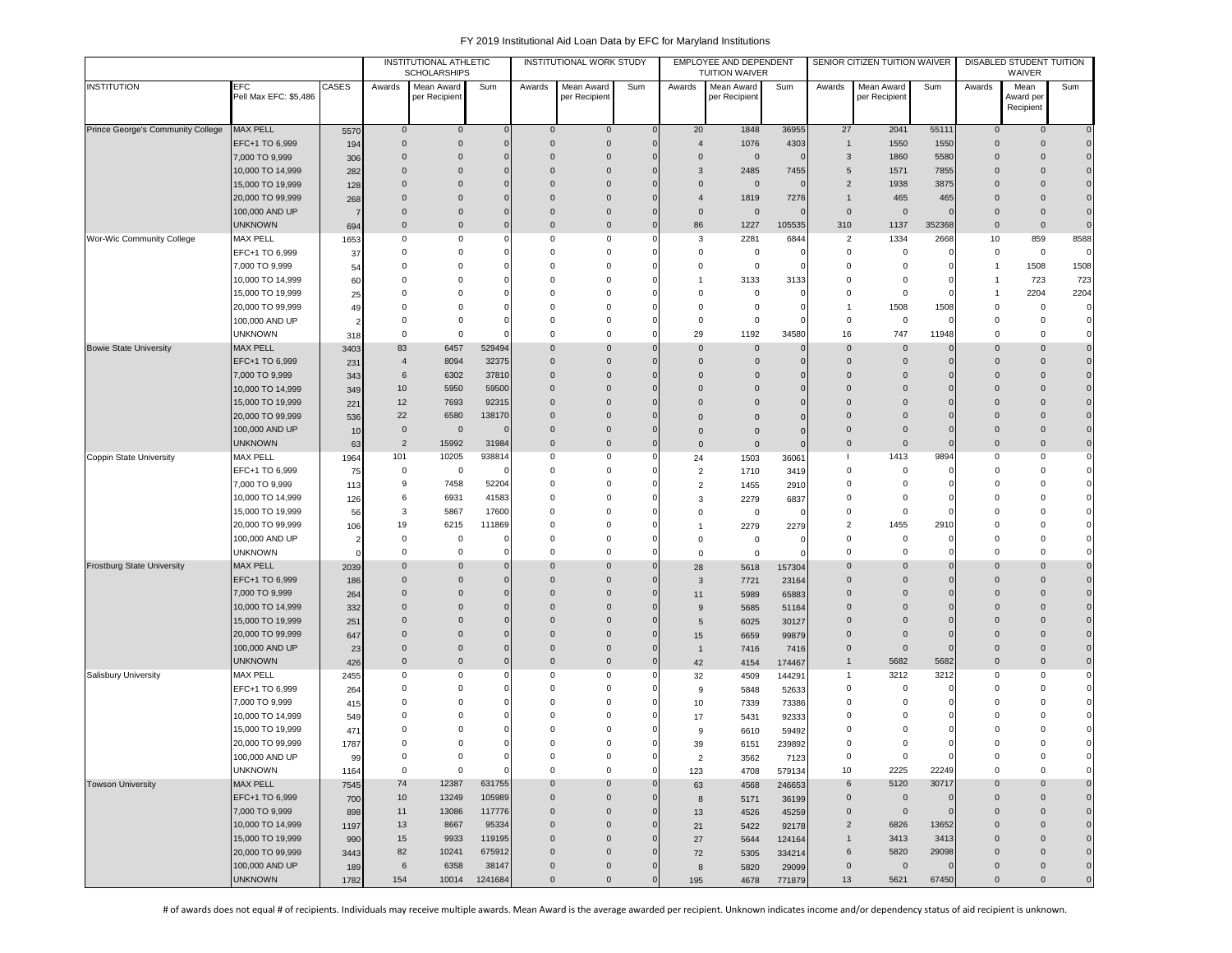|                                   |                                      |                |                  | STUDENT TUITION WAIVER      |              |                                            | FOSTER CARE TUITION WAIVER     |                                  |                                  | HOMELESS YOUTH TUITION<br>WAIVER |                          |
|-----------------------------------|--------------------------------------|----------------|------------------|-----------------------------|--------------|--------------------------------------------|--------------------------------|----------------------------------|----------------------------------|----------------------------------|--------------------------|
| <b>INSTITUTION</b>                | EFC<br>Pell Max EFC: \$5,486         | CASES          | Awards           | Mean Award<br>per Recipient | Sum          | Awards                                     | Mean<br>Award per<br>Recipient | Sum                              | Awards                           | Mean<br>Award per<br>Recipient   | Sum                      |
| Prince George's Community College | <b>MAX PELL</b>                      | 5570           | 125              | 1015                        | 126896       | 18                                         | 2523                           | 45405                            | $\overline{2}$                   | 4883                             | 9765                     |
|                                   | EFC+1 TO 6,999                       | 194            | $\mathbf{1}$     | 2470                        | 2470         | $\mathbf 0$                                | $\mathbf 0$                    | $\mathbf 0$                      | $\pmb{0}$                        | $\mathbf 0$                      | $\mathbf 0$              |
|                                   | 7,000 TO 9,999                       | 306            | 10               | 1381                        | 13807        | $\mathsf 0$                                | $\mathbf 0$                    | $\mathbf 0$                      | $\mathsf 0$                      | $\mathbf 0$                      | $\pmb{0}$                |
|                                   | 10,000 TO 14,999                     | 282            | 10               | 1481                        | 14810        | $\mathsf 0$                                | $\mathbf 0$                    | $\mathbf 0$                      | $\pmb{0}$                        | $\mathbf{0}$                     | $\pmb{0}$                |
|                                   | 15,000 TO 19,999                     | 128            | $\mathbf{1}$     | 665                         | 665          | $\mathbf 0$                                | $\mathbf 0$                    | $\mathbf 0$                      | $\mathbf 0$                      | $\mathbf 0$                      | $\pmb{0}$                |
|                                   | 20,000 TO 99,999                     | 268            | 6                | 1150                        | 6900         | $\mathbf 0$                                | $\mathbf 0$                    | $\overline{0}$                   | $\mathbf 0$                      | $\mathbf{0}$                     | $\mathbf 0$              |
|                                   | 100,000 AND UP                       | $\overline{7}$ | $\mathbf 0$      | $\mathbf 0$                 | $\Omega$     | $\mathbf 0$                                | $\mathbf 0$                    | $\overline{0}$                   | $\mathbf 0$                      | $\mathbf 0$                      | $\mathbf 0$              |
|                                   | <b>UNKNOWN</b>                       | 694            | 149              | 804                         | 118937       | $\mathbf 0$                                | $\pmb{0}$                      | $\overline{0}$                   | $\pmb{0}$                        | $\mathbf 0$                      | $\mathbf 0$              |
| <b>Wor-Wic Community College</b>  | <b>MAX PELL</b>                      | 1653           | 4                | 1552                        | 6207         | 5                                          | 1730                           | 8652                             | 6                                | 3051                             | 18305                    |
|                                   | EFC+1 TO 6,999                       | 37             | 1                | 464                         | 464          | $\pmb{0}$                                  | 0                              | 0                                | $\pmb{0}$                        | $\pmb{0}$                        | $\mathsf 0$              |
|                                   | 7,000 TO 9,999                       | 54             | 0                | $\mathsf 0$                 | 0            | 0                                          | $\mathsf 0$                    | $\mathbf 0$                      | 0                                | 0                                | $\pmb{0}$                |
|                                   | 10,000 TO 14,999                     | 60             | 0                | $\mathsf 0$                 | 0            | 0                                          | 0                              | 0                                | 0                                | 0                                | $\mathsf 0$              |
|                                   | 15,000 TO 19,999                     | 25             | 0                | 0                           | 0            | 0                                          | 0                              | 0                                | 0                                | 0                                | $\mathbf 0$              |
|                                   | 20,000 TO 99,999                     | 49             | 0                | $\mathbf 0$                 | 0            | $\mathsf 0$                                | 0                              | 0                                | 0                                | 0                                | $\pmb{0}$                |
|                                   | 100,000 AND UP                       | $\overline{2}$ | 0                | $\mathbf 0$                 | 0            | $\mathsf 0$                                | 0                              | $\mathbf 0$                      | 0                                | 0                                | $\pmb{0}$                |
|                                   | <b>UNKNOWN</b>                       | 318            | 3                | 425                         | 1276         | $\pmb{0}$                                  | $\mathsf 0$                    | $\mathbf 0$                      | $\mathbf 0$                      | $\mathbf 0$                      | $\mathbf 0$              |
| <b>Bowie State University</b>     | <b>MAX PELL</b>                      | 3403           | 34               | 6542                        | 176636       | $\mathbf{1}$                               | 12884                          | 12884                            | 28                               | 8119                             | 202972                   |
|                                   | EFC+1 TO 6,999                       | 231            | $\mathbf 0$      | $\mathbf 0$                 | $\mathbf{0}$ | $\mathbf{0}$                               | $\mathbf 0$                    | $\mathbf 0$                      | $\mathsf 0$                      | $\mathbf 0$                      | $\mathbf 0$              |
|                                   | 7,000 TO 9,999                       | 343            | $\mathbf{0}$     | $\mathbf 0$                 | $\mathbf 0$  | $\mathbf 0$                                | $\mathbf 0$                    | $\overline{0}$                   | $\mathbf 0$                      | 0                                | $\bf 0$                  |
|                                   | 10,000 TO 14,999                     | 349            | $\mathbf{1}$     | 731                         | 731          | $\mathbf 0$                                | $\pmb{0}$                      | $\mathbf 0$                      | 0                                | $\mathbf 0$                      | $\pmb{0}$                |
|                                   | 15,000 TO 19,999                     | 221            | $\mathbf 0$      | $\mathbf 0$                 | 0            | $\mathbf 0$                                | $\mathbf 0$                    | $\mathbf 0$                      | 0                                | $\mathbf 0$                      | $\pmb{0}$                |
|                                   | 20,000 TO 99,999                     | 536            | $\overline{c}$   | 3132                        | 3132         | $\mathsf 0$                                | $\pmb{0}$                      | $\mathbf 0$                      | $\pmb{0}$                        | $\mathbf 0$                      | $\pmb{0}$                |
|                                   | 100,000 AND UP                       | 10             | $\mathbf 0$      | $\mathbf 0$                 | $\mathbf{0}$ | $\mathbf 0$                                | $\mathbf{0}$                   | $\mathbf 0$                      | $\mathbf 0$                      | $\mathbf{0}$                     | $\pmb{0}$                |
|                                   | <b>UNKNOWN</b>                       | 63             | $\mathbf{1}$     | 731                         | 731          | $\mathsf 0$                                | $\mathbf 0$                    | $\mathbf 0$                      | $\mathbf 0$                      | $\mathbf 0$                      | $\pmb{0}$                |
| Coppin State University           | <b>MAX PELL</b>                      | 1964           | 0                | 0                           | 0            | 13                                         | 5760                           | 74885                            | 10                               | 8834                             | 88336                    |
|                                   | EFC+1 TO 6,999                       | 75             | $\bf 0$          | $\mathsf 0$                 | 0            | 0                                          | 0                              | 0                                | 0                                | $\bf 0$                          | $\pmb{0}$                |
|                                   | 7,000 TO 9,999                       | 113            | 0                | 0                           | 0            | 0                                          | 0                              | 0                                | 0                                | 0                                | $\pmb{0}$                |
|                                   | 10,000 TO 14,999                     | 126            | $\bf 0$          | $\mathsf 0$                 | 0            | $\bf 0$                                    | 0                              | $\mathbf 0$                      | 0                                | 0                                | $\pmb{0}$                |
|                                   | 15,000 TO 19,999                     | 56             | $\bf 0$          | $\mathsf 0$                 | 0            | $\bf 0$                                    | 0                              | $\mathbf 0$                      | $\pmb{0}$                        | 0                                | $\pmb{0}$                |
|                                   | 20,000 TO 99,999                     | 106            | 0                | 0                           | $\mathbf 0$  | 0                                          | 0                              | 0                                | 0                                | 0                                | $\pmb{0}$                |
|                                   | 100,000 AND UP                       | $\overline{2}$ | 0                | $\mathbf 0$                 | 0            | 0                                          | 0                              | 0                                | 0                                | 0                                | $\mathbf 0$              |
|                                   | <b>UNKNOWN</b>                       | $\mathbf 0$    | 0                | $\pmb{0}$                   | $\mathbf 0$  | $\mathsf 0$                                | 0                              | $\mathbf 0$                      | $\mathsf 0$                      | $\mathbf 0$                      | $\mathbf 0$              |
| <b>Frostburg State University</b> | <b>MAX PELL</b>                      | 2039           | $\mathbf 0$      | $\mathbf 0$                 | $\pmb{0}$    | 15                                         | 10112                          | 141574                           | 38                               | 11162                            | 424153                   |
|                                   | EFC+1 TO 6,999                       | 186            | $\pmb{0}$        | $\mathbf 0$                 | $\pmb{0}$    | $\pmb{0}$                                  | $\pmb{0}$                      | $\mathbf 0$                      | $\mathbf 0$                      | $\mathbf 0$                      | $\pmb{0}$                |
|                                   | 7,000 TO 9,999                       | 264            | $\pmb{0}$        | $\mathbf 0$                 | $\pmb{0}$    | $\mathsf 0$                                | $\mathbf 0$                    | $\mathbf 0$                      | $\pmb{0}$                        | $\mathbf 0$                      | $\pmb{0}$                |
|                                   | 10,000 TO 14,999                     | 332            | $\mathbf 0$      | $\mathbf 0$                 | $\pmb{0}$    | $\mathbf 0$                                | $\mathbf{0}$                   | $\mathbf 0$                      | $\mathbf 0$                      | $\mathbf 0$                      | $\pmb{0}$                |
|                                   | 15,000 TO 19,999                     | 251            | $\mathbf 0$      | $\mathbf 0$                 | $\mathbf 0$  | $\mathbf 0$                                | $\mathbf 0$                    | $\mathbf 0$                      | $\mathbf 0$                      | $\mathbf 0$                      | $\pmb{0}$                |
|                                   | 20,000 TO 99,999                     | 647            | $\mathbf 0$      | $\mathbf 0$                 | $\mathbf 0$  | $\mathbf 0$                                | $\mathbf 0$                    | $\mathbf 0$                      | $\mathbf 0$                      | $\mathbf 0$                      | $\pmb{0}$                |
|                                   | 100,000 AND UP                       | 23             | $\mathbf 0$      | $\mathbf 0$                 | $\mathbf 0$  | $\mathbf 0$                                | $\mathbf 0$                    | $\mathbf 0$                      | $\pmb{0}$                        | $\mathbf 0$                      | $\pmb{0}$                |
|                                   | <b>UNKNOWN</b>                       | 426            | $\mathbf 0$      | $\mathbf 0$                 | $\mathbf 0$  | $\mathbf 0$                                | $\mathbf 0$                    | $\mathbf 0$                      | $\mathbf 0$                      | $\bf 0$                          | $\pmb{0}$                |
| Salisbury University              | <b>MAX PELL</b>                      | 2455           | 31               | 1894                        | 58719        | 5                                          | 8293                           | 41464                            | $\pmb{0}$                        | 0                                | $\pmb{0}$                |
|                                   | EFC+1 TO 6,999                       | 264            | $\mathbf{1}$     | 5457                        | 5457         | $\bf 0$                                    | 0                              | $\Omega$                         | $\mathbf 0$                      | 0                                | $\pmb{0}$                |
|                                   | 7,000 TO 9,999                       | 415            | $\overline{4}$   | 2459                        | 9835         | $\mathbf{1}$                               | 12995                          | 12995                            | 0                                | 0                                | $\mathbf 0$              |
|                                   | 10,000 TO 14,999                     | 549            | 3                | 5435                        | 16305        | 0                                          | 0                              | 0                                | 0                                | 0                                | $\pmb{0}$                |
|                                   | 15,000 TO 19,999                     | 471            | 3                | 1459                        | 4378         | 0                                          | $\bf 0$                        | 0                                | 0                                | 0                                | $\pmb{0}$                |
|                                   | 20,000 TO 99,999                     | 1787           | 6                | 3276                        | 19653        | $\mathsf 0$                                | 0                              | 0                                | 0                                | 0                                | $\mathbf 0$              |
|                                   | 100,000 AND UP                       | 99             | $\mathbf{1}$     | 4852                        | 4852         | 0                                          | $\mathsf 0$                    | $\mathbf 0$                      | $\pmb{0}$                        | 0                                | $\pmb{0}$                |
|                                   | <b>UNKNOWN</b>                       | 1164           | 23               | 2218                        | 51017        | $\mathbf 0$                                | $\mathsf 0$                    | $\mathbf 0$                      | $\pmb{0}$                        | 0                                | $\pmb{0}$<br>$\mathbf 0$ |
| <b>Towson University</b>          | MAX PELL                             | 7545           | 18               | 2133                        | 38391        | 26                                         | 10472                          | 272273                           | $\pmb{0}$                        | $\mathsf 0$<br>$\mathbf 0$       |                          |
|                                   | EFC+1 TO 6,999                       | 700            | $\sqrt{3}$       | 1616                        | 4849         | $\mathsf{O}\xspace$                        | $\mathsf{O}\xspace$            | $\mathbf 0$                      | $\mathsf{O}\xspace$              |                                  | $\mathbf 0$              |
|                                   | 7,000 TO 9,999                       | 898            | $\mathbf{1}$     | 879                         | 879          | $\mathbf{1}$                               | 9940                           | 9940                             | $\pmb{0}$                        | $\pmb{0}$                        | $\pmb{0}$                |
|                                   | 10,000 TO 14,999                     | 1197           | $\overline{2}$   | 1319                        | 2637         | $\mathbf 0$                                | $\mathsf{O}\xspace$            | $\pmb{0}$                        | $\pmb{0}$                        | $\pmb{0}$                        | $\pmb{0}$                |
|                                   | 15,000 TO 19,999<br>20,000 TO 99,999 | 990            | $\sqrt{3}$       | 5855                        | 17564        | $\mathsf{O}\xspace$                        | $\mathsf{O}\xspace$            | $\pmb{0}$                        | $\pmb{0}$                        | $\mathsf{O}\xspace$              | $\pmb{0}$                |
|                                   | 100,000 AND UP                       | 3443           | $\overline{7}$   | 5366                        | 37565        | $\mathsf{O}\xspace$<br>$\mathsf{O}\xspace$ | $\mathbf 0$<br>$\pmb{0}$       | $\mathbf 0$                      | $\pmb{0}$<br>$\mathsf{O}\xspace$ | $\mathsf{O}\xspace$<br>$\pmb{0}$ | $\pmb{0}$<br>$\pmb{0}$   |
|                                   |                                      | 189            | $\pmb{0}$        | $\mathbf 0$                 | $\mathbf 0$  |                                            | $\pmb{0}$                      | $\mathsf{O}\xspace$<br>$\pmb{0}$ | 0                                | $\mathsf 0$                      |                          |
|                                   | <b>UNKNOWN</b>                       | 1782           | $\boldsymbol{9}$ | 1221                        | 10988        | $\mathsf{O}\xspace$                        |                                |                                  |                                  |                                  | $\mathbf 0$              |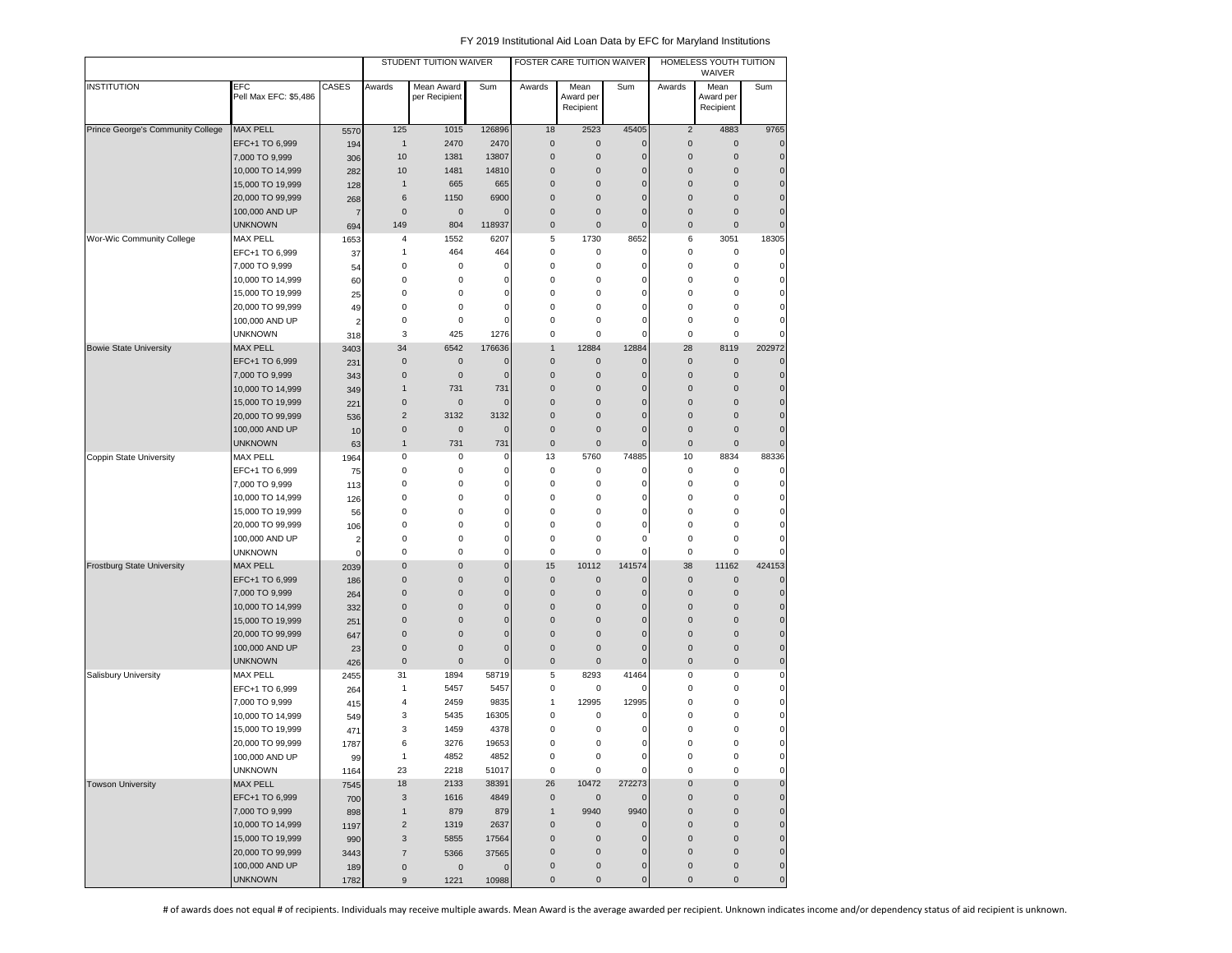|                                             |                                     |            |                      | PELL                    |                        |                            | PERKINS LOANS    |                |                        | STAFFORD SUBSIDIZED LOANS<br>(FEDERAL) |                         |                       | STAFFORD UNSUBSIDIZED LOANS<br>(FEDERAL) |                     |                    | PLUS LOANS     |                        |
|---------------------------------------------|-------------------------------------|------------|----------------------|-------------------------|------------------------|----------------------------|------------------|----------------|------------------------|----------------------------------------|-------------------------|-----------------------|------------------------------------------|---------------------|--------------------|----------------|------------------------|
| <b>INSTITUTION</b>                          | <b>EFC</b><br>Pell Max EFC: \$5,486 | CASES      | Awards               | Mean Award              | Sum                    | Awards                     | Mean Award       | Sum            | Awards                 | Mean Award                             | Sum                     | Awards                | Mean Award                               | Sum                 | Awards             | Mean Award     | Sum                    |
|                                             |                                     |            |                      | per Recipien            |                        |                            | per Recipient    |                |                        | per Recipien                           |                         |                       | per Recipient                            |                     |                    | per Recipient  |                        |
| University of Baltimore                     | <b>MAX PELL</b>                     | 2461       | 1211                 | 3906                    | 4730445                | 0                          | 0                | $\Omega$       | 790                    | 3984                                   | 3147596                 | 605                   | 4986                                     | 3016702             | 8                  | 11057          | 88459                  |
|                                             | EFC+1 TO 6,999                      | 190        | 0                    | $\mathbf 0$             |                        | $\mathbf 0$                | $\mathbf 0$      |                | 68                     | 4145                                   | 281840                  | 60                    | 4665                                     | 279901              | $\overline{2}$     | 17290          | 34579                  |
|                                             | 7,000 TO 9,999                      | 264        | 0                    | 0                       | $\Omega$               | $\Omega$                   | $\mathbf 0$      |                | 93                     | 4276                                   | 397647                  | 77                    | 5073                                     | 390601              | 1                  | 2500           | 2500                   |
|                                             | 10,000 TO 14,999                    | 312        | $\Omega$             | $\mathbf 0$             | $\Omega$               | $\Omega$                   | $\mathbf 0$      |                | 112                    | 4089                                   | 457963                  | 96                    | 4588                                     | 440458              | $\mathbf{1}$       | 20404          | 20404                  |
|                                             | 15,000 TO 19,999                    | 17'        | $\Omega$             | $\Omega$                | $\Omega$               | $\Omega$                   | 0                | c              | 72                     | 3856                                   | 277647                  | 71                    | 4459                                     | 316585              | 5                  | 8180           | 40901                  |
|                                             | 20,000 TO 99,999                    | 287        | $\Omega$             | $\Omega$                | $\Omega$               | $\Omega$                   | $\Omega$         |                | 31                     | 3196                                   | 99069                   | 91                    | 6098                                     | 554923              | 3                  | 8000           | 24000                  |
|                                             | 100,000 AND UP                      | 6          | $\Omega$             | $\Omega$                | $\mathbf 0$            | $\mathbf 0$                | 0                |                | $\mathbf 0$            | 0                                      | C                       | $\overline{1}$        | 5500                                     | 5500                | 0                  | $\mathbf 0$    | $\mathbf 0$            |
|                                             | <b>UNKNOWN</b>                      | 666        | $^{\circ}$           | 0                       | $\Omega$               | $\Omega$                   | 0                |                | $\mathbf 0$            | $^{\circ}$                             | C                       | 0                     | $\mathbf 0$                              |                     | 0                  | $\mathbf 0$    | $\mathbf 0$            |
| University of Maryland -Baltimore           | MAX PELL                            | 3325       | 304                  | 3922                    | 1192148                | $\mathbf{0}$               | $\mathbf{0}$     |                | 253                    | 4560                                   | 1153561                 | 219                   | 5216                                     | 1142299             | 5                  | 9577           | 47886                  |
|                                             | EFC+1 TO 6,999                      | 217        | $\mathbf 0$          | $\mathbf{0}$            | $\Omega$               | $\mathbf{0}$               | $\mathbf 0$      |                | 29                     | 4230                                   | 122674                  | 27                    | 4655                                     | 125683              | 8                  | 11012.5        | 88100                  |
|                                             | 7,000 TO 9,999                      | 311        | $\mathbf 0$          | $\mathbf 0$             | $\Omega$               | $\Omega$                   | $\mathbf{0}$     | $\Omega$       | 28                     | 4827                                   | 135165                  | 27                    | 5394                                     | 145632              | $\mathbf{1}$       | 5746           | 5746                   |
|                                             | 10,000 TO 14,999                    | 328        | $\mathbf{0}$         | $\mathbf 0$             | $\Omega$               | 0                          | $\mathbf{0}$     |                | 39                     | 4766                                   | 185856                  | 36                    | 4314                                     | 155307              | 5                  | 17470          | 87350                  |
|                                             | 15,000 TO 19,999                    | 221        | $\Omega$             | $\Omega$                | $\Omega$               | 0                          | $\mathbf{0}$     |                | 24                     | 4893                                   | 117436                  | 24                    | 4484                                     | 107607              | $\mathbf{1}$       | 7182           | 7182                   |
|                                             | 20,000 TO 99,999                    | 508        | $\Omega$             | $\mathbf{0}$            | $\mathbf 0$            | 0                          | $\mathbf{0}$     |                | 35                     | 4459                                   | 156057                  | 57                    | 5370                                     | 306094              | 6                  | 18586          | 111518                 |
|                                             | 100,000 AND UP                      | 43         | 0                    | $\mathbf 0$             | $\mathbf 0$            | 0                          | $\mathbf{0}$     |                | $\overline{0}$         | $\overline{0}$                         | $\mathbf 0$<br>$\Omega$ | 5                     | 6654                                     | 33270               | $\overline{2}$     | 11012          | 22023                  |
|                                             | <b>UNKNOWN</b>                      | 415        | $\mathbf{0}$         | $\mathbf 0$             | $\Omega$               | $\mathbf 0$<br>$\mathbf 0$ | $\mathbf 0$<br>0 | $\Omega$<br>c  | $\overline{0}$<br>2382 | $\overline{0}$                         |                         | $\mathbf 0$<br>1581   | $\overline{0}$                           | $\Omega$<br>5093409 | $\mathbf 0$<br>238 | $\mathbf 0$    | $\mathbf 0$<br>2421568 |
| University of Maryland -Baltimore<br>County | MAX PELL<br>EFC+1 TO 6,999          | 4191       | 4120<br>0            | 4559<br>$\mathbf 0$     | 16283247<br>$\Omega$   | $\Omega$                   | 0                | C              | 248                    | 4146<br>4340                           | 8390705<br>867901       | 179                   | 3664<br>3131                             | 513449              | 50                 | 11477<br>16238 | 730724                 |
|                                             | 7,000 TO 9,999                      | 282<br>461 | 0                    | $\mathbf 0$             | $\Omega$               | $\mathbf 0$                | 0                |                | 383                    | 4263                                   | 1381372                 | 294                   | 3025                                     | 804756              | 80                 | 15962          | 1229091                |
|                                             | 10,000 TO 14,999                    | 571        | $\Omega$             | 0                       | 0                      | $\mathbf 0$                | 0                | C              | 438                    | 4242                                   | 1548365                 | 357                   | 2480                                     | 803414              | 121                | 15433          | 1790211                |
|                                             | 15,000 TO 19,999                    | 483        | $\Omega$             | $\Omega$                | $\Omega$               | $\Omega$                   | 0                |                | 350                    | 3763                                   | 1155361                 | 333                   | 2975                                     | 862750              | 119                | 14955          | 1734763                |
|                                             | 20,000 TO 99,999                    | 1633       | $\mathbf 0$          | $\Omega$                | $\Omega$               | $\Omega$                   | $\Omega$         |                | 273                    | 3041                                   | 763305                  | 1021                  | 5384                                     | 5012307             | 382                | 15844          | 5624444                |
|                                             | 100,000 AND UP                      | 92         | $\Omega$             | $\Omega$                | $\Omega$               | $\Omega$                   | $\Omega$         |                | 0                      | $^{\circ}$                             | C                       | 33                    | 6102                                     | 195250              | 19                 | 14653          | 205140                 |
|                                             | UNKNOWN                             | 3061       | $^{\circ}$           | $\Omega$                | $\Omega$               | $\Omega$                   | $\Omega$         | c              | $\mathbf 0$            | $\Omega$                               |                         | $^{\circ}$            | $\overline{\mathbf{0}}$                  |                     | $\Omega$           | $\mathbf 0$    |                        |
| Univ. of Maryland - College Park            | <b>MAX PELL</b>                     | 7570       | 5969                 | 4584                    | 27360625               | 0                          | $\mathbf{0}$     |                | 3665                   | 4191                                   | 13877329                | 2735                  | 2996                                     | 7260267             | 506                | 16235          | 6461333                |
|                                             | EFC+1 TO 6,999                      | 672        | $\mathbf{0}$         | $\mathbf 0$             |                        | 0                          | $\mathbf{0}$     |                | 419                    | 4351                                   | 1714422                 | 362                   | 2529                                     | 836982              | 111                | 16852          | 1466145                |
|                                             | 7,000 TO 9,999                      | 1137       | $\mathbf 0$          | $\mathbf 0$             | $\mathbf 0$            | 0                          | $\mathbf 0$      | $\Omega$       | 689                    | 4400                                   | 2846700                 | 572                   | 2490                                     | 1302430             | 187                | 17713          | 2710118                |
|                                             | 10,000 TO 14,999                    | 1415       | $\Omega$             | $\mathbf{0}$            | $\Omega$               | $\Omega$                   | $\mathbf 0$      | $\Omega$       | 935                    | 4446                                   | 3961754                 | 848                   | 2393                                     | 1857221             | 232                | 18532          | 3799081                |
|                                             | 15,000 TO 19,999                    | 1254       | $\Omega$             | $\mathbf{0}$            | $\Omega$               | $\mathbf{0}$               | $\mathbf 0$      | $\Omega$       | 794                    | 4305                                   | 3276340                 | 750                   | 2622                                     | 1817299             | 214                | 20272          | 4034067                |
|                                             | 20,000 TO 99,999                    | 5712       | $\Omega$             | $\Omega$                | $\Omega$               | $\Omega$                   | $\mathbf{0}$     | $\Omega$       | 1326                   | 3888                                   | 5054153                 | 3337                  | 4955                                     | 15272253            | 922                | 23245          | 19014032               |
|                                             | 100,000 AND UP                      | 667        | $\overline{0}$       | $\mathbf{0}$            | $\mathbf{0}$           | $\mathbf{0}$               | $\mathbf{0}$     | $\Omega$       | $\overline{0}$         | $\overline{0}$                         | $\mathbf 0$             | 265                   | 6290                                     | 1622768             | 45                 | 29607          | 1213878                |
|                                             | unknown                             | 8998       | $\mathbf 0$          | $\mathbf{0}$            | $\mathbf{0}$           | $\mathbf{0}$               | $\mathbf 0$      | 0              | $\overline{0}$         | $\overline{0}$                         | $\mathbf 0$             | $\mathbf 0$           | 0.000                                    |                     | $\mathbf 0$        | $\mathbf{0}$   | $\mathbf 0$            |
| Univ. of Maryland -Eastern Shore            | MAX PELL                            | 2094       | 1410                 | 4733                    | 6673823                | 0                          | 0                |                | 1133                   | 4126                                   | 4670655                 | 1007                  | 2698                                     | 2716656             | 238                | 11433          | 2720982                |
|                                             | EFC+1 TO 6,999                      | 100        | 0                    | 0                       | $\Omega$               | $\Omega$                   | $\mathbf 0$      |                | 78                     | 4084                                   | 318521                  | 70                    | 2631                                     | 184176              | 29                 | 16359          | 474404                 |
|                                             | 7,000 TO 9,999                      | 137        | 0                    | $\mathbf 0$             | $\Omega$               | $\Omega$                   | 0                | c              | 100                    | 4248                                   | 424812                  | 94                    | 2278                                     | 214161              | 41                 | 15064          | 617611                 |
|                                             | 10,000 TO 14,999                    | 150        | $\Omega$             | $\Omega$                | $\Omega$               | $\Omega$                   | $\Omega$         |                | 107                    | 4180                                   | 447305                  | 96                    | 2150                                     | 206424              | 49                 | 15751          | 771804                 |
|                                             | 15,000 TO 19,999                    | 109        | $\Omega$             | $\Omega$                | 0                      | $\mathbf 0$                | 0                |                | 81                     | 3830                                   | 310230                  | 78                    | 2371                                     | 184969              | 32                 | 18210          | 582712                 |
|                                             | 20,000 TO 99,999                    | 240        | $\Omega$<br>$\Omega$ | $\Omega$<br>$\mathbf 0$ | $\Omega$<br>$^{\circ}$ | $\mathbf 0$<br>0           | 0<br>0           |                | 53<br>$\mathbf 0$      | 3097<br>$^{\circ}$                     | 164160<br>C             | 169<br>$\overline{2}$ | 5125                                     | 866079<br>10000     | 80<br>$\mathbf{1}$ | 17190          | 1375194<br>19600       |
|                                             | 100,000 AND UP<br><b>UNKNOWN</b>    | 8          | $\mathbf 0$          | $\mathbf 0$             | $\Omega$               | $\mathbf 0$                | 0                |                | $\mathbf 0$            | $^{\circ}$                             | $\Omega$                | 0                     | 5000<br>0                                |                     | 0                  | 19600<br>0     | $\mathbf 0$            |
| Univ. of Maryland - University College      | <b>MAX PELL</b>                     | 22257      | 16394                | 2862                    | 46914869               | $\mathbf{0}$               | $\mathbf 0$      |                | 6529                   | 3854                                   | 25159983                | 5197                  | 5234                                     | 27200921            | 10 <sup>°</sup>    | 9207           | 92073                  |
|                                             | EFC+1 TO 6,999                      | 1089       | $\mathbf 0$          | $\mathbf 0$             |                        | $\Omega$                   | $\mathbf 0$      | $\Omega$       | 599                    | 4080                                   | 2443654                 | 485                   | 5222                                     | 2532592             | $\mathbf{1}$       | 10000          | 10000                  |
|                                             | 7,000 TO 9,999                      | 1767       | $\mathbf 0$          | $\Omega$                | $\Omega$               | $\Omega$                   | $\mathbf{0}$     | $\Omega$       | 911                    | 4092                                   | 3728161                 | 765                   | 5400                                     | 4131350             | $\overline{4}$     | 7135           | 28541                  |
|                                             | 10,000 TO 14,999                    | 1982       | $\mathbf 0$          | $\mathbf 0$             | $\Omega$               | $\Omega$                   | $\mathbf{0}$     | $\Omega$       | 871                    | 4015                                   | 3496867                 | 812                   | 5330                                     | 4327836             | 12                 | 11142          | 133707                 |
|                                             | 15,000 TO 19,999                    | 1151       | $\Omega$             | $\mathbf 0$             | $\mathbf{0}$           | 0                          | $\mathbf{0}$     |                | 454                    | 4185                                   | 1900201                 | 492                   | 5468                                     | 2684577             | 5                  | 5487           | 27436                  |
|                                             | 20,000 TO 99,999                    | 1884       | $\Omega$             | $\Omega$                | $\mathbf{0}$           | $\Omega$                   | $\Omega$         | $\Omega$       | 286                    | 3200                                   | 915147                  | 859                   | 7238                                     | 6209792             | 13                 | 11352          | 147581                 |
|                                             | 100,000 AND UP                      | 41         | $\mathbf 0$          | $\mathbf 0$             | $\mathbf 0$            | $\mathbf 0$                | $\mathbf 0$      | $\Omega$       | $\mathbf 0$            | $\mathbf 0$                            | $\mathbf 0$             | 21                    | 8247                                     | 173190              | $\mathbf{0}$       | $\mathbf 0$    | $\Omega$               |
|                                             | <b>UNKNOWN</b>                      | 8417       | $\mathbf 0$          | $\mathbf 0$             | $\mathbf{0}$           | $\mathbf 0$                | $\mathbf 0$      | $\overline{0}$ | $\mathbf 0$            | $\mathbf 0$                            | $\mathbf{0}$            | $\mathsf 0$           | $\overline{0}$                           | $\Omega$            | $\mathbf 0$        | $\mathbf{0}$   | $\overline{0}$         |
| Morgan State University                     | MAX PELL                            | 4384       | 3640                 | 4705                    | 17127787               | $\mathbf 0$                | 0                | $\Omega$       | 3000                   |                                        | 4068 12204617           | 3112                  | 3699                                     | 9997333             | 678                | 13255          | 8416630                |
|                                             | EFC+1 TO 6,999                      | 265        | $\mathbf 0$          | 0                       | 0                      | $\mathbf 0$                | $\mathbf 0$      |                | 203                    | 4057                                   | 823670                  | 212                   | 3058                                     | 565659              | 60                 | 15657          | 923738                 |
|                                             | 7,000 TO 9,999                      | 393        | 0                    | 0                       | $\Omega$               | $\mathbf 0$                | 0                |                | 296                    | 4219                                   | 1248797                 | 305                   | 3133                                     | 855184              | 111                | 16654          | 1715334                |
|                                             | 10,000 TO 14,999                    | 424        | $\mathbf 0$          | 0                       | $^{\circ}$             | $\mathbf 0$                | $\mathbf 0$      |                | 291                    | 4021                                   | 1169977                 | 316                   | 2988                                     | 839670              | 112                | 17120          | 1797570                |
|                                             | 15,000 TO 19,999                    | 280        | 0                    | $\Omega$                | $\Omega$               | $\mathbf 0$                | $\mathbf 0$      | $\Omega$       | 152                    | 3788                                   | 575783                  | 179                   | 3511                                     | 575832              | 69                 | 17605          | 1091512                |
|                                             | 20,000 TO 99,999                    | 627        | 0                    | $\Omega$                | $\Omega$               | $\mathbf 0$                | $\mathbf 0$      |                | 96                     | 2809                                   | 269661                  | 493                   | 5792                                     | 2641059             | 190                | 15463          | 2814248                |
|                                             | 100,000 AND UP                      | 11         | 0                    | 0                       | $\Omega$               | 0                          | 0                |                | $\mathbf 0$            | 0                                      | C                       | 6                     | 6404                                     | 38425               | $\mathbf{1}$       | 9395           | 9395                   |
|                                             | <b>UNKNOWN</b>                      | 722        | 0                    | 0                       | $\mathbf 0$            | 0                          | $\mathbf 0$      |                | $\mathbf 0$            | $\mathbf 0$                            | 0                       | $\overline{2}$        | 7500                                     | 15000               | 0                  | $\mathbf 0$    | $\mathbf 0$            |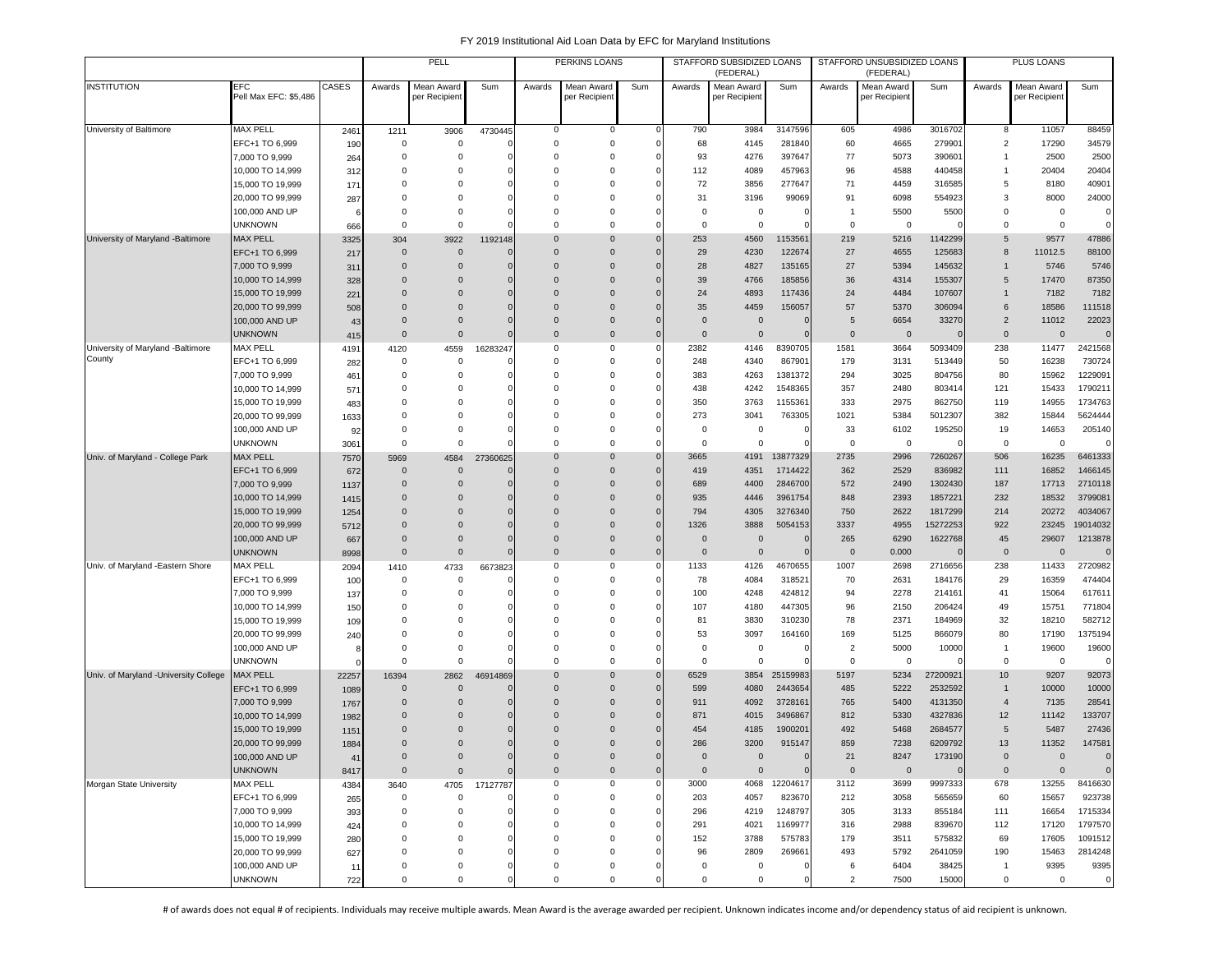|                                        |                                     |             |                      | OTHER FEDERAL LOANS          |                      |                | OTHER FEDERAL GRANTS AND<br><b>SCHOLARSHIPS</b> |          |                      | FEDERAL WORKSTUDY              |                |                      | PRIVATE LOANS               |                 |                | OTHER PRIVATE<br><b>SCHOLARSHIPS</b> |                |
|----------------------------------------|-------------------------------------|-------------|----------------------|------------------------------|----------------------|----------------|-------------------------------------------------|----------|----------------------|--------------------------------|----------------|----------------------|-----------------------------|-----------------|----------------|--------------------------------------|----------------|
| <b>INSTITUTION</b>                     | <b>EFC</b><br>Pell Max EFC: \$5,486 | CASES       | Awards               | Mean Award<br>per Recipient  | Sum                  | Awards         | Mean<br>Award per<br>Recipient                  | Sum      | Awards               | Mean<br>Award per<br>Recipient | Sum            | Awards               | Mean Award<br>per Recipient | Sum             | Awards         | Mean<br>Award per<br>Recipient       | Sum            |
| University of Baltimore                |                                     |             |                      |                              |                      | 410            |                                                 | 149673   | 123                  |                                | 383644         |                      |                             | 106235          | 132            |                                      | 263182         |
|                                        | <b>MAX PELL</b><br>EFC+1 TO 6,999   | 2461<br>190 | 0<br>$\mathbf 0$     | $\mathsf 0$                  | $\mathbf 0$          | 0              | 367<br>$\overline{0}$                           | $\Omega$ | $\overline{7}$       | 3119<br>2766                   | 19364          | 19<br>$\mathbf{1}$   | 5902<br>6000                | 6000            | 13             | 2309<br>2706                         | 21647          |
|                                        | 7,000 TO 9,999                      | 264         | $\Omega$             | $\mathsf 0$<br>$\Omega$      | 0<br>$\Omega$        | $\Omega$       | $\overline{0}$                                  |          | 8                    | 3192                           | 25533          | $\overline{4}$       | 4970                        | 14910           | 18             | 2110                                 | 23212          |
|                                        | 10,000 TO 14,999                    | 312         | $\Omega$             | 0                            | $\Omega$             | $\Omega$       | $\overline{0}$                                  |          | -1                   | 6934                           | 6934           | 3                    | 14022                       | 28043           | 21             | 2046                                 | 34780          |
|                                        | 15,000 TO 19,999                    | 171         | $\Omega$             | $\mathbf 0$                  | $\Omega$             | 1              | 2576                                            | 2576     |                      | 4987                           | 4987           | 5                    | 8750                        | 35000           | 5              | 4084                                 | 20418          |
|                                        | 20,000 TO 99,999                    | 287         | $\Omega$             | $\mathbf 0$                  | $\Omega$             | 0              | $\mathbf 0$                                     | $\Omega$ | $^{\circ}$           | $\mathsf 0$                    | C              | 9                    | 9231                        | 73850           | 24             | 2564                                 | 56403          |
|                                        | 100,000 AND UP                      |             | 0                    | $\mathbf 0$                  | $\Omega$             | 0              | $\mathbf 0$                                     |          | $^{\circ}$           | 0                              | C              | 0                    | 0                           |                 | $\mathbf 0$    | $\mathbf 0$                          | $\Omega$       |
|                                        | <b>UNKNOWN</b>                      | 666         | 0                    | $\mathbf 0$                  | $\Omega$             | $\overline{2}$ | 3527                                            | 7054     | $^{\circ}$           | $\mathsf 0$                    | $\mathsf{C}$   | 13                   | 13776                       | 15153           | 69             | 3560                                 | 167302         |
| University of Maryland -Baltimore      | <b>MAX PELL</b>                     | 3325        | $\Omega$             | $\mathbf{0}$                 | $\Omega$             | 48             | 3871                                            | 185808   | 16                   | 2510                           | 40165          | 18                   | 15137                       | 272472          | 3              | 5000                                 | 15000          |
|                                        | EFC+1 TO 6.999                      | 217         | $\Omega$             | $\Omega$                     | $\Omega$             | $\mathbf{0}$   | $\overline{0}$                                  | $\Omega$ | $\overline{2}$       | 2575                           | 5149           | $\overline{2}$       | 8000                        | 16000           | $\mathbf 0$    | $\Omega$                             | $\mathbf{0}$   |
|                                        | 7,000 TO 9,999                      | 311         | $\Omega$             | $\mathbf{0}$                 | $\mathbf 0$          | $\mathbf 0$    | $\mathbf 0$                                     |          | $\overline{2}$       | 2501                           | 5002           | 5                    | 12500                       | 62500           | $\mathbf 0$    | $\Omega$                             | $\mathbf{0}$   |
|                                        | 10,000 TO 14,999                    | 328         | $\mathbf 0$          | $\mathbf 0$                  | $\mathbf 0$          | $\Omega$       | $\Omega$                                        |          | 3                    | 3330                           | 9991           | $\overline{4}$       | 14775                       | 59101           | 0              | $\Omega$                             | $\mathbf 0$    |
|                                        | 15,000 TO 19,999                    | 221         | $\Omega$             | $\mathbf{0}$                 | $\mathbf 0$          | $\Omega$       | $\Omega$                                        |          | $\Omega$             | $\mathbf 0$                    | $\epsilon$     | $\mathbf{1}$         | 12000                       | 12000           | 0              | $\Omega$                             | $\overline{0}$ |
|                                        | 20,000 TO 99,999                    | 508         | $\Omega$             | $\mathbf{0}$                 | $\Omega$             | $\Omega$       | $\Omega$                                        |          |                      | 7056                           | 7056           | 13                   | 11938                       | 155191          | $\mathbf 0$    | $\Omega$                             | $\mathbf 0$    |
|                                        | 100,000 AND UP                      | 43          | $\Omega$             | $\mathbf 0$                  | $\Omega$             | $\overline{0}$ | $\mathbf 0$                                     |          | $\mathbf{0}$         | $\mathsf 0$                    | $\overline{0}$ | $\overline{1}$       | 8000                        | 8000            | $\mathbf 0$    | $\Omega$                             | $\mathbf{0}$   |
|                                        | <b>UNKNOWN</b>                      | 415         | $\Omega$             | $\mathbf{0}$                 | $\mathbf 0$          | $\mathbf{0}$   | $\mathbf 0$                                     |          | $\Omega$             | $\mathsf 0$                    | $\sqrt{ }$     | $\mathbf 0$          | $\mathbf 0$                 |                 | $\mathbf 0$    | $\Omega$                             | $\Omega$       |
| University of Maryland -Baltimore      | <b>MAX PELL</b>                     | 4191        | 0                    | $\mathsf 0$                  | 0                    | 984            | 1746                                            | 1660877  | 84                   | 2406                           | 202085         | 175                  | 9576                        | 1436394         | 220            | 4528                                 | 950898         |
| County                                 | EFC+1 TO 6,999                      | 282         | 0                    | $\mathsf 0$                  | $\mathbf 0$          | 14             | 12131                                           | 157702   | 5                    | 2920                           | 14601          | 20                   | 14309                       | 243258          | 29             | 4347                                 | 121720         |
|                                        | 7,000 TO 9,999                      | 461         | $\Omega$             | $\mathbf 0$                  | 0                    | 17             | 10621                                           | 159319   | 12                   | 2293                           | 27519          | 45                   | 11875                       | 427495          | 45             | 4250                                 | 186984         |
|                                        | 10,000 TO 14,999                    | 571         | $\Omega$             | $\mathbf 0$                  | 0                    | 27             | 10735                                           | 236165   | 9                    | 2680                           | 24119          | 55                   | 12553                       | 552351          | 54             | 4782                                 | 239123         |
|                                        | 15,000 TO 19,999                    | 483         | $\Omega$             | $\mathbf 0$                  | 0                    | 25             | 12557                                           | 226029   | $\overline{4}$       | 1164                           | 4654           | 59                   | 11877                       | 558239          | 70             | 5083                                 | 325308         |
|                                        | 20,000 TO 99,999                    | 1633        | $\Omega$             | $\mathbf 0$                  | $\Omega$             | 47             | 9473                                            | 388397   | $\overline{2}$       | 2105                           | 4210           | 153                  | 13367                       | 1670905         | 238            | 5037                                 | 1108228        |
|                                        | 100,000 AND UP                      | 92          | $\Omega$             | $\mathbf 0$                  | 0                    | 3              | 13072                                           | 26144    | $^{\circ}$           | $\mathsf 0$                    | $\epsilon$     | 6                    | 8492                        | 33968           | $\overline{7}$ | 6628                                 | 46395          |
|                                        | <b>UNKNOWN</b>                      | 3061        | $\Omega$             | $\mathsf 0$                  | $\Omega$             | 201            | 11537                                           | 2018970  | $\Omega$             | 0                              |                | 206                  | 13816                       | 2459212         | 308            | 10019                                | 2985778        |
| Univ. of Maryland - College Park       | <b>MAX PELL</b>                     | <b>7570</b> | $\Omega$             | $\mathbf{0}$                 | $\mathbf{0}$         | 1723           | 645                                             | 1107389  | 371                  | 1980                           | 734656         | 352                  | 14159                       | 496987          | 1364           | 3844                                 | 3778257        |
|                                        | EFC+1 TO 6,999                      | 672         | $\Omega$             | $\mathbf{0}$                 | $\mathbf{0}$         | $\mathbf{1}$   | 3345                                            | 3345     | 38                   | 1751                           | 66543          | 68                   | 14653                       | 996432          | 138            | 3410                                 | 358039         |
|                                        | 7,000 TO 9,999                      | 1137        | $\Omega$             | $\mathbf{0}$                 | $\mathbf{0}$         | $\mathbf{1}$   | 5000                                            | 5000     | 53                   | 2040                           | 108130         | 110                  | 17044                       | 1874865         | 262            | 3977                                 | 743634         |
|                                        | 10,000 TO 14,999                    | 1415        | $\Omega$             | $\Omega$                     | $\Omega$             | $\mathbf{1}$   | 36825                                           | 36825    | 21                   | 2013                           | 42275          | 178                  | 18083                       | 3218844         | 367            | 4083                                 | 963541         |
|                                        | 15,000 TO 19,999                    | 1254        | $\Omega$             | $\mathbf 0$                  | $\Omega$             | $\overline{2}$ | 12000                                           | 24000    | 14                   | 1360                           | 19039          | 170                  | 19152                       | 3255853         | 329            | 3532                                 | 872334         |
|                                        | 20,000 TO 99,999                    | 5712        | $\Omega$             | $\mathbf 0$                  | $\Omega$             | 6              | 31338                                           | 188028   | 14                   | 1868                           | 26151          | 694                  | 19161                       | 13298075        | 1770           | 3807                                 | 4614478        |
|                                        | 100,000 AND UP                      | 667         | $\mathbf 0$          | $\mathbf 0$                  |                      | $\mathbf 0$    | $\overline{0}$                                  |          | $\mathbf 0$          | $\mathbf 0$                    | C              | 46                   | 23267                       | 1070264         | 186            | 2665                                 | 370478         |
|                                        | <b>UNKNOWN</b>                      | 8998        | $\mathbf{0}$         | $\mathbf 0$                  |                      | 16             | 10807                                           | 172916   | $\mathbf 0$          | $\mathbf 0$                    | $\mathbf{C}$   | 270                  | 18764                       | 5066198         | 1232           | 5793                                 | 5798666        |
| Univ. of Maryland -Eastern Shore       | MAX PELL                            | 2094        | 198                  | 4244                         | 840406               | 204            | 1147                                            | 234025   | 102                  | 3218                           | 328231         | 57                   | 12828                       | 731199          | 204            | 3881                                 | 791631         |
|                                        | EFC+1 TO 6,999                      | 100         | 15                   | 4300                         | 64500                | 0              | $^{\circ}$                                      | $\Omega$ | -1                   | 2990                           | 2990           | 5                    | 8683                        | 43413           | 12             | 3237                                 | 38841          |
|                                        | 7,000 TO 9,999                      | 137         | 14                   | 3893                         | 54500                | $\Omega$       | $^{\circ}$                                      |          | $\Omega$             | $\Omega$                       | $\mathsf{C}$   | 12                   | 14778                       | 177333          | 10             | 3209                                 | 32086          |
|                                        | 10,000 TO 14,999                    | 150         | 20                   | 5386                         | 107729               | 0              | 0                                               |          | $\Omega$<br>$\Omega$ | 0                              | $\epsilon$     | 10                   | 10275                       | 102747          | 14             | 3445                                 | 48225          |
|                                        | 15,000 TO 19,999                    | 109         | 8                    | 6912                         | 55292                | 0<br>0         | 0<br>0                                          |          | $^{\circ}$           | $\Omega$<br>$\Omega$           | $\mathsf{C}$   | 3                    | 9700                        | 29100           | 13             | 4991                                 | 64883<br>77755 |
|                                        | 20,000 TO 99,999                    | 240         | 17                   | 5993                         | 101881               | 0              | $\mathbf 0$                                     |          | $\Omega$             | $\Omega$                       | 0<br>$\Omega$  | 15<br>$\overline{2}$ | 11815<br>23959              | 177230<br>47918 | 24<br>3        | 3240<br>1710                         | 5130           |
|                                        | 100,000 AND UP<br><b>UNKNOWN</b>    |             | $\mathsf 0$          | $\mathbf 0$                  | n                    | $\Omega$       | $\overline{0}$                                  |          | $\Omega$             | $\Omega$                       | $\mathbf{C}$   | $\mathbf 0$          | $\mathbf 0$                 |                 | $\mathbf 0$    | $\mathsf 0$                          | $\Omega$       |
| Univ. of Maryland - University College | <b>MAX PELL</b>                     | 22257       | $\Omega$<br>$\Omega$ | $\mathbf 0$                  | O                    | 2463           | 695                                             | 1711687  | $\Omega$             | $\Omega$                       | $\sqrt{ }$     | 91                   | 8767                        | 797772          | 107            | 2154                                 | 228327         |
|                                        | EFC+1 TO 6,999                      | 1089        | $\Omega$             | $\mathbf{0}$<br>$\mathbf{0}$ | $\Omega$<br>$\Omega$ | $\mathbf 0$    | $\mathbf 0$                                     |          | $\Omega$             | $\Omega$                       | C              | 22                   | 9001                        | 198025          | 8              | 2307                                 | 18453          |
|                                        | 7,000 TO 9,999                      | 1767        | $\mathbf 0$          | $\mathbf{0}$                 |                      | $\mathbf 0$    | $\mathbf 0$                                     | $\Omega$ | $\Omega$             | $\Omega$                       | C              | 27                   | 10439                       | 281849          | 13             | 2258                                 | 24836          |
|                                        | 10,000 TO 14,999                    | 1982        | $\Omega$             | $\mathbf{0}$                 |                      | $\mathbf 0$    | $\mathbf 0$                                     |          | $\Omega$             | $\Omega$                       | C              | 23                   | 9073                        | 199605          | 11             | 1812                                 | 19937          |
|                                        | 15,000 TO 19,999                    | 1151        | $\Omega$             | $\mathbf{0}$                 | $\Omega$             | $\Omega$       | $\Omega$                                        |          | $\Omega$             | $\Omega$                       | $\sqrt{ }$     | 13                   | 8444                        | 109771          | 8              | 2245                                 | 17957          |
|                                        | 20,000 TO 99,999                    | 1884        | $\Omega$             | $\Omega$                     | $\Omega$             | $\Omega$       | $\Omega$                                        |          | $\Omega$             | $\Omega$                       | $\Omega$       | 39                   | 10421                       | 406434          | 13             | 2217                                 | 28827          |
|                                        | 100,000 AND UP                      | 41          | $\mathbf 0$          | $\mathbf 0$                  | $\mathbf 0$          | 0              | $\mathbf 0$                                     | $\Omega$ | $\mathbf 0$          | $\mathbf 0$                    | $\mathbf 0$    | $\overline{1}$       | 11618                       | 11618           | $\mathbf 0$    | $\mathbf 0$                          | $\Omega$       |
|                                        | <b>UNKNOWN</b>                      | 8417        | $\mathbf 0$          | $\mathbf 0$                  | $\mathbf{0}$         | $\mathbf{0}$   | $\mathbf 0$                                     | $\Omega$ | $\mathbf 0$          | $\mathbf 0$                    | $\mathbf{C}$   | 109                  | 8845                        | 937593          | 50             | 2134                                 | 102436         |
| Morgan State University                | <b>MAX PELL</b>                     | 4384        | 0                    | 0                            | 0                    | 690            | 2745                                            | 1786932  | 258                  | 2183                           | 489062         | 161                  | 12695                       | 1701187         | 161            | 4115                                 | 662586         |
|                                        | EFC+1 TO 6,999                      | 265         | 0                    | $\mathsf 0$                  | 0                    | 3              | 9300                                            | 27900    | 13                   | 2333                           | 27995          | 21                   | 10705                       | 22481           | 12             | 3372                                 | 40466          |
|                                        | 7,000 TO 9,999                      | 393         | $\Omega$             | $\mathbf 0$                  | $\Omega$             | $\overline{7}$ | 7876                                            | 47256    | 11                   | 2864                           | 25776          | 20                   | 14183                       | 226926          | 14             | 4851                                 | 67909          |
|                                        | 10,000 TO 14,999                    | 424         | $\Omega$             | $\mathbf 0$                  | $\Omega$             | 14             | 8386                                            | 92249    | $\overline{7}$       | 1706                           | 10236          | 31                   | 13574                       | 407217          | 18             | 2739                                 | 49300          |
|                                        | 15,000 TO 19,999                    | 280         | $\Omega$             | $\mathsf 0$                  | $\Omega$             | 10             | 9572                                            | 86149    | 0                    | 0                              | -C             | 37                   | 14656                       | 366396          | 6              | 4700                                 | 28200          |
|                                        | 20,000 TO 99,999                    | 627         | 0                    | 0                            |                      | 9              | 7828                                            | 70454    | 0                    | $\Omega$                       | C              | 70                   | 14402                       | 864105          | 38             | 3060                                 | 116275         |
|                                        | 100,000 AND UP                      | 11          | 0                    | 0                            | $\Omega$             | $\mathbf{1}$   | 7900                                            | 7900     | 0                    | 0                              | $^{\circ}$     | $\mathbf 0$          | $\mathbf 0$                 |                 | $\mathbf 0$    | $\mathbf 0$                          |                |
|                                        | <b>UNKNOWN</b>                      | 722         | 0                    | $\mathbf 0$                  | 0                    | 9              | 8152                                            | 73367    | 0                    | 0                              | 0              | 30                   | 15522                       | 419100          | 11             | 5990                                 | 65889          |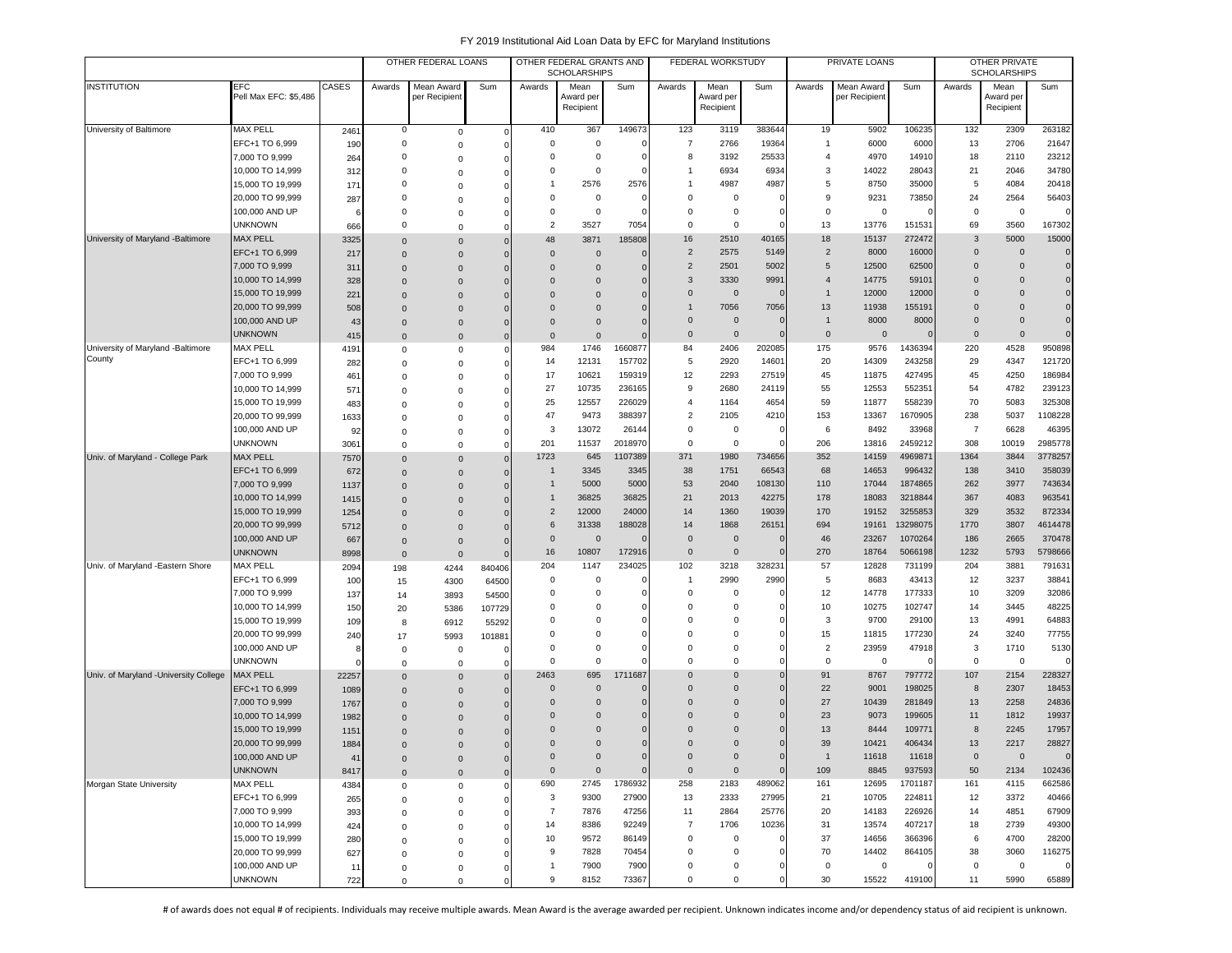|                                       |                                      |              |             | PRIVATE ATHLETIC<br><b>SCHOLARSHIPS</b> |                 |                | PRIVATE GRANTS         |                     |                | <b>INSTITUTIONAL GRANTS</b> |                   |                      | INSTITUTIONAL LOANS         |                            |                | INSTITUTIONAL SCHOLARSHIPS |                     |
|---------------------------------------|--------------------------------------|--------------|-------------|-----------------------------------------|-----------------|----------------|------------------------|---------------------|----------------|-----------------------------|-------------------|----------------------|-----------------------------|----------------------------|----------------|----------------------------|---------------------|
| <b>INSTITUTION</b>                    | EFC                                  | CASES        | Awards      | Mean                                    | Sum             | Awards         | Mean                   | Sum                 | Awards         | Mean Award                  | Sum               | Awards               | Mean Award                  | Sum                        | Awards         | Mean Award                 | Sum                 |
|                                       | Pell Max EFC: \$5,486                |              |             | Award per<br>Recipient                  |                 |                | Award per<br>Recipient |                     |                | per<br>Recipient            |                   |                      | per Recipien                |                            |                | per Recipient              |                     |
|                                       |                                      |              |             |                                         |                 |                |                        |                     |                |                             |                   |                      |                             |                            |                |                            |                     |
| University of Baltimore               | <b>MAX PELL</b>                      | 2461         | 0           | 0                                       | $\Omega$        |                | 10000                  | 10000               | 216            | 1802                        | 371298            | 0                    | 0                           | $^{\circ}$                 | 762            | 1516                       | 978067              |
|                                       | EFC+1 TO 6,999                       | 190          | $\mathbf 0$ | $\Omega$                                | $\Omega$        | $\Omega$       | $\mathbf 0$            | $\mathbf 0$         | 69             | 1626                        | 104061            | 0                    | $\mathsf 0$                 | $\mathbf 0$                | 50             | 1661                       | 69776               |
|                                       | 7,000 TO 9,999                       | 264          | 0           | $\Omega$                                |                 | $\Omega$       | 0                      | $\mathbf 0$         | 99             | 1343                        | 128905            | $\Omega$             | 0                           | $\Omega$                   | 72             | 1607                       | 93201               |
|                                       | 10,000 TO 14,999                     | 312          | 0           | $\Omega$                                |                 | $\Omega$       | $\Omega$               | $\mathbf 0$         | 104            | 1292                        | 134321            | $\Omega$             | 0                           |                            | 72             | 1506                       | 93364               |
|                                       | 15,000 TO 19,999                     | 171          | 0           | $\Omega$                                |                 | $\Omega$       | $^{\circ}$             | $\mathbf 0$         | 5              | 3782                        | 18908             | $\Omega$             | 0                           | $\Omega$                   | 54             | 1527                       | 77876               |
|                                       | 20,000 TO 99,999                     | 287          | $\mathbf 0$ | $\Omega$                                | $\Omega$        |                | 10000                  | 10000               | $\overline{2}$ | 300                         | 600               | $\mathbf 0$          | 0                           | $\Omega$                   | 139            | 2511                       | 281264              |
|                                       | 100,000 AND UP                       | -6           | 0           | $\Omega$                                |                 | $\Omega$       | 0                      | $\mathbf 0$         | 0              | 0                           | O                 | $\mathbf 0$          | 0                           | $\Omega$                   | 5              | 3692                       | 14768               |
|                                       | <b>UNKNOWN</b>                       | 666          | $\Omega$    | $\Omega$                                | $\Omega$        | $\Omega$       | 0                      | $\Omega$            | $\overline{7}$ | 1719                        | 12036             | $\mathbf 0$          | $\Omega$                    | $\Omega$                   | 282            | 1915                       | 461568              |
| University of Maryland -Baltimore     | <b>MAX PELL</b>                      | 3325         | $\mathbf 0$ | $\Omega$                                | $\Omega$        | $\Omega$       | $\mathbf{0}$           | $\mathbf 0$         | 137            | 4602                        | 616709            | $\Omega$             | $\mathbf{0}$                | $\mathbf 0$                | 300            | 5699                       | 1384850             |
|                                       | EFC+1 TO 6,999                       | 217          | $\mathbf 0$ | $\mathbf 0$                             | $\Omega$        | $\Omega$       | $\mathbf{0}$           | $\mathbf 0$         | 8              | 3875                        | 31000             | $\Omega$             | $\mathbf{0}$                | $\Omega$                   | 32             | 5894                       | 147338              |
|                                       | 7,000 TO 9,999                       | 311          | $\mathbf 0$ | $\Omega$                                |                 | $\Omega$       | 0                      | $\mathbf 0$         | $\overline{7}$ | 3194                        | 22356             | $\Omega$             | $\mathbf{0}$                |                            | 38             | 7218                       | 223765              |
|                                       | 10,000 TO 14,999                     | 328          | $\mathbf 0$ | $\Omega$                                | $\Omega$        | $\Omega$       | $\mathbf 0$            | $\mathbf 0$         | $\overline{7}$ | 3825                        | 26778             | $\Omega$             | $\mathbf 0$                 | $\Omega$                   | 27             | 5466                       | 120248              |
|                                       | 15,000 TO 19,999                     | 221          | $\mathbf 0$ | $\Omega$                                | $\Omega$        | $\Omega$       | $\mathbf 0$            | $\mathbf 0$         | $\overline{7}$ | 3083                        | 21583             | $\Omega$             | $\mathbf{0}$                | $\Omega$                   | 24             | 4921                       | 83651               |
|                                       | 20,000 TO 99,999                     | 508          | $\mathbf 0$ | $\Omega$                                | $\Omega$        | $\Omega$       | $\Omega$               | $\mathbf 0$         | 8              | 3349                        | 26795             | $\Omega$             | $\mathbf{0}$                | $\Omega$                   | 47             | 4254                       | 153154              |
|                                       | 100,000 AND UP                       | 43           | $\mathbf 0$ | $\Omega$                                | $\Omega$        | $\Omega$       | $\overline{0}$         | $\mathbf 0$         | $\mathbf{1}$   | 1000                        | 1000              | $\Omega$             | $\mathbf 0$                 | $\Omega$                   | 10             | 4575                       | 36599               |
|                                       | <b>UNKNOWN</b>                       | 415          | $\mathbf 0$ | $\mathbf 0$                             | $\mathbf 0$     | $\Omega$       | $\overline{0}$         | $\mathbf 0$         | $\mathbf 0$    | $\mathbf 0$                 | $\Omega$          | $\Omega$             | $\mathbf{0}$                | $\mathbf 0$                | $\mathsf 0$    | $\mathbf 0$                | $\Omega$            |
| University of Maryland -Baltimore     | <b>MAX PELL</b>                      | 4191         | 0           | $\Omega$                                | O               | 9              | 8579                   | 77208               | 2730           | 2506                        | 6651498           | $\Omega$             | 0                           | 0                          | 969            | 4229                       | 3497482             |
| County                                | EFC+1 TO 6,999                       | 282          | 0           | $^{\circ}$                              |                 | -1             | 10000                  | 10000               | 8              | 2285                        | 18279             | $\Omega$             | 0                           | 0                          | 77             | 5295                       | 365323              |
|                                       | 7,000 TO 9,999                       | 461          | $\mathbf 0$ | $\Omega$                                |                 | $\overline{2}$ | 10000                  | 20000               | 3              | 2492                        | 7476              | $\Omega$             | $\mathbf 0$                 | $\Omega$                   | 155            | 5368                       | 762322              |
|                                       | 10,000 TO 14,999                     | 571          | $\Omega$    | $\Omega$                                |                 | $\Omega$       | $\mathbf 0$            | $\Omega$            | 6              | 2409                        | 12045             | $\Omega$             | $\Omega$                    | $\Omega$                   | 244            | 5661                       | 1200204             |
|                                       | 15,000 TO 19,999                     | 483          | 0           | $\Omega$                                |                 | $\Omega$       | $\mathbf 0$            | $\Omega$            | 0              | $\mathbf 0$                 |                   | $\Omega$             | $\Omega$                    | $\Omega$                   | 196            | 5591                       | 1023160             |
|                                       | 20,000 TO 99,999                     | 1633         | 0           | $\Omega$                                |                 | 5              | 9000                   | 45000               | $\overline{2}$ | 2509                        | 5018              | $\Omega$             | 0                           | $\Omega$                   | 805            | 6159                       | 4508420             |
|                                       | 100,000 AND UP                       | 92           | $\mathbf 0$ | $\mathbf 0$                             |                 | $\Omega$       | 0                      | $\mathbf 0$         | 0              | 0                           |                   | $\Omega$             | 0                           | $\Omega$                   | 70             | 6215                       | 366679              |
|                                       | <b>UNKNOWN</b>                       | 3061         | $^{\circ}$  | $\Omega$                                |                 | $^{\circ}$     | $\mathbf 0$            | $\mathbf 0$         | $\overline{2}$ | 600                         | 1200              | 0                    | $\mathbf 0$                 | 0                          | 1010           | 6846                       | 6154202             |
| Univ. of Maryland - College Park      | <b>MAX PELL</b>                      | 7570         | 555         | 36056                                   | 3100821         | 665            | 3538                   | 2136739             | 5505           | 4379                        | 19351910          | $\Omega$<br>$\Omega$ | $\mathbf{0}$                | $\Omega$                   | 460            | 3912                       | 1603929             |
|                                       | EFC+1 TO 6,999                       | 672          | 16          | 19867                                   | 99334           | 56<br>93       | 3429                   | 174869<br>318018    | 544            | 4223                        | 1807436           | $\Omega$             | $\mathbf 0$<br>$\mathbf{0}$ | $\Omega$<br>$\Omega$       | 67             | 6273                       | 338717              |
|                                       | 7,000 TO 9,999                       | 1137         | 13<br>56    | 14467<br>17701                          | 86799<br>354028 | 113            | 3655<br>4109           | 435507              | 710<br>45      | 3550<br>5687                | 2254110<br>227465 | $\Omega$             | $\mathbf{0}$                | $\mathbf 0$                | 127            | 5760                       | 604795              |
|                                       | 10,000 TO 14,999                     | 1415         | 44          | 18983                                   | 265765          | 99             | 3961                   | 384244              | 25             | 4325                        | 108121            | $\Omega$             | $\mathbf{0}$                |                            | 204            | 6030                       | 952795              |
|                                       | 15,000 TO 19,999<br>20,000 TO 99,999 | 1254<br>5712 | 220         | 19100                                   | 1432485         | 224            | 3561                   | 779833              | 20             | 4235                        | 80471             | $\Omega$             | $\mathbf{0}$                | $\mathbf 0$<br>$\mathbf 0$ | 219            | 6716                       | 1155189             |
|                                       | 100,000 AND UP                       |              | 49          | 19320                                   | 367079          | 15             | 2323                   | 34850               | $\mathbf{0}$   | $\mathbf 0$                 | $\Omega$          | $\Omega$             | $\mathbf{0}$                | $\mathbf 0$                | 2041<br>381    | 7184<br>6640               | 10825784            |
|                                       | <b>UNKNOWN</b>                       | 667<br>8998  | 1250        | 28198                                   | 8403040         | 80             | 2123                   | 167723              | $\mathbf{3}$   | 1767                        | 5300              | $\Omega$             | $\mathbf 0$                 | $\mathbf 0$                | 2425           | 7678                       | 2005335<br>13429676 |
| Univ. of Maryland -Eastern Shore      | <b>MAX PELL</b>                      | 2094         | 0           | 0                                       |                 | 590            | 3111                   | 1835502             | 722            | 1980                        | 1429741           | $\Omega$             | $\mathbf 0$                 | - 0                        | 435            | 3920                       | 1705091             |
|                                       | EFC+1 TO 6,999                       | 100          | $\mathbf 0$ | $^{\circ}$                              |                 | $\overline{7}$ | 3814                   | 26700               | 27             | 2455                        | 66288             | $\Omega$             | 0                           | $\Omega$                   | 34             | 4064                       | 138172              |
|                                       | 7,000 TO 9,999                       | 137          | 0           | $\Omega$                                |                 | 11             | 4773                   | 52500               | 36             | 2557                        | 92055             | $\Omega$             | 0                           |                            | 42             | 4405                       | 185002              |
|                                       | 10,000 TO 14,999                     | 150          | 0           | $^{\circ}$                              |                 | 3              | 8667                   | 26000               | 39             | 2295                        | 89501             | $\Omega$             | $\mathbf 0$                 |                            | 50             | 4047                       | 202373              |
|                                       | 15,000 TO 19,999                     | 109          | 0           | $\Omega$                                |                 | 3              | 8333                   | 25000               | 23             | 1903                        | 43760             | $\Omega$             | $\mathbf 0$                 |                            | 32             | 3945                       | 126234              |
|                                       | 20,000 TO 99,999                     | 240          | $\mathbf 0$ | $\Omega$                                |                 | 6              | 10000                  | 60000               | 53             | 2318                        | 122828            | $\Omega$             | 0                           | $\Omega$                   | 89             | 5221                       | 464683              |
|                                       | 100,000 AND UP                       | f            | $\mathbf 0$ | $\Omega$                                |                 | $\Omega$       | $\circ$                | $\Omega$            | $\overline{2}$ | 2000                        | 4000              | $\Omega$             | $\mathbf 0$                 |                            | $\overline{4}$ | 9000                       | 36000               |
|                                       | <b>UNKNOWN</b>                       |              | $\Omega$    | $\Omega$                                | O               | $\Omega$       | $\mathbf 0$            | $\Omega$            | 0              | $\mathbf 0$                 | 0                 | $\Omega$             | $\mathbf 0$                 | $\Omega$                   | $\mathbf 0$    | $\mathbf 0$                |                     |
| Univ. of Maryland -University College | <b>MAX PELL</b>                      | 22257        | $\mathbf 0$ | $\Omega$                                | $\Omega$        | 6              | 2881                   | 17288               | 3828           | 998                         | 3805157           | $\Omega$             | $\mathbf{0}$                | $\mathbf 0$                | 2983           | 1675                       | 4894270             |
|                                       | EFC+1 TO 6,999                       | 1089         | $\mathbf 0$ | $\mathbf 0$                             | $\Omega$        | $\overline{2}$ | 4015                   | 8030                | 3              | 3837                        | 7673              | $\Omega$             | $\mathbf{0}$                | $\mathbf 0$                | 179            | 1645                       | 292892              |
|                                       | 7,000 TO 9,999                       | 1767         | $\mathbf 0$ | $\mathbf 0$                             | $\Omega$        |                | 3190                   | 3190                | 3              | 777                         | 2331              | $\Omega$             | $\mathbf{0}$                | $\mathbf 0$                | 285            | 1569                       | 440851              |
|                                       | 10,000 TO 14,999                     | 1982         | $\mathbf 0$ | $\Omega$                                |                 | $\Omega$       | $\overline{0}$         | $\Omega$            | 5              | 3889                        | 19445             | 0                    | $\mathbf{0}$                | 0                          | 307            | 1607                       | 488572              |
|                                       | 15,000 TO 19,999                     | 1151         | $\Omega$    | $\Omega$                                |                 |                | 3690                   | 3690                | 6              | 1426                        | 8555              | $\Omega$             | $\Omega$                    |                            | 182            | 1747                       | 310980              |
|                                       | 20,000 TO 99,999                     | 1884         | $\Omega$    | $\Omega$                                |                 |                | 2280                   | 2280                | $\overline{2}$ | 527                         | 1054              | $\Omega$             | $\Omega$                    | 0                          | 280            | 1506                       | 420180              |
|                                       | 100,000 AND UP                       | 41           | $\mathbf 0$ | $\mathbf 0$                             |                 | $\mathbf 0$    | $\mathbf 0$            | $\mathbf 0$         | $\mathbf{0}$   | $\mathbf 0$                 | $\mathbf{0}$      | $\mathbf 0$          | $\mathbf 0$                 | $\mathbf 0$                | 5              | 1129                       | 5646                |
|                                       | <b>UNKNOWN</b>                       | 8417         | $\mathbf 0$ | $\mathbf 0$                             | $\mathbf{0}$    | $\mathbf 0$    | $\mathbf 0$            | $\mathsf{O}\xspace$ | $\mathbf{1}$   | 700                         | 700               | $\mathbf{0}$         | $\mathbf 0$                 | $\mathbf 0$                | 1764           | 1319                       | 2310772             |
| Morgan State University               | MAX PELL                             | 4384         | 0           | 0                                       | 0               | 345            | 2369                   | 817299              | 1812           | 4057                        | 6252250           | 0                    | 0                           | 0                          | 116            | 1475                       | 163707              |
|                                       | EFC+1 TO 6,999                       | 265          | 0           | $^{\circ}$                              |                 | 31             | 1809                   | 56076               | 103            | 3964                        | 352756            | 0                    | 0                           | 0                          | 42             | 5838                       | 221851              |
|                                       | 7,000 TO 9,999                       | 393          | 0           | $^{\circ}$                              |                 | 33             | 2071                   | 68346               | 143            | 2968                        | 367985            | 0                    | 0                           | 0                          | 57             | 5369                       | 295310              |
|                                       | 10,000 TO 14,999                     | 424          | $^{\circ}$  | $\Omega$                                |                 | 32             | 3019                   | 96594               | 142            | 2500                        | 310047            | 0                    | 0                           | $\Omega$                   | 72             | 7017                       | 470152              |
|                                       | 15,000 TO 19,999                     | 280          | $\mathbf 0$ | $^{\circ}$                              |                 | 20             | 2694                   | 53883               | 88             | 2486                        | 196373            | $\mathbf 0$          | 0                           | $\Omega$                   | 59             | 7950                       | 405447              |
|                                       | 20,000 TO 99,999                     | 627          | $\mathbf 0$ | $^{\circ}$                              |                 | 54             | 2819                   | 152245              | 189            | 2158                        | 366885            | 0                    | $\mathbf 0$                 | $\Omega$                   | 121            | 7469                       | 814141              |
|                                       | 100,000 AND UP                       | 11           | $^{\circ}$  | $^{\circ}$                              |                 | $\overline{1}$ | 988                    | 988                 | $\mathbf{3}$   | 7130                        | 14260             | 0                    | 0                           | $\Omega$                   | 3              | 8500                       | 17000               |
|                                       | <b>UNKNOWN</b>                       | 722          | 0           | $\mathbf 0$                             |                 | 70             | 1616                   | 113134              | 267            | 3051                        | 710998            | 0                    | 0                           | $\Omega$                   | 152            | 12071                      | 1702022             |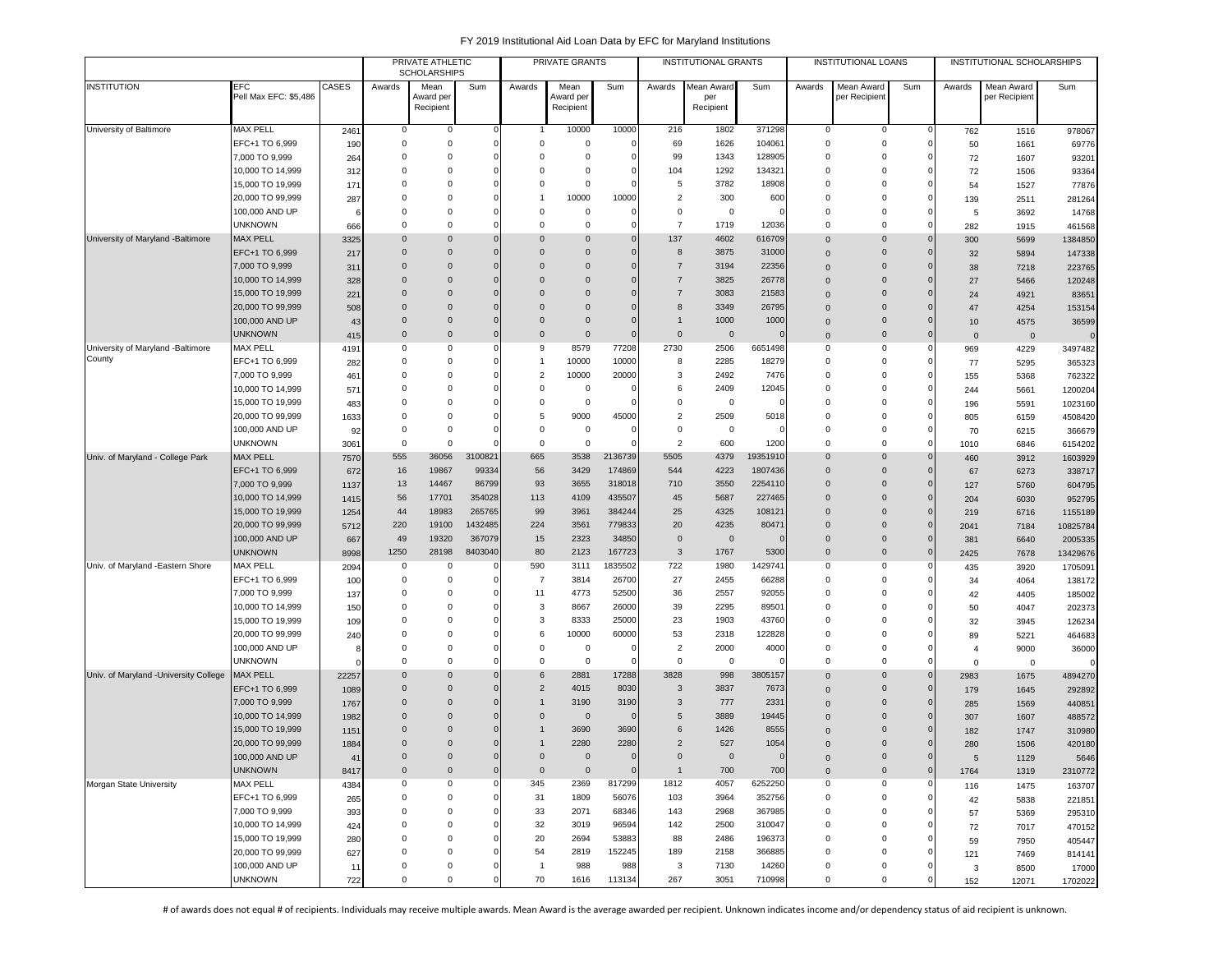|                                       |                                      |             |                  | INSTITUTIONAL ATHLETIC<br><b>SCHOLARSHIPS</b> |                  |                  | INSTITUTIONAL WORK STUDY   |                 |                   | EMPLOYEE AND DEPENDENT<br><b>TUITION WAIVER</b> |                   |                            | SENIOR CITIZEN TUITION WAIVER |                            |                              | DISABLED STUDENT TUITION<br>WAIVER |                                  |
|---------------------------------------|--------------------------------------|-------------|------------------|-----------------------------------------------|------------------|------------------|----------------------------|-----------------|-------------------|-------------------------------------------------|-------------------|----------------------------|-------------------------------|----------------------------|------------------------------|------------------------------------|----------------------------------|
| <b>INSTITUTION</b>                    | EFC                                  | CASES       | Awards           | Mean Award                                    | Sum              | Awards           | Mean Award                 | Sum             | Awards            | Mean Award                                      | Sum               | Awards                     | Mean Award                    | Sum                        | Awards                       | Mean                               | Sum                              |
|                                       | Pell Max EFC: \$5,486                |             |                  | per Recipient                                 |                  |                  | per Recipient              |                 |                   | per Recipient                                   |                   |                            | per Recipient                 |                            |                              | Award per<br>Recipient             |                                  |
|                                       |                                      |             |                  |                                               |                  |                  |                            |                 |                   |                                                 |                   |                            |                               |                            |                              |                                    |                                  |
| University of Baltimore               | <b>MAX PELL</b>                      | 2461        | 0                | $\mathbf 0$                                   | $\Omega$         | 0                | 0                          | $\mathbf 0$     | 109               | 2061                                            | 177244            | 0                          | 0                             | $\Omega$                   | 0                            | 0                                  | $\overline{0}$                   |
|                                       | EFC+1 TO 6,999                       | 190         | 0                | $\mathbf 0$                                   |                  | 0                | $\mathbf 0$                | $\Omega$        | $\overline{4}$    | 2669                                            | 8008              | $^{\circ}$                 | $^{\circ}$                    | 0                          | 0                            | $\mathbf 0$<br>0                   | $\overline{0}$                   |
|                                       | 7,000 TO 9,999                       | 264         | 0                | $\mathbf 0$                                   |                  | 0                | $^{\circ}$                 |                 | $\overline{7}$    | 3410                                            | 17052             | $^{\circ}$                 | $^{\circ}$                    | 0                          | 0                            |                                    |                                  |
|                                       | 10,000 TO 14,999<br>15,000 TO 19,999 | 312         | 0<br>$\Omega$    | $\mathbf 0$<br>$\mathbf 0$                    |                  | 0<br>$\Omega$    | $^{\circ}$<br>$\mathbf 0$  |                 | 11                | 4775                                            | 28647             | $\Omega$<br>$\Omega$       | $^{\circ}$<br>$^{\circ}$      | $\Omega$<br>$\mathbf 0$    | 0<br>$\Omega$                | $\Omega$<br>$\Omega$               | $\Omega$                         |
|                                       | 20,000 TO 99,999                     | 171         | $\Omega$         | $\Omega$                                      |                  | $\Omega$         | $\Omega$                   |                 | $\overline{7}$    | 2065                                            | 10326             | $\Omega$                   | $^{\circ}$                    |                            | $\Omega$                     | O                                  |                                  |
|                                       | 100,000 AND UP                       | 287         | $\Omega$         | $\Omega$                                      |                  | $\Omega$         | $\Omega$                   |                 | 15<br>$\mathbf 0$ | 3030<br>$\mathsf 0$                             | 30298             | $\Omega$                   | $\mathbf 0$                   |                            | $\Omega$                     | O                                  |                                  |
|                                       | <b>UNKNOWN</b>                       | -6<br>666   | $\Omega$         | 0                                             |                  | $\mathbf 0$      | $^{\circ}$                 |                 | 78                | 3306                                            | 171920            | $\Omega$                   | $^{\circ}$                    | $\Omega$                   | $\Omega$                     | $\Omega$                           | $\Omega$                         |
| University of Maryland -Baltimore     | <b>MAX PELL</b>                      | 3325        | $\mathbf 0$      | 0                                             |                  | 0                | $\mathbf 0$                |                 | $\mathbf{1}$      | 9080                                            | 9080              | $\Omega$                   | $\mathbf 0$                   | $\mathbf 0$                | $\mathbf{0}$                 | $\overline{0}$                     | $\overline{0}$                   |
|                                       | EFC+1 TO 6,999                       | 217         | $\mathbf 0$      | $\mathbf{0}$                                  |                  | 0                | $\mathbf 0$                |                 | $\overline{0}$    | $\mathbf{0}$                                    |                   | $\Omega$                   | $\mathbf 0$                   | $\mathbf 0$                | $\mathbf 0$                  | $\overline{0}$                     | $\mathbf 0$                      |
|                                       | 7,000 TO 9,999                       | 311         | $\mathbf 0$      | $\mathbf 0$                                   |                  | $\mathbf 0$      | $\mathbf 0$                |                 | $\overline{0}$    | $\mathbf 0$                                     |                   | $\Omega$                   | $\mathbf 0$                   | $\Omega$                   | $\mathbf{0}$                 | $\overline{0}$                     | $\overline{0}$                   |
|                                       | 10,000 TO 14,999                     | 328         | $\Omega$         | $\mathbf{0}$                                  |                  | $\Omega$         | $\mathbf 0$                |                 | $\overline{2}$    | 9080                                            | 18160             | $\Omega$                   | $\Omega$                      | $\Omega$                   | $\Omega$                     | $\Omega$                           | $\overline{0}$                   |
|                                       | 15,000 TO 19,999                     | 221         | $\Omega$         | $\mathbf{0}$                                  |                  | $\Omega$         | $\mathbf 0$                | C               | $\overline{0}$    | $\mathbf 0$                                     |                   | $\Omega$                   | $\Omega$                      | $\overline{0}$             | $\Omega$                     | $\Omega$                           | $\overline{0}$                   |
|                                       | 20,000 TO 99,999                     | 508         | $\mathbf 0$      | $\mathbf{0}$                                  |                  | $\Omega$         | $\mathbf 0$                |                 | $\overline{0}$    | $\mathbf 0$                                     |                   | $\Omega$                   | $\mathbf 0$                   | $\overline{0}$             | $\mathbf{0}$                 | $\Omega$                           | $\overline{0}$                   |
|                                       | 100,000 AND UP                       | 43          | $\mathbf 0$      | $\mathbf{0}$                                  |                  | $\mathbf 0$      | $\mathbf 0$                |                 | $\overline{0}$    | $\mathbf 0$                                     |                   | $\Omega$                   | $\overline{0}$                | $\overline{0}$             | $\mathbf{0}$                 | $\overline{0}$                     | $\overline{0}$                   |
|                                       | <b>UNKNOWN</b>                       | 415         | $\mathbf 0$      | $\mathbf{0}$                                  |                  | $\mathbf 0$      | $\mathbf 0$                |                 | $\overline{4}$    | 4349                                            | 17394             | $\mathbf 0$                | $\mathbf 0$                   | $\overline{0}$             | $\mathbf{0}$                 | $\overline{0}$                     | $\overline{0}$                   |
| University of Maryland -Baltimore     | <b>MAX PELL</b>                      | 4191        | 68               | 22694                                         | 862367           | 37               | 9930                       | 367418          | 45                | 5487                                            | 241421            | 7                          | 7661                          | 53628                      | 0                            | $\mathbf 0$                        | $\overline{0}$                   |
| County                                | EFC+1 TO 6,999                       | 282         | $\overline{7}$   | 21531                                         | 86125            | 6                | 10311                      | 61864           | 8                 | 8783                                            | 70260             | 0                          | $\mathbf 0$                   | $\Omega$                   | $\Omega$                     | $\Omega$                           | $\mathbf{0}$                     |
|                                       | 7,000 TO 9,999                       | 461         | 11               | 17406                                         | 121845           | 9                | 10867                      | 97799           | 12                | 6117                                            | 73409             | $\overline{1}$             | 5530                          | 5530                       | $\Omega$                     | $\Omega$                           | $\mathbf{0}$                     |
|                                       | 10,000 TO 14,999                     | 571         | 18               | 11865                                         | 177971           | 9                | 10077                      | 90690           | 13                | 6403                                            | 83245             | $\overline{2}$             | 6443                          | 12886                      | $\Omega$                     | 0                                  |                                  |
|                                       | 15,000 TO 19,999                     | 483         | 16               | 12163                                         | 158117           | $\overline{7}$   | 10543                      | 73799           | 10                | 5513                                            | 55132             | $\overline{2}$             | 5841                          | 11682                      | $\Omega$                     | 0                                  |                                  |
|                                       | 20,000 TO 99,999                     | 1633        | 86               | 11625                                         | 767254           | 24               | 9563                       | 229503          | 43                | 6310                                            | 265027            | $\mathbf 0$                | 0                             | $\Omega$                   | 0                            | 0                                  |                                  |
|                                       | 100,000 AND UP                       | 92          | 4                | 10710                                         | 32131            | $\overline{1}$   | 11674                      | 11674           | $\overline{1}$    | 8534                                            | 8534              | $\Omega$                   | $\mathbf 0$                   | $\Omega$                   | $\Omega$                     | $\Omega$                           | $\mathbf{0}$                     |
|                                       | <b>UNKNOWN</b>                       | 3061        | 246              | 19628                                         | 2728309          | 30               | 10769                      | 323080          | 213               | 5737                                            | 1221882           | 47                         | 3240                          | 152302                     | 0                            | $\mathbf 0$                        | $\mathbf{0}$                     |
| Univ. of Maryland - College Park      | <b>MAX PELL</b>                      | 7570        | 39               | 22570                                         | 880239           | $\mathbf 0$      | $\mathbf 0$                | $\overline{0}$  | 314               | 8876                                            | 1304771           | $\overline{4}$             | 2160                          | 8640                       | $\mathbf 0$                  | 0                                  | $\overline{0}$                   |
|                                       | EFC+1 TO 6,999                       | 672         | $\mathbf 0$      | $\overline{0}$                                |                  | $\mathbf{0}$     | $\mathbf 0$                | O               | 60                | 9329                                            | 251880            | $\mathbf 0$                | $\mathbf 0$                   | $\Omega$                   | $\mathbf{0}$                 | $\overline{0}$                     | $\overline{0}$                   |
|                                       | 7,000 TO 9,999                       | 1137        | $\mathbf 0$      | $\mathbf 0$                                   |                  | $\Omega$         | $\mathbf 0$                | $\Omega$        | 107               | 10411                                           | 468505            | $\overline{1}$             | 4320                          | 4320                       | $\mathbf{0}$                 | $\overline{0}$                     | $\overline{0}$                   |
|                                       | 10,000 TO 14,999                     | 1415        | 3                | 24622                                         | 73866            | 0                | $\mathbf 0$                | O               | 136               | 9527                                            | 581155            | $\mathbf 0$                | $\mathbf 0$                   | $\overline{0}$             | $\mathbf{0}$                 | 0                                  | $\overline{0}$                   |
|                                       | 15,000 TO 19,999<br>20,000 TO 99,999 | 1254        | $\mathbf 0$<br>4 | $\mathbf 0$<br>23372                          | 93488            | 0<br>$\Omega$    | $\mathbf 0$<br>$\mathbf 0$ | 0<br>$\epsilon$ | 112               | 9313                                            | 447039            | $\mathbf 0$<br>$\mathbf 0$ | $\mathbf 0$<br>$\mathbf 0$    | $\overline{0}$<br>$\Omega$ | $\mathbf{0}$<br>$\mathbf{0}$ | $\overline{0}$<br>$\Omega$         | $\overline{0}$<br>$\overline{0}$ |
|                                       | 100,000 AND UP                       | 5712        | $\mathbf{1}$     | 24621                                         | 24621            | $\Omega$         | $\mathbf 0$                |                 | 516               | 8630                                            | 1967682           | $\mathbf 0$                | $\mathbf 0$                   | $\Omega$                   | $\Omega$                     | $\Omega$                           | $\overline{0}$                   |
|                                       | <b>UNKNOWN</b>                       | 667<br>8998 | 75               | 23233                                         | 1742469          | $\mathbf{0}$     | $\mathbf 0$                | $\Omega$        | 56<br>1249        | 8657<br>7196                                    | 225085<br>4216663 | 31                         | 2195                          | 68040                      | $\mathbf{0}$                 | $\overline{0}$                     | $\overline{0}$                   |
| Univ. of Maryland -Eastern Shore      | <b>MAX PELL</b>                      | 2094        | 85               | 16537                                         | 1405649          | 280              | 4922                       | 1235539         | 62                | 2400                                            | 148799            | $\mathbf{1}$               | 1320                          | 1320                       | 0                            | 0                                  | $\mathbf 0$                      |
|                                       | EFC+1 TO 6,999                       | 100         | 8                | 13848                                         | 110787           | 14               | 3308                       | 46315           | $\overline{2}$    | 2656                                            | 5312              | $^{\circ}$                 | 0                             |                            | 0                            | 0                                  | $\circ$                          |
|                                       | 7,000 TO 9,999                       | 137         | 5                | 13817                                         | 69084            | 15               | 2666                       | 39989           | $\overline{7}$    | 3178                                            | 22248             | $^{\circ}$                 | 0                             | $\Omega$                   | 0                            | 0                                  | $\mathbf 0$                      |
|                                       | 10,000 TO 14,999                     | 150         | 9                | 11249                                         | 101239           | 28               | 3964                       | 99110           | 3                 | 3075                                            | 9224              | $\Omega$                   | $^{\circ}$                    | $\Omega$                   | $\Omega$                     | $\Omega$                           | $\Omega$                         |
|                                       | 15,000 TO 19,999                     | 109         | 9                | 10832                                         | 97484            | 14               | 3758                       | 52615           | $\overline{2}$    | 2766                                            | 5532              | $\Omega$                   | $\mathbf 0$                   | $\Omega$                   | $\Omega$                     | 0                                  | $\mathbf{0}$                     |
|                                       | 20,000 TO 99,999                     | 240         | 14               | 10795                                         | 151130           | 41               | 4251                       | 161520          | 6                 | 3022                                            | 18134             | $\Omega$                   | $\mathbf 0$                   | $\Omega$                   | $\Omega$                     | 0                                  | $\mathbf{0}$                     |
|                                       | 100,000 AND UP                       |             | $\mathbf{1}$     | 2000                                          | 2000             | $\mathbf 0$      | 0                          | C               | $\mathbf 0$       | $\mathsf 0$                                     | O                 | $\Omega$                   | $^{\circ}$                    | $\Omega$                   | $\Omega$                     | $\Omega$                           | $\circ$                          |
|                                       | <b>UNKNOWN</b>                       |             | 0                | $\mathbf 0$                                   |                  | $\mathbf 0$      | 0                          |                 | $\mathbf 0$       | $\mathsf 0$                                     |                   | $\Omega$                   | 0                             | $\Omega$                   | $\Omega$                     | $\Omega$                           | $\mathbf{0}$                     |
| Univ. of Maryland -University College | <b>MAX PELL</b>                      | 22257       | $\mathbf 0$      | $\mathbf 0$                                   |                  | $\mathbf 0$      | $\mathbf 0$                | O               | 132               | 3842                                            | 507094            | 32                         | 3475                          | 111206                     | $\mathbf{0}$                 | 0                                  | $\overline{0}$                   |
|                                       | EFC+1 TO 6,999                       | 1089        | $\mathbf 0$      | $\mathbf{0}$                                  |                  | $\Omega$         | $\mathbf 0$                |                 | 9                 | 2646                                            | 23814             | $\mathbf{1}$               | 5292                          | 5292                       | $\mathbf 0$                  | $\overline{0}$                     | $\overline{0}$                   |
|                                       | 7,000 TO 9,999                       | 1767        | $\mathbf 0$      | $\mathbf{0}$                                  |                  | $\Omega$         | $\overline{0}$             |                 | 20                | 3730                                            | 74609             | $\mathbf 0$                | $\mathbf 0$                   | $\Omega$                   | $\mathbf{0}$                 | $\Omega$                           | $\overline{0}$                   |
|                                       | 10,000 TO 14,999                     | 1982        | $\Omega$         | $\mathbf{0}$                                  |                  | $\Omega$         | $\Omega$                   |                 | 20                | 3588                                            | 71765             | $\overline{4}$             | 3583                          | 14333                      | $\Omega$                     | $\Omega$                           | $\mathbf 0$                      |
|                                       | 15,000 TO 19,999                     | 1151        | $\Omega$         | $\mathbf{0}$                                  |                  | $\Omega$         | 0                          |                 | 13                | 2830                                            | 36788             | $\Omega$                   | $\mathbf 0$                   |                            | $\mathbf{0}$                 |                                    | $\mathbf 0$                      |
|                                       | 20,000 TO 99,999                     | 1884        | $\Omega$         | $\Omega$                                      |                  | $\Omega$         | $\Omega$                   |                 | 16                | 3016                                            | 48262             | $\overline{4}$             | 3216                          | 12863                      | $\Omega$                     | $\Omega$                           |                                  |
|                                       | 100,000 AND UP                       | 41          | $\mathbf 0$      | 0                                             |                  | $\mathbf 0$      | $\mathbf 0$                |                 | $\overline{0}$    | $\mathbf 0$                                     | $\Omega$          | $\mathbf 0$                | $\mathbf 0$                   | $\Omega$                   | $\mathbf 0$                  | $\mathbf 0$                        | $\mathbf 0$                      |
|                                       | <b>UNKNOWN</b>                       | 8417        | $\mathbf 0$      | $\mathbf 0$                                   | $\Omega$         | $\mathbf 0$      | $\mathbf 0$                | $\overline{0}$  | 678               | 2737                                            | 1855808           | 145                        | 2368                          | 343396                     | $\mathbf 0$                  | $\mathsf{O}\xspace$                | $\mathbf 0$                      |
| Morgan State University               | <b>MAX PELL</b>                      | 4384        | 209              | 14956                                         | 1929270          | 0                | 0                          | $\Omega$        | 83                | 3943                                            | 315443            | 0                          | $\mathbf 0$                   | $\Omega$<br>$\Omega$       | $\mathbf 0$                  | $\bf 0$                            | $\mathbf{0}$<br>$\mathbf{0}$     |
|                                       | EFC+1 TO 6,999                       | 265         | 20               | 11901<br>17112                                | 154713           | 0                | 0                          |                 | 13                | 3851                                            | 50063             | $\mathbf 0$                | 0                             | $\Omega$                   | 0<br>$\Omega$                | 0                                  |                                  |
|                                       | 7,000 TO 9,999<br>10,000 TO 14,999   | 393         | 28<br>13         | 12907                                         | 290911<br>103258 | $\mathbf 0$<br>0 | 0<br>$^{\circ}$            |                 | 6<br>9            | 3379<br>4888                                    | 20272<br>43996    | 0<br>$^{\circ}$            | 0<br>$^{\circ}$               | $\overline{0}$             | $\Omega$                     | $^{\circ}$<br>$\mathbf 0$          | $\mathbf{0}$<br>$\mathbf{0}$     |
|                                       | 15,000 TO 19,999                     | 424<br>280  | 10               | 14194                                         | 113551           | 0                | $\mathsf 0$                |                 | 9                 | 7285                                            | 50997             | $^{\circ}$                 | 0                             | 0                          | 0                            | $^{\circ}$                         | $\Omega$                         |
|                                       | 20,000 TO 99,999                     | 627         | 39               | 11898                                         | 297444           | 0                | 0                          |                 | 8                 | 6051                                            | 42360             | $^{\circ}$                 | 0                             | $\overline{0}$             | $\Omega$                     | $^{\circ}$                         | $\Omega$                         |
|                                       | 100,000 AND UP                       | 11          | $\overline{1}$   | 800                                           | 800              | 0                | $\mathsf 0$                |                 | $\mathbf 0$       | $\mathbf 0$                                     |                   | 0                          | 0                             | $\mathbf 0$                | 0                            | 0                                  | $\Omega$                         |
|                                       | <b>UNKNOWN</b>                       | 722         | 81               | 19878                                         | 954138           | 0                | $\mathbf 0$                |                 | 40                | 5151                                            | 195735            | 0                          | 0                             | $\Omega$                   | $\Omega$                     | 0                                  | 0                                |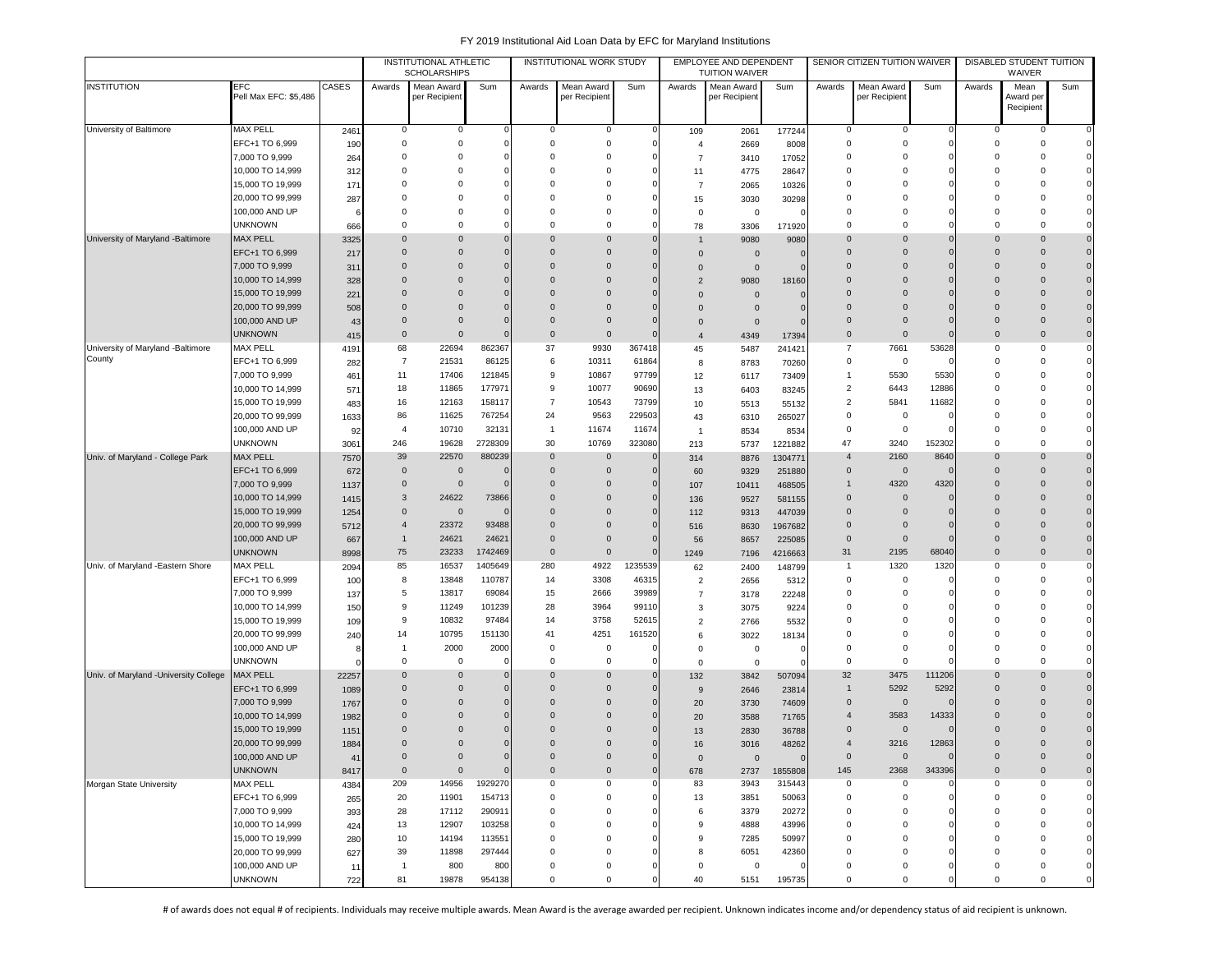|                                       |                              |             |                         | STUDENT TUITION WAIVER      |                |             | FOSTER CARE TUITION WAIVER     |                     |             | HOMELESS YOUTH TUITION<br>WAIVER |             |
|---------------------------------------|------------------------------|-------------|-------------------------|-----------------------------|----------------|-------------|--------------------------------|---------------------|-------------|----------------------------------|-------------|
| <b>INSTITUTION</b>                    | EFC<br>Pell Max EFC: \$5,486 | CASES       | Awards                  | Mean Award<br>per Recipient | Sum            | Awards      | Mean<br>Award per<br>Recipient | Sum                 | Awards      | Mean<br>Award per<br>Recipient   | Sum         |
| University of Baltimore               | <b>MAX PELL</b>              | 2461        | $\pmb{0}$               | $\pmb{0}$                   | $\mathbf 0$    | 7           | 7682                           | 53773               | 13          | 11841                            | 153930      |
|                                       | EFC+1 TO 6,999               | 190         | 0                       | $\pmb{0}$                   | 0              | $\mathsf 0$ | 0                              | 0                   | $\bf 0$     | 0                                | $\pmb{0}$   |
|                                       | 7,000 TO 9,999               | 264         | 0                       | 0                           | 0              | $\mathsf 0$ | 0                              | 0                   | $\bf 0$     | $\mathbf 0$                      | $\pmb{0}$   |
|                                       | 10,000 TO 14,999             | 312         | 0                       | 0                           | 0              | $\mathsf 0$ | 0                              | $\mathbf 0$         | $\bf 0$     | $\mathbf 0$                      | $\mathbf 0$ |
|                                       | 15,000 TO 19,999             | 171         | 0                       | 0                           | $\mathbf 0$    | 0           | 0                              | 0                   | 0           | 0                                | $\pmb{0}$   |
|                                       | 20,000 TO 99,999             | 287         | 0                       | 0                           | 0              | 0           | 0                              | 0                   | 0           | 0                                | $\mathbf 0$ |
|                                       | 100,000 AND UP               | 6           | 0                       | 0                           | $\pmb{0}$      | 0           | 0                              | 0                   | 0           | 0                                | $\mathbf 0$ |
|                                       | <b>UNKNOWN</b>               | 666         | 0                       | 0                           | 0              | 0           | 0                              | $\mathbf 0$         | 0           | 0                                | $\mathbf 0$ |
| University of Maryland -Baltimore     | <b>MAX PELL</b>              | 3325        | $\mathbf 0$             | $\pmb{0}$                   | $\overline{0}$ | $\pmb{0}$   | $\pmb{0}$                      | $\mathbf 0$         | 4           | 9481                             | 37923       |
|                                       | EFC+1 TO 6,999               | 217         | $\pmb{0}$               | 0                           | $\mathbf 0$    | $\pmb{0}$   | $\pmb{0}$                      | $\mathbf 0$         | $\pmb{0}$   | $\pmb{0}$                        | $\mathbf 0$ |
|                                       | 7,000 TO 9,999               | 311         | $\pmb{0}$               | $\pmb{0}$                   | $\mathbf{0}$   | $\mathbf 0$ | $\pmb{0}$                      | $\mathbf 0$         | $\mathbf 0$ | $\bf 0$                          | $\pmb{0}$   |
|                                       | 10,000 TO 14,999             | 328         | $\pmb{0}$               | $\pmb{0}$                   | $\mathbf 0$    | $\mathbf 0$ | $\pmb{0}$                      | $\mathbf 0$         | 0           | $\pmb{0}$                        | $\mathbf 0$ |
|                                       | 15,000 TO 19,999             | 221         | $\bf 0$                 | $\pmb{0}$                   | $\mathbf 0$    | 0           | $\pmb{0}$                      | $\mathbf 0$         | 0           | $\pmb{0}$                        | $\mathbf 0$ |
|                                       | 20,000 TO 99,999             | 508         | $\mathbf{0}$            | $\mathbf 0$                 | $\mathbf 0$    | 0           | $\pmb{0}$                      | $\mathbf 0$         | 0           | $\bf 0$                          | $\pmb{0}$   |
|                                       | 100,000 AND UP               | 43          | $\pmb{0}$               | $\pmb{0}$                   | $\mathbf 0$    | 0           | $\pmb{0}$                      | $\mathbf 0$         | $\mathbf 0$ | $\mathbf 0$                      | $\mathbf 0$ |
|                                       | <b>UNKNOWN</b>               | 415         | $\mathbf 0$             | $\pmb{0}$                   | $\mathbf 0$    | $\pmb{0}$   | $\bf 0$                        | $\mathbf 0$         | $\mathbf 0$ | $\mathbf 0$                      | $\mathbf 0$ |
| University of Maryland -Baltimore     | <b>MAX PELL</b>              | 4191        | 184                     | 1442                        | 119680         | 10          | 13503                          | 135026              | 14          | 7413                             | 103775      |
| County                                | EFC+1 TO 6,999               |             |                         |                             | 7863           | $\mathsf 0$ | 0                              | 0                   | $\bf 0$     | $\mathbf 0$                      | $\pmb{0}$   |
|                                       | 7,000 TO 9,999               | 282<br>461  | 10                      | 1573<br>1869                | 11216          | 0           | $\mathbf 0$                    | $\mathbf 0$         | $\bf 0$     | 0                                | $\pmb{0}$   |
|                                       |                              |             | 17                      |                             |                | 0           | 0                              | 0                   | 0           | 0                                | $\pmb{0}$   |
|                                       | 10,000 TO 14,999             | 571         | 32                      | 1301                        | 20823          | 0           |                                | 0                   | 0           | 0                                | $\pmb{0}$   |
|                                       | 15,000 TO 19,999             | 483         | 30                      | 1620                        | 19441          |             | 0                              |                     |             |                                  |             |
|                                       | 20,000 TO 99,999             | 1633        | 144                     | 2108                        | 118054         | 0           | 0                              | 0                   | $\bf 0$     | 0                                | $\pmb{0}$   |
|                                       | 100,000 AND UP               | 92          | 6                       | 2906                        | 8717           | 0           | 0                              | 0                   | 0           | 0                                | $\pmb{0}$   |
|                                       | <b>UNKNOWN</b>               | 3061        | 612                     | 1884                        | 403272         | 0           | 0                              | $\mathbf 0$         | $\mathbf 0$ | 0                                | $\mathbf 0$ |
| Univ. of Maryland - College Park      | <b>MAX PELL</b>              | 7570        | $\mathbf 0$             | $\pmb{0}$                   | 0              | 9           | 10166.667                      | 91500               | 0           | $\bf 0$                          | $\mathbf 0$ |
|                                       | EFC+1 TO 6,999               | 672         | $\pmb{0}$               | $\pmb{0}$                   | 0              | $\mathbf 0$ | 0                              | $\mathbf 0$         | $\mathbf 0$ | $\bf 0$                          | $\pmb{0}$   |
|                                       | 7,000 TO 9,999               | 1137        | 0                       | $\pmb{0}$                   | $\mathbf 0$    | $\mathbf 0$ | 0                              | $\mathbf 0$         | 0           | $\pmb{0}$                        | $\pmb{0}$   |
|                                       | 10,000 TO 14,999             | 1415        | $\mathbf 0$             | 0                           | $\mathbf 0$    | $\pmb{0}$   | $\pmb{0}$                      | $\mathbf 0$         | $\mathbf 0$ | $\bf 0$                          | $\pmb{0}$   |
|                                       | 15,000 TO 19,999             | 1254        | 0                       | 0                           | $\mathbf 0$    | $\pmb{0}$   | $\pmb{0}$                      | $\mathbf 0$         | 0           | $\bf 0$                          | $\pmb{0}$   |
|                                       | 20,000 TO 99,999             | 5712        | $\mathbf 0$             | 0                           | $\mathbf 0$    | 0           | $\mathbf{0}$                   | $\mathbf 0$         | 0           | $\mathbf 0$                      | $\pmb{0}$   |
|                                       | 100,000 AND UP               | 667         | $\mathbf 0$             | 0                           | $\mathbf 0$    | 0           | $\pmb{0}$                      | $\mathbf 0$         | 0           | 0                                | $\mathbf 0$ |
|                                       | <b>UNKNOWN</b>               | 8998        | 0                       | $\pmb{0}$                   | $\mathbf 0$    | $\mathbf 0$ | 0                              | $\mathbf 0$         | $\pmb{0}$   | $\mathbf{0}$                     | $\mathbf 0$ |
| Univ. of Maryland - Eastern Shore     | <b>MAX PELL</b>              | 2094        | 10                      | 7887                        | 78869          | $\mathsf 0$ | 0                              | $\mathbf 0$         | 18          | 8185                             | 147331      |
|                                       | EFC+1 TO 6,999               | 100         | 0                       | 0                           | 0              | 0           | 0                              | 0                   | $\pmb{0}$   | $\pmb{0}$                        | $\mathbf 0$ |
|                                       | 7,000 TO 9,999               | 137         | 0                       | 0                           | 0              | $\mathsf 0$ | 0                              | 0                   | $\pmb{0}$   | $\bf 0$                          | $\pmb{0}$   |
|                                       | 10,000 TO 14,999             | 150         | 0                       | 0                           | 0              | 0           | 0                              | 0                   | 1           | 7900                             | 7900        |
|                                       | 15,000 TO 19,999             | 109         | 0                       | 0                           | $\mathbf 0$    | 0           | 0                              | 0                   | 0           | 0                                | $\mathbf 0$ |
|                                       | 20,000 TO 99,999             | 240         | 0                       | 0                           | $\pmb{0}$      | 0           | 0                              | 0                   | 0           | 0                                | $\mathbf 0$ |
|                                       | 100,000 AND UP               | 8           | 0                       | 0                           | 0              | 0           | 0                              | $\mathbf 0$         | 0           | 0                                | $\pmb{0}$   |
|                                       | <b>UNKNOWN</b>               | $\mathbf 0$ | 0                       | $\mathbf 0$                 | 0              | 0           | 0                              | $\mathbf 0$         | 0           | $\mathsf 0$                      | $\pmb{0}$   |
| Univ. of Maryland -University College | <b>MAX PELL</b>              | 22257       | 959                     | 2207                        | 2059247        | $\pmb{0}$   | $\pmb{0}$                      | $\mathbf 0$         | 4           | 12955                            | 51821       |
|                                       | EFC+1 TO 6,999               | 1089        | 79                      | 2815                        | 219552         | 0           | $\mathbf{0}$                   | $\mathbf 0$         | 0           | $\bf 0$                          | $\mathbf 0$ |
|                                       | 7,000 TO 9,999               | 1767        | 98                      | 2407                        | 226299         | $\mathbf 0$ | $\pmb{0}$                      | $\mathbf 0$         | 0           | $\pmb{0}$                        | $\mathbf 0$ |
|                                       | 10,000 TO 14,999             | 1982        | 127                     | 2464                        | 305507         | 0           | $\pmb{0}$                      | $\mathbf 0$         | 0           | $\mathbf 0$                      | $\mathbf 0$ |
|                                       | 15,000 TO 19,999             | 1151        | 88                      | 2519                        | 211634         | 0           | $\pmb{0}$                      | $\mathbf 0$         | 0           | $\mathbf{0}$                     | $\mathbf 0$ |
|                                       | 20,000 TO 99,999             | 1884        | 115                     | 3493                        | 391232         | 0           | $\pmb{0}$                      | $\pmb{0}$           | 0           | $\mathbf 0$                      | $\mathbf 0$ |
|                                       | 100,000 AND UP               | 41          | $\mathbf{1}$            | 1948                        | 1948           | $\pmb{0}$   | $\pmb{0}$                      | $\pmb{0}$           | $\pmb{0}$   | $\pmb{0}$                        | $\pmb{0}$   |
|                                       | <b>UNKNOWN</b>               | 8417        | 3084                    | 1650                        | 4864528        | $\pmb{0}$   | $\pmb{0}$                      | $\mathbf 0$         | $\pmb{0}$   | $\mathsf 0$                      | $\mathbf 0$ |
| Morgan State University               | MAX PELL                     | 4384        | 7                       | 10267                       | 71869          | 30          | 7519                           | 225581              | $\pmb{0}$   | 0                                | $\pmb{0}$   |
|                                       | EFC+1 TO 6,999               | 265         | 0                       | $\mathsf 0$                 | 0              | 0           | 0                              | 0                   | $\pmb{0}$   | 0                                | $\mathsf 0$ |
|                                       | 7,000 TO 9,999               | 393         | $\overline{\mathbf{c}}$ | 10267                       | 20534          | $\pmb{0}$   | 0                              | 0                   | $\pmb{0}$   | 0                                | $\pmb{0}$   |
|                                       | 10,000 TO 14,999             | 424         | 0                       | 0                           | 0              | $\mathsf 0$ | 0                              | 0                   | $\pmb{0}$   | 0                                | $\pmb{0}$   |
|                                       | 15,000 TO 19,999             | 280         | 1                       | 5134                        | 5134           | $\mathsf 0$ | 0                              | 0                   | $\pmb{0}$   | 0                                | $\pmb{0}$   |
|                                       | 20,000 TO 99,999             | 627         | 0                       | 0                           | 0              | 0           | 0                              | 0                   | 0           | 0                                | $\pmb{0}$   |
|                                       | 100,000 AND UP               | 11          | 0                       | 0                           | $\mathbf 0$    | 0           | 0                              | $\mathsf{O}\xspace$ | 0           | 0                                | $\pmb{0}$   |
|                                       | <b>UNKNOWN</b>               |             |                         |                             |                | 0           | 0                              | 0                   | 0           | 0                                | $\pmb{0}$   |
|                                       |                              | 722         | 0                       | 0                           | 0              |             |                                |                     |             |                                  |             |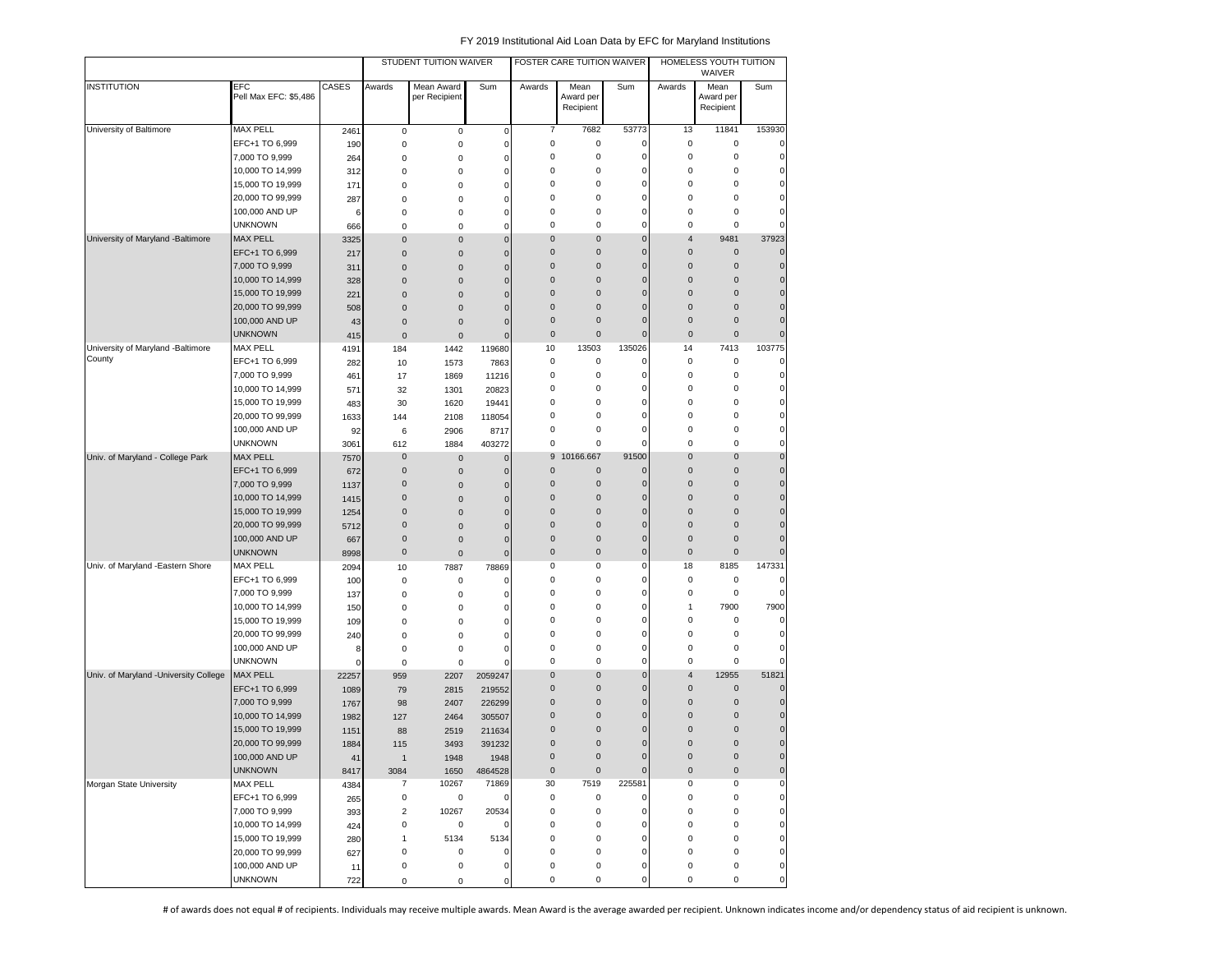|                                 |                                      |             |                      | PELL                        |               |                      | <b>PERKINS LOANS</b>         |                            |                         | STAFFORD SUBSIDIZED LOANS<br>(FEDERAL) |                   |                   | STAFFORD UNSUBSIDIZED LOANS<br>(FEDERAL) |                   |                     | PLUS LOANS                 |                   |
|---------------------------------|--------------------------------------|-------------|----------------------|-----------------------------|---------------|----------------------|------------------------------|----------------------------|-------------------------|----------------------------------------|-------------------|-------------------|------------------------------------------|-------------------|---------------------|----------------------------|-------------------|
| <b>INSTITUTION</b>              | EFC<br>Pell Max EFC: \$5,486         | CASES       | Awards               | Mean Award<br>per Recipient | Sum           | Awards               | Mean Award<br>per Recipient  | Sum                        | Awards                  | Mean Award<br>per Recipien             | Sum               | Awards            | Mean Award<br>per Recipient              | Sum               | Awards              | Mean Award<br>per Recipien | Sum               |
|                                 |                                      |             |                      |                             |               |                      |                              |                            |                         |                                        |                   |                   |                                          |                   |                     |                            |                   |
| St. Mary's College of Maryland  | <b>MAX PELL</b>                      | 367         | 332                  | 4796                        | 1592299       | $\mathbf 0$          | $\mathbf 0$                  |                            | 252                     | 4330                                   | 1091172           | 189               | 2833                                     | 535457            | 45                  | 9094                       | 409251            |
|                                 | EFC+1 TO 6,999                       | 39          | $\mathbf{0}$         | $\mathbf{0}$                |               | $\mathbf{0}$         | $\pmb{0}$                    | $\sqrt{ }$                 | 34                      | 4575                                   | 155536            | 32                | 2301                                     | 73622             | 15                  | 11719                      | 175784            |
|                                 | 7,000 TO 9,999                       | 58          | $\Omega$             | $\mathbf 0$                 | O             | $\Omega$             | $\pmb{0}$                    | -C                         | 43                      | 4332                                   | 186274            | 37                | 2307                                     | 85343             | 18                  | 12317                      | 221711            |
|                                 | 10,000 TO 14,999                     | 127         | $\Omega$<br>$\Omega$ | $\mathbf 0$<br>$\mathbf 0$  | O<br>$\Omega$ | $\Omega$<br>$\Omega$ | $\mathbf{0}$<br>$\mathbf{0}$ | O<br>C                     | 95<br>89                | 4329<br>4236                           | 411251<br>377017  | 83<br>81          | 2241<br>2703                             | 185983            | 38<br>38            | 13589<br>15590             | 516378<br>592420  |
|                                 | 15,000 TO 19,999<br>20,000 TO 99,999 | 118         | $\mathbf{0}$         | $\mathbf 0$                 | $\mathbf 0$   | $\Omega$             | $\mathbf{0}$                 | C                          | 68                      | 3210                                   | 218304            | 246               | 5397                                     | 218914<br>1327756 | 109                 | 17644                      | 1923170           |
|                                 | 100,000 AND UP                       | 428<br>27   | $\mathbf{0}$         | $\mathbf 0$                 | $\mathbf 0$   | $\mathbf 0$          | $\mathbf{0}$                 |                            | $\mathbf{0}$            | $\overline{0}$                         | C                 | 9                 | 4611                                     | 41500             | 3                   | 20482                      | 61445             |
|                                 | <b>UNKNOWN</b>                       | 262         | $\mathbf{0}$         | $\mathbf 0$                 | $\mathbf 0$   | $\Omega$             | $\bf 0$                      | C                          | $\mathbf{0}$            | $\overline{0}$                         | $\mathbf 0$       | $\Omega$          | $\overline{0}$                           |                   | 0                   | $\mathbf 0$                | $\mathbf{0}$      |
| Capitol Technology University   | <b>MAX PELL</b>                      | 235         | 165                  | 4355                        | 718533        | 0                    | $\mathbf 0$                  | x                          | 117                     | 4033                                   | 471841            | 101               | 3616                                     | 365219            | 28                  | 10644                      | 298036            |
|                                 | EFC+1 TO 6,999                       | 25          | $\mathbf 0$          | $\mathbf 0$                 |               | $\Omega$             | 0                            | $\mathsf{C}$               | 13                      | 4434                                   | 57646             | 13                | 2865                                     | 37245             | $\overline{2}$      | 15791                      | 31582             |
|                                 | 7,000 TO 9,999                       | 30          | $^{\circ}$           | $\mathbf 0$                 | 0             | $\Omega$             | 0                            | C                          | 17                      | 4211                                   | 71581             | 18                | 3418                                     | 61525             | $\overline{7}$      | 12986                      | 90901             |
|                                 | 10,000 TO 14,999                     | 56          | $\Omega$             | 0                           |               | $\Omega$             | 0                            | C                          | 29                      | 3608                                   | 104637            | 29                | 2289                                     | 66393             | 14                  | 13516                      | 189224            |
|                                 | 15,000 TO 19,999                     | 39          | $\Omega$             | 0                           | C             | 0                    | 0                            |                            | 19                      | 4426                                   | 84089             | 15                | 2665                                     | 39980             | 6                   | 15264                      | 91586             |
|                                 | 20,000 TO 99,999                     | 92          | $\Omega$             | $\Omega$                    | $\Omega$      | $\Omega$             | 0                            | $\mathsf{C}$               | 12                      | 2949                                   | 35390             | 40                | 5158                                     | 206313            | 26                  | 16495                      | 428879            |
|                                 | 100,000 AND UP                       |             | $\Omega$             | 0                           | 0             | $\Omega$             | 0                            | C                          | $\mathbf 0$             | $\mathbf 0$                            | 0                 | $\overline{1}$    | 6432                                     | 6432              | 0                   | $\mathsf 0$                | $\mathbf 0$       |
|                                 | <b>UNKNOWN</b>                       | 27          | $\Omega$             | $\Omega$                    | $\Omega$      | $\Omega$             | 0                            | $\mathsf{C}$               | $\Omega$                | $\mathbf 0$                            | $\mathbf{C}$      | $\Omega$          | $\mathbf 0$                              |                   | $\Omega$            | $\mathbf 0$                | $\mathbf 0$       |
| Washington Adventist University | <b>MAX PELL</b>                      | 587         | 483<br>$\mathbf{0}$  | 4593<br>$\mathbf{0}$        | 2218518       | $\Omega$<br>$\Omega$ | $\mathbf{0}$<br>$\mathbf{0}$ | $\mathbf 0$                | 430                     | 4015                                   | 1722260           | 431<br>22         | 4452                                     | 1918868           | 74<br>6             | 12289                      | 909380            |
|                                 | EFC+1 TO 6,999<br>7,000 TO 9,999     | 34          | $\mathbf{0}$         | $\mathbf 0$                 | C             | $\Omega$             | $\mathbf 0$                  | $\mathbf 0$<br>$\mathbf 0$ | 20<br>44                | 4292<br>3735                           | 85846<br>164331   | 44                | 4398<br>4053                             | 96756<br>178323   | 14                  | 13192<br>8557              | 79152<br>111242   |
|                                 | 10,000 TO 14,999                     | 62<br>48    | $\Omega$             | $\mathbf 0$                 | $\Omega$      | $\Omega$             | $\mathbf{0}$                 | $\mathbf 0$                | 34                      | 4402                                   | 145259            | 38                | 3642                                     | 134756            | 10                  | 12297                      | 122974            |
|                                 | 15,000 TO 19,999                     | 25          | $\Omega$             | $\Omega$                    | $\Omega$      | $\Omega$             | $\mathbf{0}$                 | $\mathbf 0$                | 19                      | 4293                                   | 77282             | 20                | 4643                                     | 88225             | 5                   | 15587                      | 77933             |
|                                 | 20,000 TO 99,999                     | 56          | $\Omega$             | $\Omega$                    | $\Omega$      | $\Omega$             | $\mathbf{0}$                 | $\Omega$                   | 5                       | 2530                                   | 12651             | 35                | 6326                                     | 221426            | 11                  | 17803                      | 195830            |
|                                 | 100,000 AND UP                       |             | $\Omega$             | $\mathbf 0$                 | O             | $\Omega$             | $\mathbf{0}$                 | $\mathbf 0$                | $\mathbf{0}$            | $\overline{0}$                         | C                 | $\mathbf{0}$      | $\overline{0}$                           |                   | $\mathbf 0$         | $\mathbf 0$                | $\mathbf{O}$      |
|                                 | <b>UNKNOWN</b>                       | 104         | $\mathbf{0}$         | $\mathbf{0}$                | $\mathbf{0}$  | $\mathbf{0}$         | $\mathbf{0}$                 | $\mathbf 0$                | $\mathbf{0}$            | $\overline{0}$                         | $\mathbf 0$       | $\mathbf{0}$      | $\overline{0}$                           |                   | $\mathbf{0}$        | $\mathbf 0$                | $\overline{0}$    |
| Goucher College                 | <b>MAX PELL</b>                      | 668         | 515                  | 4369                        | 2250229       | 0                    | 0                            | C                          | 365                     | 4183                                   | 1497619           | 350               | 2501                                     | 785379            | 93                  | 12958                      | 1023686           |
|                                 | EFC+1 TO 6,999                       | 48          | 0                    | $\mathbf 0$                 |               | 0                    | 0                            | C                          | 41                      | 4275                                   | 162437            | 37                | 2390                                     | 78866             | 10                  | 15562                      | 140054            |
|                                 | 7,000 TO 9,999                       | 76          | $\Omega$             | $\mathbf 0$                 | C             | $\Omega$             | 0                            | $\mathsf{C}$               | 51                      | 3967                                   | 198346            | 45                | 1988                                     | 89472             | 22                  | 13633                      | 231754            |
|                                 | 10,000 TO 14,999                     | 134         | $\Omega$             | $\Omega$                    | $\Omega$      | $\Omega$             | $\mathbf 0$                  | $\mathsf{C}$               | 89                      | 4392                                   | 390892            | 82                | 2148                                     | 174011            | 31                  | 18790                      | 526131            |
|                                 | 15,000 TO 19,999                     | 111         | $\Omega$             | $\Omega$                    | $\Omega$      | $\Omega$             | 0                            | $\mathsf{C}$               | 79                      | 4378                                   | 345887            | 79                | 2388                                     | 183875            | 23                  | 17847                      | 356934            |
|                                 | 20,000 TO 99,999                     | 323         | $\Omega$             | 0                           | C             | $\Omega$             | 0                            | C                          | 109                     | 4017                                   | 437899            | 195               | 4282                                     | 813604            | 48                  | 25616                      | 1101470           |
|                                 | 100,000 AND UP<br><b>UNKNOWN</b>     | 41          | 0<br>$\mathbf 0$     | 0<br>$\mathbf 0$            | 0<br>$\Omega$ | $\Omega$<br>$\Omega$ | 0<br>$\mathbf 0$             | C<br>C                     | $\mathbf 0$<br>$\Omega$ | $\mathbf 0$<br>$\mathbf 0$             | 0<br>$^{\circ}$   | 18<br>$\mathbf 0$ | 5934<br>$\mathbf 0$                      | 106814            | $\overline{2}$<br>0 | 46006<br>$\mathbf 0$       | 92012             |
| <b>Hood College</b>             | <b>MAX PELL</b>                      | 359         | 428                  | 4633                        | 1982857       | $\Omega$             | $\mathbf 0$                  | $\sqrt{ }$                 | 371                     | 4250                                   | 1576723           | 343               | 3412                                     | 1160087           | 62                  | 11082                      | 0<br>664908       |
|                                 | EFC+1 TO 6,999                       | 534<br>59   | $\Omega$             | $\mathbf{0}$                | 0             | $\Omega$             | $\mathbf 0$                  | $\epsilon$                 | 40                      | 4436                                   | 177453            | 36                | 2075                                     | 74705             | 26                  | 13542                      | 297921            |
|                                 | 7,000 TO 9,999                       | 86          | $\Omega$             | $\mathbf 0$                 | O             | $\Omega$             | $\mathbf{0}$                 | C                          | 51                      | 4380                                   | 223363            | 46                | 2599                                     | 119555            | 13                  | 18011                      | 234139            |
|                                 | 10,000 TO 14,999                     | 96          | $\Omega$             | $\mathbf 0$                 | O             | $\Omega$             | $\mathbf{0}$                 | C                          | 60                      | 4109                                   | 246543            | 55                | 2259                                     | 124231            | 16                  | 17517                      | 280279            |
|                                 | 15,000 TO 19,999                     | 80          | $\mathbf{0}$         | $\mathbf 0$                 | $\mathbf 0$   | $\Omega$             | $\mathbf{0}$                 |                            | 53                      | 4236                                   | 224515            | 49                | 2081                                     | 101955            | 12                  | 17857                      | 214288            |
|                                 | 20,000 TO 99,999                     | 283         | $\mathbf{0}$         | $\mathbf 0$                 | C             | $\mathbf{0}$         | $\mathbf{0}$                 | $\epsilon$                 | 91                      | 3670                                   | 333968            | 160               | 4681                                     | 748923            | 42                  | 19980                      | 779231            |
|                                 | 100,000 AND UP                       | 25          | $\mathbf{0}$         | $\mathbf 0$                 | $\mathbf 0$   | $\Omega$             | $\pmb{0}$                    | $\sqrt{ }$                 | $\mathbf{0}$            | $\overline{0}$                         | C                 | 8                 | 6927                                     | 55416             | $\overline{2}$      | 14841                      | 29681             |
|                                 | <b>UNKNOWN</b>                       | 145         | $\mathbf{0}$         | $\mathbf 0$                 | $\mathbf 0$   | $\mathbf{0}$         | $\mathbf 0$                  | C                          | $\mathbf{0}$            | $\overline{0}$                         | C                 | $\mathbf{0}$      | $\overline{0}$                           |                   | $\mathbf 0$         | $\mathbf 0$                | $\mathbf 0$       |
| Johns Hopkins University        | MAX PELL                             | 4658        | 852                  | 4775                        | 4068355       | 0                    | 0                            | -0                         | 485                     | 2486                                   | 1205686           | 147               | 1790                                     | 263196            | 40                  | 14343                      | 573730            |
|                                 | EFC+1 TO 6,999                       | 373         | $\mathbf 0$          | $\mathbf 0$                 |               | $\Omega$             | 0                            | C                          | 65                      | 2606                                   | 169388            | 19                | 2691                                     | 51137             | 14                  | 14240                      | 199362            |
|                                 | 7,000 TO 9,999                       | 634         | 0                    | $\mathbf 0$                 | C             | $\Omega$             | 0                            | C                          | 106                     | 2460                                   | 260757            | 26                | 2313                                     | 60130             | 28                  | 15586                      | 436402            |
|                                 | 10,000 TO 14,999                     | 942         | $\Omega$             | 0<br>$\Omega$               | 0             | $\Omega$<br>$\Omega$ | 0                            | C                          | 164                     | 2293                                   | 375977            | 60                | 2052                                     | 123097            | 34                  | 17785                      | 604693            |
|                                 | 15,000 TO 19,999<br>20,000 TO 99,999 | 709         | $\Omega$<br>$\Omega$ | $\Omega$                    | 0<br>0        | $\Omega$             | 0<br>$\mathbf 0$             | C<br>$\mathsf{C}$          | 161<br>579              | 2453<br>2322                           | 392402<br>1344506 | 69                | 2451                                     | 166651            | 43<br>201           | 19668<br>34874             | 845730<br>7009687 |
|                                 | 100,000 AND UP                       | 2364        | 0                    | 0                           | 0             | 0                    | 0                            | $\mathsf{C}$               | 0                       | 0                                      | $\mathbf 0$       | 436<br>76         | 3017                                     | 1315486           | 20                  | 46665                      | 933306            |
|                                 | <b>UNKNOWN</b>                       | 205<br>6580 | 0                    | $\mathbf 0$                 | $\mathbf 0$   | 0                    | $\mathbf 0$                  | C                          | $\mathsf 0$             | $\mathbf 0$                            | $^{\circ}$        | $\mathbf 0$       | 6240<br>$\mathbf 0$                      | 474250            | 0                   | $\mathbf 0$                | $\mathbf 0$       |
| Loyola University Maryland      | <b>MAX PELL</b>                      | 1038        | 544                  | 4446                        | 2418398       | $\mathbf 0$          | $\mathbf 0$                  | $\sqrt{ }$                 | 460                     | 4545                                   | 2090891           | 458               | 2381                                     | 1033459           | 196                 | 18775                      | 3229338           |
|                                 | EFC+1 TO 6,999                       | 128         | $\mathbf 0$          | $\mathbf 0$                 |               | $\mathbf{0}$         | $\mathbf 0$                  |                            | 81                      | 4444                                   | 359978            | 82                | 2060                                     | 164772            | 37                  | 20452                      | 674923            |
|                                 | 7,000 TO 9,999                       | 205         | $\mathbf{0}$         | $\mathbf 0$                 | $\mathbf 0$   | $\mathbf 0$          | $\mathbf 0$                  | C                          | 134                     | 4610                                   | 608585            | 135               | 2407                                     | 300851            | 52                  | 17919                      | 788422            |
|                                 | 10,000 TO 14,999                     | 372         | $\mathbf{0}$         | $\mathbf{0}$                | $\mathbf 0$   | $\mathbf 0$          | $\mathsf{O}\xspace$          | C                          | 214                     | 4605                                   | 985385            | 210               | 2094                                     | 433514            | 97                  | 22239                      | 1890293           |
|                                 | 15,000 TO 19,999                     | 233         | $\Omega$             | $\mathbf 0$                 | $\mathbf 0$   | $\mathbf 0$          | $\mathbf 0$                  | $\sqrt{ }$                 | 169                     | 4462                                   | 749533            | 162               | 2173                                     | 345467            | 67                  | 23617                      | 1369788           |
|                                 | 20,000 TO 99,999                     | 1248        | $\mathbf{0}$         | $\mathbf 0$                 | $\mathbf 0$   | $\Omega$             | $\pmb{0}$                    | -C                         | 540                     | 4373                                   | 2361488           | 855               | 3928                                     | 3342522           | 327                 | 32300                      | 9625350           |
|                                 | 100,000 AND UP                       | 201         | $\mathbf{0}$         | $\mathbf 0$                 | $\mathbf{0}$  | $\mathbf 0$          | $\mathbf 0$                  | C                          | $\mathbf{0}$            | $\overline{0}$                         | $\mathbf 0$       | 99                | 6419                                     | 635500            | 23                  | 39332                      | 786646            |
|                                 | <b>UNKNOWN</b>                       | 1243        | $\mathbf 0$          | $\mathbf 0$                 | $\mathbf 0$   | $\mathsf 0$          | $\mathbf 0$                  | C                          | $\mathbf 0$             | $\mathbf 0$                            | $\mathbf 0$       | $\mathbf 0$       | $\mathbf 0$                              | $\overline{0}$    | $\mathbf 0$         | $\mathbf 0$                | $\mathbf{0}$      |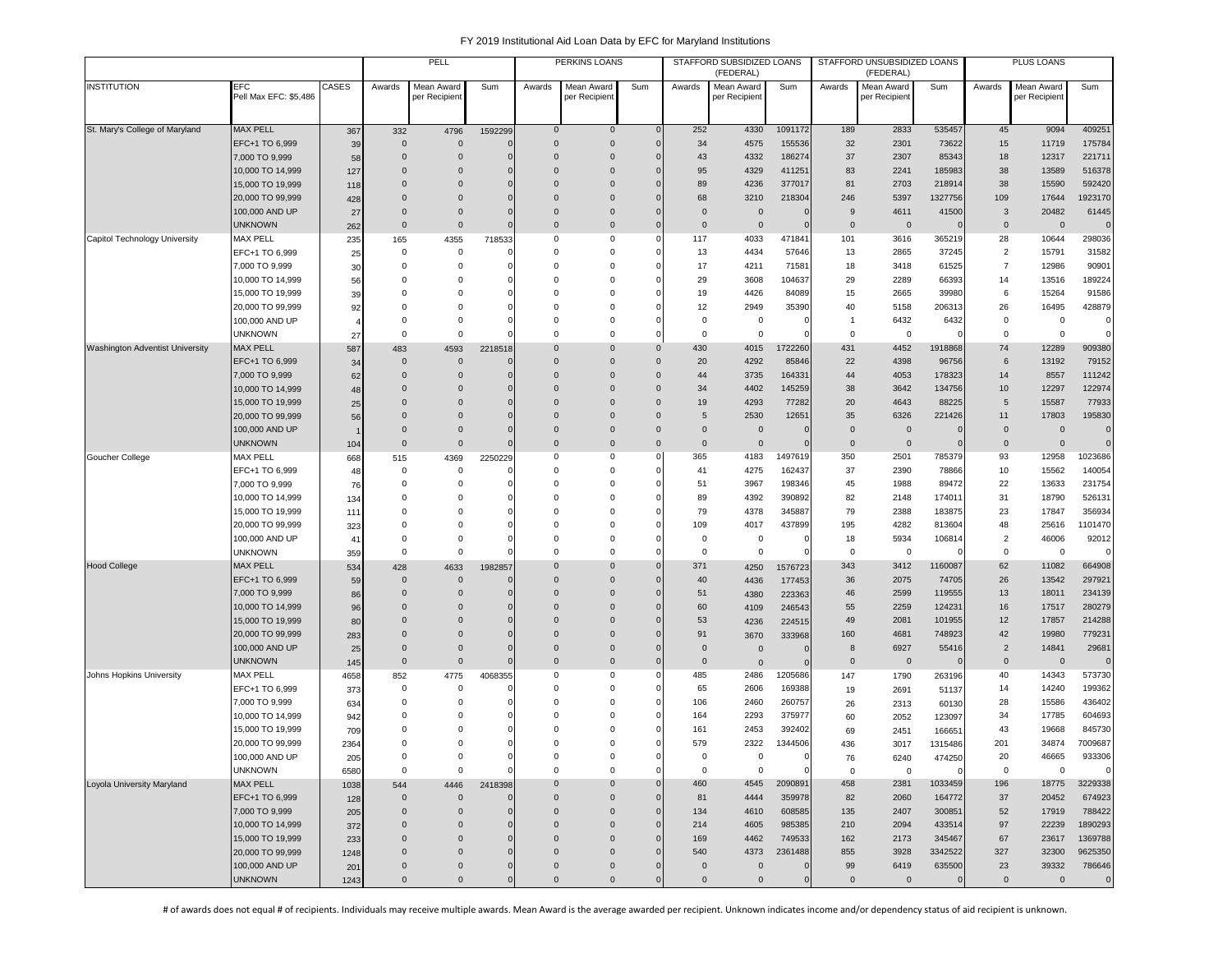|                                        |                                  |          |                            | OTHER FEDERAL LOANS        |                |                                | OTHER FEDERAL GRANTS AND<br><b>SCHOLARSHIPS</b> |         |                | FEDERAL WORKSTUDY      |                     |                | PRIVATE LOANS  |                  |                | OTHER PRIVATE<br><b>SCHOLARSHIPS</b> |                 |
|----------------------------------------|----------------------------------|----------|----------------------------|----------------------------|----------------|--------------------------------|-------------------------------------------------|---------|----------------|------------------------|---------------------|----------------|----------------|------------------|----------------|--------------------------------------|-----------------|
| <b>INSTITUTION</b>                     | <b>EFC</b>                       | CASES    | Awards                     | Mean Award                 | Sum            | Awards                         | Mean                                            | Sum     | Awards         | Mean                   | Sum                 | Awards         | Mean Award     | Sum              | Awards         | Mean                                 | Sum             |
|                                        | Pell Max EFC: \$5,486            |          |                            | per Recipient              |                |                                | Award peı<br>Recipient                          |         |                | Award per<br>Recipient |                     |                | per Recipient  |                  |                | Award per<br>Recipient               |                 |
|                                        |                                  |          |                            |                            |                |                                |                                                 |         |                |                        |                     |                |                |                  |                |                                      |                 |
| St. Mary's College of Maryland         | <b>MAX PELL</b>                  | 367      | $\mathsf{O}\xspace$        | $\mathbf 0$                | $\overline{0}$ | 99                             | 478                                             | 47276   | 54             | 907                    | 48966               | 19             | 8911           | 169304           | 31             | 2871                                 | 88988           |
|                                        | EFC+1 TO 6,999                   | 39       | $\mathbf 0$                | $\mathbf 0$                | $\overline{0}$ | $\mathbf{0}$                   | $\mathbf 0$                                     |         | $\Omega$       | $\mathbf{0}$           | $\mathbf 0$         | $\mathbf{3}$   | 7451           | 22353            | 5              | 2800                                 | 14000           |
|                                        | 7,000 TO 9,999                   | 58       | $\Omega$                   | $\mathbf 0$                | $\Omega$       | $\Omega$                       | $\mathbf 0$                                     |         | $\Omega$       | $\Omega$               | $\Omega$            | 6              | 14749          | 88495            | 9              | 4524                                 | 40714           |
|                                        | 10,000 TO 14,999                 | 127      | $\Omega$                   | $\mathbf{0}$               | $\Omega$       | $\Omega$                       | $\mathbf 0$                                     |         | $\Omega$       | $\Omega$               | $\Omega$            | 14             | 13114          | 183595           | 11             | 2717                                 | 29888           |
|                                        | 15,000 TO 19,999                 | 118      | $\Omega$                   | $\mathbf 0$                | $\Omega$       | $\Omega$                       | $\mathbf 0$                                     |         | $\Omega$       | $\Omega$               | 0                   | 11             | 12778          | 140558           | 11             | 1459                                 | 16050           |
|                                        | 20,000 TO 99,999                 | 428      | $\Omega$                   | $\mathbf{0}$               | 0              | $\Omega$                       | $\mathbf 0$                                     |         | $\Omega$       | $\Omega$               | 0                   | 29             | 17570          | 509525           | 33             | 2505                                 | 82659           |
|                                        | 100,000 AND UP                   | 27       | $\mathbf 0$                | $\mathbf 0$                | 0              | $\mathbf 0$                    | $\mathbf 0$                                     |         | $\Omega$       | $\mathbf 0$            | 0                   | 3              | 13726          | 41178            | $\overline{2}$ | 3953                                 | 7906            |
|                                        | <b>UNKNOWN</b>                   | 262      | $\Omega$                   | $\pmb{0}$                  | $\mathbf 0$    | $\mathbf 0$                    | $\overline{0}$                                  |         | $\Omega$       | $\mathbf 0$            | $\sqrt{ }$          | 11             | 21798          | 239774           | 5              | 2032                                 | 10158           |
| Capitol Technology University          | <b>MAX PELL</b>                  | 235      | 0                          | 0                          | $\Omega$       | 56                             | 946                                             | 53000   | 28             | 1945                   | 54460               | 15             | 10904          | 163557           | 16             | 2500                                 | 40000           |
|                                        | EFC+1 TO 6,999                   | 25       | $\Omega$                   | $\mathbf 0$                | $\Omega$       | 2                              | 1000                                            | 2000    | $\overline{2}$ | 2767                   | 5534                | 4              | 14430          | 57720            | $\overline{1}$ | 2500                                 | 2500            |
|                                        | 7,000 TO 9,999                   | 30       | $\Omega$                   | 0                          | 0              |                                | 504                                             | 504     | $\Omega$       | 0                      |                     | 3              | 13330          | 39989            | 0              | $^{\circ}$                           | $\Omega$        |
|                                        | 10,000 TO 14,999                 | 56       | $\Omega$                   | $\mathbf 0$                | 0              | 0                              | $^{\circ}$                                      |         | $\overline{4}$ | 2019                   | 8077                | 8              | 18099          | 144789           | 3              | 3500                                 | 10500           |
|                                        | 15,000 TO 19,999                 | 39       | $\Omega$                   | $\mathbf 0$                | 0              | 0                              | 0                                               |         |                | 1100                   | 1100                | 5              | 22075          | 110374           | $\overline{2}$ | 400                                  | 800             |
|                                        | 20,000 TO 99,999                 | 92       | $\Omega$                   | $\mathbf 0$                | 0              | $\Omega$                       | 0                                               |         |                | 1584                   | 1584                | 10             | 16838          | 168378           | 4              | 2100                                 | 8400            |
|                                        | 100,000 AND UP                   |          | $\Omega$                   | 0                          | 0              | $\Omega$                       | 0                                               |         | $^{\circ}$     | $\mathsf 0$            | $\mathcal{L}$       | 0              | $\mathbf 0$    |                  | $\overline{1}$ | 3000                                 | 3000            |
|                                        | <b>UNKNOWN</b>                   | 27       | $\Omega$                   | $\mathbf 0$                | C              | $\Omega$                       | $\Omega$                                        |         | $\Omega$       | 0                      |                     | $\mathbf{1}$   | 23000          | 23000            | $\Omega$       | $\mathbf 0$                          | $\Omega$        |
| <b>Washington Adventist University</b> | <b>MAX PELL</b>                  | 587      | $\Omega$                   | $\mathbf{0}$               | $\mathbf 0$    | 155                            | 1130                                            | 172874  | 21             | 3587                   | 75319               | $\mathbf 0$    | $\mathbf 0$    | $\Omega$         | 69             | 4509                                 | 270563          |
|                                        | EFC+1 TO 6,999                   | 34       | $\mathbf 0$                | $\mathbf 0$                | $\mathbf 0$    | $\overline{1}$                 | 11965                                           | 11965   | $\mathbf 0$    | $\mathbf 0$            | $\sqrt{ }$          | $\mathbf 0$    | $\mathbf 0$    | 0                | 6              | 8711                                 | 52264           |
|                                        | 7,000 TO 9,999                   | 62       | $\mathbf 0$                | $\mathbf{0}$               | 0              | $\mathbf 0$                    | $\overline{0}$                                  |         | $\overline{2}$ | 4368                   | 8735                | $\mathbf 0$    | $\mathbf 0$    | 0                | 9              | 2178                                 | 17422           |
|                                        | 10,000 TO 14,999                 | 48       | $\Omega$                   | $\mathbf 0$                | $\Omega$       | $\mathbf 0$                    | $\mathbf 0$                                     |         | $\Omega$       | $\mathbf{0}$           | 0                   | $\mathbf 0$    | $\mathbf 0$    | $\Omega$         | 8              | 3700                                 | 25903           |
|                                        | 15,000 TO 19,999                 | 25       | $\Omega$                   | $\mathbf 0$                | $\Omega$       | $\Omega$                       | $\mathbf 0$                                     |         | $\Omega$       | $\Omega$               | $\sqrt{ }$          | $\Omega$       | $\mathbf 0$    | $\Omega$         | $\overline{4}$ | 10295                                | 41180           |
|                                        | 20,000 TO 99,999                 | 56       | $\Omega$                   | $\mathbf 0$                | $\Omega$       | 1                              | 12060                                           | 12060   | $\Omega$       | $\Omega$               | O                   | $\Omega$       | $\Omega$       | $\Omega$         | 9              | 4480                                 | 40316           |
|                                        | 100,000 AND UP                   |          | $\mathbf 0$                | $\mathbf 0$                | 0              | $\mathbf 0$                    | $\mathbf 0$                                     |         | $\Omega$       | $\Omega$               | $\sqrt{ }$          | 0              | $\mathbf 0$    | $\Omega$         | $\overline{0}$ | $\mathbf 0$                          | $\Omega$        |
|                                        | <b>UNKNOWN</b>                   | 104      | $\Omega$                   | $\mathbf 0$                | $\mathbf 0$    | 9                              | 10528                                           | 84225   | $\mathbf{0}$   | $\mathbf{0}$           |                     | $\mathbf 0$    | $\mathbf 0$    | 0                | 17             | 6040                                 | 96647           |
| Goucher College                        | <b>MAX PELL</b>                  | 668      | 0                          | $\mathsf 0$                | 0              | 280                            | 1457                                            | 406635  | 339            | 1856                   | 629161              | 36             | 12308          | 393860           | 67             | 3402                                 | 200708          |
|                                        | EFC+1 TO 6,999                   | 48       | $\Omega$                   | $\mathsf 0$                | 0              | 0                              | 0                                               |         | 30             | 2000                   | 60000               | 8              | 13016          | 91114            | 11             | 4322                                 | 38895           |
|                                        | 7,000 TO 9,999                   | 76       | $\Omega$                   | $\mathbf 0$                | 0              | 1                              | 13290                                           | 13290   | 36             | 1861                   | 67000               | 8              | 13295          | 106359           | 13             | 2910                                 | 34925           |
|                                        | 10,000 TO 14,999                 | 134      | $\Omega$                   | 0                          | $\Omega$       | 1                              | 33986                                           | 33986   | 26             | 1769                   | 46000               | 15             | 16755          | 217813           | 17             | 3510                                 | 52651           |
|                                        | 15,000 TO 19,999                 | 111      | $\Omega$                   | 0                          |                | 0                              | 0                                               |         | 15             | 1818                   | 27266               | 12             | 11386          | 113856           | 9              | 3132                                 | 28188           |
|                                        | 20,000 TO 99,999                 | 323      | $\Omega$                   | 0                          | O              | 6<br>0                         | 30294<br>$^{\circ}$                             | 181766  | 12<br>$\Omega$ | 1817<br>$\mathsf 0$    | 21802<br>$\epsilon$ | 27             | 20882          | 459394           | 28             | 2823                                 | 76209           |
|                                        | 100,000 AND UP<br><b>UNKNOWN</b> | 41       | 0                          | $\mathsf 0$<br>$\mathsf 0$ | 0<br>0         | 3                              | 30009                                           | 90028   | $\Omega$       | $\mathsf 0$            | $\epsilon$          | $\mathbf 0$    | 0              |                  | $\mathbf 0$    | $\mathsf 0$                          | $\mathbf 0$     |
| <b>Hood College</b>                    | <b>MAX PELL</b>                  | 359      | 0                          | $\mathbf 0$                | $\mathbf{0}$   |                                |                                                 |         | 110            | 1773                   | 195006              | 5<br>43        | 29113<br>11795 | 145565<br>483610 | 6<br>79        | 5667<br>4058                         | 33999<br>247528 |
|                                        | EFC+1 TO 6,999                   | 534      | $\Omega$                   | $\mathbf 0$                | 0              | 189                            | 1126                                            | 211641  | 8              | 1811                   | 14484               | $\overline{7}$ | 10476          | 62857            | 12             | 4657                                 | 46566           |
|                                        | 7,000 TO 9,999                   | 59       | $\Omega$                   | $\mathbf 0$                | $\Omega$       | $\overline{1}$                 | 17407                                           | 17407   | 10             | 1245                   | 12454               | 16             | 17492          | 262386           | 21             | 3872                                 | 58074           |
|                                        | 10,000 TO 14,999                 | 86<br>96 | $\Omega$                   | $\mathbf 0$                | 0              | $\mathbf{0}$<br>$\overline{2}$ | $\overline{0}$<br>12226                         | 24451   | 13             | 1847                   | 24017               | 23             | 15304          | 306073           | 9              | 4509                                 | 36075           |
|                                        | 15,000 TO 19,999                 | 80       | $\Omega$                   | $\mathbf{0}$               | 0              | $\mathbf 0$                    | $\mathbf 0$                                     |         | $\overline{4}$ | 549                    | 2195                | 14             | 15291          | 183490           | 13             | 6841                                 | 68406           |
|                                        | 20,000 TO 99,999                 | 283      | $\Omega$                   | $\mathbf{0}$               | 0              | $\mathbf{1}$                   | 10000                                           | 10000   | 10             | 1614                   | 16137               | 61             | 19723          | 1045341          | 46             | 3411                                 | 129600          |
|                                        | 100,000 AND UP                   | 25       | $\mathbf 0$<br>$\mathbf 0$ | $\mathbf 0$                | $\mathbf{0}$   | $\mathbf 0$                    | $\mathbf 0$                                     |         | $\Omega$       | $\mathbf 0$            | $\sqrt{ }$          | $\overline{4}$ | 12230          | 48921            | $\overline{7}$ | 7150                                 | 14300           |
|                                        | UNKNOWN                          | 145      | $\Omega$                   | $\mathbf 0$                | 0              | $\mathbf 0$                    | $\mathbf 0$                                     |         | $\mathbf 0$    | $\mathbf 0$            | $\sqrt{ }$          | 11             | 25119          | 175830           | 5              | 2125                                 | 8500            |
| Johns Hopkins University               | <b>MAX PELL</b>                  | 4658     | 0                          | $\mathsf 0$                | 0              | 847                            | 1323                                            | 1115071 | 275            | 1527                   | 419845              | 16             | 12602          | 201637           | 151            | 5158                                 | 778899          |
|                                        | EFC+1 TO 6,999                   | 373      | $\Omega$                   | 0                          | 0              | 0                              | $\overline{0}$                                  |         | 32             | 1281                   | 40998               | $\overline{4}$ | 10934          | 43735            | 21             | 3061                                 | 64271           |
|                                        | 7,000 TO 9,999                   | 634      | $\Omega$                   | 0                          |                | 3                              | 16199                                           | 48597   | 59             | 1516                   | 89446               | 8              | 18358          | 146864           | 30             | 3017                                 | 90500           |
|                                        | 10,000 TO 14,999                 | 942      | $\Omega$                   | $\mathbf 0$                | 0              | 4                              | 12747                                           | 50988   | 89             | 1611                   | 143388              | 26             | 15612          | 405922           | 62             | 3243                                 | 201060          |
|                                        | 15,000 TO 19,999                 | 709      | $\Omega$                   | $\Omega$                   | 0              | 0                              | $^{\circ}$                                      |         | 78             | 1434                   | 111868              | 22             | 16051          | 353130           | 47             | 3230                                 | 151802          |
|                                        | 20,000 TO 99,999                 | 2364     | $\Omega$                   | $\Omega$                   | $\Omega$       | 12                             | 26631                                           | 319574  | 266            | 1344                   | 357420              | 135            | 27307          | 3686494          | 242            | 3445                                 | 833662          |
|                                        | 100,000 AND UP                   | 205      | 0                          | 0                          | 0              | $\overline{4}$                 | 23672                                           | 94688   | 0              | 0                      | $\mathbf 0$         | 10             | 35008          | 350079           | 38             | 2925                                 | 111150          |
|                                        | <b>UNKNOWN</b>                   | 6580     | 0                          | 0                          | 0              | 8                              | 14532                                           | 116259  | 0              | 0                      | $\Omega$            | 11             | 27786          | 305651           | 114            | 5049                                 | 575557          |
| Loyola University Maryland             | <b>MAX PELL</b>                  | 1038     | $\mathbf 0$                | $\mathbf 0$                | $\mathbf 0$    | 361                            | 1711                                            | 585040  | 149            | 3606                   | 537248              | 80             | 18325          | 1246132          | 200            | 8862                                 | 1329225         |
|                                        | EFC+1 TO 6,999                   | 128      | $\mathbf 0$                | $\mathbf 0$                | $\mathbf{0}$   | $\overline{7}$                 | 19183                                           | 57550   | 26             | 3639                   | 94610               | 22             | 18213          | 346048           | 24             | 8691                                 | 191200          |
|                                        | 7,000 TO 9,999                   | 205      | $\mathbf 0$                | $\mathbf 0$                | $\mathbf{0}$   | 12                             | 48639                                           | 194556  | 52             | 3560                   | 185125              | 46             | 17253          | 603869           | 39             | 11868                                | 367900          |
|                                        | 10,000 TO 14,999                 | 372      | $\mathbf 0$                | $\mathbf 0$                | $\mathbf{0}$   | 13                             | 31244                                           | 187466  | 80             | 3583                   | 286600              | 65             | 16314          | 864617           | 66             | 6553                                 | 373496          |
|                                        | 15,000 TO 19,999                 | 233      | $\mathbf 0$                | $\mathbf 0$                | $\mathbf{0}$   | $\overline{7}$                 | 35169                                           | 105506  | 54             | 3638                   | 196463              | 46             | 16623          | 681542           | 49             | 5882                                 | 217618          |
|                                        | 20,000 TO 99,999                 | 1248     | $\mathbf 0$                | $\mathbf 0$                | 0              | 77                             | 34239                                           | 1198355 | 98             | 3608                   | 353611              | 212            | 26434          | 4493779          | 229            | 5892                                 | 1066470         |
|                                        | 100,000 AND UP                   | 201      | $\mathbf 0$                | $\mathbf 0$                | $\mathbf{0}$   | $\overline{\mathbf{3}}$        | 49086                                           | 49086   | $\mathbf 0$    | $\mathbf{0}$           | $\mathbf 0$         | 20             | 27506          | 467602           | 20             | 2897                                 | 52150           |
|                                        | unknown                          | 1243     | $\mathbf 0$                | $\mathsf{O}\xspace$        | $\mathbf{0}$   | 108                            | 48236                                           | 1929427 | $\mathbf 0$    | $\mathbf 0$            | $\overline{0}$      | 57             | 30527          | 1434769          | 80             | 8250                                 | 503226          |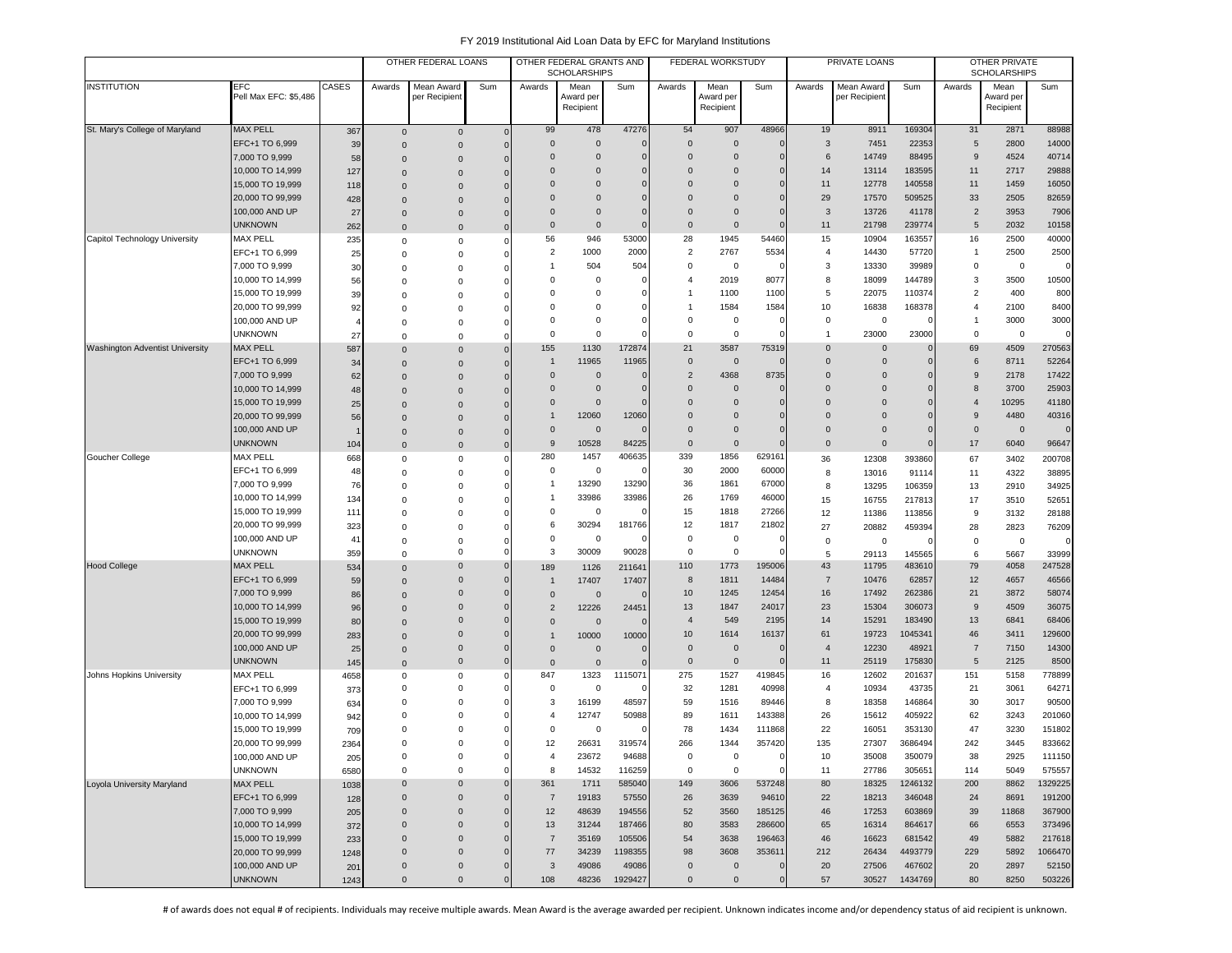|                                 |                                      |            |                        | PRIVATE ATHLETIC<br><b>SCHOLARSHIPS</b> |          |                                  | PRIVATE GRANTS          |               |                | <b>INSTITUTIONAL GRANTS</b> |                    |                      | <b>INSTITUTIONAL LOANS</b> |              |                | INSTITUTIONAL SCHOLARSHIPS |                   |
|---------------------------------|--------------------------------------|------------|------------------------|-----------------------------------------|----------|----------------------------------|-------------------------|---------------|----------------|-----------------------------|--------------------|----------------------|----------------------------|--------------|----------------|----------------------------|-------------------|
| <b>INSTITUTION</b>              | EFC                                  | CASES      | Awards                 | Mean                                    | Sum      | Awards                           | Mean                    | Sum           | Awards         | Mean Award                  | Sum                | Awards               | Mean Award                 | Sum          | Awards         | Mean Award                 | Sum               |
|                                 | Pell Max EFC: \$5,486                |            |                        | Award per                               |          |                                  | Award per               |               |                | per                         |                    |                      | per Recipient              |              |                | per Recipient              |                   |
|                                 |                                      |            |                        | Recipient                               |          |                                  | Recipient               |               |                | Recipient                   |                    |                      |                            |              |                |                            |                   |
| St. Mary's College of Maryland  | <b>MAX PELL</b>                      | 367        | $\overline{0}$         | $\mathbf 0$                             |          | $\mathbf 0$<br>8                 | 4207                    | 33653         | 299            | 6604                        | 1974600            | $\mathsf 0$          | 0                          | $\mathbf{0}$ | 160            | 3584                       | 573508            |
|                                 | EFC+1 TO 6,999                       | 39         | $\overline{0}$         | $\mathbf 0$                             |          | $\mathbf{0}$<br>$\Omega$         | $\overline{0}$          | $\mathbf 0$   | 31             | 8375                        | 259632             | $\Omega$             | $\mathbf{0}$               | $\mathbf 0$  | 20             | 3039                       | 60772             |
|                                 | 7,000 TO 9,999                       | 58         | $\overline{0}$         | $\mathbf 0$                             |          | $\mathbf{0}$<br>-1               | 7403                    | 7403          | 50             | 7375                        | 368770             | $\Omega$             | $\mathbf{0}$               | 0            | 30             | 3844                       | 115306            |
|                                 | 10,000 TO 14,999                     | 127        | $\overline{0}$         | $\mathbf 0$                             |          | $\mathbf{0}$                     | 7403                    | 7403          | 112            | 5732                        | 641975             | $\Omega$             | $\mathbf{0}$               |              | 68             | 4075                       | 277110            |
|                                 | 15,000 TO 19,999                     | 118        | $\Omega$               | $\mathbf 0$                             |          | $\mathbf{0}$<br>$\overline{4}$   | 9351                    | 37403         | 101            | 3715                        | 375252             | $\Omega$             | $\mathbf{0}$               | $\Omega$     | 74             | 4273                       | 316176            |
|                                 | 20,000 TO 99,999                     | 428        | $\Omega$               | $\Omega$                                |          | $\Omega$<br>10                   | 8202                    | 82015         | 76             | 2325                        | 176669             | $\Omega$             | $\Omega$                   |              | 295            | 4169                       | 1229850           |
|                                 | 100,000 AND UP                       | 27         | $\Omega$               | $\Omega$                                |          | 0<br>-1                          | 7403                    | 7403          | $\mathbf 0$    | $\overline{0}$              | O                  | $\Omega$             | $\mathbf 0$                | $\Omega$     | 15             | 4311                       | 64660             |
|                                 | <b>UNKNOWN</b>                       | 262        | $\mathbf 0$            | $\mathbf 0$                             |          | $\mathbf{0}$<br>5                | 7403                    | 37015         | $\overline{4}$ | 7833                        | 31331              | $\Omega$             | $\mathbf{0}$               | $\mathbf 0$  | 223            | 3692                       | 823313            |
| Capitol Technology University   | MAX PELL                             | 235        | $^{\circ}$             | $^{\circ}$                              |          | 3                                | 1633                    | 4900          | $\mathbf 0$    | 0                           |                    | $\Omega$             | 0                          |              | 137            | 8541                       | 1170184           |
|                                 | EFC+1 TO 6,999                       | 25         | $^{\circ}$             | $^{\circ}$                              |          | 0                                | $\overline{\mathbf{0}}$ | $\mathbf 0$   | 0              | $\mathbf 0$                 |                    | $\Omega$             | 0                          | $\Omega$     | 15             | 11635                      | 174532            |
|                                 | 7,000 TO 9,999                       | 30         | $\overline{0}$         | $^{\circ}$                              |          | -1                               | 900                     | 900           | 0              | $\mathbf 0$                 |                    | $\Omega$             | 0                          |              | 18             | 10052                      | 180942            |
|                                 | 10,000 TO 14,999                     | 56         | $^{\circ}$             | $^{\circ}$                              |          | -1                               | 2500                    | 2500          | $\mathbf 0$    | $^{\circ}$                  |                    | $\Omega$             | 0                          |              | 43             | 10223                      | 439573            |
|                                 | 15,000 TO 19,999                     | 39         | $\Omega$               | $\Omega$                                |          | $\Omega$                         | $\overline{\mathbf{0}}$ | 0             | $\mathbf 0$    | $\Omega$                    |                    | $\Omega$             | 0                          |              | 22             | 10849                      | 238680            |
|                                 | 20,000 TO 99,999                     | 92         | $^{\circ}$             | $^{\circ}$                              |          | $\overline{2}$                   | 1250                    | 2500          | 0              | $\mathbf 0$                 |                    | $\Omega$             | 0                          |              | 55             | 9219                       | 507072            |
|                                 | 100,000 AND UP                       |            | 0                      | $^{\circ}$                              |          | 0                                | $\overline{0}$          | $\mathbf 0$   | 0              | $\mathbf 0$                 |                    | $\Omega$             | 0                          |              | $\overline{2}$ | 9750                       | 19500             |
|                                 | <b>UNKNOWN</b>                       | 27         | $\Omega$               | $\mathbf 0$                             | $\Omega$ | 0                                | $\mathbf 0$             | $\mathbf 0$   | $\mathbf 0$    | $\mathbf 0$                 |                    | $\Omega$             | 0                          | $\Omega$     | 26             | 6284                       | 163392            |
| Washington Adventist University | <b>MAX PELL</b>                      | 587        | $\overline{0}$         | $\mathbf 0$                             |          | $\mathbf 0$                      | 6245                    | 6245          | 33             | 3936                        | 129887             | $\Omega$             | $\mathbf 0$                | $\Omega$     | 837            | 6166                       | 2842649           |
|                                 | EFC+1 TO 6,999                       | 34         | $\mathbf 0$            | $\mathbf 0$                             |          | $\mathbf{0}$<br>$\mathbf 0$      | $\overline{0}$          | $\mathbf 0$   |                | 3 3166.66667                | 9500               | $\Omega$             | $\mathbf 0$                | $\Omega$     | 68             | 10646                      | 298094            |
|                                 | 7,000 TO 9,999                       | 62         | $\Omega$               | $\Omega$                                |          | $\Omega$<br>$\Omega$             | $\mathbf 0$             | $\mathbf 0$   | $\overline{4}$ | 2164.25                     | 8657               | $\Omega$             | $\mathbf{0}$               |              | 93             | 9132                       | 410938            |
|                                 | 10,000 TO 14,999                     | 48         | $\mathbf 0$            | $\mathbf 0$                             |          | $\Omega$<br>$\Omega$             | $\Omega$                | $\mathbf 0$   | $\overline{2}$ | 2666                        | 5332               | $\Omega$             | $\mathbf 0$                |              | 74             | 8338                       | 300173            |
|                                 | 15,000 TO 19,999                     | 25         | $\mathbf 0$            | $\mathbf 0$                             |          | $\Omega$<br>$\Omega$             | $\Omega$                | $\mathbf 0$   | $\overline{0}$ | $\mathbf 0$                 | 0                  | $\Omega$             | $\mathbf{0}$               |              | 35             | 6058                       | 115100            |
|                                 | 20,000 TO 99,999                     | 56         | $\mathbf 0$            | $\mathbf 0$                             |          | $\Omega$<br>$\mathbf 0$          | $\overline{0}$          | $\mathbf 0$   | $\overline{2}$ | 3500                        | 7000               | $\Omega$             | $\mathbf 0$                |              | 71             | 6392                       | 268478            |
|                                 | 100,000 AND UP                       |            | $\overline{0}$         | $\mathbf 0$                             |          | $\mathbf 0$<br>$\mathbf 0$       | $\overline{0}$          | $\mathbf 0$   | $\mathbf 0$    | $\overline{0}$              |                    | $\Omega$             | 0                          | $\Omega$     | $\mathbf 0$    | $\mathbf 0$                |                   |
|                                 | <b>UNKNOWN</b>                       | 104        | $\overline{0}$         | $\mathbf 0$                             |          | $\mathbf 0$<br>11                | 9945                    | 109394        | 12             | 5444.66667                  | 65336              | $\Omega$             | $\mathbf 0$                | $\mathbf 0$  | 184            | 10672                      | 853780            |
| Goucher College                 | <b>MAX PELL</b>                      | 668        | $^{\circ}$             | $\Omega$                                | $\Omega$ | $\overline{2}$                   | 5429                    | 10858         | 716            | 16690                       | 7427121            | $\Omega$             | 0                          | 0            | 600            | 12928                      | 6632246           |
|                                 | EFC+1 TO 6,999                       | 48         | $^{\circ}$             | $^{\circ}$                              |          | 0                                | $\mathbf 0$             | 0             | 68             | 17400                       | 765583             | $\Omega$             | 0                          |              | 53             | 17568                      | 737858            |
|                                 | 7,000 TO 9,999                       | 76         | 0<br>$\overline{0}$    | $^{\circ}$                              |          |                                  | 19981                   | 19981         | 92             | 16637                       | 1048160<br>1580168 | $\Omega$<br>$\Omega$ | 0<br>0                     | $\Omega$     | 64             | 16480                      | 939355            |
|                                 | 10,000 TO 14,999                     | 134        |                        | $^{\circ}$                              |          | 0                                | $\mathbf 0$             | $\mathbf 0$   | 147            | 15492                       |                    | $\Omega$             |                            |              | 135            | 17541                      | 1894390           |
|                                 | 15,000 TO 19,999<br>20,000 TO 99,999 | 111        | $^{\circ}$<br>$\Omega$ | $\mathbf 0$                             |          | 0                                | $\overline{0}$          | $\mathbf 0$   | 136<br>226     | 15456<br>10274              | 1468326<br>1777425 | $\Omega$             | 0<br>0                     | 0            | 115            | 17046                      | 1653510           |
|                                 | 100,000 AND UP                       | 323        | $\Omega$               | $^{\circ}$                              |          | -1                               | 6750                    | 6750          | $\overline{2}$ | 696                         | 1392               | $\Omega$             | $\Omega$                   |              | 370            | 17913                      | 5355941           |
|                                 | <b>UNKNOWN</b>                       | 41         | $\Omega$               | $\Omega$                                |          | $\mathbf 0$                      | $\overline{\mathbf{0}}$ | $\mathsf 0$   | 45             | 16246                       | 617360             | $\Omega$             | $\Omega$                   | $\Omega$     | 49             | 18787                      | 751494            |
| <b>Hood College</b>             | <b>MAX PELL</b>                      | 359<br>534 | $\mathbf 0$            | $\Omega$<br>$\mathbf 0$                 | $\Omega$ | $\overline{2}$<br>39<br>0        | 360<br>4931             | 720<br>172575 | 545            | 10838                       | 4096608            | $\Omega$             | $\mathbf{0}$               | $\mathbf 0$  | 350            | 15307                      | 4561492           |
|                                 | EFC+1 TO 6,999                       | 59         | $\overline{0}$         | $\mathbf 0$                             |          | $\overline{0}$<br>$\overline{2}$ | 2506                    | 5012          | 54             | 7398                        | 244122             | $\Omega$             | $\mathbf{0}$               |              | 777            | 15198                      | 5729688           |
|                                 | 7,000 TO 9,999                       | 86         | $\mathbf 0$            | $\mathbf 0$                             |          | $\Omega$<br>5                    | 5145                    | 20578         | 73             | 8589                        | 420844             | $\Omega$             | $\mathbf 0$                | 0            | 92             | 19713                      | 768812            |
|                                 | 10,000 TO 14,999                     | 96         | $\overline{0}$         | $\mathbf 0$                             |          | $\Omega$<br>8                    | 3181                    | 25444         | 93             | 7727                        | 471372             | $\Omega$             | $\mathbf{0}$               | $\Omega$     | 124<br>124     | 16016<br>15871             | 896900<br>1095114 |
|                                 | 15,000 TO 19,999                     | 80         | $\overline{0}$         | $\Omega$                                |          | $\Omega$<br>$\Omega$             | $\overline{0}$          | $\mathbf 0$   | 65             | 7572                        | 310461             |                      | $\mathbf{0}$               |              | 113            | 17212                      | 998290            |
|                                 | 20,000 TO 99,999                     | 283        | $\Omega$               | $\Omega$                                |          | $\mathbf{0}$<br>6                | 10450                   | 62700         | 137            | 5379                        | 570181             | $\Omega$             | $\mathbf 0$                | $\Omega$     | 448            | 16844                      | 3907697           |
|                                 | 100,000 AND UP                       | 25         | $\mathbf 0$            | $\mathbf 0$                             |          | $\mathbf 0$<br>$\mathbf 0$       | $\overline{0}$          | $\mathbf 0$   | 3              | 2000                        | 6000               | $\mathbf{0}$         | $\mathbf{0}$               | $\Omega$     | 40             | 15991                      | 383786            |
|                                 | <b>UNKNOWN</b>                       | 145        | $\overline{0}$         | $\mathbf 0$                             |          | $\mathbf{0}$<br>11               | 8682                    | 95500         | 24             | 14705                       | 323515             | $\mathbf 0$          | $\mathbf{0}$               |              | 136            | 14518                      | 1234043           |
| Johns Hopkins University        | <b>MAX PELL</b>                      | 4658       | $^{\circ}$             | 0                                       | 0        | -1                               | 10000                   | 10000         | 800            | 51655                       | 41323990           | 10                   | 13674                      | 136740       | 125            | 24850                      | 3106293           |
|                                 | EFC+1 TO 6,999                       | 373        | $\Omega$               | $^{\circ}$                              |          | 0                                | $\overline{\mathbf{0}}$ | 0             | 95             | 50790                       | 4825084            | 3                    | 16817                      | 50452        | 14             | 17773                      | 248823            |
|                                 | 7,000 TO 9,999                       | 634        | $\Omega$               | $^{\circ}$                              |          | $\Omega$                         | $\overline{\mathbf{0}}$ | $\mathbf 0$   | 156            | 48395                       | 7549622            | -1                   | 10000                      | 10000        | 20             | 14306                      | 286117            |
|                                 | 10,000 TO 14,999                     | 942        | $\Omega$               | $\Omega$                                |          | $\Omega$                         | $^{\circ}$              | $\mathbf 0$   | 248            | 44724                       | 11091464           | $\overline{2}$       | 21226                      | 42452        | 37             | 24176                      | 894494            |
|                                 | 15,000 TO 19,999                     | 709        | 0                      | $^{\circ}$                              |          |                                  | 10000                   | 10000         | 254            | 40432                       | 10269766           |                      | 20000                      | 20000        | 35             | 17973                      | 629072            |
|                                 | 20,000 TO 99,999                     | 2364       | $\Omega$               | $\Omega$                                |          | $\Omega$                         | $\overline{0}$          | $\mathbf 0$   | 1166           | 24721                       | 28824559           | 11                   | 19869                      | 218554       | 166            | 20324                      | 3373821           |
|                                 | 100,000 AND UP                       | 205        | $\pmb{0}$              | 0                                       |          | 0                                | $\mathbf 0$             | 0             | 21             | 17388                       | 365140             | 0                    | 0                          | 0            | 19             | 23833                      | 452835            |
|                                 | <b>UNKNOWN</b>                       | 6580       | $\mathbf 0$            | $\mathbf 0$                             | $\Omega$ | $\overline{1}$                   | 26870                   | 26870         | 65             | 25437                       | 1653433            | $\mathbf{1}$         | 24452                      | 24452        | 185            | 28046                      | 5188467           |
| Loyola University Maryland      | <b>MAX PELL</b>                      | 1038       | $\overline{0}$         | $\mathbf 0$                             |          | $\Omega$                         | 4750                    | 4750          | 495            | 20697                       | 9520649            | 55                   | 1720                       | 94625        | 297            | 17562                      | 5180870           |
|                                 | EFC+1 TO 6,999                       | 128        | $\overline{0}$         | $\mathbf 0$                             |          | $\Omega$<br>$\mathbf{1}$         | 500                     | 500           | 85             | 23963                       | 1917025            | 14                   | 1571                       | 22000        | 45             | 17089                      | 769000            |
|                                 | 7,000 TO 9,999                       | 205        | $\overline{0}$         | $\mathbf 0$                             |          | $\Omega$<br>$\mathbf 0$          | $\overline{0}$          | $\mathbf 0$   | 133            | 22331                       | 2925400            | 10                   | 1600                       | 16000        | 89             | 18408                      | 1638300           |
|                                 | 10,000 TO 14,999                     | 372        | $\overline{0}$         | $\mathbf 0$                             |          | 0<br>$\mathbf 0$                 | $\overline{0}$          | $\mathbf 0$   | 215            | 19429                       | 4080190            | 26                   | 1277                       | 33200        | 166            | 18027                      | 2992500           |
|                                 | 15,000 TO 19,999                     | 233        | $\overline{0}$         | $\mathbf 0$                             |          | $\mathbf{0}$<br>$\mathbf 0$      | $\mathbf 0$             | $\mathbf 0$   | 156            | 18925                       | 2782035            | 18                   | 1056                       | 19000        | 113            | 18902                      | 2117000           |
|                                 | 20,000 TO 99,999                     | 1248       | $\overline{0}$         | $\mathbf 0$                             |          | 0<br>$\mathbf 0$                 | $\mathbf 0$             | $\mathbf 0$   | 596            | 9415                        | 5366330            | 18                   | 1250                       | 22500        | 852            | 19502                      | 16518050          |
|                                 | 100,000 AND UP                       | 201        | $\mathbf 0$            | $\mathbf 0$                             |          | 0<br>$\mathbf 0$                 | $\mathbf 0$             | $\mathbf 0$   | 88             | 1885                        | 164000             | $\mathbf 0$          | $\mathbf 0$                | -0           | 164            | 19344                      | 3153000           |
|                                 | <b>UNKNOWN</b>                       | 1243       | $\mathbf 0$            | $\mathbf 0$                             |          | $\mathbf{0}$<br>0                | $\mathbf 0$             | $\mathbf 0$   | 93             | 5375                        | 494500             | $\mathbf 0$          | $\mathbf 0$                | $\Omega$     | 749            | 18452                      | 13820820          |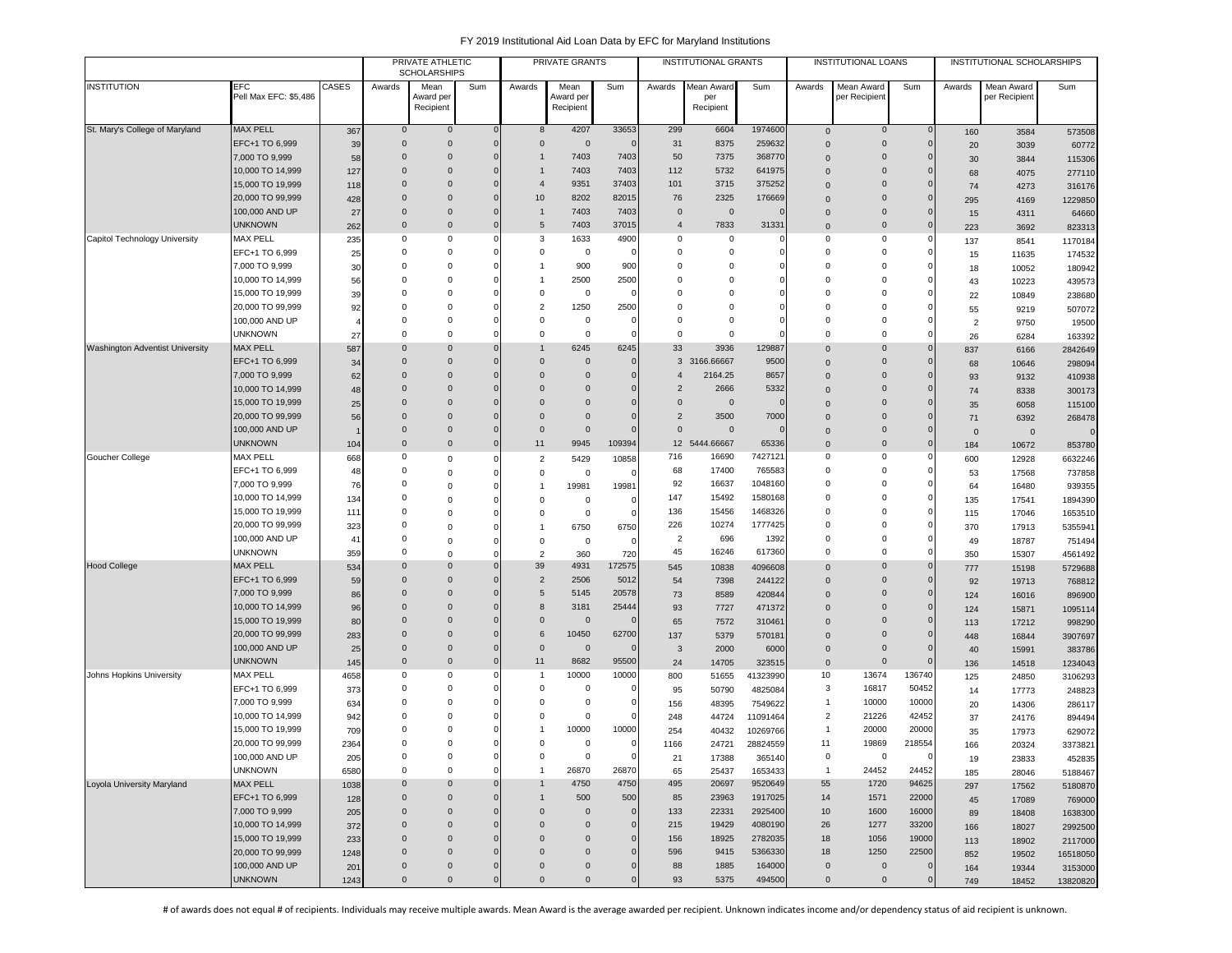|                                 |                                     |            |                            | INSTITUTIONAL ATHLETIC<br><b>SCHOLARSHIPS</b> |                   |                      | INSTITUTIONAL WORK STUDY    |                |                                  | EMPLOYEE AND DEPENDENT<br><b>TUITION WAIVER</b> |               |                            | SENIOR CITIZEN TUITION WAIVER      |                            |                            | DISABLED STUDENT TUITION<br>WAIVER |                            |
|---------------------------------|-------------------------------------|------------|----------------------------|-----------------------------------------------|-------------------|----------------------|-----------------------------|----------------|----------------------------------|-------------------------------------------------|---------------|----------------------------|------------------------------------|----------------------------|----------------------------|------------------------------------|----------------------------|
| <b>INSTITUTION</b>              | <b>EFC</b><br>Pell Max EFC: \$5,486 | CASES      | Awards                     | Mean Award<br>per Recipient                   | Sum               | Awards               | Mean Award<br>per Recipient | Sum            | Awards                           | Mean Award<br>per Recipient                     | Sum           | Awards                     | Mean Award<br>per Recipient        | Sum                        | Awards                     | Mean<br>Award pe                   | Sum                        |
|                                 |                                     |            |                            |                                               |                   |                      |                             |                |                                  |                                                 |               |                            |                                    |                            |                            | Recipient                          |                            |
| St. Mary's College of Maryland  | <b>MAX PELL</b>                     | 367        | $\mathsf{O}\xspace$        | $\mathbf 0$                                   | $\mathbf{0}$      | 51                   | 922.1568627                 | 47030          | $5\phantom{.0}$                  | 8315                                            | 41573         | $\mathbf 0$                | $\mathbf 0$                        | $\mathbf{0}$               | $\mathbf 0$                | 0                                  | $\mathbf 0$                |
|                                 | EFC+1 TO 6,999                      | 39         | $\mathbf{0}$               | $\mathbf{0}$                                  | $\Omega$          | $\Omega$             | $\mathbf{0}$                | $\Omega$       | $\overline{0}$                   | $\Omega$                                        | $\mathcal{C}$ | $\Omega$                   | $\mathbf 0$                        | $\mathbf 0$                | $\mathbf{0}$               | $\mathbf{0}$                       | $\mathbf 0$                |
|                                 | 7,000 TO 9,999                      | 58         | $\mathbf 0$                | $\mathbf{0}$                                  |                   | $\overline{0}$       | $\overline{0}$              | $\mathcal{C}$  | $\overline{0}$                   | $\mathbf 0$                                     | C             | $\overline{0}$             | $\mathbf{0}$                       | $\overline{0}$             | $\mathbf 0$                | $\Omega$                           | $\mathbf 0$                |
|                                 | 10,000 TO 14,999                    | 127        | $\mathbf 0$                | $\mathbf{0}$                                  |                   | 0                    | $\overline{0}$              |                | $\overline{2}$                   | 11878                                           | 23756         | $\Omega$                   | $\mathbf{0}$                       | $\Omega$                   | $\Omega$                   | $\Omega$                           | $\mathbf 0$                |
|                                 | 15,000 TO 19,999                    | 118        | $\mathbf 0$                | $\mathbf 0$                                   |                   | $\mathbf 0$          | $\overline{0}$              | $\epsilon$     | $\overline{4}$                   | 7624                                            | 30495         | $\overline{0}$             | $\mathbf 0$                        | $\Omega$                   | $\mathbf{0}$               | $\Omega$                           | $\mathbf 0$                |
|                                 | 20,000 TO 99,999                    | 428        | $\Omega$                   | $\mathbf 0$                                   |                   | $\Omega$             | $\overline{0}$              |                | 16                               | 7981                                            | 127689        | $\mathbf 0$                | $\mathbf 0$                        | $\Omega$                   | $\Omega$                   | $\Omega$                           | $\mathbf 0$                |
|                                 | 100,000 AND UP                      | 27         | $\mathbf 0$                | $\mathbf 0$                                   |                   | $\mathbf 0$          | $\overline{0}$              | $\Omega$       | 5                                | 5939                                            | 29695         | $\mathbf 0$                | $\mathbf 0$                        | $\Omega$                   | $\Omega$                   | $\Omega$                           | $\mathbf 0$                |
|                                 | <b>UNKNOWN</b>                      | 262        | $\Omega$                   | $\mathbf 0$                                   |                   | $\mathbf 0$          | $\mathbf{0}$                | $\Omega$       | 26                               | 6863                                            | 178432        | 5                          | 960                                | 4800                       | $\Omega$                   | $\mathbf 0$                        | $\mathbf 0$                |
| Capitol Technology University   | <b>MAX PELL</b>                     | 235        | 0                          | 0                                             |                   | 0                    | 0                           |                | $\overline{0}$                   | $^{\circ}$                                      |               | 0                          | 0                                  | 0                          | $\mathbf 0$                | 0                                  | $\mathbf 0$                |
|                                 | EFC+1 TO 6,999<br>7,000 TO 9,999    | 25         | 0<br>0                     | $\mathbf 0$<br>0                              |                   | $\mathbf 0$<br>0     | 0<br>0                      |                | $\overline{0}$<br>$\overline{0}$ | $^{\circ}$<br>$^{\circ}$                        |               | $\overline{0}$<br>$\Omega$ | $\mathbf 0$<br>$\mathbf 0$         | $\Omega$<br>n              | $\mathbf 0$<br>0           | $\Omega$<br>0                      | $\circ$<br>$\circ$         |
|                                 | 10,000 TO 14,999                    | 30         | $\Omega$                   | 0                                             |                   | $\Omega$             | $\mathbf 0$                 |                | $\mathbf 0$                      | $\Omega$                                        |               | $\Omega$                   | $\Omega$                           | $\Omega$                   | $\Omega$                   | $\Omega$                           | $\circ$                    |
|                                 | 15,000 TO 19,999                    | 56<br>39   | 0                          | 0                                             |                   | $\Omega$             | $\mathbf 0$                 |                | $\overline{0}$                   | $\Omega$                                        |               | $\Omega$                   | $\Omega$                           | $\Omega$                   | $\Omega$                   | 0                                  | $\circ$                    |
|                                 | 20,000 TO 99,999                    | 92         | $\Omega$                   | $\Omega$                                      |                   | $\Omega$             | $\mathbf 0$                 |                | $\mathbf 0$                      | $\Omega$                                        |               | $\Omega$                   | $\Omega$                           | $\Omega$                   | $\Omega$                   | 0                                  | $\mathbf{0}$               |
|                                 | 100,000 AND UP                      |            | $\Omega$                   | 0                                             |                   | $\Omega$             | $\mathbf 0$                 |                | $\overline{0}$                   | $\Omega$                                        |               | $\Omega$                   | $\Omega$                           | $\Omega$                   | $\Omega$                   | 0                                  | $\circ$                    |
|                                 | <b>UNKNOWN</b>                      | 27         | 0                          | 0                                             |                   | $\mathbf 0$          | $\mathbf 0$                 | C              | $\mathbf 0$                      | $\Omega$                                        |               | 0                          | $\mathbf 0$                        | $\mathbf 0$                | $\Omega$                   | $\Omega$                           | $\mathbf 0$                |
| Washington Adventist University | <b>MAX PELL</b>                     | 587        | 74                         | 4865                                          | 359987            | $\mathbf 0$          | $\mathbf 0$                 |                | $\mathbf 0$                      | $\Omega$                                        |               | $\overline{0}$             | $\mathbf 0$                        | $\Omega$                   | $\mathbf{0}$               | 0                                  | $\mathbf 0$                |
|                                 | EFC+1 TO 6,999                      | 34         | $\overline{7}$             | 5729                                          | 40100             | $\mathbf 0$          | $\mathbf 0$                 | $\epsilon$     | $\overline{0}$                   | $\mathbf 0$                                     |               | $\overline{0}$             | $\mathbf 0$                        | $\mathbf 0$                | $\mathbf{0}$               | $\overline{0}$                     | $\mathbf 0$                |
|                                 | 7,000 TO 9,999                      | 62         | $\overline{7}$             | 6014                                          | 42100             | $\mathbf 0$          | $\mathbf 0$                 |                | $\overline{0}$                   | $\mathbf 0$                                     |               | $\Omega$                   | $\Omega$                           | $\Omega$                   | $\Omega$                   | $\Omega$                           | $\mathbf 0$                |
|                                 | 10,000 TO 14,999                    | 48         | 2                          | 7000                                          | 14000             | $\Omega$             | $\Omega$                    |                | $\Omega$                         | $\Omega$                                        |               | $\Omega$                   | $\Omega$                           | $\Omega$                   | $\Omega$                   | $\Omega$                           | $\mathbf{0}$               |
|                                 | 15,000 TO 19,999                    | 25         | $\sqrt{5}$                 | 5700                                          | 28500             | $\Omega$             | $\mathbf 0$                 |                | $\Omega$                         | $\Omega$                                        |               | $\Omega$                   | $\Omega$                           | $\Omega$                   | $\Omega$                   | $\Omega$                           | $\mathbf{0}$               |
|                                 | 20,000 TO 99,999                    | 56         | 10 <sup>10</sup>           | 7120                                          | 71200             | $\mathbf 0$          | $\mathbf 0$                 |                | $\overline{0}$                   | $\Omega$                                        |               | $\Omega$                   | $\mathbf 0$                        | $\Omega$                   | $\Omega$                   | $\Omega$                           | $\mathbf 0$                |
|                                 | 100,000 AND UP                      |            | $\mathbf 0$                | $\mathbf{0}$                                  |                   | $\mathbf 0$          | $\mathbf 0$                 | $\overline{0}$ | $\overline{0}$<br>$\overline{0}$ | $\mathbf 0$                                     |               | $\Omega$<br>$\overline{0}$ | $\mathbf 0$                        | $\Omega$<br>$\overline{0}$ | $\mathbf 0$<br>$\mathbf 0$ | 0<br>$\mathbf 0$                   | $\mathbf 0$<br>$\mathbf 0$ |
| Goucher College                 | <b>UNKNOWN</b><br><b>MAX PELL</b>   | 104        | 17<br>0                    | 8721<br>0                                     | 148255            | $\mathbf 0$<br>0     | 0<br>0                      | C              | $\mathbf 0$                      | $\mathbf 0$<br>0                                |               | 0                          | $\mathbf 0$<br>0                   | $\overline{0}$             | $\mathbf 0$                | 0                                  | $\circ$                    |
|                                 | EFC+1 TO 6,999                      | 668<br>48  | 0                          | 0                                             |                   | $\Omega$             | $\mathbf 0$                 | ſ              | $\overline{0}$                   | 0                                               |               | $\mathbf 0$                | 0                                  | $\Omega$                   | $\Omega$                   | $\Omega$                           | $\circ$                    |
|                                 | 7,000 TO 9,999                      | 76         | 0                          | $\Omega$                                      |                   | $\Omega$             | $\mathbf 0$                 | C              | $\overline{0}$                   | 0                                               |               | $\mathbf 0$                | $\Omega$                           | $\Omega$                   | $\Omega$                   | $\Omega$                           | $\mathbf{0}$               |
|                                 | 10,000 TO 14,999                    | 134        | 0                          | 0                                             |                   | $\mathbf 0$          | $\mathbf 0$                 |                | $\mathbf 0$                      | 0                                               |               | $\Omega$                   | $\mathbf 0$                        | $\Omega$                   | $\Omega$                   | $\Omega$                           | $\circ$                    |
|                                 | 15,000 TO 19,999                    | 111        | 0                          | $\mathbf 0$                                   |                   | 0                    | 0                           |                | $\overline{0}$                   | $\Omega$                                        |               | $\Omega$                   | $\Omega$                           | 0                          | 0                          | 0                                  | $\circ$                    |
|                                 | 20,000 TO 99,999                    | 323        | 0                          | $\mathbf 0$                                   |                   | 0                    | $\mathbf 0$                 |                | $\overline{0}$                   | $\Omega$                                        |               | $\Omega$                   | $^{\circ}$                         | $\Omega$                   | $\Omega$                   | 0                                  | $\circ$                    |
|                                 | 100,000 AND UP                      | 41         | $\Omega$                   | $\Omega$                                      |                   | 0                    | $\mathbf 0$                 |                | $\mathbf 0$                      | $\Omega$                                        |               | $\Omega$                   | $\Omega$                           | $\Omega$                   | $\Omega$                   | ŋ                                  | $\mathbf{0}$               |
|                                 | <b>UNKNOWN</b>                      | 359        | $^{\circ}$                 | 0                                             |                   | $\mathbf 0$          | $\mathbf 0$                 |                | $\mathbf 0$                      | $\mathbf 0$                                     |               | $\mathbf 0$                | 0                                  | $\Omega$                   | $\Omega$                   | $\Omega$                           | $\circ$                    |
| <b>Hood College</b>             | <b>MAX PELL</b>                     | 534        | $\Omega$                   | $\Omega$                                      |                   | 36                   | 1729                        | 62234          | $\overline{0}$                   | $\Omega$                                        |               | $\Omega$                   | $\Omega$                           | $\Omega$                   | $\Omega$                   | $\Omega$                           | $\mathbf{0}$               |
|                                 | EFC+1 TO 6,999                      | 59         | $\mathbf 0$                | $\mathbf{0}$                                  |                   | $\overline{4}$       | 1736                        | 6945           | $\overline{0}$                   | $\mathbf 0$                                     |               | $\overline{0}$             | $\mathbf 0$                        | $\Omega$                   | $\Omega$                   | $\Omega$                           | $\mathbf 0$                |
|                                 | 7,000 TO 9,999                      | 86         | $\Omega$                   | $\mathbf{0}$                                  |                   | 5                    | 2286                        | 11432          | $\mathbf 0$                      | $\Omega$                                        |               | $\mathbf 0$                | $\Omega$                           | $\Omega$                   | $\Omega$                   | $\Omega$                           | $\mathbf 0$                |
|                                 | 10,000 TO 14,999                    | 96         | $\mathbf 0$                | $\mathbf 0$                                   |                   | 11                   | 1204                        | 13246          | $\overline{0}$                   | $\mathbf 0$                                     |               | $\overline{0}$             | $\mathbf 0$                        | $\Omega$                   | $\mathbf 0$                | 0                                  | $\mathbf 0$                |
|                                 | 15,000 TO 19,999                    | 80         | $\mathbf 0$<br>$\mathbf 0$ | 0                                             |                   | $\overline{7}$       | 2269                        | 15881          | $\mathbf 0$<br>$\overline{0}$    | $\mathbf 0$<br>$\mathbf{0}$                     |               | $\Omega$<br>$\Omega$       | $\mathbf 0$                        | $\Omega$<br>$\Omega$       | $\Omega$<br>$\mathbf 0$    | $\overline{0}$<br>$\Omega$         | $\mathbf 0$<br>$\mathbf 0$ |
|                                 | 20,000 TO 99,999<br>100,000 AND UP  | 283<br>25  | $\mathbf{0}$               | $\mathbf 0$<br>$\mathbf{0}$                   |                   | 35<br>$\overline{4}$ | 1412<br>1074                | 49411<br>4294  | $\overline{0}$                   | $\mathbf 0$                                     |               | $\overline{0}$             | $\mathbf 0$<br>$\mathbf 0$         | $\Omega$                   | $\Omega$                   | $\mathbf{0}$                       | $\mathbf 0$                |
|                                 | <b>UNKNOWN</b>                      | 145        | $\Omega$                   | $\mathbf{0}$                                  |                   | $\mathbf{1}$         | 1803                        | 1803           | $\overline{0}$                   | $\mathbf 0$                                     |               | $\mathbf 0$                | $\mathbf 0$                        | $\mathbf{0}$               | $\Omega$                   | $\Omega$                           | $\mathbf 0$                |
| Johns Hopkins University        | <b>MAX PELL</b>                     | 4658       | 0                          | 0                                             |                   | 5                    | 14006                       | 70032          | $\mathbf 0$                      | 0                                               |               | $\mathbf 0$                | $^{\circ}$                         | $^{\circ}$                 | 0                          | 0                                  | $\mathbf 0$                |
|                                 | EFC+1 TO 6,999                      | 373        | $\mathbf{1}$               | 66042                                         | 66042             | 0                    | $\mathbf 0$                 |                | $\mathbf 0$                      | $\Omega$                                        |               | $\Omega$                   | $\mathbf 0$                        | $\Omega$                   | $\mathbf 0$                | 0                                  | $\mathbf 0$                |
|                                 | 7,000 TO 9,999                      | 634        | 0                          | 0                                             |                   | $\mathbf{1}$         | 2000                        | 2000           | 0                                | 0                                               |               | $\Omega$                   | 0                                  | $\Omega$                   | 0                          | 0                                  | $\circ$                    |
|                                 | 10,000 TO 14,999                    | 942        | 0                          | 0                                             |                   | $\Omega$             | $\mathbf 0$                 |                | $^{\circ}$                       | $\mathbf 0$                                     |               | $\Omega$                   | $\Omega$                           | $\Omega$                   | $\Omega$                   | O                                  | $\mathbf{0}$               |
|                                 | 15,000 TO 19,999                    | 709        | $\Omega$                   | $\Omega$                                      |                   |                      | 8754                        | 8754           | $\mathbf 0$                      | $\mathbf 0$                                     |               | $\Omega$                   | $\Omega$                           | $\Omega$                   | $\Omega$                   |                                    | $\circ$                    |
|                                 | 20,000 TO 99,999                    | 2364       | 8                          | 39119                                         | 312953            | $\overline{1}$       | 8754                        | 8754           | $\Omega$                         | $\mathbf 0$                                     |               | $\mathbf 0$                | $\Omega$                           | O                          | $\Omega$                   | $\Omega$                           | $\Omega$                   |
|                                 | 100,000 AND UP                      | 205        | $\overline{2}$             | 26870                                         | 53740             | 0                    | 0                           | $\Omega$       | 0                                | 0                                               | 0             | 0                          | 0                                  | 0                          | $\mathbf 0$                | 0                                  | $\mathbf 0$                |
|                                 | <b>UNKNOWN</b>                      | 6580       | 35                         | 33385                                         | 1168464           | 3                    | 10701                       | 32102          | $\mathsf 0$                      | $\mathbf 0$                                     | C             | $\mathsf 0$                | 0                                  | $\mathbf 0$                | $\mathbf 0$                | 0                                  | $\circ$                    |
| Loyola University Maryland      | <b>MAX PELL</b>                     | 1038       | 57                         | 35757                                         | 679377            | 81                   | 13179                       | 355838         | $\mathsf 0$                      | $\mathbf 0$                                     |               | $\mathbf 0$                | $\mathbf 0$                        | $\mathbf 0$                | $\mathbf 0$<br>$\mathbf 0$ | $\mathbf 0$                        | $\mathbf 0$                |
|                                 | EFC+1 TO 6,999<br>7,000 TO 9,999    | 128        | $\mathbf 0$<br>6           | $\mathbf 0$<br>21124                          | $\Omega$<br>42248 | 15<br>15             | 12765<br>12915              | 63825<br>64575 | $\mathbf 0$<br>$\mathbf 0$       | $\mathbf 0$<br>$\mathbf 0$                      |               | $\mathbf 0$<br>$\mathbf 0$ | $\mathsf{O}\xspace$<br>$\mathbf 0$ | $\mathbf{0}$<br>$\Omega$   | $\mathbf 0$                | $\mathbf 0$<br>$\mathbf 0$         | $\mathbf 0$<br>$\mathbf 0$ |
|                                 | 10,000 TO 14,999                    | 205<br>372 | $\overline{7}$             | 31724                                         | 63447             | 24                   | 11441                       | 91525          | $\mathbf 0$                      | $\mathbf 0$                                     |               | $\mathbf 0$                | $\mathbf 0$                        | $\Omega$                   | $\mathbf 0$                | $\mathbf{0}$                       | $\mathbf{0}$               |
|                                 | 15,000 TO 19,999                    | 233        | $\overline{7}$             | 36994                                         | 147975            | 6                    | 8969                        | 17938          | $\overline{0}$                   | $\mathbf 0$                                     |               | $\mathbf 0$                | $\mathbf 0$                        | $\overline{0}$             | $\mathbf 0$                | $\mathbf{0}$                       | $\mathbf 0$                |
|                                 | 20,000 TO 99,999                    | 1248       | 102                        | 26539                                         | 1380008           | 84                   | 12178                       | 340988         | $\overline{0}$                   | $\mathbf 0$                                     |               | $\overline{0}$             | $\mathbf 0$                        | $\mathbf 0$                | $\mathbf 0$                | $\mathbf{0}$                       | $\mathbf 0$                |
|                                 | 100,000 AND UP                      | 201        | 11                         | 17040                                         | 119281            | $\overline{0}$       | $\mathbf 0$                 | $\mathcal{C}$  | $\mathbf 0$                      | $\mathbf 0$                                     |               | $\mathbf 0$                | $\mathbf 0$                        | $\mathbf 0$                | $\mathbf 0$                | 0                                  | $\mathbf 0$                |
|                                 | <b>UNKNOWN</b>                      | 1243       | 314                        | 34393                                         | 3852058           | 39                   | 12579                       | 163525         | $\mathsf 0$                      | $\mathsf{O}\xspace$                             |               | $\mathbf 0$                | $\mathbf 0$                        | $\overline{0}$             | $\mathbf 0$                | $\mathbf 0$                        | $\mathbf 0$                |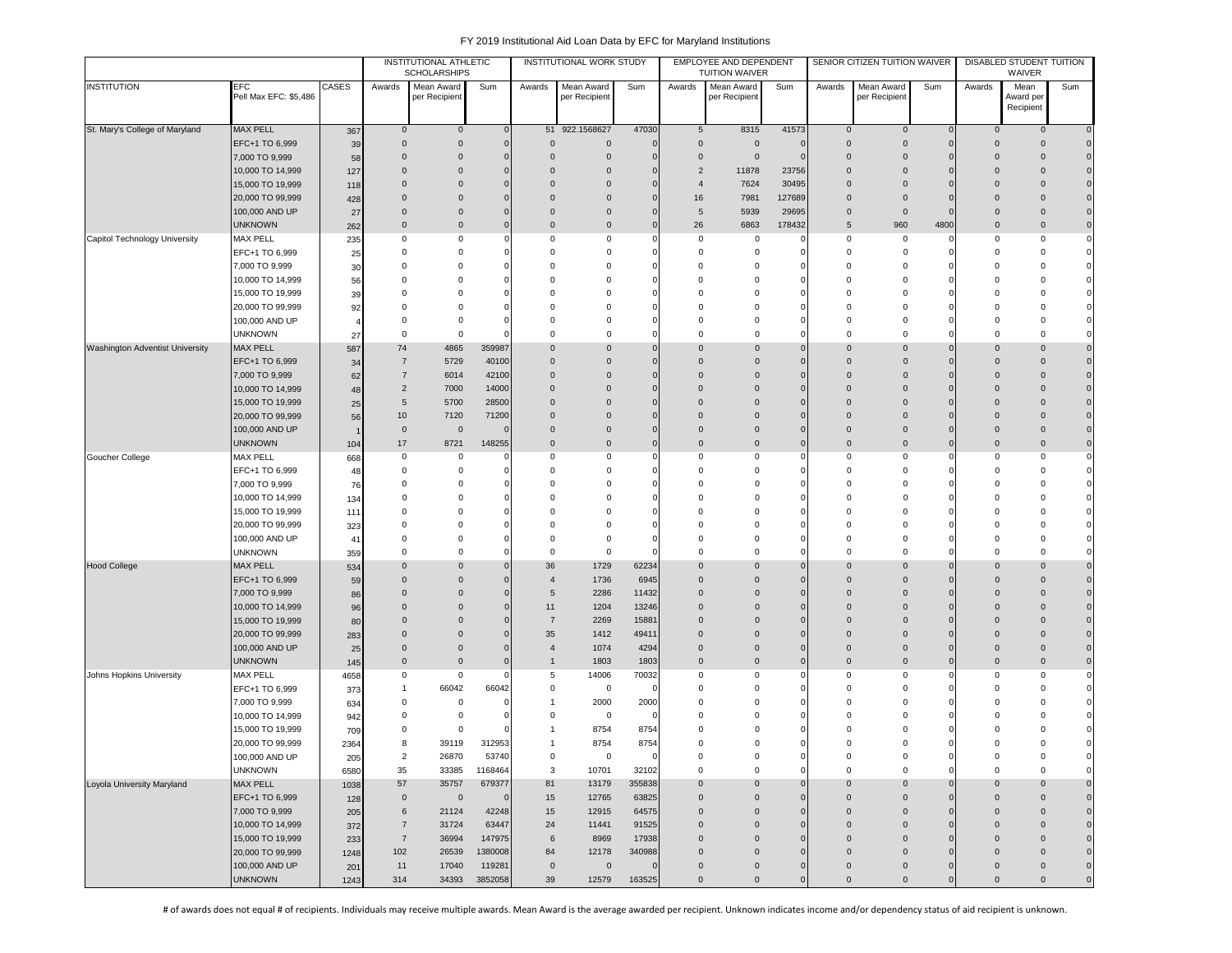|                                 |                              |          |                     | STUDENT TUITION WAIVER      |                |                | FOSTER CARE TUITION WAIVER |              |              | HOMELESS YOUTH TUITION<br>WAIVER |              |
|---------------------------------|------------------------------|----------|---------------------|-----------------------------|----------------|----------------|----------------------------|--------------|--------------|----------------------------------|--------------|
| <b>INSTITUTION</b>              | EFC<br>Pell Max EFC: \$5,486 | CASES    | Awards              | Mean Award<br>per Recipient | Sum            | Awards         | Mean<br>Award per          | Sum          | Awards       | Mean<br>Award per                | Sum          |
|                                 |                              |          |                     |                             |                |                | Recipient                  |              |              | Recipient                        |              |
| St. Mary's College of Maryland  | <b>MAX PELL</b>              | 367      | $\pmb{0}$           | $\pmb{0}$                   | $\mathbf 0$    | 15             | 5159                       | 77387        | $\pmb{0}$    | $\mathsf{O}\xspace$              | $\mathbf 0$  |
|                                 | EFC+1 TO 6,999               | 39       | $\pmb{0}$           | $\pmb{0}$                   | $\mathbf 0$    | 3              | 833                        | 2500         | $\bf 0$      | 0                                | $\mathbf 0$  |
|                                 | 7,000 TO 9,999               | 58       | $\mathbf 0$         | $\mathbf{0}$                | $\mathbf 0$    | $\overline{2}$ | 929                        | 1858         | $\pmb{0}$    | 0                                | $\mathbf 0$  |
|                                 | 10,000 TO 14,999             | 127      | $\mathbf 0$         | $\mathbf 0$                 | $\overline{0}$ | 9              | 2504                       | 22539        | $\pmb{0}$    | 0                                | $\mathbf{0}$ |
|                                 | 15,000 TO 19,999             | 118      | $\mathbf 0$         | $\mathbf 0$                 | $\mathbf 0$    | 8              | 5598                       | 44780        | $\mathbf{0}$ | 0                                | $\mathbf{0}$ |
|                                 | 20,000 TO 99,999             | 428      | $\pmb{0}$           | $\mathbf 0$                 | $\overline{0}$ | 18             | 3089                       | 55606        | $\bf 0$      | 0                                | $\mathbf{0}$ |
|                                 | 100,000 AND UP               | 27       | $\pmb{0}$           | $\mathbf 0$                 | $\mathbf 0$    | $\pmb{0}$      | $\pmb{0}$                  | 0            | $\bf 0$      | $\mathbf 0$                      | $\mathbf{0}$ |
|                                 | <b>UNKNOWN</b>               | 262      | $\mathbf 0$         | $\pmb{0}$                   | $\overline{0}$ | 13             | 2369                       | 30799        | $\pmb{0}$    | 0                                | $\mathbf 0$  |
| Capitol Technology University   | <b>MAX PELL</b>              | 235      | 0                   | 0                           | $\mathbf 0$    | 0              | 0                          | 0            | 0            | 0                                | 0            |
|                                 | EFC+1 TO 6,999               | 25       | 0                   | 0                           | $\mathbf 0$    | 0              | 0                          | 0            | 0            | 0                                | $\mathbf 0$  |
|                                 | 7,000 TO 9,999               | 30       | 0                   | 0                           | $\mathbf 0$    | 0              | 0                          | $\Omega$     | 0            | 0                                | 0            |
|                                 | 10,000 TO 14,999             | 56       | 0                   | 0                           | $\mathbf 0$    | 0              | 0                          | 0            | 0            | 0                                | 0            |
|                                 | 15,000 TO 19,999             | 39       | 0                   | 0                           | $\overline{0}$ | 0              | 0                          | 0            | 0            | 0                                | 0            |
|                                 | 20,000 TO 99,999             | 92       | 0                   | 0                           | $\mathbf 0$    | 0              | $\mathsf 0$                | 0            | 0            | 0                                | $\mathbf 0$  |
|                                 | 100,000 AND UP               | 4        | 0                   | 0                           | $\overline{0}$ | 0              | $\mathsf 0$                | 0            | 0            | 0                                | 0            |
|                                 | <b>UNKNOWN</b>               | 27       | 0                   | 0                           | $\mathbf 0$    | 0              | $\mathbf 0$                | 0            | 0            | 0                                | 0            |
| Washington Adventist University | <b>MAX PELL</b>              | 587      | 0                   | $\mathbf 0$                 | $\mathbf 0$    | $\mathbf 0$    | $\mathbf 0$                | $\mathbf 0$  | $\pmb{0}$    | 0                                | $\mathbf 0$  |
|                                 | EFC+1 TO 6,999               |          | $\mathbf 0$         | $\mathbf 0$                 | $\mathbf 0$    | $\mathbf 0$    | $\pmb{0}$                  | 0            | $\mathbf 0$  | 0                                | $\mathbf{0}$ |
|                                 | 7,000 TO 9,999               | 34<br>62 | $\mathbf 0$         | $\mathbf 0$                 | $\overline{0}$ | $\bf 0$        | $\mathbf 0$                | $\mathbf 0$  | $\mathbf 0$  | 0                                | $\mathbf 0$  |
|                                 | 10,000 TO 14,999             |          | $\mathbf 0$         | $\pmb{0}$                   | $\overline{0}$ | $\pmb{0}$      | $\pmb{0}$                  | $\mathbf 0$  | $\mathbf 0$  | 0                                | $\mathbf 0$  |
|                                 | 15,000 TO 19,999             | 48       | $\bf 0$             | $\pmb{0}$                   | $\overline{0}$ | $\pmb{0}$      | $\pmb{0}$                  | $\mathbf 0$  | $\mathbf 0$  | 0                                | $\mathbf 0$  |
|                                 |                              | 25       | $\pmb{0}$           | $\mathbf 0$                 | $\mathbf 0$    | $\pmb{0}$      | $\mathbf 0$                | $\mathbf{0}$ | $\mathbf 0$  | 0                                | $\mathbf{0}$ |
|                                 | 20,000 TO 99,999             | 56       | $\pmb{0}$           | $\mathbf 0$                 | $\mathbf 0$    | $\mathbf{0}$   | $\mathbf 0$                | 0            | $\mathbf 0$  | 0                                | $\mathbf{0}$ |
|                                 | 100,000 AND UP               | 1        |                     |                             |                |                |                            |              |              |                                  |              |
|                                 | <b>UNKNOWN</b>               | 104      | $\mathbf 0$         | $\mathbf 0$                 | $\mathbf 0$    | $\pmb{0}$      | $\mathbf 0$                | 0            | $\mathbf 0$  | 0                                | $\mathbf{0}$ |
| Goucher College                 | <b>MAX PELL</b>              | 668      | $\mathbf{1}$        | 36000                       | 36000          | 0              | 0                          | 0            | 0            | 0                                | 0            |
|                                 | EFC+1 TO 6,999               | 48       | 0                   | 0                           | $\mathbf 0$    | 0              | $\mathsf 0$                | 0            | 0            | 0                                | $\mathbf 0$  |
|                                 | 7,000 TO 9,999               | 76       | 2                   | 36000                       | 72000          | 0              | $\mathsf 0$                | 0            | 0            | 0                                | $\mathbf 0$  |
|                                 | 10,000 TO 14,999             | 134      | 0                   | 0                           | 0              | 0              | 0                          | 0            | 0            | 0                                | $\mathbf 0$  |
|                                 | 15,000 TO 19,999             | 111      | 3                   | 30000                       | 90000          | 0              | $\mathbf 0$                | 0            | 0            | 0                                | 0            |
|                                 | 20,000 TO 99,999             | 323      | $\sqrt{2}$          | 36000                       | 72000          | 0              | 0                          | 0            | 0            | 0                                | 0            |
|                                 | 100,000 AND UP               | 41       | $\mathbf{1}$        | 36000                       | 36000          | 0              | 0                          | 0            | 0            | 0                                | 0            |
|                                 | <b>UNKNOWN</b>               | 359      | 9                   | 34000                       | 306000         | 0              | 0                          | 0            | 0            | 0                                | 0            |
| <b>Hood College</b>             | <b>MAX PELL</b>              | 534      | 25                  | 9037                        | 225925         | $\pmb{0}$      | $\pmb{0}$                  | 0            | $\bf 0$      | 0                                | $\mathbf 0$  |
|                                 | EFC+1 TO 6,999               | 59       | $\sqrt{2}$          | 1000                        | 2000           | $\bf 0$        | $\pmb{0}$                  | $\mathbf 0$  | $\mathbf 0$  | 0                                | $\mathbf{0}$ |
|                                 | 7,000 TO 9,999               | 86       | $\boldsymbol{9}$    | 8670                        | 78031          | $\bf 0$        | $\mathbf 0$                | $\mathbf{0}$ | $\mathbf 0$  | 0                                | $\mathbf{0}$ |
|                                 | 10,000 TO 14,999             | 96       | $\overline{7}$      | 13064                       | 91450          | $\mathbf 0$    | $\mathbf 0$                | 0            | $\mathbf 0$  | 0                                | $\mathbf{0}$ |
|                                 | 15,000 TO 19,999             | 80       | 13                  | 6064                        | 78835          | $\pmb{0}$      | $\mathbf 0$                | 0            | $\mathbf 0$  | 0                                | $\mathbf{0}$ |
|                                 | 20,000 TO 99,999             | 283      | 13                  | 25630                       | 307555         | $\pmb{0}$      | $\mathbf 0$                | 0            | $\mathbf 0$  | 0                                | $\mathbf{0}$ |
|                                 | 100,000 AND UP               | 25       | $\mathbf{1}$        | 12700                       | 12700          | $\pmb{0}$      | $\pmb{0}$                  | 0            | $\mathbf 0$  | 0                                | $\mathbf{0}$ |
|                                 | <b>UNKNOWN</b>               | 145      | 14                  | 21620                       | 302684         | $\bf 0$        | $\mathsf{O}\xspace$        | 0            | $\mathbf 0$  | 0                                | $\mathbf 0$  |
| Johns Hopkins University        | <b>MAX PELL</b>              | 4658     | 5                   | 4600                        | 23000          | 0              | 0                          | 0            | 0            | 0                                | $\mathbf 0$  |
|                                 | EFC+1 TO 6,999               | 373      | $\bf 0$             | 0                           | 0              | 0              | 0                          | 0            | 0            | 0                                | $\mathbf 0$  |
|                                 | 7,000 TO 9,999               | 634      | 0                   | 0                           | $\epsilon$     | 0              | 0                          | $\Omega$     | 0            | 0                                | 0            |
|                                 | 10,000 TO 14,999             | 942      | 1                   | 35000                       | 35000          | 0              | 0                          | 0            | 0            | 0                                | $\mathbf 0$  |
|                                 | 15,000 TO 19,999             | 709      | 5                   | 5871                        | 29356          | 0              | $\mathsf 0$                | 0            | 0            | 0                                | $\mathbf 0$  |
|                                 | 20,000 TO 99,999             | 2364     | 17                  | 17254                       | 293324         | 0              | $\mathbf 0$                | 0            | 0            | 0                                | 0            |
|                                 | 100,000 AND UP               | 205      | 5                   | 34650                       | 173252         | 0              | 0                          | 0            | 0            | 0                                |              |
|                                 | <b>UNKNOWN</b>               | 6580     | 19                  | 20233                       | 384419         | 0              | 0                          | 0            | 0            | 0                                | 0            |
| Loyola University Maryland      | MAX PELL                     | 1038     | $\mathsf 0$         | $\mathsf{O}\xspace$         | $\pmb{0}$      | $\pmb{0}$      | $\mathsf 0$                | $\mathbf 0$  | $\pmb{0}$    | $\mathbf 0$                      | $\mathbf 0$  |
|                                 | EFC+1 TO 6,999               | 128      | $\mathsf{O}\xspace$ | $\mathbf 0$                 | $\pmb{0}$      | $\pmb{0}$      | $\mathsf 0$                | $\mathbf 0$  | $\pmb{0}$    | 0                                | $\pmb{0}$    |
|                                 | 7,000 TO 9,999               | 205      | $\mathbf 0$         | $\pmb{0}$                   | $\pmb{0}$      | $\pmb{0}$      | $\mathsf{O}\xspace$        | $\mathbf 0$  | $\pmb{0}$    | 0                                | $\mathbf 0$  |
|                                 | 10,000 TO 14,999             | 372      | $\mathsf{O}\xspace$ | $\pmb{0}$                   | $\mathbf 0$    | $\pmb{0}$      | $\mathsf{O}\xspace$        | $\mathbf 0$  | $\pmb{0}$    | 0                                | $\mathbf 0$  |
|                                 | 15,000 TO 19,999             | 233      | $\mathsf{O}\xspace$ | $\pmb{0}$                   | $\mathbf 0$    | $\bf 0$        | $\mathsf{O}\xspace$        | $\mathbf 0$  | $\pmb{0}$    | 0                                | $\mathbf 0$  |
|                                 | 20,000 TO 99,999             | 1248     | $\pmb{0}$           | $\pmb{0}$                   | $\mathbf 0$    | $\bf 0$        | $\mathsf{O}\xspace$        | 0            | $\pmb{0}$    | 0                                | $\mathbf 0$  |
|                                 | 100,000 AND UP               | 201      | $\mathsf{O}\xspace$ | $\pmb{0}$                   | $\pmb{0}$      | $\pmb{0}$      | $\pmb{0}$                  | $\pmb{0}$    | $\pmb{0}$    | 0                                | $\mathbf 0$  |
|                                 | <b>UNKNOWN</b>               | 1243     | $\pmb{0}$           | $\pmb{0}$                   | $\mathbf 0$    | $\bf 0$        | $\mathsf{O}\xspace$        | 0            | $\mathsf 0$  | 0                                | $\pmb{0}$    |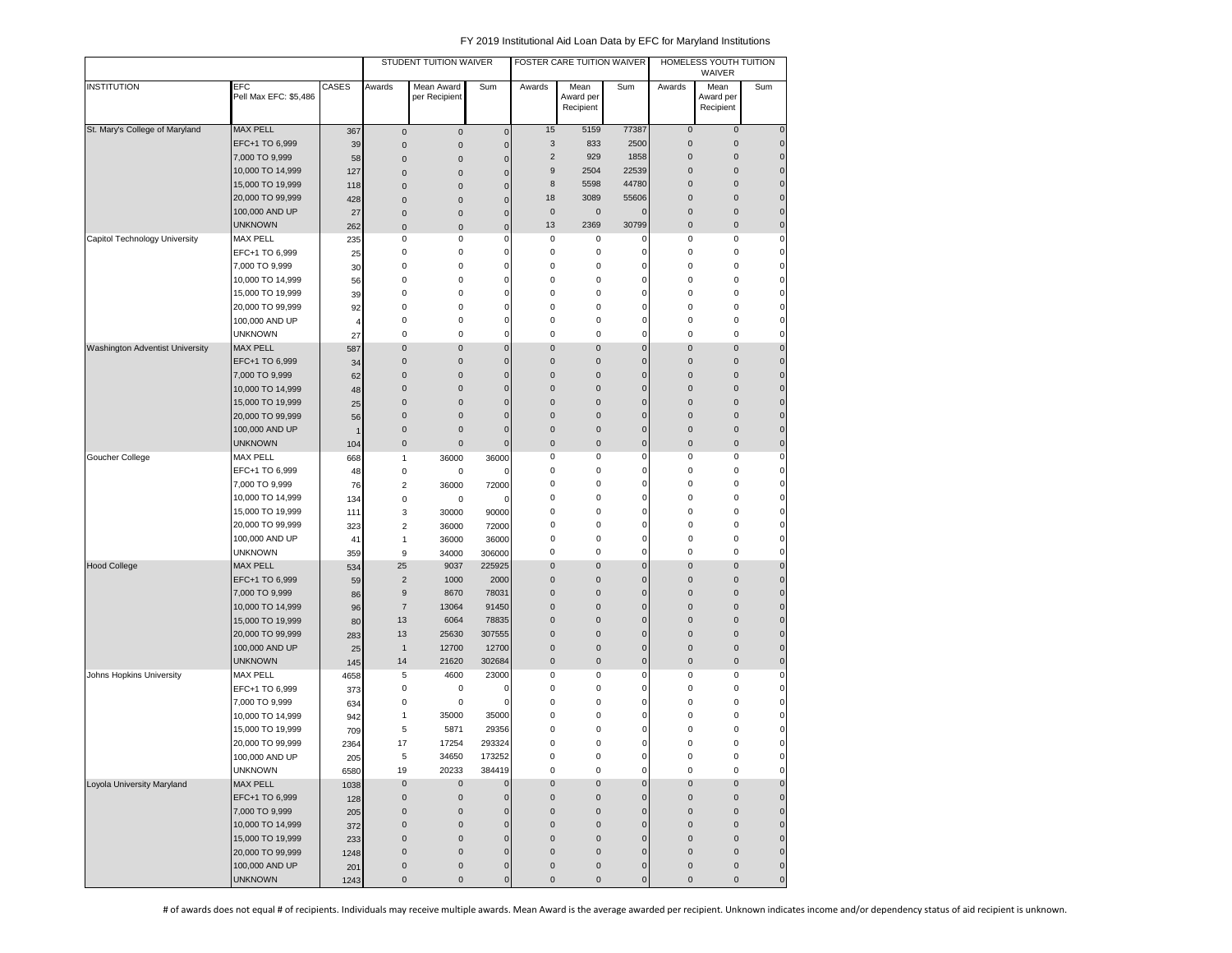|                                   |                                     |            |                         | PELL                       |                          |                          | PERKINS LOANS                |             |                      | STAFFORD SUBSIDIZED LOANS<br>(FEDERAL) |                |                      | STAFFORD UNSUBSIDIZED LOANS<br>(FEDERAL) |          |                      | PLUS LOANS                  |                        |
|-----------------------------------|-------------------------------------|------------|-------------------------|----------------------------|--------------------------|--------------------------|------------------------------|-------------|----------------------|----------------------------------------|----------------|----------------------|------------------------------------------|----------|----------------------|-----------------------------|------------------------|
| <b>INSTITUTION</b>                | <b>EFC</b><br>Pell Max EFC: \$5,486 | CASES      | Awards                  | Mean Award<br>per Recipien | Sum                      | Awards                   | Mean Award<br>per Recipient  | Sum         | Awards               | Mean Award<br>per Recipien             | Sum            | Awards               | Mean Award<br>per Recipient              | Sum      | Awards               | Mean Award<br>per Recipient | Sum                    |
| Maryland Institute College of Art | <b>MAX PELL</b>                     | 1351       | 376                     | 4846                       | 1821967                  | 0                        | 0                            |             | 343                  | 4427                                   | 1403347        | 333                  | 3032                                     | 879363   | 125                  | 24489                       | 2742752                |
|                                   | EFC+1 TO 6,999                      | 44         | $^{\circ}$              | $\mathbf 0$                |                          | $\mathbf 0$              | $\mathbf 0$                  |             | 29                   | 4319                                   | 112286         | 32                   | 2975                                     | 77360    | 11                   | 28666                       | 315323                 |
|                                   | 7,000 TO 9,999                      | 65         | $^{\circ}$              | 0                          | $\Omega$                 | $\Omega$                 | 0                            | C           | 46                   | 4726                                   | 203232         | 44                   | 2342                                     | 93674    | 25                   | 30272                       | 635719                 |
|                                   | 10,000 TO 14,999                    | 94         | $\Omega$                | $\Omega$                   | $\Omega$                 | $\Omega$                 | $\Omega$                     |             | 57                   | 4461                                   | 240900         | 53                   | 2266                                     | 106518   | 31                   | 31890                       | 892919                 |
|                                   | 15,000 TO 19,999                    | 74         | $\Omega$                | $\Omega$                   | 0                        | $\mathbf 0$              | 0                            |             | 48                   | 4671                                   | 210175         | 48                   | 2746                                     | 118060   | 21                   | 34896                       | 628125                 |
|                                   | 20,000 TO 99,999                    | 389        | $\Omega$                | $\Omega$                   | $\Omega$                 | $\Omega$                 | 0                            |             | 173                  | 4221                                   | 696415         | 264                  | 3758                                     | 868079   | 101                  | 29122                       | 2853949                |
|                                   | 100,000 AND UP                      | 53         | $^{\circ}$              | 0                          | 0                        | 0                        | 0                            |             | $\mathbf 0$          | $^{\circ}$                             | C              | 24                   | 6135                                     | 147250   | 6                    | 37168                       | 223010                 |
|                                   | <b>UNKNOWN</b>                      | $\Omega$   | $\mathbf 0$             | $\mathbf 0$                | $\Omega$                 | $\Omega$                 | $\mathbf 0$                  |             | $\mathbf 0$          | $\mathbf 0$                            | $\Omega$       | $^{\circ}$           | $\mathbf 0$                              |          | $\mathbf 0$          | $\mathbf 0$                 | $\Omega$               |
| Mount St. Mary's College          | <b>MAX PELL</b>                     | 633        | 517                     | 4540                       | 2347005                  | $\Omega$                 | $\mathbf{0}$                 | $\Omega$    | 448                  | 4154                                   | 1740659        | 429                  | 2578                                     | 990087   | 124                  | 18289                       | 2103279                |
|                                   | EFC+1 TO 6,999                      | 60         | $\mathbf 0$             | $\mathbf{0}$               | $\Omega$                 | $\Omega$                 | $\Omega$                     | $\Omega$    | 43                   | 4306                                   | 180870         | 46                   | 2570                                     | 105373   | 20                   | 21985                       | 395728                 |
|                                   | 7.000 TO 9.999                      | 106        | $\mathbf 0$             | $\mathbf 0$                | $\Omega$                 | 0                        | $\mathbf{0}$                 |             | 82                   | 4376                                   | 350088         | 86                   | 2627                                     | 210149   | 37                   | 20847                       | 667113                 |
|                                   | 10,000 TO 14,999                    | 173        | $\mathbf{0}$            | $\mathbf{0}$               | $\mathbf 0$              | 0                        | $\mathbf 0$                  | $\Omega$    | 124                  | 4119                                   | 498339         | 122                  | 2463                                     | 280793   | 38                   | 20970                       | 712966                 |
|                                   | 15,000 TO 19,999                    | 145        | $\Omega$                | $\mathbf 0$                | $\mathbf 0$              | 0                        | $\mathbf{0}$                 | $\Omega$    | 92                   | 4170                                   | 383620         | 96                   | 2780                                     | 252942   | 36                   | 20617                       | 700983                 |
|                                   | 20,000 TO 99,999                    | 501        | $\Omega$                | $\mathbf{0}$               | $\Omega$                 | $\mathbf{0}$             | $\mathbf 0$                  | $\Omega$    | 161                  | 3676                                   | 588180         | 347                  | 4578                                     | 1551869  | 105                  | 21275                       | 2084951                |
|                                   | 100,000 AND UP                      | 39         | $\Omega$                | $\mathbf{0}$               | $\mathbf 0$              | 0                        | $\mathbf 0$                  | $\Omega$    | $\overline{0}$       | $\overline{0}$                         | $\mathbf{0}$   | 19                   | 6197                                     | 117750   | $\overline{4}$       | 26247                       | 78741                  |
|                                   | <b>UNKNOWN</b>                      | 460        | $\mathbf{0}$            | $\mathbf{0}$               | $\Omega$                 | $\mathbf{0}$             | $\mathbf 0$                  | $\Omega$    | $\mathbf 0$          | $\overline{0}$                         | $\mathbf{0}$   | $\overline{1}$       | 7500                                     | 7500     | $\mathbf{0}$         | $\mathbf{0}$                | $\mathbf 0$            |
| Notre Dame of Maryland University | <b>MAX PELL</b>                     | 732        | 364                     | 4526                       | 1647284                  | $\mathbf 0$              | 0                            |             | 292                  | 3780                                   | 1103891        | 294                  | 3884                                     | 1141844  | 52                   | 13368                       | 695131                 |
|                                   | EFC+1 TO 6,999                      | 46         | 0                       | $\mathbf 0$                |                          | $\mathbf 0$              | 0                            |             | 17                   | 3963                                   | 67375          | 23                   | 4139                                     | 95207    | $\overline{7}$       | 12479                       | 87350                  |
|                                   | 7,000 TO 9,999                      | 71         | 0                       | 0                          | $^{\circ}$               | $\Omega$                 | 0                            |             | 34                   | 4132                                   | 140492         | 36                   | 4656                                     | 167633   | 6                    | 17859                       | 107155                 |
|                                   | 10,000 TO 14,999                    | 80         | $\Omega$                | $\mathbf 0$                | 0                        | $\Omega$                 | 0                            |             | 35                   | 4070                                   | 142437         | 37                   | 4181                                     | 154704   | 5                    | 23518                       | 117591                 |
|                                   | 15,000 TO 19,999                    | 72         | $\Omega$                | $\Omega$                   | $\Omega$                 | $\Omega$                 | $\Omega$                     |             | 34                   | 3697                                   | 125690         | 44                   | 4018                                     | 176806   | 8                    | 13616                       | 108926                 |
|                                   | 20,000 TO 99,999                    | 149        | $\Omega$                | $\Omega$                   | $\Omega$                 | $\Omega$                 | $\Omega$                     |             | 31                   | 3370                                   | 104465         | 79                   | 5403                                     | 426870   | 20                   | 19034                       | 380672                 |
|                                   | 100,000 AND UP                      | 3          | $\Omega$                | $\mathbf 0$                | $\Omega$                 | $\mathbf 0$              | 0                            |             | $\mathbf 0$          | $\mathbf 0$                            | 0              |                      | 3250                                     | 3250     | $\mathbf{1}$         | 4000                        | 4000                   |
|                                   | <b>UNKNOWN</b>                      | 161        | 0                       | 0                          | $\Omega$                 | $\Omega$                 | 0                            |             | $\mathbf 0$          | $^{\circ}$                             | $\mathbf{C}$   | 0                    | 0                                        |          | 0                    | 0                           | $\mathbf 0$            |
| St. John's College                | <b>MAX PELL</b>                     | 130        | 105                     | 4792                       | 503190                   | $\mathbf{0}$             | $\mathbf{0}$                 |             | 79                   | 4603                                   | 363650         | 87                   | 3697                                     | 310559   | 11                   | 6607                        | 72674                  |
|                                   | EFC+1 TO 6,999                      | 15         | $\mathbf{0}$            | $\mathbf{0}$               |                          | 0                        | $\mathbf{0}$                 |             | 10                   | 4028                                   | 40278          | $\overline{7}$       | 1714                                     | 12000    | $\overline{2}$       | 18075                       | 36150                  |
|                                   | 7,000 TO 9,999                      | 27         | $\Omega$                | $\mathbf{0}$               | $\Omega$                 | 0                        | $\mathbf 0$                  | $\Omega$    | 20                   | 4380                                   | 87591          | 16                   | 2841                                     | 42618    | $\mathbf{3}$         | 12598                       | 25196                  |
|                                   | 10,000 TO 14,999                    | 30         | $\Omega$                | $\Omega$                   | $\Omega$                 | $\Omega$                 | $\mathbf{0}$                 | $\Omega$    | 22                   | 4310                                   | 94821          | 16                   | 2629                                     | 39441    | 5                    | 21268                       | 106342                 |
|                                   | 15,000 TO 19,999                    | 21         | $\Omega$                | $\Omega$                   | $\Omega$                 | $\Omega$                 | $\mathbf{0}$                 | $\Omega$    | 15                   | 4567                                   | 68500          | 18                   | 3066                                     | 49052    | 5                    | 14595                       | 72974                  |
|                                   | 20,000 TO 99,999                    | 95         | $\Omega$<br>$\mathbf 0$ | $\Omega$<br>$\mathbf{0}$   | $\Omega$<br>$\mathbf{0}$ | $\Omega$<br>$\mathbf{0}$ | $\mathbf{0}$<br>$\mathbf{0}$ | $\Omega$    | 43<br>$\overline{0}$ | 4120<br>$\overline{0}$                 | 177180<br>0    | 68<br>$\overline{7}$ | 4365                                     | 288109   | 15<br>$\overline{2}$ | 26035                       | 390532<br>69090        |
|                                   | 100,000 AND UP                      | 13         |                         | $\mathbf{0}$               | $\mathbf{0}$             | $\mathbf{0}$             | $\mathbf{0}$                 |             |                      | $\overline{0}$                         | $\mathbf{0}$   |                      | 6643                                     | 46500    |                      | 34545                       |                        |
| <b>Stevenson University</b>       | <b>UNKNOWN</b><br><b>MAX PELL</b>   | 161        | $\mathbf 0$             |                            |                          | $\mathbf 0$              | 0                            | 0           | $\mathbf 0$<br>808   | 4341                                   | 3473063        | $\mathbf 0$<br>751   | $\overline{0}$<br>3255                   | 2392513  | $\mathbf 0$<br>291   | $\mathbf 0$<br>17407        | $\mathbf 0$<br>4769568 |
|                                   | EFC+1 TO 6,999                      | 1336       | 1017<br>0               | 4349<br>$\mathbf 0$        | 4423365<br>$\Omega$      | $\Omega$                 | 0                            | c           | 90                   | 4385                                   | 394672         | 86                   | 2728                                     | 231874   | 51                   | 20021                       | 1001048                |
|                                   | 7,000 TO 9,999                      | 136        | $^{\circ}$              | $\Omega$                   | $\Omega$                 | $\Omega$                 | $\Omega$                     | C           | 146                  | 4560                                   | 661162         | 147                  | 2774                                     | 402181   | 61                   | 19356                       | 1142014                |
|                                   | 10,000 TO 14,999                    | 187<br>261 | $\mathbf 0$             | $\mathbf 0$                | $\Omega$                 | $\mathbf 0$              | 0                            |             | 183                  | 4518                                   | 826715         | 179                  | 2428                                     | 42983    | 84                   | 21726                       | 1781516                |
|                                   | 15,000 TO 19,999                    | 188        | $\Omega$                | 0                          | $\mathbf 0$              | $\Omega$                 | 0                            |             | 126                  | 4423                                   | 557331         | 134                  | 3004                                     | 393583   | 75                   | 21284                       | 1532474                |
|                                   | 20,000 TO 99,999                    | 786        | $\Omega$                | 0                          | $\Omega$                 | $\mathbf 0$              | 0                            |             | 233                  | 3952                                   | 916889         | 510                  | 4849                                     | 2453464  | 251                  | 23480                       | 5729188                |
|                                   | 100,000 AND UP                      | 52         | $\Omega$                | $\mathbf 0$                | $\Omega$                 | $\mathbf 0$              | $\mathbf 0$                  |             | $\mathbf 0$          | 0                                      | $\mathbf 0$    | 23                   | 6367                                     | 146430   | 5                    | 23278                       | 116390                 |
|                                   | <b>UNKNOWN</b>                      | 425        | $\mathsf 0$             | $\mathbf 0$                | $\Omega$                 | $\mathbf 0$              | $\mathbf 0$                  |             | $\mathbf 0$          | $\mathsf 0$                            | $\Omega$       | 0                    | $\overline{0}$                           |          | 0                    | $\mathsf 0$                 | $\mathbf 0$            |
| <b>Washington College</b>         | <b>MAX PELL</b>                     | 284        | 277                     | 4966                       | 1375710                  | $\mathbf 0$              | $\mathbf{0}$                 | $\Omega$    | 238                  | 4336                                   | 1010337        | 213                  | 2416                                     | 507380   | 79                   | 14081                       | 943439                 |
|                                   | EFC+1 TO 6,999                      | 53         | $\mathbf 0$             | $\mathbf 0$                |                          | 0                        | $\mathbf{0}$                 | $\Omega$    | 44                   | 4732                                   | 198750         | 40                   | 2192                                     | 85500    | 9                    | 15814                       | 142329                 |
|                                   | 7,000 TO 9,999                      | 69         | $\mathbf{0}$            | $\mathbf{0}$               | $\Omega$                 | $\Omega$                 | $\mathbf{0}$                 | $\epsilon$  | 63                   | 4728                                   | 283683         | 57                   | 2079                                     | 118500   | 27                   | 16654                       | 416341                 |
|                                   | 10,000 TO 14,999                    | 89         | $\Omega$                | $\mathbf 0$                | $\mathbf 0$              | 0                        | $\mathbf{0}$                 |             | 81                   | 4675                                   | 373970         | 77                   | 2315                                     | 178280   | 23                   | 20786                       | 478083                 |
|                                   | 15,000 TO 19,999                    | 82         | $\Omega$                | $\Omega$                   | $\Omega$                 | $\Omega$                 | $\mathbf{0}$                 |             | 63                   | 4363                                   | 274852         | 65                   | 2405                                     | 153904   | 18                   | 15320                       | 260436                 |
|                                   | 20,000 TO 99,999                    | 407        | $\Omega$                | $\Omega$                   | $\mathbf 0$              | $\Omega$                 | $\Omega$                     | $\Omega$    | 185                  | 4212                                   | 749824         | 274                  | 4297                                     | 1164619  | 81                   | 25561                       | 1865918                |
|                                   | 100,000 AND UP                      | 49         | $\mathbf 0$             | $\mathbf 0$                | $\mathbf{0}$             | $\mathbf 0$              | $\mathbf 0$                  | $\Omega$    | $\mathbf 0$          | $\mathbf 0$                            | $\overline{0}$ | 15                   | 6383                                     | 95750    | $\overline{c}$       | 31745                       | 63490                  |
|                                   | <b>UNKNOWN</b>                      | 208        | $\mathbf 0$             | $\mathbf 0$                | $\mathbf 0$              | $\mathsf{O}\xspace$      | $\mathbf 0$                  | $\mathbf 0$ | $\mathbf 0$          | $\mathbf 0$                            | $\mathbf 0$    | $\mathsf 0$          | $\mathbf 0$                              |          | $\mathbf 0$          | $\mathbf 0$                 | $\mathbf 0$            |
| <b>McDaniel College</b>           | <b>MAX PELL</b>                     | 657        | 510                     | 4574                       | 2332606                  | $\mathbf 0$              | 0                            |             | 458                  | 4156                                   | 1820454        | 437                  | 2654                                     | 1006024  | 116                  | 11296                       | 1039234                |
|                                   | EFC+1 TO 6,999                      | 61         | 0                       | $\mathbf 0$                | $^{\circ}$               | $\mathbf 0$              | 0                            |             | 39                   | 4261                                   | 166167         | 41                   | 2136                                     | 83313    | 16                   | 15573                       | 171302                 |
|                                   | 7,000 TO 9,999                      | 111        | 0                       | 0                          | 0                        | 0                        | 0                            | $\Omega$    | 75                   | 4449                                   | 333710         | 73                   | 2243                                     | 152500   | 29                   | 13655                       | 273107                 |
|                                   | 10,000 TO 14,999                    | 143        | 0                       | 0                          | $\Omega$                 | $\mathbf 0$              | 0                            |             | 101                  | 4211                                   | 416845         | 111                  | 2469                                     | 244465   | 37                   | 15387                       | 400056                 |
|                                   | 15,000 TO 19,999                    | 121        | 0                       | $\Omega$                   | $\Omega$                 | $\mathbf 0$              | 0                            | $\Omega$    | 88                   | 4013                                   | 353177         | 92                   | 2419                                     | 198349   | 30                   | 17148                       | 463004                 |
|                                   | 20,000 TO 99,999                    | 436        | 0                       | $\Omega$                   | $\Omega$                 | $\mathbf 0$              | 0                            |             | 156                  | 3406                                   | 527952         | 280                  | 4357                                     | 1141485  | 94                   | 20895                       | 1671608                |
|                                   | 100,000 AND UP                      | 29         | 0                       | 0                          | 0                        | $\mathbf 0$              | 0                            |             | $\mathbf 0$          | $^{\circ}$                             | 0              | 10                   | 6425                                     | 64250    | $\overline{2}$       | 27609                       | 55217                  |
|                                   | <b>UNKNOWN</b>                      | 355        | $\mathbf 0$             | 0                          | $\mathbf 0$              | $\mathbf 0$              | 0                            |             | $\mathbf 0$          | 0                                      | $\mathbf 0$    | $\mathbf 0$          | $\mathbf 0$                              | $\Omega$ | 0                    | $\mathbf 0$                 | $\mathsf{O}$           |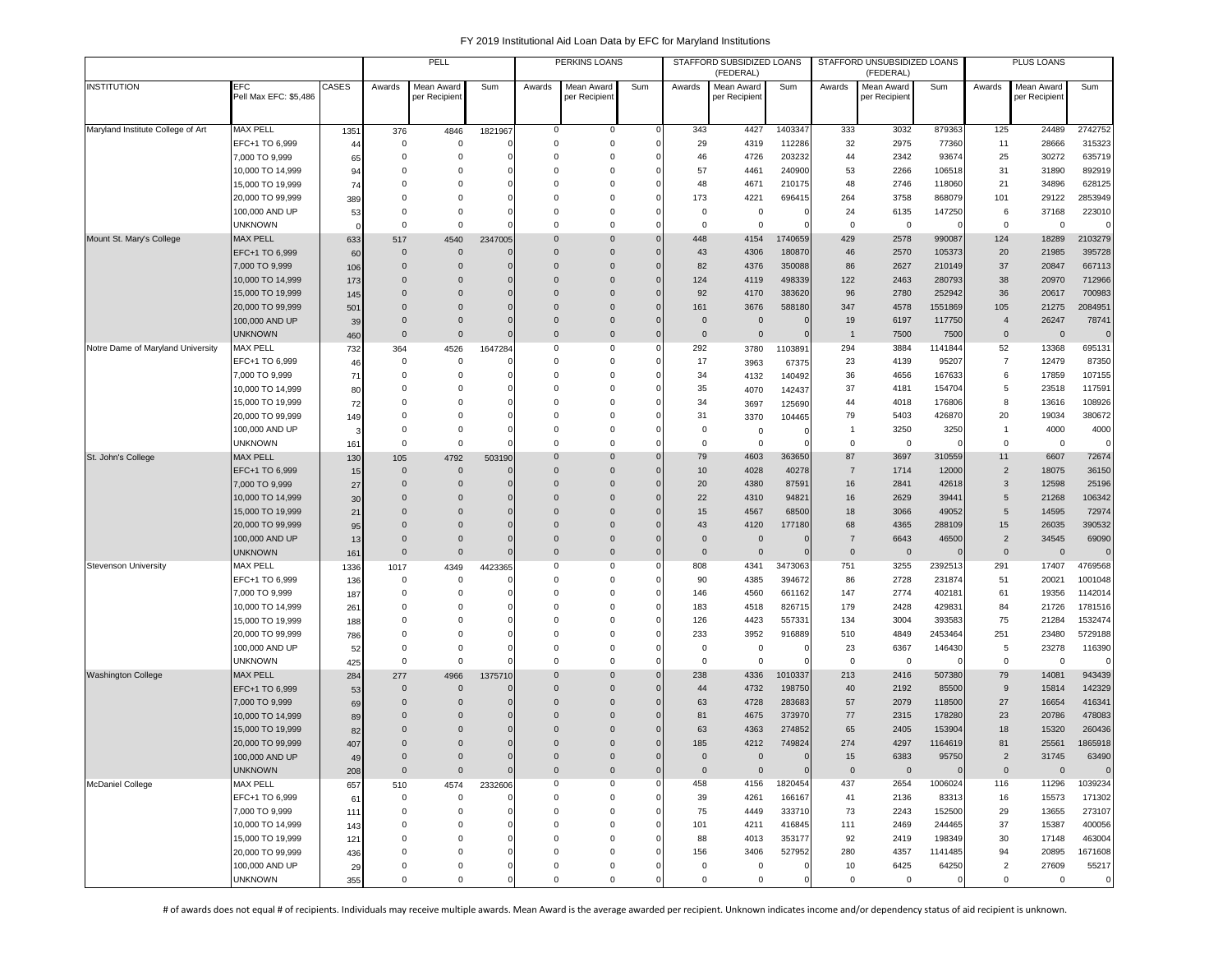|                                   |                                      |           |                      | OTHER FEDERAL LOANS        |                      |                       | OTHER FEDERAL GRANTS AND<br><b>SCHOLARSHIPS</b> |                 |                       | FEDERAL WORKSTUDY      |                       |                       | PRIVATE LOANS  |                   |                                  | OTHER PRIVATE<br><b>SCHOLARSHIPS</b> |                 |
|-----------------------------------|--------------------------------------|-----------|----------------------|----------------------------|----------------------|-----------------------|-------------------------------------------------|-----------------|-----------------------|------------------------|-----------------------|-----------------------|----------------|-------------------|----------------------------------|--------------------------------------|-----------------|
| <b>INSTITUTION</b>                | <b>EFC</b>                           | CASES     | Awards               | Mean Award                 | Sum                  | Awards                | Mean                                            | Sum             | Awards                | Mean                   | Sum                   | Awards                | Mean Award     | Sum               | Awards                           | Mean                                 | Sum             |
|                                   | Pell Max EFC: \$5,486                |           |                      | per Recipient              |                      |                       | Award per<br>Recipient                          |                 |                       | Award per<br>Recipient |                       |                       | per Recipient  |                   |                                  | Award per<br>Recipient               |                 |
|                                   |                                      |           |                      |                            |                      |                       |                                                 |                 |                       |                        |                       |                       |                |                   |                                  |                                      |                 |
| Maryland Institute College of Art | <b>MAX PELL</b><br>EFC+1 TO 6,999    | 1351      | 0<br>$\mathbf 0$     | 0<br>$\pmb{0}$             | 0<br>0               | 217<br>$\mathbf{1}$   | 3319<br>23672                                   | 663754<br>23672 | 119<br>$\overline{4}$ | 1625<br>1644           | 193396<br>6575        | 57<br>$\overline{a}$  | 22738<br>31570 | 1296064<br>126280 | 33<br>$\overline{1}$             | 4225<br>2000                         | 130970<br>2000  |
|                                   | 7,000 TO 9,999                       | 44<br>65  | $\Omega$             | $\mathbf 0$                | $\Omega$             | $\overline{c}$        | 36151                                           | 36151           | $\overline{4}$        | 1538                   | 6150                  | 9                     | 30031          | 270276            | 3                                | 2250                                 | 6750            |
|                                   | 10,000 TO 14,999                     | 94        | $\Omega$             | $\mathbf 0$                | $\Omega$             | $\mathbf 0$           | $\mathbf 0$                                     |                 | 5                     | 1307                   | 6537                  | 9                     | 26920          | 242282            | 6                                | 3042                                 | 18250           |
|                                   | 15,000 TO 19,999                     | 74        | $\Omega$             | 0                          | 0                    | 8                     | 36143                                           | 144571          | 3                     | 1372                   | 4116                  | 11                    | 24718          | 271900            | 8                                | 3343                                 | 23400           |
|                                   | 20,000 TO 99,999                     | 389       | $\Omega$             | $\mathbf 0$                | $\Omega$             | 20                    | 34229                                           | 342293          | $\overline{7}$        | 813                    | 5691                  | 39                    | 23486          | 915943            | 25                               | 1888                                 | 47195           |
|                                   | 100,000 AND UP                       | 53        | $\Omega$             | $\mathbf 0$                | 0                    | 0                     | $\mathbf 0$                                     |                 | 0                     | 0                      | O                     | $\overline{1}$        | 47158          | 47158             | $\overline{2}$                   | 2000                                 | 4000            |
|                                   | <b>UNKNOWN</b>                       |           | $\Omega$             | $\mathsf 0$                | $\Omega$             | $\Omega$              | $\mathbf 0$                                     |                 | $\Omega$              | $\mathsf 0$            | $\epsilon$            | $\mathbf 0$           | $\mathsf 0$    |                   | $\mathbf 0$                      | $\mathbf 0$                          | $\Omega$        |
| Mount St. Mary's College          | <b>MAX PELL</b>                      | 633       | $\Omega$             | $\mathbf{0}$               | $\mathbf{0}$         | 309                   | 1455                                            | 449521          | 86                    | 1895                   | 162932                | 90                    | 16080          | 1238171           | 117                              | 8537                                 | 785448          |
|                                   | EFC+1 TO 6,999                       | 60        | $\Omega$             | $\mathbf 0$                | $\Omega$             | 3                     | 26500                                           | 79500           | 6                     | 2098                   | 12586                 | 11                    | 21534          | 193806            | 8                                | 5118                                 | 40942           |
|                                   | 7,000 TO 9,999                       | 106       | $\Omega$             | $\mathbf{0}$               | $\mathbf 0$          | $\overline{2}$        | 16448                                           | 32895           | 13                    | 1694                   | 22024                 | 27                    | 16929          | 406296            | 23                               | 6054                                 | 96858           |
|                                   | 10,000 TO 14,999                     | 173       | $\mathbf 0$          | $\mathbf 0$                | $\mathbf 0$          | 3                     | 34183                                           | 102550          | 24                    | 1694                   | 40657                 | 56                    | 18136          | 888675            | 38                               | 3920                                 | 98009           |
|                                   | 15,000 TO 19,999                     | 145       | $\mathbf 0$          | $\mathbf 0$                | $\mathbf 0$          | 6                     | 19748                                           | 118485          | 9                     | 2018                   | 18162                 | 26                    | 17166          | 429162            | 23                               | 4490                                 | 94282           |
|                                   | 20,000 TO 99,999                     | 501       | $\mathbf 0$          | $\pmb{0}$                  | $\mathbf 0$          | 8                     | 21649                                           | 173192          | 13                    | 1833                   | 23833                 | 98                    | 20827          | 1832817           | 58                               | 4224                                 | 173199          |
|                                   | 100,000 AND UP                       | 39        | $\mathbf 0$          | $\pmb{0}$                  | $\mathbf 0$          | $\mathbf{1}$          | 41350                                           | 41350           | $\mathbf 0$           | $\mathsf{O}\xspace$    | $\mathbf 0$           | $\overline{1}$        | 21362          | 21362             | $\overline{2}$                   | 2750                                 | 5500            |
|                                   | <b>UNKNOWN</b>                       | 460       | $\mathbf 0$          | $\mathsf 0$                | $\mathbf 0$          | 46                    | 26125                                           | 1201737         | $\Omega$              | $\mathbf 0$            | $\sqrt{ }$            | 28                    | 18058          | 361155            | 22                               | 6404                                 | 128078          |
| Notre Dame of Maryland University | <b>MAX PELL</b>                      | 732       | 0                    | 0                          | $\Omega$             | 63                    | 2210                                            | 139208          | 133                   | 1118                   | 148747                | 37                    | 10943          | 404888            | 19                               | 5885                                 | 111820          |
|                                   | EFC+1 TO 6,999                       | 46        | 0                    | 0                          | 0                    | $\overline{2}$        | 2800                                            | 5600            | $\overline{1}$        | 700                    | 700                   | 5                     | 10159          | 50797             | $\overline{2}$                   | 26600                                | 53200           |
|                                   | 7,000 TO 9,999                       | 71        | $\Omega$<br>$\Omega$ | $\mathbf 0$<br>$\mathbf 0$ | $\Omega$<br>$\Omega$ | 1<br>$\overline{2}$   | 931<br>1862                                     | 931<br>3724     | 3<br>$\Omega$         | 1074<br>$\mathbf 0$    | 3222<br>$\Omega$      | $\overline{c}$<br>8   | 17500<br>13175 | 35000<br>105400   | $\overline{2}$<br>$\overline{1}$ | 13000<br>12286                       | 26000<br>12286  |
|                                   | 10,000 TO 14,999<br>15,000 TO 19,999 | 80        | $\Omega$             | $\mathbf 0$                | $\Omega$             | $\Omega$              | $\Omega$                                        | $\mathbf 0$     | $\Omega$              | $\Omega$               | $\mathsf{C}$          | $\overline{7}$        | 13797          | 96577             | $\overline{4}$                   | 10962                                | 43846           |
|                                   | 20,000 TO 99,999                     | 72<br>149 | $\Omega$             | $\Omega$                   | $\Omega$             | $\Omega$              | $\Omega$                                        |                 | $\Omega$              | $\Omega$               | $\mathsf{C}$          | 9                     | 15177          | 136595            | 17                               | 18555                                | 315442          |
|                                   | 100,000 AND UP                       |           | $\Omega$             | 0                          |                      | 0                     | 0                                               |                 | $\Omega$              | 0                      | $\epsilon$            | $\mathbf 0$           | $^{\circ}$     |                   | $\mathbf 0$                      | 0                                    | $\Omega$        |
|                                   | <b>UNKNOWN</b>                       | 161       | $\Omega$             | 0                          | $\Omega$             | $\Omega$              | $\Omega$                                        |                 | $\Omega$              | 0                      | C                     | 10                    | 17745          | 177446            | 9                                | 23776                                | 213980          |
| St. John's College                | <b>MAX PELL</b>                      | 130       | $\mathbf 0$          | $\mathbf 0$                |                      | 103                   | 3860                                            | 370576          | 39                    | 2206                   | 86043                 | 6                     | 8550           | 4275              | 8                                | 5935                                 | 47476           |
|                                   | EFC+1 TO 6,999                       | 15        | $\Omega$             | $\mathbf{0}$               | $\mathbf 0$          | $\overline{2}$        | 38507                                           | 38507           | $\overline{7}$        | 2142                   | 14995                 | $\mathbf 0$           | $\mathbf 0$    |                   | $\mathbf 0$                      | $\mathbf 0$                          | $\Omega$        |
|                                   | 7,000 TO 9,999                       | 27        | $\Omega$             | $\pmb{0}$                  | $\mathbf 0$          | $\mathbf 0$           | $\overline{0}$                                  |                 | 13                    | 2408                   | 31298                 | $\mathbf{3}$          | 19260          | 57780             | 3                                | 2125                                 | 4250            |
|                                   | 10,000 TO 14,999                     | 30        | $\Omega$             | $\mathbf{0}$               | $\Omega$             | $\mathbf{1}$          | 53343                                           | 53343           | 9                     | 1901                   | 17106                 | $\mathbf{1}$          | 40000          | 40000             | $\overline{2}$                   | 3810                                 | 7620            |
|                                   | 15,000 TO 19,999                     | 21        | $\Omega$             | $\mathbf 0$                | $\Omega$             | $\mathbf{0}$          | $\overline{0}$                                  |                 | 9                     | 2287                   | 20586                 | $\mathbf{1}$          | 26730          | 26730             | $\overline{2}$                   | 2125                                 | 4250            |
|                                   | 20,000 TO 99,999                     | 95        | $\Omega$             | $\mathbf{0}$               | $\mathbf 0$          | 6                     | 19944                                           | 79774           | 9                     | 1791                   | 16122                 | 13                    | 23108          | 300410            | 6                                | 2400                                 | 12000           |
|                                   | 100,000 AND UP                       | 13        | $\mathbf 0$          | $\mathsf 0$                | $\mathbf 0$          | $\mathbf{0}$          | $\overline{0}$                                  |                 | $\Omega$              | $\mathbf 0$            | $\sqrt{ }$            | $\overline{1}$        | 33000          | 33000             | $\mathbf{0}$                     | $\mathbf 0$                          | $\sqrt{ }$      |
|                                   | <b>UNKNOWN</b>                       | 161       | $\mathbf 0$          | $\mathbf 0$                | $\mathbf{0}$         | 15                    | 28277                                           | 254497          | $\mathbf 0$           | $\mathbf 0$            | $\mathbf{C}$          | $\mathbf 0$           | $\mathbf 0$    |                   | 11                               | 9472                                 | 104187          |
| <b>Stevenson University</b>       | MAX PELL                             | 1336      | 0                    | $\mathsf 0$                | 0                    | 114                   | 2791                                            | 318215          | 164                   | 1872                   | 303300                | 109                   | 15574          | 1417228           | 255                              | 4051                                 | 753497          |
|                                   | EFC+1 TO 6,999                       | 136       | $\Omega$             | 0                          | $\Omega$             | 0                     | $^{\circ}$                                      | $\Omega$        | 19                    | 1900                   | 36106                 | 16                    | 14470          | 202584            | 34                               | 3254                                 | 81357           |
|                                   | 7,000 TO 9,999                       | 187       | $\Omega$             | $\mathbf 0$                | $\Omega$             | $\Omega$              | $\Omega$                                        |                 | 37                    | 2434                   | 90060                 | 41                    | 17194          | 636170            | 48                               | 4662                                 | 144523          |
|                                   | 10,000 TO 14,999                     | 261       | $\Omega$             | 0                          | $\Omega$             | $\Omega$              | 0                                               |                 | 43                    | 1983                   | 85279                 | 37                    | 17068          | 614447            | 52                               | 3379                                 | 138548          |
|                                   | 15,000 TO 19,999                     | 188       | $\Omega$             | $\mathbf 0$                | $\Omega$             | 0                     | 0                                               |                 | 22                    | 1463                   | 32180                 | 21                    | 21641          | 432827            | 38                               | 3559                                 | 78296           |
|                                   | 20,000 TO 99,999                     | 786       | 0<br>$\Omega$        | $\mathbf 0$<br>$\mathbf 0$ | $\Omega$<br>$\Omega$ | 0<br>0                | 0<br>$\mathbf 0$                                |                 | 37<br>$^{\circ}$      | 1450<br>$\mathsf 0$    | 53663<br>$\mathbf{C}$ | 129<br>$\overline{2}$ | 18313<br>16500 | 2069418<br>33000  | 144<br>6                         | 3181<br>1917                         | 308542<br>11500 |
|                                   | 100,000 AND UP<br><b>UNKNOWN</b>     | 52<br>425 | $\Omega$             | $\mathsf 0$                | $\Omega$             | $\Omega$              | $\Omega$                                        |                 | $\Omega$              | $\mathsf 0$            | $\mathsf{C}$          | 34                    | 21382          | 662853            | 30                               | 5072                                 | 147087          |
| <b>Washington College</b>         | <b>MAX PELL</b>                      | 284       | $\Omega$             | $\mathbf{0}$               | $\Omega$             | 227                   | 1316                                            | 293405          | 148                   | 1517                   | 224512                | 25                    | 13241          | 331028            | 62                               | 2710                                 | 119259          |
|                                   | EFC+1 TO 6,999                       | 53        | $\Omega$             | $\mathbf{0}$               | $\mathbf 0$          | $\overline{2}$        | 34195                                           | 34195           | 13                    | 2419                   | 31450                 | 11                    | 19003          | 209037            | 3                                | 7674                                 | 23022           |
|                                   | 7,000 TO 9,999                       | 69        | $\Omega$             | $\mathbf 0$                | $\Omega$             | $\mathbf{0}$          | $\mathbf 0$                                     | $\Omega$        | 11                    | 2144                   | 23585                 | 17                    | 15216          | 258670            | 13                               | 1650                                 | 16500           |
|                                   | 10,000 TO 14,999                     | 89        | $\Omega$             | $\mathbf 0$                | $\mathbf 0$          | $\mathbf 0$           | $\mathbf 0$                                     |                 | 10                    | 1839                   | 18392                 | 23                    | 16787          | 386101            | 19                               | 2701                                 | 24307           |
|                                   | 15,000 TO 19,999                     | 82        | $\Omega$             | $\Omega$                   | $\mathbf 0$          | $\Omega$              | $\Omega$                                        |                 | 8                     | 1750                   | 14000                 | 16                    | 16978          | 271646            | 32                               | 3140                                 | 50236           |
|                                   | 20,000 TO 99,999                     | 407       | $\Omega$             | $\Omega$                   | $\mathbf{0}$         | $\boldsymbol{\Delta}$ | 20867                                           | 62601           | 25                    | 2721                   | 68024                 | 50                    | 23772          | 1188591           | 58                               | 4264                                 | 170554          |
|                                   | 100,000 AND UP                       | 49        | $\mathbf 0$          | $\bf{0}$                   | $\mathbf 0$          | $\mathbf 0$           | $\mathbf 0$                                     | $\Omega$        | $\mathbf 0$           | $\mathbf 0$            | $\mathbf 0$           | $\overline{2}$        | 16240          | 32480             | $\overline{4}$                   | 4667                                 | 14000           |
|                                   | <b>UNKNOWN</b>                       | 208       | $\mathbf 0$          | $\mathbf 0$                | $\mathbf{0}$         | 21                    | 32181                                           | 353993          | $\mathbf 0$           | $\mathbf 0$            | $\mathbf{C}$          | $\overline{4}$        | 33328          | 133313            | 5                                | 1680                                 | 8400            |
| <b>McDaniel College</b>           | <b>MAX PELL</b>                      | 657       | 0                    | 0                          | 0                    | 270                   | 2862                                            | 752644          | 148                   | 1287                   | 190521                | 50                    | 11258          | 439076            | 126                              | 4103                                 | 336460          |
|                                   | EFC+1 TO 6,999                       | 61        | 0                    | $\mathbf 0$                | 0                    | 6                     | 28743                                           | 114972          | 14                    | 1768                   | 24751                 | 14                    | 11959          | 143507            | 9                                | 1870                                 | 9350            |
|                                   | 7,000 TO 9,999                       | 111       | 0                    | 0                          | 0                    | 3                     | 18010                                           | 36020           | 27                    | 1156                   | 31206                 | 20                    | 14524          | 203339            | 39                               | 6726                                 | 94159           |
|                                   | 10,000 TO 14,999                     | 143       | 0                    | 0                          | $\Omega$             | 5                     | 21545                                           | 86178           | 42                    | 1137                   | 47736                 | 31                    | 13569          | 352797            | 23                               | 3281                                 | 49209           |
|                                   | 15,000 TO 19,999                     | 121       | 0                    | 0                          | 0                    | $\overline{2}$        | 33485                                           | 33485           | 9                     | 1031                   | 9280                  | 26                    | 14236          | 298947            | 27                               | 2030                                 | 36536           |
|                                   | 20,000 TO 99,999                     | 436       | 0                    | $\mathbf 0$                | 0                    | 19                    | 21958                                           | 373289          | 0                     | 0                      | C                     | 77                    | 17714          | 1133687           | 57                               | 1682                                 | 70661           |
|                                   | 100,000 AND UP                       | 29        | 0<br>$\mathbf 0$     | 0<br>$\mathbf 0$           | 0                    | 0<br>35               | $\mathbf 0$                                     |                 | $^{\circ}$            | 0<br>$\mathbf 0$       | $\mathbf 0$           | $\overline{2}$        | 21305          | 42610             | $\overline{2}$                   | 1500                                 | 3000            |
|                                   | <b>UNKNOWN</b>                       | 355       |                      |                            | 0                    |                       | 26892                                           | 779868          | $\mathsf 0$           |                        | 0                     | 11                    | 26452          | 238069            | 17                               | 2232                                 | 31246           |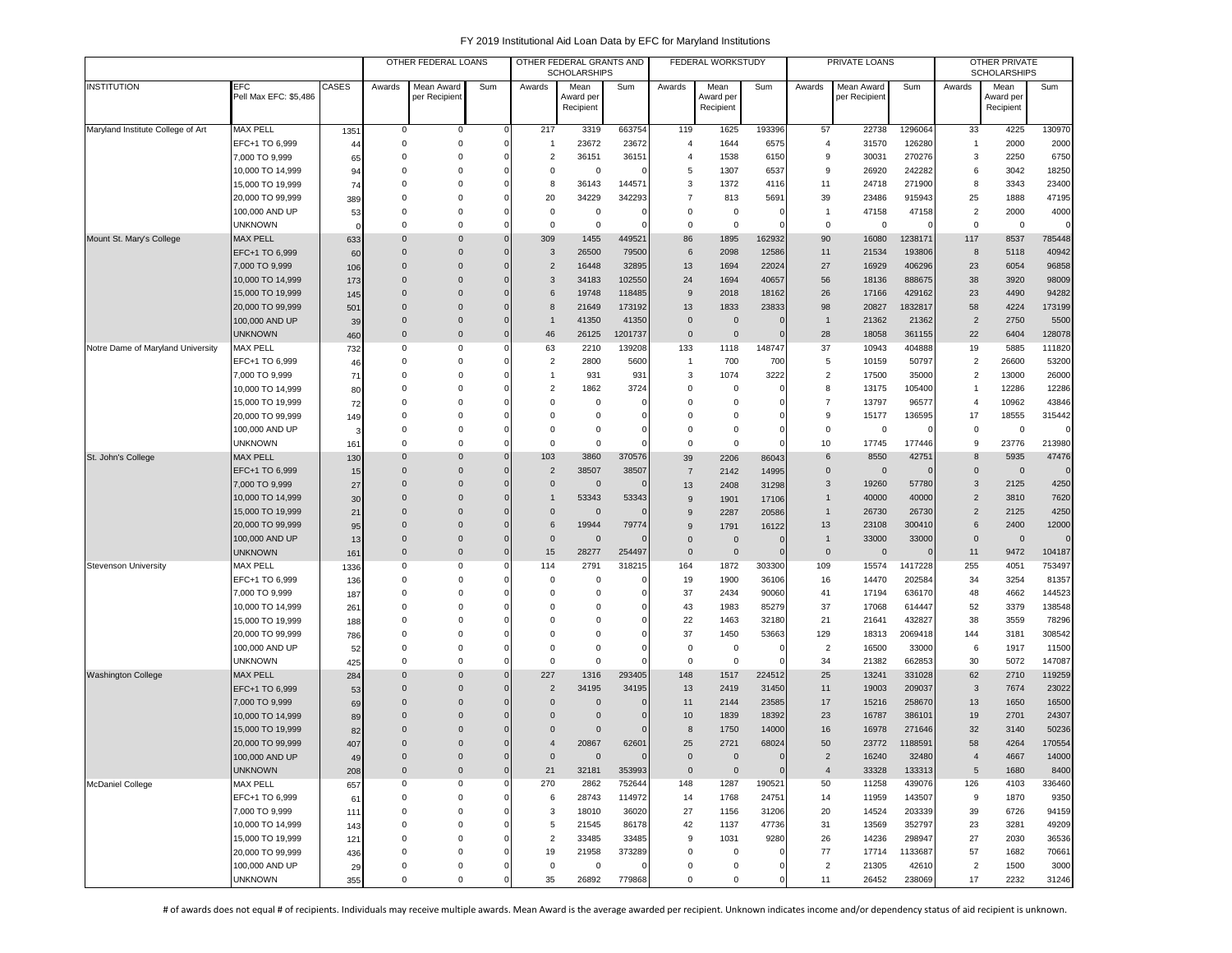|                                   |                                      |           |                         | PRIVATE ATHLETIC<br><b>SCHOLARSHIPS</b> |                      |                            | PRIVATE GRANTS         |                      |                | <b>INSTITUTIONAL GRANTS</b> |                |                      | INSTITUTIONAL LOANS          |              |                | INSTITUTIONAL SCHOLARSHIPS |                    |
|-----------------------------------|--------------------------------------|-----------|-------------------------|-----------------------------------------|----------------------|----------------------------|------------------------|----------------------|----------------|-----------------------------|----------------|----------------------|------------------------------|--------------|----------------|----------------------------|--------------------|
| <b>INSTITUTION</b>                | EFC                                  | CASES     | Awards                  | Mean                                    | Sum                  | Awards                     | Mean                   | Sum                  | Awards         | Mean Award                  | Sum            | Awards               | Mean Award                   | Sum          | Awards         | Mean Award                 | Sum                |
|                                   | Pell Max EFC: \$5,486                |           |                         | Award per                               |                      |                            | Award per              |                      |                | per<br>Recipient            |                |                      | per Recipien                 |              |                | per Recipient              |                    |
|                                   |                                      |           |                         | Recipient                               |                      |                            | Recipient              |                      |                |                             |                |                      |                              |              |                |                            |                    |
| Maryland Institute College of Art | <b>MAX PELL</b>                      | 1351      | 0                       | 0                                       | $\Omega$             | $\overline{2}$             | 4500                   | 9000                 | 1412           | 19626                       | 7693411        | 0                    | $\mathbf 0$                  | $^{\circ}$   | 1544           | 13106                      | 9029770            |
|                                   | EFC+1 TO 6,999                       | 44        | $\mathbf 0$             | $\Omega$                                | O                    | $\Omega$                   | $\Omega$               | $\mathsf{O}\xspace$  | 105            | 18864                       | 603644         | $^{\circ}$           | $\mathsf 0$                  | $^{\circ}$   | 3              | 6667                       | 20000              |
|                                   | 7,000 TO 9,999                       | 65        | $\mathbf 0$             | $\Omega$                                |                      | $\Omega$                   | 0                      | $\mathbf 0$          | 194            | 20583                       | 1008569        | $\Omega$             | 0                            | $\Omega$     | 5              | 7000                       | 35000              |
|                                   | 10,000 TO 14,999                     | 94        | 0                       | $\Omega$                                |                      | $\Omega$                   | 0                      | $\mathbf 0$          | 268            | 19784                       | 1345314        | $\Omega$             | 0                            |              | 11             | 6600                       | 66000              |
|                                   | 15,000 TO 19,999                     | 74        | 0                       | $\Omega$                                |                      | $\Omega$                   | $^{\circ}$             | $\mathsf{O}\xspace$  | 217            | 20118                       | 1186945        | $\Omega$             | 0                            | $\Omega$     | $\overline{2}$ | 2500                       | 5000               |
|                                   | 20,000 TO 99,999                     | 389       | $\Omega$                | $\Omega$                                | C                    |                            | 500                    | 500                  | 1062           | 18479                       | 5303609        | $\Omega$             | 0                            | $\Omega$     | 274            | 12659                      | 1354504            |
|                                   | 100,000 AND UP                       | 53        | 0                       | $\Omega$                                |                      | $\Omega$                   | 0                      | $\mathsf{O}\xspace$  | 0              | $\mathbf 0$                 |                | $\Omega$             | 0                            | 0            | 187            | 18900                      | 945000             |
|                                   | <b>UNKNOWN</b>                       | C.        | $\Omega$                | $\Omega$                                | $\Omega$             | $\Omega$                   | $\mathbf 0$            | $\mathbf 0$          | $\mathbf 0$    | $^{\circ}$                  |                | $^{\circ}$           | $\Omega$                     |              | $\overline{0}$ | 0                          |                    |
| Mount St. Mary's College          | <b>MAX PELL</b>                      | 633       | $\mathbf 0$             | $\Omega$                                | $\Omega$             | $\Omega$                   | $\mathbf{0}$           | $\mathbf 0$          | 560            | 2810                        | 1115430        | $\Omega$             | $\mathbf{0}$                 | $\mathbf 0$  | 626            | 18087                      | 8247718            |
|                                   | EFC+1 TO 6,999                       | 60        | $\mathbf 0$             | $\Omega$                                | $\Omega$             | $\Omega$                   | $\mathbf{0}$           | $\mathbf 0$          | 45             | 4577                        | 173920         | $\Omega$             | $\mathbf{0}$                 | $\Omega$     | 61             | 19056                      | 895650             |
|                                   | 7,000 TO 9,999                       | 106       | $\mathbf 0$             | $\Omega$                                |                      | $\Omega$                   | 0                      | $\mathbf 0$          | 82             | 5068                        | 354773         | $\Omega$             | $\mathbf{0}$                 |              | 114            | 18921                      | 1627224            |
|                                   | 10,000 TO 14,999                     | 173       | $\mathbf 0$             | $\Omega$                                | $\Omega$             | $\Omega$                   | $\mathbf{0}$           | $\mathsf{O}\xspace$  | 131            | 4590                        | 518639         | $\Omega$             | $\mathbf{0}$                 | $\Omega$     | 196            | 18861                      | 2791375            |
|                                   | 15,000 TO 19,999                     | 145       | $\mathbf 0$             | $\Omega$                                | $\Omega$             | $\Omega$                   | $\mathbf 0$            | $\mathsf{O}\xspace$  | 104            | 4486                        | 394808         | $\Omega$             | $\mathbf{0}$                 | $\Omega$     | 168            | 20153                      | 2539250            |
|                                   | 20,000 TO 99,999                     | 501       | $\Omega$                | $\Omega$                                | $\Omega$             | $\Omega$                   | $\Omega$               | $\mathbf 0$          | 218            | 3493                        | 677729         | $\Omega$             | $\mathbf 0$                  | $\Omega$     | 579            | 19827                      | 9239446            |
|                                   | 100,000 AND UP                       | 39        | $\mathbf 0$             | $\Omega$                                | $\Omega$             | $\Omega$                   | $\Omega$               | $\mathbf 0$          | $\overline{2}$ | 875                         | 1750           | $\Omega$             | $\mathbf 0$                  | $\Omega$     | 53             | 18978                      | 721150             |
|                                   | <b>UNKNOWN</b>                       | 460       | $\mathbf 0$             | $\mathbf 0$                             | $\mathbf 0$          | $\Omega$                   | $\mathbf 0$            | $\mathbf 0$          | 14             | 3150                        | 40948          | $\Omega$             | $\mathbf{0}$                 | $\mathbf 0$  | 340            | 18839                      | 5576486            |
| Notre Dame of Maryland University | <b>MAX PELL</b>                      | 732       | 0                       | $\Omega$                                | O                    | $\Omega$                   | 0                      | $\mathbf 0$          | 197            | 4237                        | 834618         | $\Omega$             | 0                            | 0            | 291            | 18156                      | 5283305            |
|                                   | EFC+1 TO 6,999                       | 46        | 0                       | $^{\circ}$                              |                      | 0                          | 0                      | $\mathsf{O}\xspace$  | 6              | 5230                        | 31379          | $\Omega$             | 0                            | 0            | 13             | 20985                      | 272805             |
|                                   | 7,000 TO 9,999                       | 71        | 0                       | $\Omega$                                |                      | $\Omega$                   | $\Omega$               | $\mathbf 0$          | 15             | 4683                        | 70239          | $\Omega$             | $\mathbf 0$                  | $\Omega$     | 26             | 21593                      | 561408             |
|                                   | 10,000 TO 14,999                     | 80        | $\Omega$                | $\Omega$                                |                      | $\Omega$                   | $\Omega$               | $\mathbf 0$          | 11             | 4100                        | 45104          | $\Omega$             | $\Omega$                     |              | 29             | 17450                      | 506064             |
|                                   | 15,000 TO 19,999                     | 72        | $\Omega$                | $\Omega$                                |                      | $\Omega$                   | $\Omega$               | $\Omega$             | 14             | 3970                        | 55573          | $\Omega$             | $\Omega$                     |              | 30             | 20480                      | 614400             |
|                                   | 20,000 TO 99,999                     | 149       | 0                       | $\Omega$                                |                      | $\Omega$                   | $\Omega$               | $\mathbf 0$          | 12             | 3231                        | 38768          | $\Omega$             | 0                            |              | 69             | 21607                      | 1490870            |
|                                   | 100,000 AND UP                       |           | $\mathbf 0$             | $\Omega$                                |                      | $\Omega$                   | $\mathbf 0$            | $\mathbf 0$          | 0              | 0                           |                | $\Omega$             | $\mathsf 0$                  |              | $\overline{2}$ | 14000                      | 28000              |
|                                   | <b>UNKNOWN</b>                       | 161       | 0                       | $^{\circ}$                              |                      | 0                          | $\mathbf 0$            | $\mathbf 0$          | 8              | 5913                        | 47300          | 0                    | $\mathsf 0$                  |              | 45             | 22371                      | 1006690            |
| St. John's College                | <b>MAX PELL</b>                      | 130       | $\mathbf 0$             | $\Omega$                                | $\Omega$             |                            | 1000                   | 1000                 | 107            | 28217                       | 2962734        | $\overline{2}$       | 5650                         | 11300        | 100            | 19191                      | 1592892            |
|                                   | EFC+1 TO 6,999                       | 15        | $\mathbf 0$             | $\Omega$                                |                      | $\Omega$                   | $\overline{0}$         | $\mathbf 0$          | 15             | 25198                       | 377966         | $\Omega$             | $\mathbf 0$                  | $\mathbf{0}$ | 14             | 20083                      | 241000             |
|                                   | 7,000 TO 9,999                       | 27        | $\Omega$<br>$\mathbf 0$ | $\Omega$<br>$\Omega$                    | $\Omega$<br>$\Omega$ | 2                          | 1500                   | 3000<br>2000         | 22             | 20058                       | 441268         | $\Omega$<br>$\Omega$ | $\mathbf{0}$<br>$\mathbf{0}$ | $\Omega$     | 31             | 21952                      | 461000             |
|                                   | 10,000 TO 14,999                     | 30        |                         | $\Omega$                                |                      |                            | 2000                   |                      | 28             | 17012                       | 476343         |                      |                              |              | 42             | 21556                      | 582000             |
|                                   | 15,000 TO 19,999<br>20,000 TO 99,999 | 21        | $\Omega$<br>$\mathbf 0$ | $\mathbf 0$                             | $\Omega$             | $\Omega$<br>$\overline{2}$ | $\overline{0}$         | $\mathbf{0}$<br>6000 | 20<br>51       | 15975                       | 319490         | $\Omega$<br>$\Omega$ | $\mathbf{0}$<br>$\mathbf{0}$ | $\Omega$     | 22             | 21333                      | 384000             |
|                                   |                                      | 95        | $\mathbf 0$             | $\Omega$                                | $\Omega$             | $\Omega$                   | 3000<br>$\overline{0}$ | $\Omega$             | $\overline{1}$ | 9201<br>2000                | 469233<br>2000 | $\Omega$             | $\mathsf{O}\xspace$          | $\Omega$     | 119            | 21349                      | 1878718            |
|                                   | 100,000 AND UP<br><b>UNKNOWN</b>     | 13<br>161 | $\mathbf 0$             | $\Omega$                                |                      | $\mathbf 0$<br>5           | 2400                   | 12000                | 88             | 22864                       | 1943467        | 59                   | 5441                         | 321000       | 15             | 24727                      | 272000             |
| Stevenson University              | MAX PELL                             | 1336      | 0                       | $\Omega$                                | O                    | $\Omega$                   | 0                      | $\mathbf 0$          | 751            | 3948                        | 2345354        | $\Omega$             | 0                            | $\Omega$     | 157            | 18873                      | 2623300            |
|                                   | EFC+1 TO 6,999                       | 136       | 0                       | $\Omega$                                |                      | $^{\circ}$                 | $\mathbf 0$            | $\mathbf 0$          | 113            | 5581                        | 479993         | $\mathbf 0$          | 0                            | $\Omega$     | 1397           | 15291                      | 12538256           |
|                                   | 7,000 TO 9,999                       | 187       | 0                       | $\Omega$                                |                      | $\Omega$                   | $\Omega$               | $\mathbf 0$          | 157            | 5118                        | 598761         | $\Omega$             | 0                            | $\Omega$     | 169            | 16570<br>16929             | 1524464            |
|                                   | 10,000 TO 14,999                     | 261       | 0                       | $\Omega$                                |                      | 0                          | 0                      | $\mathbf 0$          | 182            | 3900                        | 542055         | $\Omega$             | $\mathbf 0$                  |              | 265<br>354     | 17124                      | 2420777<br>3270741 |
|                                   | 15,000 TO 19,999                     | 188       | 0                       | $\Omega$                                |                      | $\Omega$                   | 0                      | $\mathbf 0$          | 123            | 3412                        | 324110         | $\Omega$             | 0                            | 0            | 271            | 16848                      | 2560894            |
|                                   | 20,000 TO 99,999                     | 786       | $\mathbf 0$             | $\Omega$                                |                      | $\Omega$                   | $^{\circ}$             | $\mathbf 0$          | 371            | 1852                        | 603770         | $\Omega$             | 0                            | $\Omega$     | 1407           | 18205                      | 12379418           |
|                                   | 100,000 AND UP                       | 52        | $\mathbf 0$             | $\Omega$                                |                      | $\Omega$                   | $^{\circ}$             | $\mathbf 0$          | 27             | 1000                        | 25000          | $\Omega$             | $\mathbf 0$                  | $\Omega$     | 96             | 18054                      | 830475             |
|                                   | <b>UNKNOWN</b>                       | 425       | $\Omega$                | $\Omega$                                | O                    | $\Omega$                   | $\mathbf 0$            | $\Omega$             | 61             | 1973                        | 120375         | $\Omega$             | $\mathbf 0$                  | $\mathbf 0$  | 577            | 16306                      | 5380993            |
| <b>Washington College</b>         | <b>MAX PELL</b>                      | 284       | $\mathbf 0$             | $\Omega$                                | $\Omega$             |                            | 22358                  | 22358                | 857            | 32801                       | 9151553        | $\Omega$             | $\mathbf{0}$                 | $\mathbf{0}$ | 3              | 1194                       | 3582               |
|                                   | EFC+1 TO 6,999                       | 53        | $\mathbf 0$             | $\mathbf 0$                             | $\Omega$             |                            | 23609                  | 23609                | 160            | 33881                       | 1694053        | $\Omega$             | $\mathbf{0}$                 | 0            | $\mathbf{1}$   | 1194                       | 1194               |
|                                   | 7,000 TO 9,999                       | 69        | $\mathbf 0$             | $\mathbf 0$                             | $\Omega$             |                            | 22377                  | 22377                | 221            | 32807                       | 2198053        | $\Omega$             | $\mathbf{0}$                 | $\Omega$     | $\overline{c}$ | 6097                       | 12194              |
|                                   | 10,000 TO 14,999                     | 89        | $\mathbf 0$             | $\Omega$                                |                      |                            | 21851                  | 21851                | 259            | 29849                       | 2507288        | 0                    | $\mathbf 0$                  |              | 5              | 4455                       | 22276              |
|                                   | 15,000 TO 19,999                     | 82        | $\Omega$                | $\Omega$                                |                      | $\sqrt{5}$                 | 17600                  | 70398                | 248            | 26739                       | 2165899        | $\Omega$             | $\Omega$                     |              | 3              | 5668                       | 17003              |
|                                   | 20,000 TO 99,999                     | 407       | $\Omega$                | $\Omega$                                |                      | 9                          | 20136                  | 181228               | 1028           | 21862                       | 8613546        | $\Omega$             | $\Omega$                     |              | 5              | 1638                       | 8189               |
|                                   | 100,000 AND UP                       | 49        | $\mathbf 0$             | $\mathbf 0$                             |                      | 3                          | 21885                  | 65655                | 124            | 20280                       | 993737         | $\mathbf 0$          | $\mathbf 0$                  | $\mathbf 0$  | $\overline{1}$ | 1194                       | 1194               |
|                                   | <b>UNKNOWN</b>                       | 208       | $\mathbf 0$             | $\mathbf{0}$                            |                      | $\mathbf{0}$<br>5          | 23758                  | 118788               | 312            | 17565                       | 3267069        | $\mathbf{0}$         | $\mathbf 0$                  | $\mathbf 0$  | $\overline{3}$ | 1194                       | 3582               |
| McDaniel College                  | MAX PELL                             | 657       | 0                       | 0                                       | O                    | $\overline{1}$             | 1168                   | 1168                 | 798            | 13901                       | 6700177        | 0                    | 0                            | 0            | 499            | 17487                      | 7939105            |
|                                   | EFC+1 TO 6,999                       | 61        | 0                       | 0                                       |                      | 0                          | 0                      | $\mathbf 0$          | 70             | 12961                       | 583230         | 0                    | 0                            | 0            | 50             | 18993                      | 873675             |
|                                   | 7,000 TO 9,999                       | 111       | $^{\circ}$              | $^{\circ}$                              |                      | $^{\circ}$                 | 0                      | $\mathbf 0$          | 132            | 12530                       | 1039999        | 0                    | $\mathbf 0$                  | - 0          | 96             | 20935                      | 1800384            |
|                                   | 10,000 TO 14,999                     | 143       | $^{\circ}$              | $\Omega$                                |                      | $\Omega$                   | $\Omega$               | $\mathbf 0$          | 190            | 10161                       | 1127880        | $\mathbf{1}$         | 3000                         | 3000         | 131            | 21518                      | 2603670            |
|                                   | 15,000 TO 19,999                     | 121       | $\mathbf 0$             | $^{\circ}$                              |                      | $\Omega$                   | $\Omega$               | $\mathsf{O}\xspace$  | 176            | 9882                        | 1037653        | 0                    | 0                            | 0            | 126            | 20876                      | 2275464            |
|                                   | 20,000 TO 99,999                     | 436       | $\mathbf 0$             | $\Omega$                                |                      | $\Omega$                   | $\Omega$               | $\mathbf 0$          | 397            | 6554                        | 1782647        | 0                    | 0                            | $\Omega$     | 453            | 21523                      | 8458414            |
|                                   | 100,000 AND UP                       | 29        | 0                       | $^{\circ}$                              |                      | 0                          | 0                      | $\mathsf{O}\xspace$  | 23             | 3345                        | 66900          | 0                    | 0                            |              | 26             | 19820                      | 495500             |
|                                   | <b>UNKNOWN</b>                       | 355       | 0                       | $\mathbf 0$                             |                      | $\mathsf 0$                | $\mathbf 0$            | $\mathbf 0$          | 47             | 4130                        | 185872         | $\mathbf 0$          | $\mathsf 0$                  | - 0          | 244            | 21128                      | 4394559            |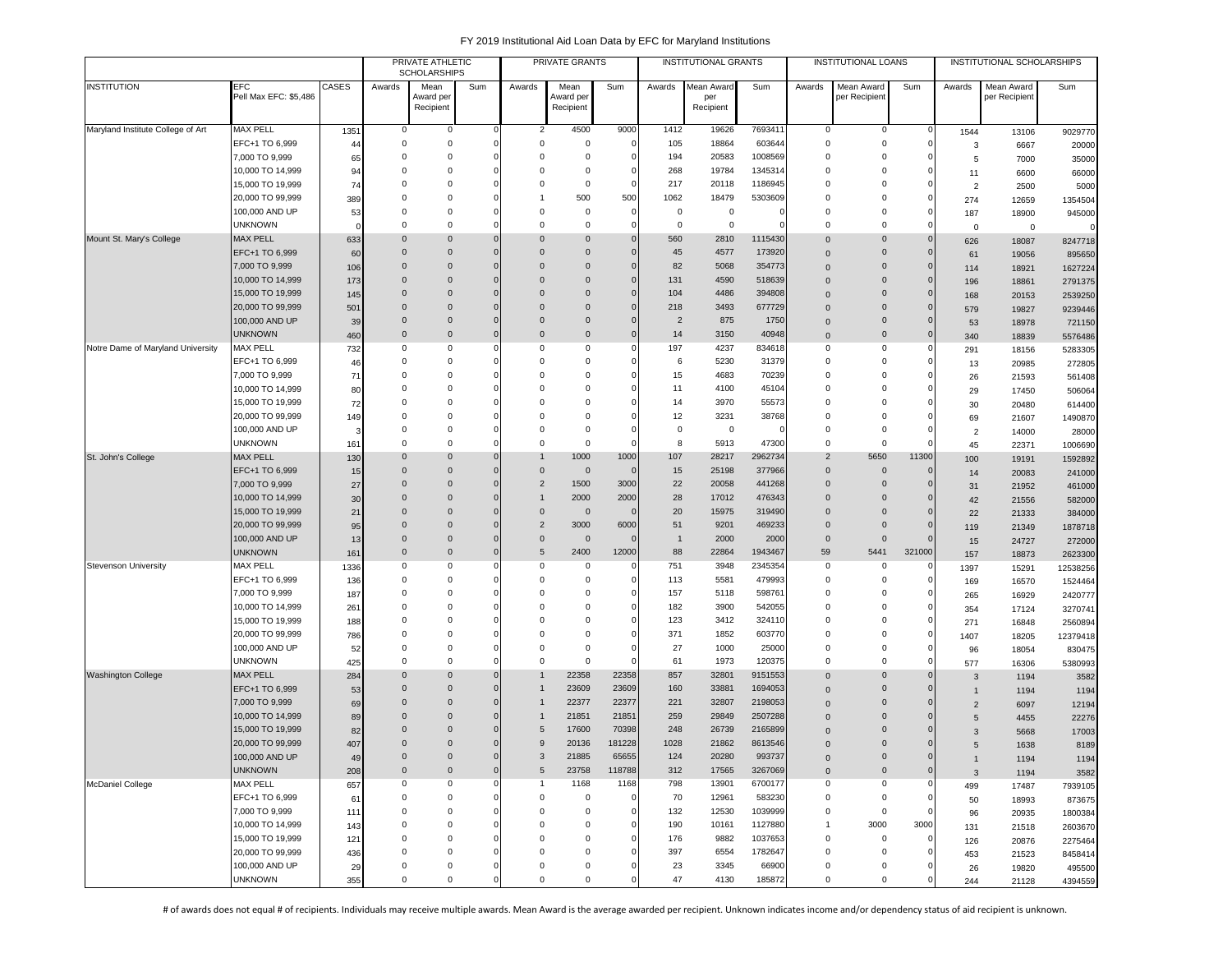|                                   |                                      |            |                            | INSTITUTIONAL ATHLETIC<br><b>SCHOLARSHIPS</b> |              |                      | INSTITUTIONAL WORK STUDY |             |                            | EMPLOYEE AND DEPENDENT<br><b>TUITION WAIVER</b> |             |                      | SENIOR CITIZEN TUITION WAIVER |                         |                            | DISABLED STUDENT TUITION<br>WAIVER |                                  |
|-----------------------------------|--------------------------------------|------------|----------------------------|-----------------------------------------------|--------------|----------------------|--------------------------|-------------|----------------------------|-------------------------------------------------|-------------|----------------------|-------------------------------|-------------------------|----------------------------|------------------------------------|----------------------------------|
| <b>INSTITUTION</b>                | EFC<br>Pell Max EFC: \$5,486         | CASES      | Awards                     | Mean Award<br>per Recipient                   | Sum          | Awards               | Mean Award               | Sum         | Awards                     | Mean Award                                      | Sum         | Awards               | Mean Award                    | Sum                     | Awards                     | Mean                               | Sum                              |
|                                   |                                      |            |                            |                                               |              |                      | per Recipient            |             |                            | per Recipient                                   |             |                      | per Recipient                 |                         |                            | Award per<br>Recipient             |                                  |
| Maryland Institute College of Art | <b>MAX PELL</b>                      |            | $\mathbf 0$                | $\mathsf 0$                                   |              | 25                   | 1368                     | 34212       | $\mathsf 0$                | $\mathsf 0$                                     |             | 0                    | $\mathsf 0$                   | $\mathbf 0$             | 0                          | 0                                  | $\overline{0}$                   |
|                                   | EFC+1 TO 6,999                       | 1351<br>44 | $\mathbf 0$                | 0                                             |              | $\overline{1}$       | 2100                     | 2100        | $\mathbf 0$                | 0                                               |             | $\Omega$             | $\mathbf 0$                   | $^{\circ}$              | 0                          | $\mathbf 0$                        | $\overline{0}$                   |
|                                   | 7,000 TO 9,999                       | 65         | $\mathbf 0$                | $\mathbf 0$                                   |              | $\overline{7}$       | 1307                     | 9150        | $\mathbf 0$                | $^{\circ}$                                      |             | $\Omega$             | $\mathbf 0$                   | $\overline{0}$          | 0                          | $\Omega$                           |                                  |
|                                   | 10,000 TO 14,999                     | 94         | 0                          | $\mathbf 0$                                   |              | 13                   | 1575                     | 20470       | $\mathbf 0$                | $^{\circ}$                                      |             | $\Omega$             | $\mathbf 0$                   | $\Omega$                | 0                          | $\Omega$                           | $\Omega$                         |
|                                   | 15,000 TO 19,999                     | 74         | 0                          | $\mathbf 0$                                   |              | 8                    | 1747                     | 12231       | $\mathbf 0$                | $^{\circ}$                                      |             | $\Omega$             | $^{\circ}$                    | 0                       | 0                          | 0                                  | $\Omega$                         |
|                                   | 20,000 TO 99,999                     | 389        | $\mathbf 0$                | 0                                             |              | 27                   | 1596                     | 41506       | $\mathbf 0$                | $^{\circ}$                                      |             | $\Omega$             | $^{\circ}$                    | $\Omega$                | $\Omega$                   | C                                  | $\mathbf{0}$                     |
|                                   | 100,000 AND UP                       | 53         | $\mathbf 0$                | 0                                             |              | $\overline{2}$       | 1668                     | 1668        | $\mathbf 0$                | $^{\circ}$                                      |             | $\Omega$             | $^{\circ}$                    | $\Omega$                | $\Omega$                   | O                                  | $\Omega$                         |
|                                   | <b>UNKNOWN</b>                       | $\Omega$   | $\mathbf 0$                | $\mathbf 0$                                   |              | $\mathbf 0$          | 0                        | -0          | $\mathbf 0$                | $^{\circ}$                                      |             | $\mathbf 0$          | $\mathbf 0$                   | $\Omega$                | $\Omega$                   | $\Omega$                           | $\mathbf{0}$                     |
| Mount St. Mary's College          | <b>MAX PELL</b>                      | 633        | 58                         | 19919                                         | 936197       | 15                   | 2626                     | 39390       | $\mathbf{0}$               | $\Omega$                                        |             | $\Omega$             | $\mathbf{0}$                  | $\mathbf 0$             | $\mathbf 0$                | $\Omega$                           | $\mathbf 0$                      |
|                                   | EFC+1 TO 6,999                       | 60         | 9                          | 18571                                         | 167138       | 6                    | 2168                     | 13009       | $\overline{0}$             | $\mathbf 0$                                     |             | $\Omega$             | $\mathbf 0$                   | $\Omega$                | $\mathbf{0}$               | $\Omega$                           | $\mathbf 0$                      |
|                                   | 7,000 TO 9,999                       | 106        | 9                          | 20781                                         | 187025       | 6                    | 2574                     | 15445       | $\mathbf 0$                | $\mathbf 0$                                     |             | $\Omega$             | $\mathbf 0$                   | $\mathbf 0$             | $\mathbf{0}$               | 0                                  | $\mathbf 0$                      |
|                                   | 10,000 TO 14,999                     | 173        | 25                         | 13092                                         | 327300       | 8                    | 2452                     | 19617       | $\overline{0}$             | $\mathbf 0$                                     |             | $\Omega$             | $\mathbf 0$                   | $\mathbf 0$             | $\mathsf{O}\xspace$        | $\Omega$                           | $\overline{0}$                   |
|                                   | 15,000 TO 19,999                     | 145        | 20                         | 16266                                         | 325325       | 6                    | 2530                     | 15182       | $\overline{0}$             | $\Omega$                                        |             | $\Omega$             | $\mathbf 0$                   | $\mathbf 0$             | $\mathbf 0$                | $\Omega$                           | $\overline{0}$                   |
|                                   | 20,000 TO 99,999                     | 501        | 72                         | 12097                                         | 846821       | 5                    | 2644                     | 13222       | $\overline{0}$             | $\Omega$                                        |             | $\Omega$             | $\Omega$                      | $\mathbf{0}$            | $\mathbf{0}$               | $\Omega$                           | $\overline{0}$                   |
|                                   | 100,000 AND UP                       | 39         | $\overline{4}$             | 11515                                         | 46060        | $\mathbf{0}$         | $\mathbf 0$              |             | $\overline{0}$             | $\Omega$                                        |             | $\Omega$             | $\mathbf 0$                   | $\overline{0}$          | $\mathbf 0$                | $\Omega$                           | $\overline{0}$                   |
|                                   | <b>UNKNOWN</b>                       | 460        | 111                        | 20978                                         | 1971928      | $\mathbf{0}$         | $\mathbf 0$              |             | $\overline{0}$             | $\mathbf 0$                                     |             | $\mathbf 0$          | $\mathbf 0$                   | $\mathbf 0$             | $\mathbf 0$                | $\overline{0}$                     | $\overline{0}$                   |
| Notre Dame of Maryland University | <b>MAX PELL</b>                      | 732        | 0                          | 0                                             |              | 0                    | 0                        |             | $\mathbf 0$                | 0                                               |             | 0                    | 0                             | $\mathbf 0$             | 0                          | $\mathbf 0$                        | $\overline{0}$                   |
|                                   | EFC+1 TO 6,999                       | 46         | 0                          | $\mathbf 0$                                   |              | 0                    | $^{\circ}$               |             | $\mathbf 0$                | 0                                               |             | $\Omega$             | 0                             | $\mathbf 0$             | 0                          | 0                                  | $\overline{0}$                   |
|                                   | 7,000 TO 9,999                       | 71         | 0<br>$\Omega$              | 0<br>$\mathbf 0$                              |              | $\Omega$<br>$\Omega$ | $^{\circ}$<br>$\Omega$   |             | $\mathbf 0$<br>$\mathbf 0$ | $^{\circ}$<br>$\Omega$                          |             | $\Omega$<br>$\Omega$ | 0<br>$\Omega$                 | $\Omega$<br>$\Omega$    | $\Omega$<br>$\Omega$       | $\Omega$<br>C                      | $\circ$<br>$\mathbf{0}$          |
|                                   | 10,000 TO 14,999                     | 80         | $\mathbf 0$                | $\Omega$                                      |              | $\Omega$             | $\Omega$                 |             | $\Omega$                   | $\Omega$                                        |             | $\Omega$             | $\Omega$                      | $\Omega$                | $\Omega$                   |                                    |                                  |
|                                   | 15,000 TO 19,999<br>20,000 TO 99,999 | 72         | 0                          | $\mathbf 0$                                   |              | $\Omega$             | $^{\circ}$               |             | $\mathbf 0$                | $^{\circ}$                                      |             | $\Omega$             | $\mathbf 0$                   | $\Omega$                | $\Omega$                   | Ω                                  |                                  |
|                                   | 100,000 AND UP                       | 149        | 0                          | 0                                             |              | 0                    | $^{\circ}$               |             | $\mathbf 0$                | 0                                               |             | $\Omega$             | 0                             | $\Omega$                | 0                          | O                                  | $\mathbf{0}$                     |
|                                   | <b>UNKNOWN</b>                       | 161        | 0                          | $\mathbf 0$                                   |              | $\mathbf 0$          | $\mathsf 0$              |             | $\mathbf 0$                | 0                                               |             | $\Omega$             | $^{\circ}$                    | $\Omega$                | 0                          | 0                                  | $\Omega$                         |
| St. John's College                | <b>MAX PELL</b>                      | 130        | $\Omega$                   | 0                                             |              | $\Omega$             | $\overline{0}$           |             | $\overline{0}$             | $\Omega$                                        |             | $\Omega$             | $\mathbf 0$                   | $\Omega$                | $\mathsf 0$                | $\overline{0}$                     | $\overline{0}$                   |
|                                   | EFC+1 TO 6,999                       | 15         | $\mathbf{0}$               | $\mathbf 0$                                   |              | $\Omega$             | $\mathbf 0$              |             | $\overline{0}$             | $\Omega$                                        |             | $\Omega$             | $\Omega$                      | $\Omega$                | $\mathbf{0}$               | $\Omega$                           | $\overline{0}$                   |
|                                   | 7,000 TO 9,999                       | 27         | $\mathbf{0}$               | $\mathbf{0}$                                  |              | $\Omega$             | $\Omega$                 |             | $\overline{0}$             | $\Omega$                                        |             | $\Omega$             | $\Omega$                      | $\Omega$                | $\mathbf{0}$               | $\Omega$                           | $\overline{0}$                   |
|                                   | 10,000 TO 14,999                     | 30         | $\mathbf 0$                | $\mathbf{0}$                                  |              | $\Omega$             | $\overline{0}$           |             | $\overline{0}$             | $\Omega$                                        |             | $\Omega$             | $\overline{0}$                | $\Omega$                | $\mathbf{0}$               | 0                                  | $\overline{0}$                   |
|                                   | 15,000 TO 19,999                     | 21         | $\mathbf{0}$               | $\mathbf{0}$                                  |              | $\Omega$             | $\mathbf 0$              |             | $\mathbf 0$                | $\Omega$                                        |             | $\Omega$             | $\mathbf 0$                   | $\mathbf 0$             | $\mathbf{0}$               | $\Omega$                           | $\overline{0}$                   |
|                                   | 20,000 TO 99,999                     | 95         | $\mathbf 0$                | $\mathbf{0}$                                  |              | 0                    | $\mathbf 0$              |             | $\overline{0}$             | $\Omega$                                        |             | $\Omega$             | $\mathbf 0$                   | $\overline{0}$          | $\mathbf{0}$               | 0                                  | $\overline{0}$                   |
|                                   | 100,000 AND UP                       | 13         | $\mathbf 0$                | $\mathbf 0$                                   |              | $\mathbf 0$          | $\mathbf 0$              |             | $\overline{0}$             | $\Omega$                                        |             | $\Omega$             | $\mathbf 0$                   | $\mathbf 0$             | $\mathsf 0$                | $\Omega$                           | $\overline{0}$                   |
|                                   | <b>UNKNOWN</b>                       | 161        | $\mathbf 0$                | $\mathbf 0$                                   |              | 53                   | 2938                     | 155714      | $\overline{0}$             | $\mathbf 0$                                     |             | $\mathbf 0$          | $\mathbf 0$                   | $\mathbf 0$             | $\mathbf 0$                | $\overline{0}$                     | $\circ$                          |
| <b>Stevenson University</b>       | <b>MAX PELL</b>                      | 1336       | $\mathbf 0$                | 0                                             |              | $\Omega$             | 0                        |             | $\mathbf 0$                | 0                                               |             | $^{\circ}$           | 0                             | $\Omega$                | $^{\circ}$                 | $\Omega$                           | $\mathbf 0$                      |
|                                   | EFC+1 TO 6,999                       | 136        | 0                          | $\mathbf 0$                                   |              | $\mathbf 0$          | $^{\circ}$               |             | $\mathbf 0$                | 0                                               |             | $\Omega$             | $^{\circ}$                    |                         | 0                          | $\Omega$                           | $\circ$                          |
|                                   | 7,000 TO 9,999                       | 187        | 0                          | $\mathbf 0$                                   |              | 0                    | $^{\circ}$               |             | $\overline{0}$             | $\Omega$                                        |             | $\Omega$             | $^{\circ}$                    |                         | $\Omega$                   | Ω                                  | $\Omega$                         |
|                                   | 10,000 TO 14,999                     | 261        | 0                          | 0                                             |              | $\mathbf 0$          | $^{\circ}$               |             | $\mathbf 0$                | 0                                               |             | $\Omega$             | $^{\circ}$                    | $\Omega$                | 0                          | 0                                  |                                  |
|                                   | 15,000 TO 19,999                     | 188        | 0                          | 0                                             |              | $\Omega$             | 0                        |             | $\mathbf 0$                | $^{\circ}$                                      |             | $\Omega$             | $^{\circ}$                    | $\Omega$                | $\mathbf 0$                | $\Omega$                           | $\mathbf{0}$                     |
|                                   | 20,000 TO 99,999                     | 786        | 0                          | 0                                             |              | $\Omega$             | $^{\circ}$               |             | $\mathbf 0$                | 0                                               |             | $\Omega$             | $^{\circ}$                    | $\mathbf 0$             | $\mathbf 0$                | $\Omega$                           | $\mathbf{0}$                     |
|                                   | 100,000 AND UP                       | 52         | $\Omega$                   | $\mathbf 0$                                   |              | $\Omega$<br>$\Omega$ | $^{\circ}$               |             | $\mathbf 0$                | $\Omega$                                        |             | $\Omega$<br>$\Omega$ | $\mathbf 0$                   | $\Omega$<br>$\mathbf 0$ | $\Omega$                   | $\Omega$<br>$\Omega$               | $\overline{0}$<br>$\overline{0}$ |
| <b>Washington College</b>         | <b>UNKNOWN</b><br><b>MAX PELL</b>    | 425        | $\mathbf 0$<br>$\mathbf 0$ | 0<br>$\mathbf{0}$                             |              | $\mathbf 0$          | 0<br>$\overline{0}$      | $\epsilon$  | $\mathbf 0$<br>$\mathbf 0$ | $^{\circ}$<br>$\mathbf 0$                       |             | $\Omega$             | 0<br>$\mathbf 0$              | $\mathbf 0$             | $^{\circ}$<br>$\mathbf{0}$ | $\overline{0}$                     | $\overline{0}$                   |
|                                   | EFC+1 TO 6,999                       | 284        | $\mathbf 0$                | $\mathbf{0}$                                  |              | 0                    | $\overline{0}$           |             | $\overline{0}$             | $\mathbf 0$                                     |             | $\Omega$             | $\mathbf 0$                   | $\overline{0}$          | $\mathsf 0$                | $\overline{0}$                     | $\overline{0}$                   |
|                                   | 7,000 TO 9,999                       | 53<br>69   | $\mathbf 0$                | $\mathbf 0$                                   |              | $\Omega$             | $\mathbf 0$              |             | $\overline{0}$             | $\mathbf 0$                                     |             | $\Omega$             | $\mathbf 0$                   | $\Omega$                | $\mathbf 0$                | $\mathbf{0}$                       | $\overline{0}$                   |
|                                   | 10,000 TO 14,999                     | 89         | $\Omega$                   | $\mathbf{0}$                                  |              | $\Omega$             | $\Omega$                 |             | $\overline{0}$             | $\Omega$                                        |             | $\Omega$             | $\Omega$                      | $\Omega$                | $\mathbf 0$                | $\Omega$                           | $\overline{0}$                   |
|                                   | 15,000 TO 19,999                     | 82         | $\Omega$                   | $\Omega$                                      |              | 0                    | $\Omega$                 |             | $\Omega$                   | $\Omega$                                        |             | $\Omega$             | $\Omega$                      | $\Omega$                | $\Omega$                   |                                    | $\mathbf{0}$                     |
|                                   | 20,000 TO 99,999                     | 407        | $\Omega$                   | $\Omega$                                      |              | $\Omega$             | $\Omega$                 |             | $\Omega$                   | $\Omega$                                        |             | $\Omega$             | $\Omega$                      | $\Omega$                | $\Omega$                   | $\Omega$                           | $\Omega$                         |
|                                   | 100,000 AND UP                       | 49         | $\mathbf 0$                | $\mathbf{0}$                                  | $\mathbf{0}$ | $\mathbf 0$          | $\mathbf 0$              | $\Omega$    | $\mathsf 0$                | $\mathbf 0$                                     |             | $\mathbf 0$          | $\mathbf 0$                   | $\mathbf{0}$            | $\mathbf 0$                | $\mathbf 0$                        | $\mathbf{0}$                     |
|                                   | <b>UNKNOWN</b>                       | 208        | $\mathsf{O}\xspace$        | $\mathsf{O}\xspace$                           | $\mathbf{0}$ | $\overline{0}$       | $\mathsf{O}$             | $\mathbf 0$ | $\mathbf 0$                | $\mathsf{O}$                                    | $\mathbf 0$ | $\mathbf 0$          | $\mathsf{O}$                  | $\mathbf 0$             | $\mathbf 0$                | $\mathsf{O}\xspace$                | $\mathbf 0$                      |
| <b>McDaniel College</b>           | MAX PELL                             | 657        | $\mathbf 0$                | 0                                             |              | 16                   | 6412                     | 102585      | $\mathsf 0$                | 0                                               |             | $\mathsf 0$          | 0                             | 0                       | $\mathsf 0$                | $\mathbf 0$                        | $\mathbf 0$                      |
|                                   | EFC+1 TO 6,999                       | 61         | $\mathbf 0$                | 0                                             |              | $\mathbf{1}$         | 4579                     | 4579        | $\mathbf 0$                | 0                                               |             | $\mathsf 0$          | $\mathsf 0$                   | $\mathbf 0$             | $\mathsf 0$                | $\mathbf 0$                        | $\mathbf{0}$                     |
|                                   | 7,000 TO 9,999                       | 111        | $\mathsf 0$                | 0                                             |              | $\mathbf{3}$         | 6142                     | 18426       | $\mathbf 0$                | 0                                               |             | $\mathbf 0$          | 0                             | $\mathbf 0$             | 0                          | $\mathsf 0$                        | $\mathbf{0}$                     |
|                                   | 10,000 TO 14,999                     | 143        | $\mathsf 0$                | 0                                             |              | 6                    | 5920                     | 35521       | $\mathbf 0$                | 0                                               |             | $\mathbf 0$          | 0                             | $\Omega$                | $\Omega$                   | $^{\circ}$                         | $\overline{0}$                   |
|                                   | 15,000 TO 19,999                     | 121        | 0                          | 0                                             |              | 5                    | 6662                     | 33310       | $\mathbf 0$                | 0                                               |             | $\Omega$             | 0                             | $\Omega$                | 0                          | $\mathbf 0$                        | $\mathbf 0$                      |
|                                   | 20,000 TO 99,999                     | 436        | 0                          | 0                                             |              | 5                    | 6871                     | 34355       | $\mathbf 0$                | 0                                               |             | $\Omega$             | 0                             | $\Omega$                | $\Omega$                   | 0                                  | $\overline{0}$                   |
|                                   | 100,000 AND UP                       | 29         | $\mathbf 0$                | 0                                             |              | $\mathbf 0$          | $\mathbf 0$              | -0          | $\mathsf 0$                | 0                                               |             | 0                    | 0                             | 0                       | 0                          | 0                                  | $\mathbf 0$                      |
|                                   | <b>UNKNOWN</b>                       | 355        | $\mathbf 0$                | 0                                             |              | $\overline{2}$       | 7850                     | 15700       | $\mathbf 0$                | $\mathbf 0$                                     |             | $\mathsf 0$          | $\mathbf 0$                   | $\mathbf 0$             | $\mathbf 0$                | $\mathbf 0$                        | $\circ$                          |